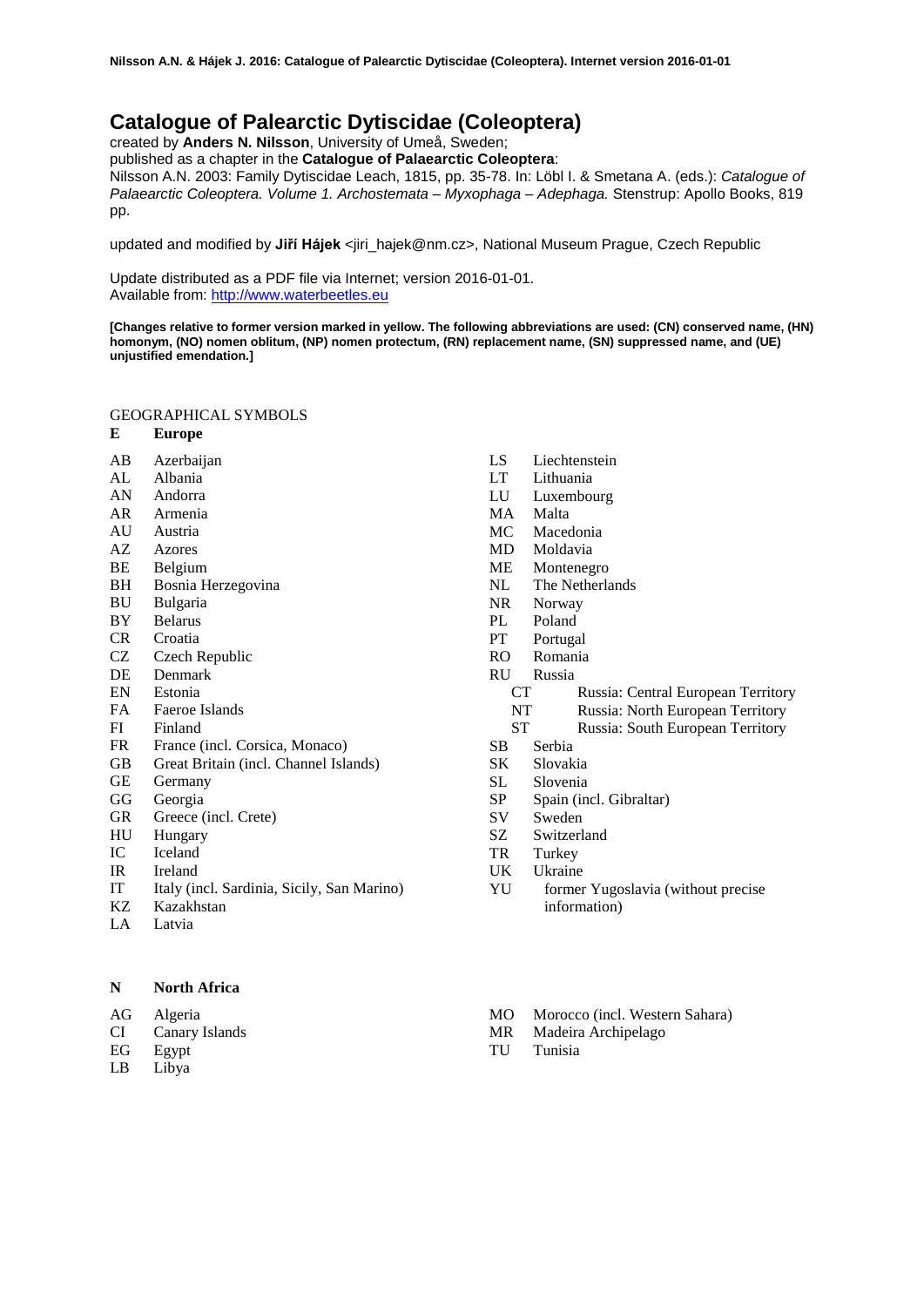| A          | Asia                        |                                               |
|------------|-----------------------------|-----------------------------------------------|
| AЕ         | <b>United Arab Emirates</b> |                                               |
| AF         | Afghanistan                 |                                               |
| AP         |                             | India: Arunachal Pradesh                      |
| BA         | <b>Bahrain</b>              |                                               |
| <b>BT</b>  | <b>Bhutan</b>               |                                               |
| <b>CH</b>  | China                       |                                               |
|            | ANH                         | Anhui (Anhwei)                                |
| BEI        |                             | Beijing (Peking or Peiping)                   |
|            | <b>CHQ</b>                  | Chongqing                                     |
| FUJ        |                             | Fujian (Fukien)                               |
|            | GAN                         | Gansu (Kansu)                                 |
|            | <b>GUA</b>                  | Guandong (Kwantung)                           |
| GUI        |                             | Guizhou (Kweichow)                            |
|            | GUX                         | Guangxi (Kwangsi)                             |
| HAI        |                             | Hainan                                        |
| <b>HEB</b> |                             | Hebei (Hopeh)                                 |
| HEI        | <b>HEN</b>                  | Heilongjiang (Heilungkiang)<br>Henan (Honana) |
|            | HKG                         | Hong Kong                                     |
|            | <b>HUB</b>                  | Hubei (Hupeh)                                 |
|            | <b>HUN</b>                  | Hunan                                         |
| JIA        |                             | Jiangsu (Kiangsu)                             |
| JIL        |                             | Jilin (Kirin)                                 |
| JIX        |                             | Jiangxi (Kiangsi)                             |
| LIA        |                             | Liaoning                                      |
|            | <b>MAC</b>                  | Macao                                         |
| NIN        |                             | Ningxia (Ningsia)                             |
|            | <b>NMO</b>                  | Nei Mongol (Inner Mongolia)                   |
| QIN        |                             | Qinghai (Tsinghai)                            |
| <b>SCH</b> |                             | Sichuan (Szechwan)                            |
| SHA        |                             | Shaanxi (Shensi)                              |
| SHG        |                             | Shanghai                                      |
| <b>SHN</b> |                             | Shandong (Shantung)                           |
| SHX        |                             | Shanxi (Shansi)                               |
| TAI        |                             | Taiwan (Formosa)                              |
| TIA        |                             | Tianjin (Tsiensin)                            |
| XIN        |                             | Xinjiang (Sinkiang)                           |
|            |                             |                                               |

| XIZ                                              | Xizang (Tibet)                            |  |  |
|--------------------------------------------------|-------------------------------------------|--|--|
|                                                  | <b>YUN</b><br>Yunnan                      |  |  |
| <b>ZHE</b>                                       | Zhejiang (Chekiang)                       |  |  |
| CY                                               | Cyprus                                    |  |  |
| HP                                               | India: Himachal Pradesh                   |  |  |
| IN                                               | Iran                                      |  |  |
| IQ                                               | Iraq                                      |  |  |
| IS                                               | Israel                                    |  |  |
| JA                                               | Japan                                     |  |  |
| JO                                               | Jordan                                    |  |  |
| KA                                               | Kashmir                                   |  |  |
| KI                                               | Kyrgyzstan                                |  |  |
| KU                                               | Kuwait                                    |  |  |
| KZ                                               | Kazakhstan                                |  |  |
| LE                                               | Lebanon                                   |  |  |
| MG                                               | Mongolia                                  |  |  |
| NC                                               | North Korea                               |  |  |
| NP                                               | Nepal                                     |  |  |
| OM                                               | Oman                                      |  |  |
| PA                                               | Pakistan                                  |  |  |
| QA                                               | Qatar                                     |  |  |
| RU —                                             | Russia                                    |  |  |
| ES                                               | Russia: East Siberia                      |  |  |
| FE                                               | Russia: Far East                          |  |  |
| <b>WS</b>                                        | Russia: West Siberia                      |  |  |
| SA                                               | Saudi Arabia                              |  |  |
| SC                                               | South Korea                               |  |  |
| SD                                               | India: Sikkim, Darjeeling District        |  |  |
| SI                                               | Egypt: Sinai                              |  |  |
| SY                                               | Syria                                     |  |  |
| TD                                               | Tajikistan                                |  |  |
| TM                                               | Turkmenistan                              |  |  |
| TR                                               | Turkey                                    |  |  |
| <b>UP</b>                                        | India: Uttarakhand (= Uttaranchal), Uttar |  |  |
|                                                  | Pradesh                                   |  |  |
| $\ensuremath{\mathrm{U}}\ensuremath{\mathrm{Z}}$ | Uzbekistan                                |  |  |
| YE                                               | Yemen (incl. Socotra)                     |  |  |
|                                                  |                                           |  |  |
|                                                  |                                           |  |  |
|                                                  |                                           |  |  |
|                                                  |                                           |  |  |
|                                                  |                                           |  |  |
|                                                  |                                           |  |  |

## **World Zoogeographical Regions**

- **AFR** Afrotropical Region
- **AUR** Australian Region
- **NAR** Nearctic Region
- **NTR** Neotropical Region
- **ORR** Oriental Region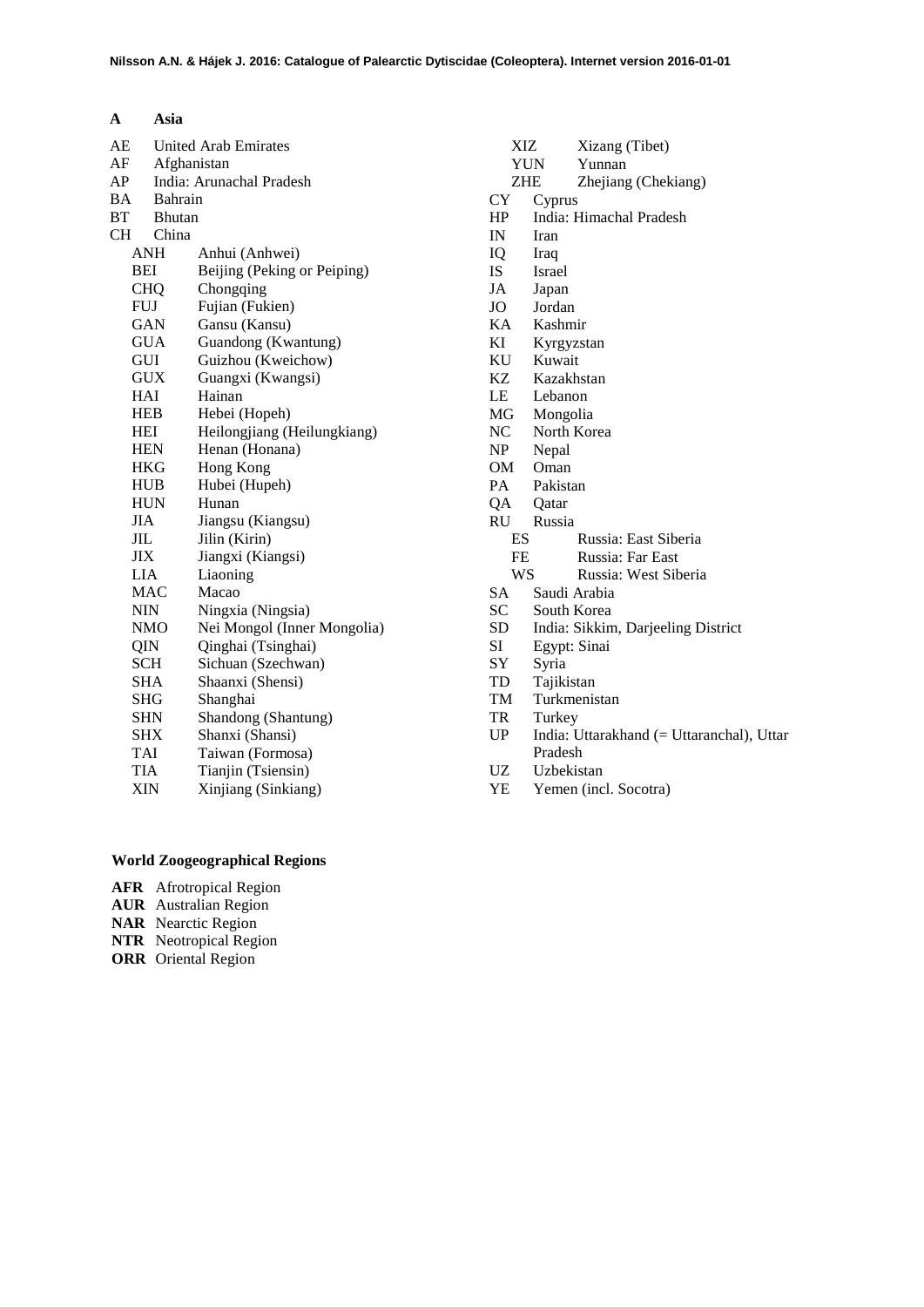family **DYTISCIDAE** Leach, 1815

subfamily **Agabinae** Thomson, 1867 tribe Agabini Thomson, 1867

**genus** *Agabus* **Leach, 1817: 69** type species *Agabus paykullii* Leach, 1817 (*= Dytiscus serricornis* Paykull, 1799)

**subgenus** *Acatodes* Thomson, 1859: 13 type species *Dytiscus fuscipennis* Paykull, 1798

= *Allonychus* Zaitzev, 1905a: 39 [RN] type species *Agabus coxalis* Sharp, 1882

= *Arctodytes* Thomson, 1874: 541 type species *Dytiscus elongatus* Gyllenhal in C.R. Sahlberg, 1826

- = *Badynectus* Seidlitz, 1872:57 type species *Dytiscus fuscipennis* Paykull, 1798
- *= Heteronychus* Seidlitz, 1887: 81 [HN] type species *Agabus coxalis* Sharp, 1882
- *= Mesogabus* Guéorguiev, 1969: 61 type species *Agabus insignis* Guéorguiev, 1969 (= *Dytiscus arcticus* Paykull, 1798)
- = *Scytodytes* Seidlitz, 1887: 81 type species *Dytiscus sturmii* Gyllenhal, 1808

<span id="page-2-1"></span><span id="page-2-0"></span>*aequabilis* Gschwendtner, 1923: 105 (*Gaurodytes*) **A:** CH (SCH XIN) KI UZ *aequalis* Sharp, 1882: 501 **A:** CH (GAN JIL SCH) MG RU (ES FE) *amoenus amoenus* Solsky, 1874: 142 **E:** GG RU (ST) UK **A:** KZ UZ *amoenus sinuaticollis* Régimbart, 1899: 278 **A:** AP CH (GAN GUX SCH YUN XIN XIZ) HP NP UP *angusi* Nilsson, 1994b: 172 **A:** CH (HEI) MG RU (ES) *arcticus alpinus* Motschulsky, 1860a: 102 (*Colymbetes*) **A:** MG RU (ES WS) = *insignis* Guéorguiev, 1969: 62 = *punctipennis* J. Sahlberg, 1880: 56 (*Gaurodytes*) = *sibiricus* J. Sahlberg, 1880: 56 (*Gaurodytes*) *arcticus arcticus* Paykull, 1798: 201 (*Dytiscus*) **E:** FI GB IR NR RU (NT) SV **NAR** = *reticulatus* Kirby, 1837: 71 (*Colymbetes*) *arcticus ochoticus* Poppius, 1908: 54 **A:** RU (FE) *bergi* Zaitzev, 1913: 195 **E:** AR GG **A:** TR *browni* Kamiya, 1934: 181 **A:** CH (BEI) JA SC = *brunneus* Kamiya, 1935: 8 [HN] = *orientalis* Kamiya, 1938: 36 [RN] *clypealis* Thomson, 1867: 107 (*Gaurodytes*) **E:** BY DE FI GE LA PL RU (CT NT) SV UK **A:** RU (ES FE WS) **NAR** = *scholzi* W. Kolbe, 1916: 253 *confinis* Gyllenhal, 1808: 511 (*Dytiscus*) **E:** FI LA NR RU (NT) SV **A:** MG RU (ES FE WS) **NAR** = *longulus* LeConte, 1878: 596 (*Gaurodytes*) = *ovoideus* Crotch, 1873: 418 (*Gaurodytes*) *congener* Thunberg, 1794: 75 (*Dytiscus*) **E:** AN AR AU BE BU BY CR CZ DE EN FI FR GB GE GG GR HU IR IT LA LT LU[1](#page-45-0) MC NL NR RO[2](#page-45-1) RU (CT NT ST) PL SK SV SZ UK **A:** CH (JIL QIN) JA KZ MG RU (ES FE WS) TR = *congener* Paykull, 1798: 214 (*Dytiscus*) [HN] = *daisetsuzanus* Kamiya, 1938: 34 = *foveolatus* Mulsant & Godart, 1860: 177 = *funkii* Seidlitz, 1887: 92 = *venturii* Bertolini, 1870: 242 *conspicuus* Sharp, 1873b: 48 **A**: JA RU (FE) SC = *deplanatus* Guignot, 1952: 18 = *procerus* Régimbart, 1899: 281 (*Platynectes*) *costulatus* Motschulsky, 1859a: 541 (*Colymbetes*) **A:** KI KZ MG RU (ES FE WS) = *tunkunensis* Zimmermann, 1928: 178 (*Gaurodytes*) *coxalis coxalis* Sharp, 1882: 535 **A:** KZ MG RU (ES WS) = *splichali* Reitter, 1899: 196 *coxalis ermaki* Zaitzev, 1953: 259 (*Gaurodytes*) **E:** RU (NT) **A:** RU (ES FE WS) **NAR** *coxalis schmidti* Zaitzev, 1913: 197 **E:** AR GG RU (ST) TR *discolor* Harris, 1828: 164 (*Colymbetes*) **E:** FI NR RU (NT) SV **A:** RU (ES FE) **NAR** *= levanderi* Hellén, 1929: 40 *elongatus* Gyllenhal in C.R. Sahlberg, 1826: 169 (*Dytiscus*) **E:** FI NR RU (NT) SV **A:** RU (ES WS) **NAR** = *bryanti* F.S. Carr, 1930: 278 *fulvipennis* Régimbart, 1899: 277 **A:** CH (HEB HUB JIX SCH SHN SHX TAI) *= chinensis* Zimmermann, 1919a: 211 (*Gaurodytes*) *fuscipennis* Paykull, 1798: 209 (*Dytiscus*) **E:** AU BY CZ DE EN FI GE HU LA LT NR PL RU (CT NT ST) SK SV UK **A:** KZ RU (ES FE WS) **NAR** = *eversmanni* Ballion, 1855: 237 = *fossarum* Germar, 1824: 29 (*Dytiscus*)

= *obscurior* J. Sahlberg, 1875: 170 (*Acatodes*)

*granulatus* Falkenström, 1936a: 95 (*Gaurodytes*) **A:** CH (SCH)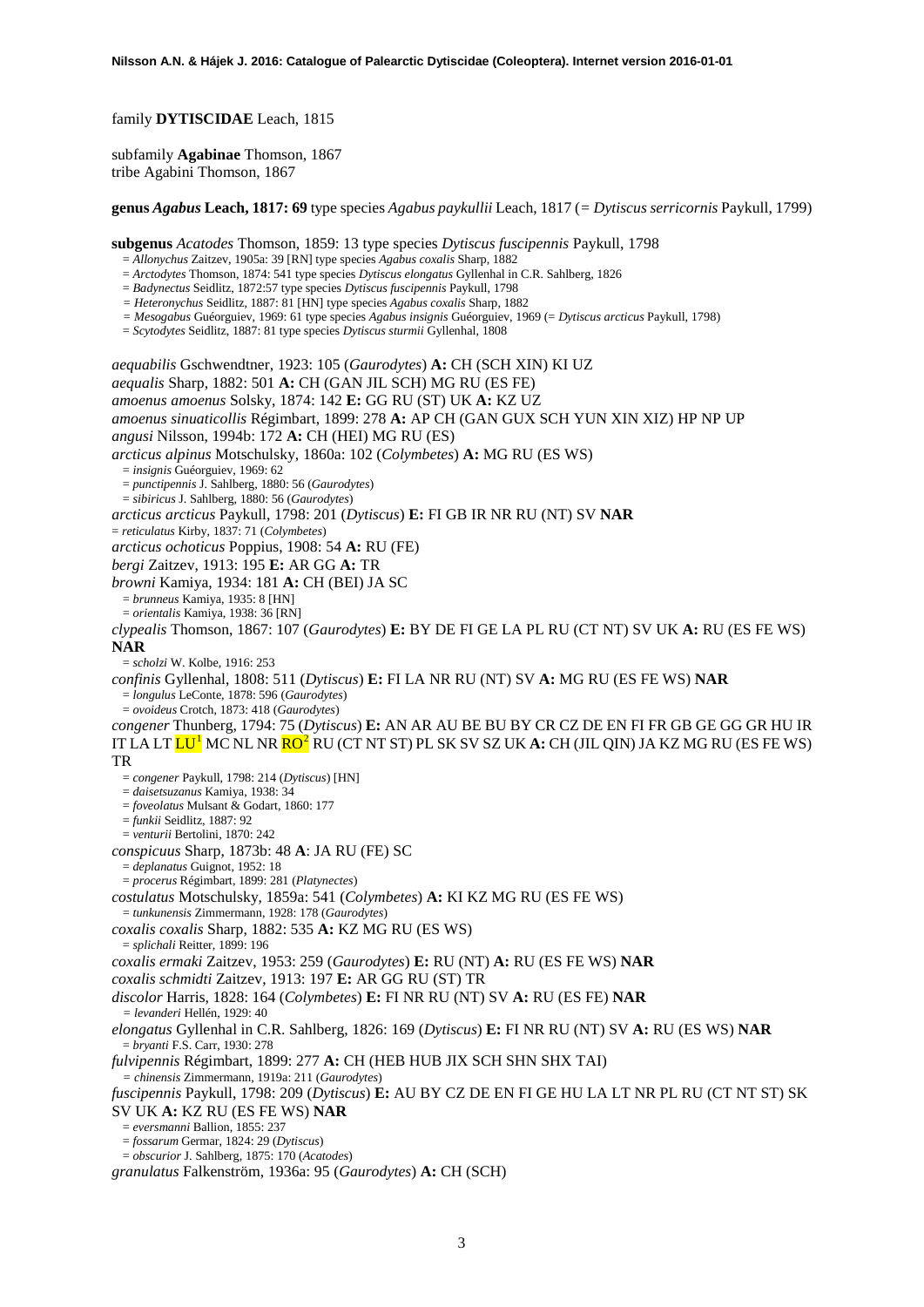*hummeli* Falkenström, 1936c: 2 (*Gaurodytes*) **A:** CH (SCH TAI) *inexspectatus* Nilsson, 1990a: 157 **A:** RU (ES WS) **NAR** *infuscatus* Aubé, 1838b: 330 **E:** FI NR RU (NT) **A:** MG RU (ES FE WS) **NAR** = *dubiosus* Poppius, 1905: 20 = *gelidus* U. Sahlberg, 1906: 15 *japonicus continentalis* Guéorguiev, 1970: 259 [RN] **A:** CH (FUJ GUX HEB HUB JIA JIX LIA SCH TAI YUN) RU (FE) SC **ORR** = *falkenstromi* Zaitzev, 1953: 254 [HN] (*Gaurodytes*) *japonicus ezo* Nakane, 1989: 23 **A:** CH (TAI) JA RU (FE) *japonicus japonicus* Sharp, 1873b: 50 **A:** JA *japonicus shiroumanus* Nakane, 1959: 98 (*Gaurodytes*) **A:** JA *joachimschmidti* Brancucci & Hendrich, 2008:52 **A:** CH (XIZ) *kaszabi* Guéorguiev, 1972: 37 **A:** MG *kokoosson* Feng, 1936: 8 **A:** CH (SHX) *lapponicus* Thomson, 1867: 108 (*Gaurodytes*) **E:** FI FR IT NR RU (NT) SP SV SZ **A:** MG RU (ES FE WS) TR = *obovatus* J. Sahlberg, 1875: 176 (*Gaurodytes*) = *obscuripennis* J. Sahlberg, 1875: 177 (*Gaurodytes*) *matsumotoi* Satô & Nilsson, 1990: 193 **A:** JA RU (FE) *moestus* Curtis, 1835: lx (*Colymbetes*) **E:** FI RU (NT) **A:** RU (ES FE WS) **NAR** = *borealis* Sharp, 1882: 513 = *nigripalpis* J. Sahlberg, 1880: 56 *mucronatus* Falkenström, 1936a: 89 (*Gaurodytes*) **A:** CH (SCH SHA) *pseudoclypealis* Scholz, 1933: 74 **E:** BY FI LA PL RU (CT NT ST) **A:** RU (WS) = *haraldi* Håkan Lindberg, 1933: 121 *puetzi* Fery, 2011a: 93 **A:** CH (SCH) *regimbarti* Zaitzev, 1906b: 174 **A:** CH (BEI GAN GUI HEB HEI JIX LIA SCH SHA SHN SHX XIZ YUN) NC *rufipennis* Gschwendtner, 1933: 163 (*Gaurodytes*) **A:** CH (FUJ) *setulosus* J. Sahlberg, 1895: 39 (*Gaurodytes*) **E:** FI LA NR RU (CT NT ST) SV UK *slovzovi* J. Sahlberg, 1880: 59 (*Gaurodytes*) **E:** KZ **A:** RU (ES WS) *sturmii* Gyllenhal in Schönherr, 1808: 18 (*Dytiscus*) **E:** AU BE BH BU BY CR CZ DE EN FI FR GB GE GG IR IT LA LT LU ME NL NR PL RO[2](#page-2-0) RU (CT NT ST) SK SL SP SV SZ UK **A:** KZ RU (ES WS) TR = *fallax* Munster, 1932: 85 = *goedelii* A. Villa & G.B. Villa, 1833: 33 (*Colymbetes*) *suoduogangi* Šťastný & Nilsson, 2003: 212 **A:** CH (YUN) *thomsoni* J. Sahlberg, 1871: 407 (*Gaurodytes*) **E:** FI NR RU (NT) SV **A:** RU (ES FE WS) **NAR** = *coriaceus* J. Sahlberg, 1875: 174 (*Gaurodytes*) *tibetanus* Zaitzev, 1908a: 425 **A:** CH (QIN) *turcmenus* Guignot, 1957b: 93 **A:** KI CH (XIN) *zetterstedti* Thomson, 1856: 216 **E:** FI NR RU (NT) SV **A:** RU (ES FE WS) **NAR** = *browni* Leech, 1938: 126 [HN] **subgenus** *Agabus* Leach, 1817: 69 type species *Agabus paykullii* Leach, 1817 (= *Dytiscus serricornis* Paykull, 1799)

= *Apator* Semenov, 1899: 512 type species *Agabus kessleri* Hochhuth, 1871 (= *Colymbetes bifarius* Kirby, 1837)

= *Carrhydrus* Fall, 1922: 35 type species *Carrhydrus crassipes* Fall, 1922

= *Eriglenus* Thomson, 1859: 14 type species *Dytiscus abbreviatus* Fabricius, 1787 (= *Dytiscus undulatus* Schrank, 1776)

= *Neonecticus* Guignot, 1951b: 84 type species *Agabus disintegratus* Crotch, 1873

*amnicola* J. Sahlberg, 1880: 58 (*Gaurodytes*) **A:** RU (ES) **NAR** = *triton* Fall, 1922: 17

*bifarius* Kirby, 1837: 71 (*Colymbetes*) **E:** BY RU (CT NT ST) UK **A:** RU (Siberia) **NAR**

= *kessleri* Hochhuth, 1871: 238

*clavicornis* Sharp, 1882: 536 **A:** CH (HEI) MG RU (ES FE) **NAR**

 $=$  *verus* Brown, 1931: 115

*fulvaster* Zaitzev, 1906a: 26 **E:** KZ RU (ST) **A:** KZ MG RU (ES WS)

*jacobsoni* Zaitzev, 1905c: 225 **E:** RU (NT) **A:** RU (FE)

*labiatus* Brahm, 1790: 27 (*Dytiscus*) **E:** AL AR AU BE BH BU BY CR CZ DE EN FI FR GB GE GG HU IR IT LA LT MC MD ME NL NR PL PT RU (CT NT ST) SB SK SL SP SV SZ UK **A:** KI KZ RU (ES WS) TR

= *assimilis* Sturm, 1834: 112 (*Colymbetes*)

= *femoralis* Paykull, 1798: 215 (*Dytiscus*)

= *femoralis* Gravenhorst, 1807: 102 (*Dytiscus*)

= *hochhuti* Zaitzev, 1908c: clx

= *impressus* Zoubkoff, 1833: 317 (*Colymbetes*)

= *transcaucasicus* Zaitzev, 1927: 28

*lineatus* Gebler, 1848: 75 **E:** KZ MD RU (CT ST) UK **A:** KZ MG RU (ES WS) TR

= *desertorum* Morawitz, 1863: 169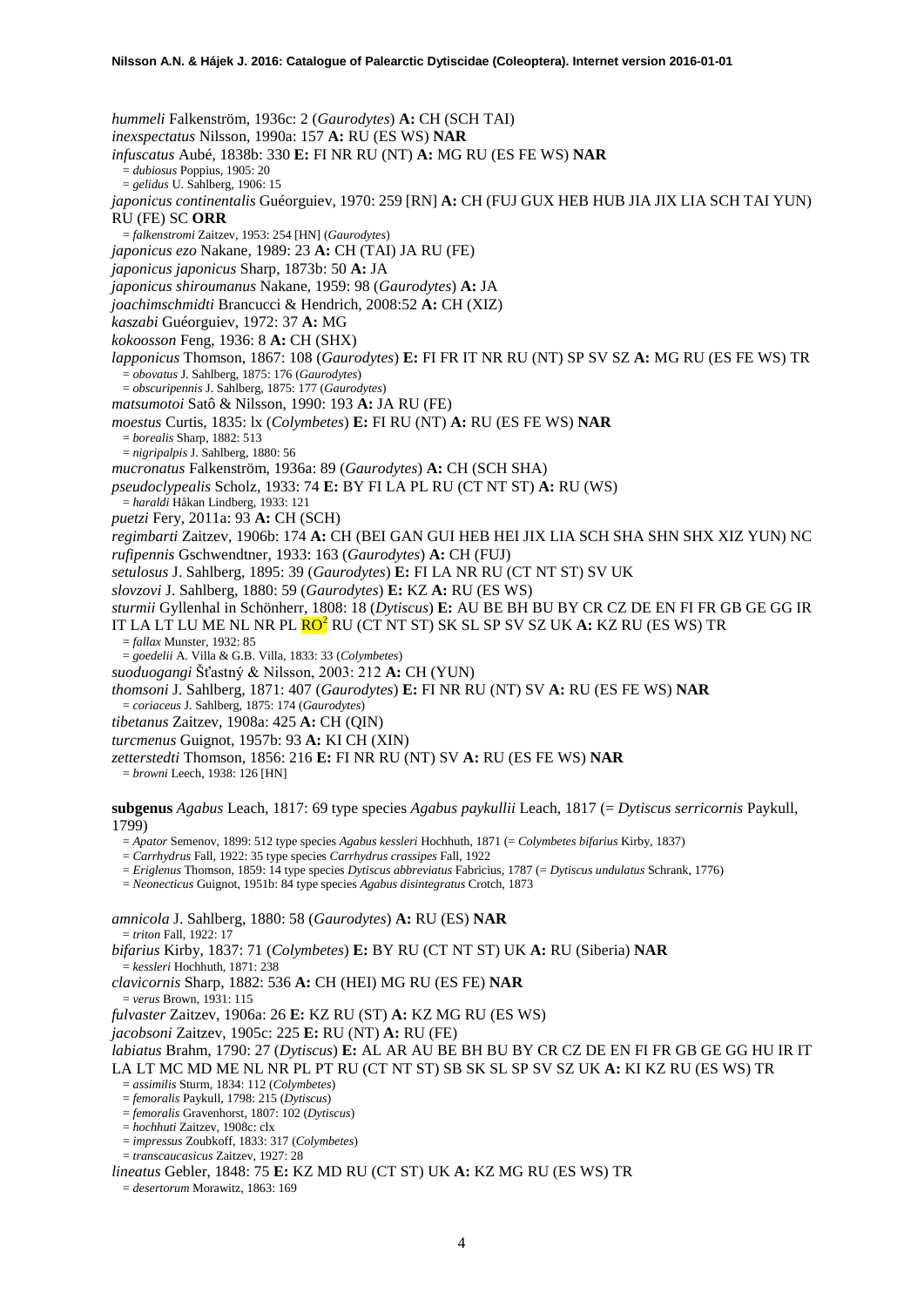<span id="page-4-0"></span>*lotti* Turner, Toledo & Mazzoldi, 2015: 3 **E:** AU CZ HU IT SK *luteaster* Zaitzev, 1906a: 27 **E:** RU (NT) **A:** RU (ES FE WS) *mandsuricus* Guignot, 1956b: 396 (*Ilybius*) **A:** CH (HEI) RU (FE) = *charini* Lafer, 1988: 54 (*Eriglenus*) *pallens* Poppius, 1905: 22 **E:** RU (NT) **A:** KZ MG RU (ES FE WS) **NAR** = *hudsonicus* Leech, 1938: 123 = *mongolicus* Guéorguiev, 1968a: 27 = *zaitzewi* Poppius, 1909: 12 *poppiusi* Nilsson, 2003c: 97 **A:** RU (ES) *serricornis* Paykull, 1799: 49 (*Dytiscus*) **E:** FI NR RU (CT[3](#page-46-0) NT) SV **A:** RU (ES WS) = *clavatus* Latreille, 1804: 166 (*Dytiscus*) = *minor* J. Sahlberg, 1875: 170 = *paykullii* Leach, 1817: 72 [RN] *uliginosus* Linnaeus, 1761: 216 (*Dytiscus*) **E:** AU BE BY CR CZ DE EN FI FR GB GE HU IC IT LA LT LU MD[4](#page-46-1) NL NR PL RO RU (CT NT ST) SB SK SL SV SZ UK = *aeratus* Stephens, 1828: 79 (*Colymbetes*) = *dispar* Bold, 1849: xxiv = *reichei* Aubé, 1837: 138 = *uliginosus* O.F. Müller, 1776:71 (*Dyticus*) [HN] *undulatus* Schrank, 1776: 70 (*Dytiscus*) **E:** AB AL AR AU BE BH BU BY CR CZ DE EN FR GB GE GG HU IT LA LT LU NL NR PL RO RU (CT ST) SK SL SV SZ UK **A:** IN KI = *abbreviatus* Fabricius, 1787: 191 (*Dytiscus*) = *imperfectus* Meier, 1899: 98 = *interruptus* Schilsky, 1888: 183 = *pictus* Meier, 1899: 98 = *ruficeps* Ménétriés, 1832: 141 (*Colymbetes*) *uralensis* Nilsson & Petrov, 2006: 162 **E:** RU (CT) **A:** KZ RU (ES) *vereschaginae* Angus, 1984: 193 **A:** RU (ES WS) *zimmermanni* Scholz, 1920: 15 **E:** BU GR RO RU (ST) UK **A:** TR **subgenus** *Gaurodytes* Thomson, 1859: 14 type species *Dytiscus bipustulatus* Linnaeus, 1767 = *Agabinectes* Guignot, 1932: 525 type species *Dytiscus brunneus* Fabricius, 1798 = *Dichodytes* Thomson, 1886: x type species *Gaurodytes angusticollis* J. Sahlberg, 1871 (= *Agabus adpressus* Aubé, 1837) = *Dichonectes* Guignot, 1945a: 21 type species *Dytiscus biguttatus* Olivier, 1795

= *Gabinectes* Guignot, 1931: 202 type species *Dytiscus brunneus* Fabricius, 1798

= *Metronectes* Sharp, 1882: 491 type species *Agabus aubei* Perris, 1869

= *Necticus* Hope, 1838: 131 [HN] type species *Dytiscus bipustulatus* Linnaeus, 1767

= *Xanthodytes* Seidlitz, 1887: 81 type species *Dytiscus nebulosus* Forster, 1771

*adpressus* Aubé, 1837: 169 **E:** FI NR RU (NT) SV **A:** KZ MG RU (ES WS) **NAR**

= *angusticollis* J. Sahlberg, 1871: 408 (*Gaurodytes*)

= *haeffneri* Aubé, 1837: 170

= *sahlbergi* Sharp, 1882: 517

= *solus* Leech, 1949: 248

= *subquadratus* Motschulsky, 1860a: 102 (*Colymbetes*)

*adustus* Guignot, 1954a: 223 **A:** IN KA

*affinis* Paykull, 1798: 211 (*Dytiscus*) **E:** AU BE BY CR CZ DE EN FI FR GB GE HU IR IT LA LT LU NL NR PL RO RU (CT NT  $\overline{ST^3}$ ) SK SV SZ UK **A:** JA (Hokkaido) RU (ES FE WS) = *branchiatus* Babington, 1832: 329 (*Colymbetes*)

= *guttulus* Schönherr, 1808: 19 (*Dytiscus*)

*africanus* Pederzani & Schizzerotto, 1998: 88 **N:** TU

*alexandrae* Ribera, Hernando & Aguilera, 2001:256 **N:** MO

*alinae* Lafer, 1988: 58 (*Gaurodytes*) **A:** RU (FE)

*aubei* Perris, 1869: 6 **E:** FR (Corse) IT (Elba)

= *parallelipennis* Desbrochers des Loges, 1871: 337

*basalis* Gebler, 1829: 65 (*Colymbetes*) **A:** CH (XIN) KI KZ MG RU (WS) TD UZ = *abnormicollis* Ballion, 1871: 329

= *pallidipennis* Jakovlev, 1897: 40 [HN]

= *songoricus* Gebler, 1859: 450 [RN] (*Colymbetes*)

*biguttatus* Olivier, 1795: 26 (*Dytiscus*) **E:** AB AL AR AU BE BH BU BY CR CZ FR GB GE GG GR HU IR IT LS LU MC ME NL PL PT RO RU (CT ST) SB SK SL SP SZ UK **N:** AG CI EG LB MO TU **A:** AF CH (SCH XIN) CY HP IN IQ IS JO KA KI LE PA RU (WS) SA SI SY TM TR UZ YE

= *alligator* Normand, 1933: 299

= *annulatus* Zoubkoff, 1833: 318 (*Colymbetes*)

= *concii* Franciscolo, 1942: 137

= *consanguineus* Wollaston, 1864: 81

= *fontinalis* Stephens, 1828: 66 (*Colymbetes*)

= *impressus* Guignot, 1932:540 [HN]

= *indicus* Régimbart, 1899: 272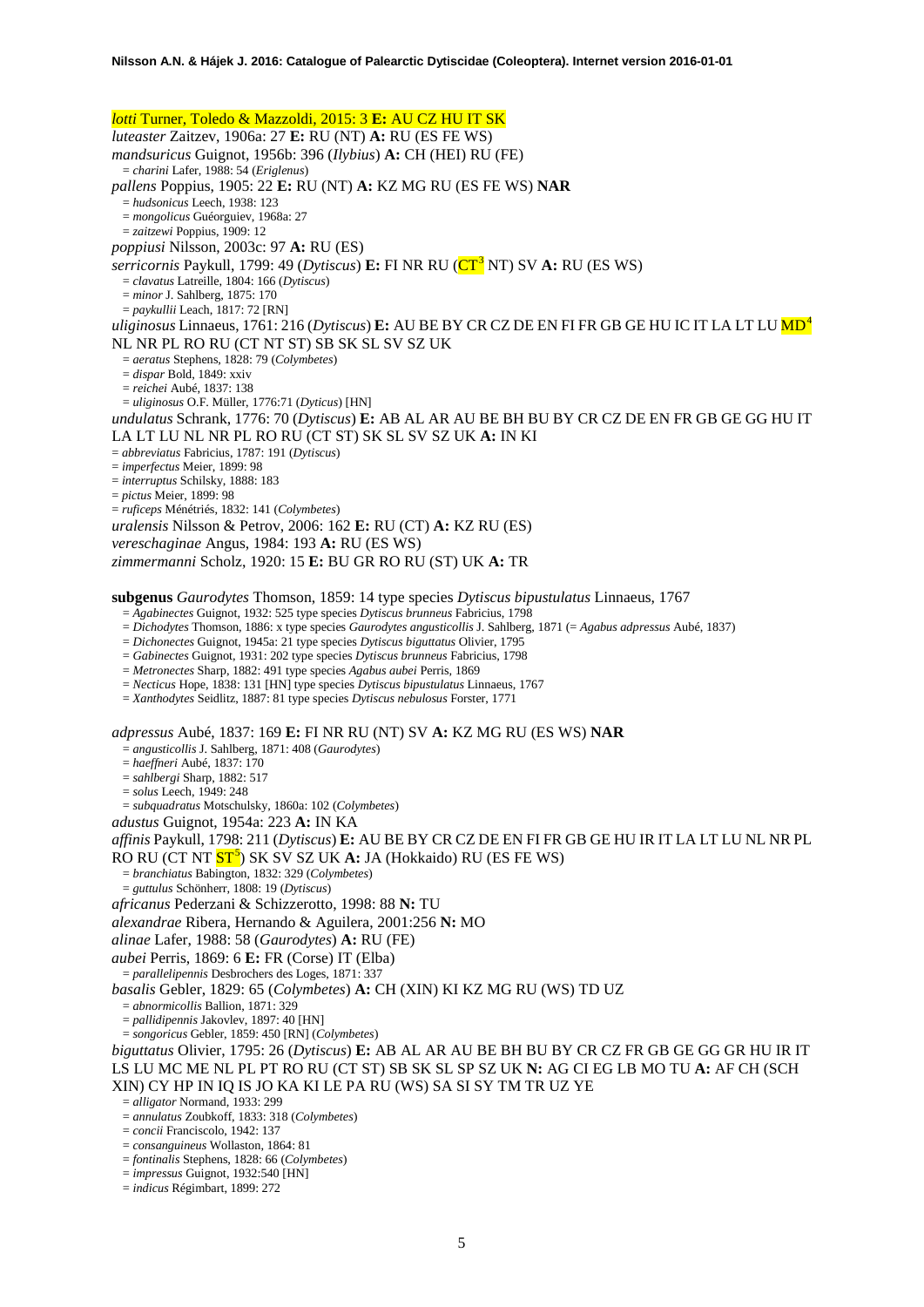= *melas* Aubé, 1837: 168 = *nigricollis* Zoubkoff, 1833: 317 (*Colymbetes*) = *nitidus* Fabricius, 1801: 265 (*Dytiscus*) = *nubiensis* Régimbart, 1895: 154 = *olivieri* Zaitzev, 1908b: 121 [RN] = *pauper* Schilsky, 1888: 184 = *picicornis* Stephens, 1828: 66 (*Colymbetes*) = *silesiacus* Letzner, 1844: 170 = *subaquilus* Gozis, 1912: 60 *biguttulus* Thomson, 1867: 110 (*Gaurodytes*) **E:** BY EN FI GE LA NR PL RU (CT NT) SV UK **A:** KI MG RU (ES WS) = *boreellus* J. Sahlberg, 1871: 409 (*Gaurodytes*) = *ovalis* J. Sahlberg, 1875: 178 (*Gaurodytes*) *binotatus* Aubé, 1837: 161 **E:** FR (Corse) IT *bipustulatus* Linnaeus, 1767: 667 (*Dytiscus*) **E:** AB AL AN AR AU AZ BE BH BU BY CR CZ DE EN FA FI FR GB GE GG GR HU IC IR IT LA LS LT LU MC ME NL NR PL PT RO RU (CT NT ST) SB SK SL SP SV SZ TR UK **N:** AG LB MO TU **A:** AF CH (XIN) CY IN IS  $\mathbf{K} \mathbf{A}^6$  $\mathbf{K} \mathbf{A}^6$  KI KZ LE RU (WS) SY TD TR UZ "Manchuria" **AFR** = *abdominalis* Costa, 1847a: 134 (*Colymbetes*) = *acuductus* Marsham, 1802: 416 (*Dytiscus*) = *alpestris* Heer, 1837: 53 = *alpicola* Zaitzev, 1927: 24 = *alticola* Bruneau de Miré & Legros, 1963: 875 = *bipustulatus* O.F. Müller, 1776:71 (*Dyticus*) [HN] = *callosus* Thomson, 1884: 1031 (*Gaurodytes*) = *carbonarius* Fabricius, 1801: 263 [HN] (*Dytiscus*) = *dolomitanus* Scholz, 1935: 37 = *falcozi* Guignot, 1932: 557 = *immaculatus* Schrank, 1781: 201 (*Dytiscus*) = *kiesenwetterii* Seidlitz, 1887: 88 = *latus* Gebler, 1841: 371 (*Colymbetes*) = *luctuosus* Geoffroy in Fourcroy, 1785: 67 (*Dyticus*) = *maurus* Zimmermann, 1919a: 209 (*Gaurodytes*) = *peyerimhoffi* Bruneau de Miré & Legros, 1963: 875 = *picipennis* J. Sahlberg, 1903a: 5 = *pyrenaeus* Fresneda & Hernando, 1989b: 35 = *regalis* Petri, 1903: 49 = *remotus* J. Sahlberg, 1913: 45 = *sexualis* Reiche, 1857: ix = *snowdonius* Newman in Doubleday & Newman, 1833: 55 (*Colymbetes*) = *solieri* Aubé, 1837: 183 *blatta* Jakovlev, 1897: 39 **A:** CH (QIN XIN) KI = *piceus* Jakovlev, 1897: 40 *brandti* Harold, 1880: 148 **A:** CH (BEI HEB JIL LIA QIN SCH YUN) MG RU (FE) = *jeholensis* Kamiya, 1935: 8 *brunneus* Fabricius, 1798: 64 (*Dytiscus*) **E:** BE FR GB GE GR IT PT SP SZ **N:** AG LB MO TU **A:** SY = *castaneus* Gyllenhal in Schönherr, 1808: 21 (*Dytiscus*) = *ferrugineus* Stephens, 1828: 79 (*Colymbetes*) *caraboides* Sharp, 1882: 494 **E:** BU GG MC UK **A:** IN LE SY TR = *merkli* Régimbart, 1884: xix *cephalotes* Reiche, 1861a: 202 **E:** FR (Corse) *conspersus* Marsham, 1802: 427 (*Dytiscus*) **E:** AB AL AR BE BU CR DE FR GB GE GG GR HU IR IT MC ME NL PL PT RO RU (ST) SP SV UK **N:** AG CI EG LB MO TU **A:** AF CH (QIN XIN XIZ ZHE) CY HP IN IQ JO KA KI KU KZ LE PA RU (WS) SI SY TD TM TR UZ = *bulgaricus* Csiki, 1943: 214 (*Gaurodytes*) = *corsicus* Guignot, 1932: 571 = *gougeletii* Reiche, 1863: 474 = *humeralis* Audinet-Serville, 1821:96 (*Dytiscus*) = *luniger* Kolenati, 1845: 82 = *nebulosus* Schiødte, 1841: 467 [HN] = *perlautus* Gozis, 1912: 53 = *subnebulosus* Stephens, 1828: 72 (*Colymbetes*) *debilipes* Régimbart, 1899: 273 **A:** HP KA NP PA SD UP **ORR** = *skarduensis* Guignot, 1958: 30 = *subsericatus* Régimbart, 1899: 274 *dichrous* Sharp, 1878b: 169 **A:** AF CH (SCH XIN) KI KZ MG RU (ES) "Baluchistan" = *dichrous* Sharp, 1890:38 [HN] = *lederii* Seidlitz, 1887: 94 = *luteolus* Régimbart, 1899: 275 *didymus* Olivier, 1795: 26 (*Dytiscus*) **E:** AU BE BH BU BY CZ DE FR GB GE GR IT LT LU ME NL PL PT SL SP SV SZ UK **N:** AG MO TU **A:** IS LE SY TR = *chalybaeus* J. Sahlberg, 1903b: 12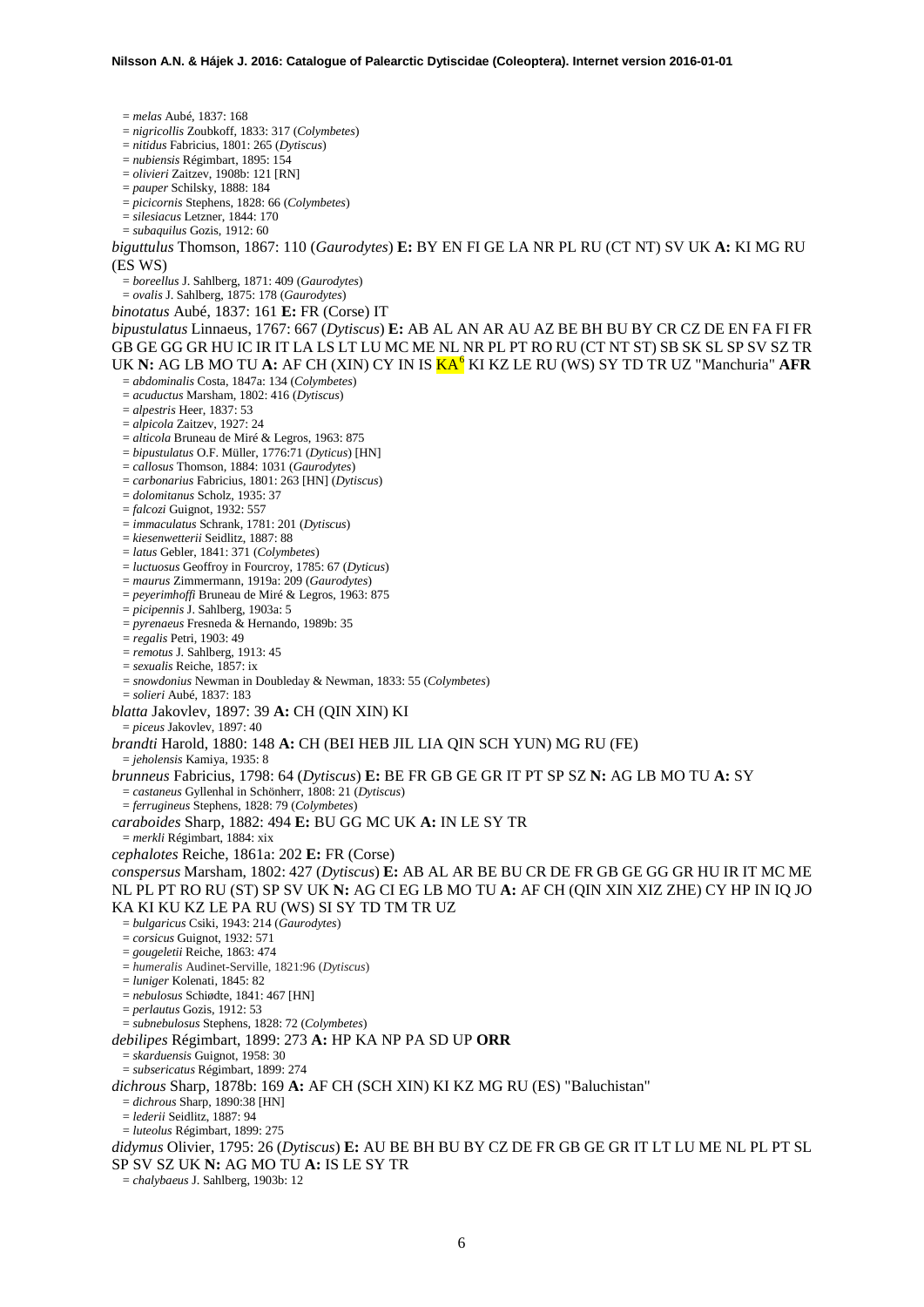= *vitreus* Paykull, 1798: 217 (*Dytiscus*) *dilatatus* Brullé, 1832: 127 (*Colymbetes*) **E:** AL BU GG GR IT MC RU (ST) TR UK **N:** AG EG MO TU **A:** CY IN IQ IS KI LE SI SY TR UZ = *balcanicus* Hlisnikovský, 1955b: 101 = *castaneus* Sharp, 1882: 500 [HN] = *gory* Aubé, 1837: 162 *faldermanni* Zaitzev, 1927: 22 **E:** AB **A:** IN IS LE SY TR = *iranicus* Guéorguiev, 1965b: 257 = *palaestinus* Zimmermann, 1934: 164 (*Gaurodytes*) *freudei* Guéorguiev, 1975: 97 **A:** KA NP UP *friedrichi* Falkenström, 1936a: 91 (*Gaurodytes*) **A:** CH (GAN SCH) KI *glacialis* Hochhuth, 1846: 218 **E:** AB AR GG RU (ST) **A:** IN TR = *armeniacus* Sharp, 1882: 497 = *inguttatus* Reitter, 1908: 223 *glazunovi* Zaitzev, 1953: 228 (*Gaurodytes*) **A:** AF UZ *godmanni* Crotch, 1867: 385 **E:** AZ *guttatus baudii* Seidlitz, 1887: 85 **E:** IT *guttatus guttatus* Paykull, 1798: 211 (*Dytiscus*) **E:** AN AU BE BH BU BY CR CZ DE EN FI FR GB GE HU IR IT LA LS LT LU MC ME NL NR PL RO RU (CT NT ST) SB SK SL SP SV SZ UK **A:** HP RU (WS) TR = *nigripes* Costa, 1847b: 97 (*Colymbetes*) = *picinus* Marsham, 1802: 428 (*Dytiscus*) = *septemseriatus* J. Sahlberg, 1875: 180 (*Gaurodytes*) = *severior* Gozis, 1912: 63 = *signatus* Grimmer, 1841: 32 (*Colymbetes*) = *styriacus* Sharp, 1882: 496 *heydeni* Wehncke, 1872b: 135 **E:** PT SP **N:** MO = *parvulus* Fresneda & Hernando, 1989a: 14 *kholini* Nilsson, 1994c: 45 **A:** CH (JIL) MG RU (FE) *laferi* Nilsson, 1994c: 47 **A:** CH (HEI) MG RU (FE) *lobonyx* Guignot, 1952: 17 **A:** CH (QIN SCH) SD *longissimus* Régimbart, 1899: 275 **A:** BT CH (QIN SCH) SD *maderensis* Wollaston, 1854: 85 **N:** MR *melanarius* Aubé, 1837: 180 **E:** AU BE BH BU BY CZ DE EN FI FR GB GE HU IT LA LT LU NL NR PL R[O2](#page-2-0) RU (CT NT) SK SV SZ UK YU = *frigidus* Schiødte, 1841: 477 = *kotschyi* Letzner, 1849: 95 = *tarsatus* Zetterstedt, 1838: 132 (*Dyticus*) = *tatricus* Roubal, 1938: 19 *nebulosus* Forster, 1771: 56 (*Dytiscus*) **E:** AB AL AR AU BE BH BU CR CZ DE EN FR GB GE GG GR HU IR IT LA LT LU MA MC ME NL NR PL PT RO2 RU (CT ST) SK SL SP SV SZ TR YU **N:** AG CI EG LB MO MR TU **A:** CY IN IS JO LE SY TM TR = *abdominalis* Ragusa, 1887: 7 [HN] = *bipunctatus* Fabricius, 1787: 190 [HN] (*Dytiscus*) = *immaculatus* Gschwendtner, 1927: 92 [HN] (*Gaurodytes*) = *mixtus* Guignot, 1949a: 6 = *naevius* Gmelin, 1790: 1957 (*Dytiscus*) = *nigromaculatus* Goeze, 1777: 625 (*Dytiscus*) = *notatus* Bergsträsser, 1778: 31 (*Dytiscus*) = *pratensis* Schaufuss, 1882b: 620 = *ragusai* Zaitzev, 1908b: 123 [RN] = *rugosipennis* Guignot, 1932: 568 = *tesselatus* Geoffroy in Fourcroy, 1785: 68 (*Dyticus*) *nevadensis* Håkan Lindberg, 1939: 32 **E:** SP *ommani* Zaitzev, 1908a: 424 **A**: CH (QIN) *paludosus* Fabricius, 1801: 266 (*Dytiscus*) **E:** AR AU BE BH BU BY CR CZ DE EN FI FR GB GE GG GR HU IR IT LA LT LU ME NL NR PL PT RO RU (CT NT ST) SB SK SL SP SV SZ UK **A:** RU (WS) TR = *marginalis* Sharp, 1882: 502 = *pallidipennis* Laporte, 1835: 103 (*Colymbetes*) = *politus* Marsham, 1802: 419 (*Dytiscus*) *picotae* Foster & Bilton, 1997: 113 **E:** PT *ramblae* Millán & Ribera, 2001:109 **E:** SP **N:** LB[7](#page-46-4) MO[8](#page-46-5) TU7,8 *rufulus* Fairmaire, 1859c: 272 **E:** FR (Corse) IT (Sardegna) = *marginicollis* Fairmaire, 1860: 631 = *rotundatus* Wehncke, 1872b: 136 *safei* Abdul-Karim & Ali, 1986: 277 **A:** IQ *sikhotealinensis* Lafer, 1988: 56 (*Gaurodytes*) **A:** RU (FE)

*solskii* Jakovlev, 1897: 40 **A:** AF IN KA KI PA TM UZ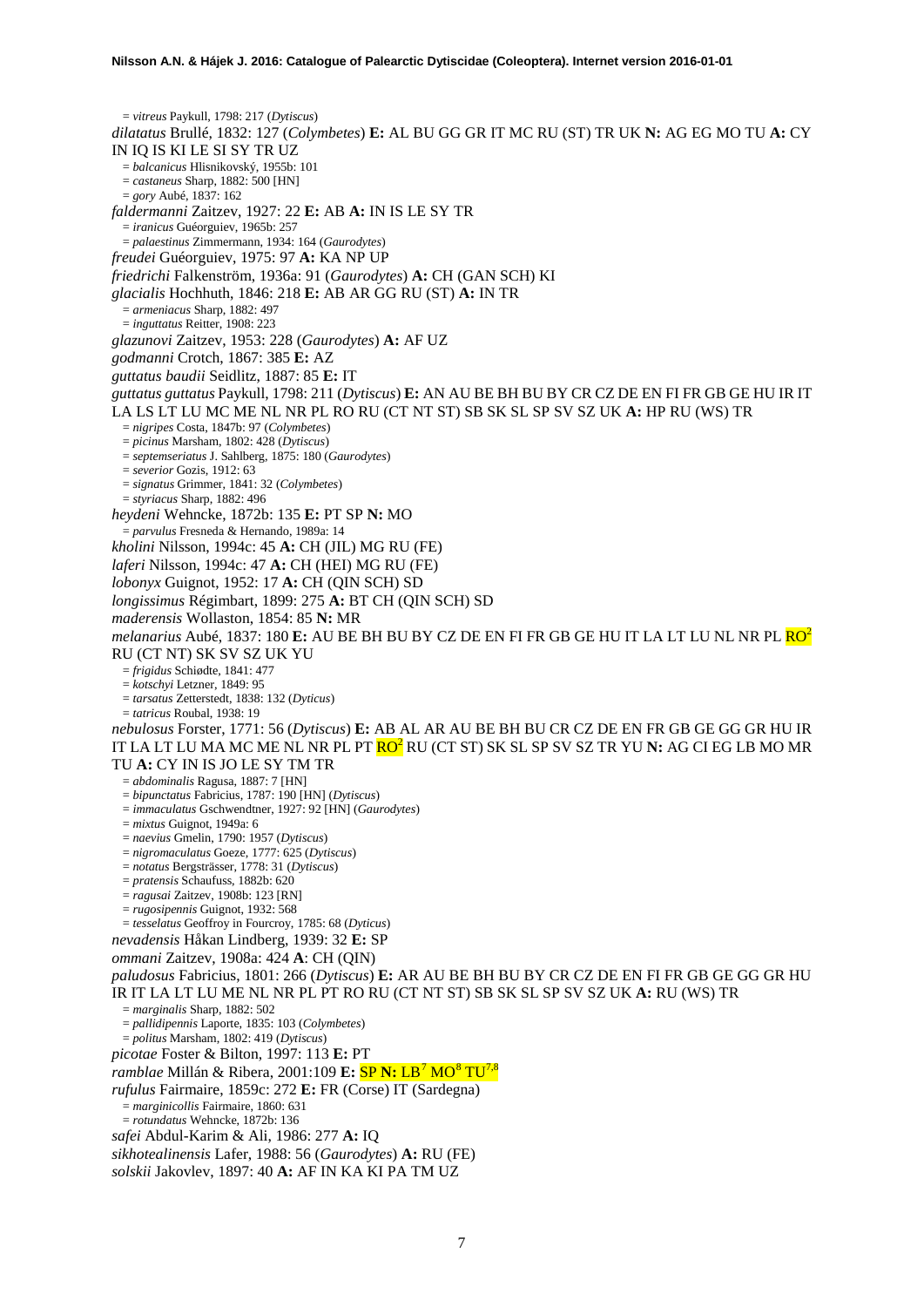*striolatus* Gyllenhal, 1808: 508 (*Dytiscus*) **E:** AU BE BY CR CZ DE EN FI FR GB GE HU IT LA LT NL PL RU (CT NT <mark>ST<sup>5</sup>)</mark> SK SV UK = *costatus* Gerhardt, 1910: 42 = *rectus* Babington, 1841b: 53 (*Colymbetes*) *svenhedini* Falkenström, 1932b: 192 (*Gaurodytes*) **A:** CH (XIN) MG *taiwanensis* Nilsson & Wewalka, 1994: 993 **A:** CH (TAI) *tristis* Aubé, 1838b: 356 **E:** RU (NT) **A:** RU (ES FE WS) **NAR** = *atratus* Mannerheim, 1853: 157 = *crotchi* Zaitzev, 1905b: 212 = *dubius* Mannerheim, 1843: 221 = *kurilensis* Kamiya, 1938: 35 = *piceu*s Zaitzev, 1905b: 212 [HN] = *piceolus* Zaitzev, 1908b: 123 [RN] *udege* Nilsson, 1994b: 170 **A:** CH (JIL) NC RU (FE) *unguicularis* Thomson, 1867: 101 (*Eriglenus*) **E:** AU BE BY CZ DE EN FI FR GB GE IR LA LT LU NL PL RU (CT NT ST) SK SV UK **A:** RU (ES WS) *winkleri* Gschwendtner, 1923: 104 (*Gaurodytes*) **A:** AF CH (XIN) KA KI KZ TD UZ = *pamiricus* Guignot, 1955d: 274 *wollastoni* Sharp, 1882: 531 **N:** MR = *dissimilis* Falkenström, 1938: 13 [HN] (*Gaurodytes*) = *falkenstromi* J. Balfour-Browne, 1944a: 352 [RN] *yakutiae* Nilsson & Larson, 1990: 229 **A:** RU (ES FE)

**genus** *Hydronebrius* **Jakovlev, 1897: 37** type species *Agabus cordaticollis* Reitter, 1896

*amplicollis* Toledo, 1994: 207 **A:** CH (SCH YUN) *cordaticollis* Reitter, 1896: 233 (*Agabus*) **A:** KI TD UZ *kashmirensis* Vazirani, 1964: 145 (*Amphizoa*) **A:** KA = *guignoti* Vazirani, 1970b: 346 *mattheyi mattheyi* Brancucci, 1980a: 171 **A:** PA *mattheyi nepalensis* Brancucci, 1980a: 174 **A:** NP

**genus** *Ilybiosoma* **Crotch, 1873: 398** type species *Ilybius regularis* LeConte, 1852

= *Nebriogabus* Guignot, 1936a: 187 type species *Agabus discicollis* Ancey, 1882

= *Ranagabus* J. Balfour-Browne, 1939a: 106 type species *Agabus kermanense* J. Balfour-Browne, 1939

*kermanense* J. Balfour-Browne, 1939a: 107 (*Agabus*) **A:** IN *yeti* Brancucci & Hendrich, 2006:132 **A:** CH (XIZ)

**genus** *Ilybius* **Erichson, 1832: 18** type species *Dytiscus fenestratus* Fabricius, 1781

= *Agabidius* Seidlitz, 1887: 97 type species *Ilybius cinctus* Sharp, 1882: 560

= *Asternus* Guignot, 1931: 202 type species *Dytiscus chalconatus* Panzer, 1796

= *Hyobius* Gistel, 1856: 354 type species *Dytiscus fenestratus* Fabricius, 1781

= *Idiolybius* Gozis, 1886: 8 type species *Dytiscus fenestratus* Fabricius, 1781

= *Ilybidius* Guignot, 1948a: 169 type species *Ilybius discedens* Sharp, 1882: 557

= *Ilyobius* Gemminger & Harold, 1868: 451 type species *Dytiscus fenestratus* Fabricius, 1781 = *Parasternus* Guignot, 1936a: 186 type species *Agabus subtilis* Erichson, 1837

*adygheanus* Petrov, Shapovalov & Fery, 2010: 42 **E:** RU (ST) *aenescens* Thomson, 1870: 125 **E:** AU BE BY CZ DE EN FI FR GB GE IR IT LA LT LU NL NR PL RU (CT NT) SK SV SZ UK **A:** KZ RU (WS)

= *kiesenwetteri* Kraatz, 1872: 166

*albarracinensis* Fery, 1986: 345 (*Agabus*) **E:** FR PT SP

= *maestri* Fresneda & Hernando, 1987: 67 (*Agabus*)

= *maestroae* Fery & Nilsson, 1993: 91 (*Agabus*)

*angustior* Gyllenhal, 1808: 500 (*Dytiscus*) **E:** BY DE EN FI GE LA LT NR PL RU (NT) SV **A:** MG RU (ES FE WS) **NAR**

*anjae* Nilsson, 1999a: 36 **A:** CH (HEI) JA RU (ES FE)

**=** *anjarum* Nilsson, 2007: 49 [UE]

*apicalis* Sharp, 1873b: 51 **A:** CH (BEI GAN HEI HUB JIA JIL JIX LIA SCH SHA SHG SHN) JA RU (FE) SC = *intermediatus* Feng, 1936: 10

*ater* DeGeer, 1774: 401 (*Dytiscus*) **E:** AB AL AU BE BH BU BY CR CZ DE EN FI FR GB GE GG GR HU IR IT LA LS LT LU NL NR PL RO RU (CT NT ST) SK SL SP SV SZ UK **A:** IN RU (ES WS)

= *ater* Panzer, 1796: 38/t.15 [HN] (*Dytiscus*)

= *ungularis* LeConte, 1862: 521 (*Colymbetes*)

*balkei* Fery & Nilsson, 1993: 103 (*Agabus*) **A:** MG RU (ES FE WS)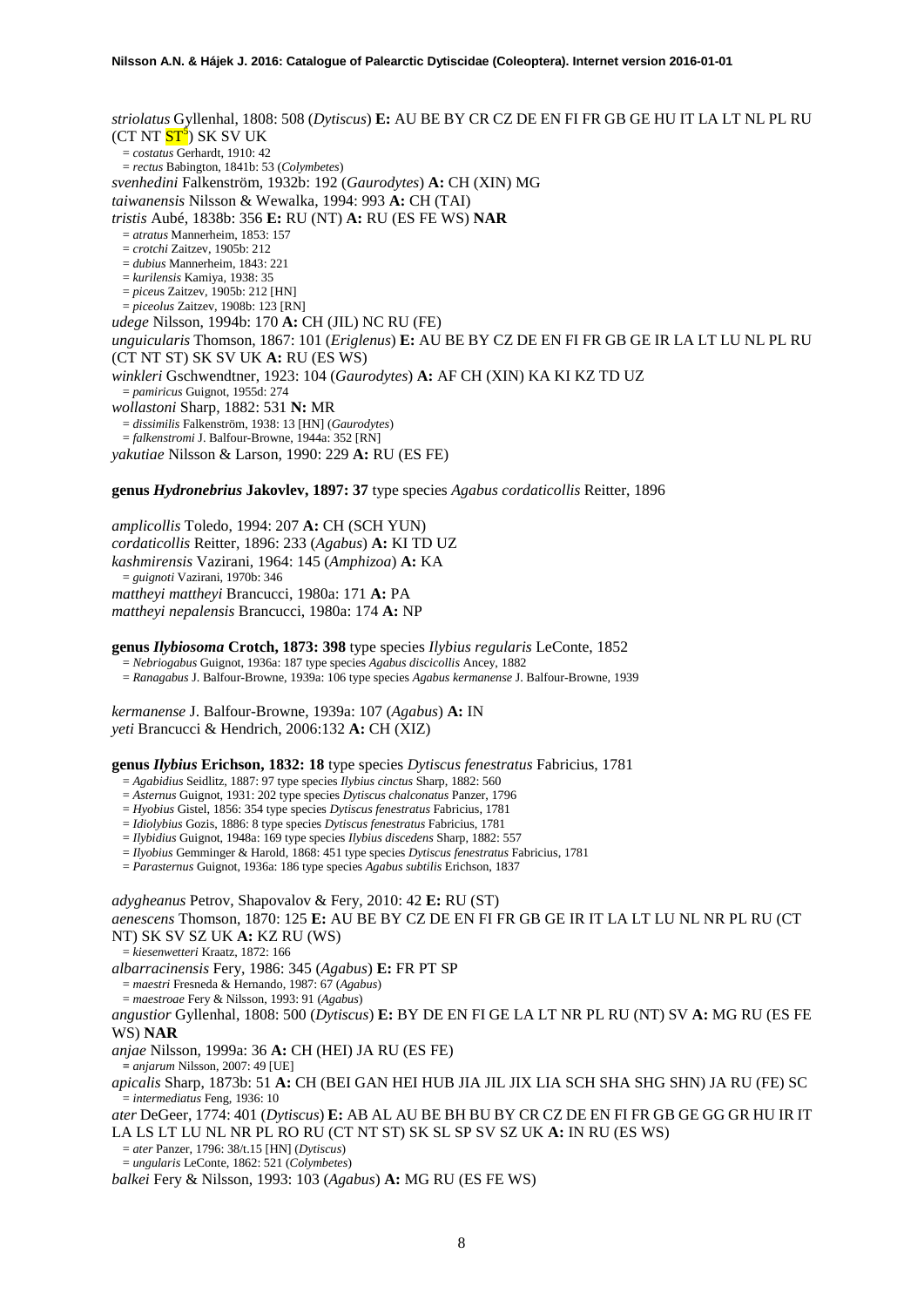*bedeli* Zaitzev, 1908b: 121 [RN] (*Agabus*) **N:** AG TU = *politus* Reiche, 1861b: 369 [HN] (*Agabus*) *chalconatus* Panzer, 1796: 38/t.17 (*Dytiscus*) **E:** AU BE BH BU CR CZ DE EN FI FR GB GE GR HU IR IT LA LT LU MC MD ME NL PL PT RO[2](#page-2-0) RU (ST) SK SL SP SV SZ UK YU **N:** AG MO **A:** IN IS SY TM TR = *aterrimus* Stephens, 1828: 79 (*Colymbetes*) = *fuscoaenescens* Régimbart, 1878a: cxlviii (*Agabus*) = *nigroaeneus* Marsham, 1802: 428 (*Dytiscus*) *chishimanus* Kôno, 1944: 80 **A:** CH (HEI JIL) MG RU (ES FE) = *weymarni* J. Balfour-Browne, 1947b: 446 *cinctus* Sharp, 1878b: 169 **E:** AB GG RU (ST) UK **A:** CH (GAN GUX HEB HEI HUB JIA JIL LIA SCH SHA TIA XIN YUN) KZ MG RU (ES) UZ = *angustulus* Régimbart, 1899: 289 = *chinensis* Csiki, 1901: 102 = *cinctus* Sharp, 1882: 560 [HN] = *cinctus* Sharp, 1890: 38 [HN] *crassus* Thomson, 1856: 224 **E:** AU BE CZ DE EN FI GE LT NR PL RU (CT NT) SK SV SZ UK **A:** RU (WS) *dettneri* Fery, 1986: 342 (*Agabus*) **E:** PT SP *discedens* Sharp, 1882: 557 **A:** RU (FE) **NAR** *enpalaiatheka* Fery & Hendrich, 2011b: 40 **A:** TR *erichsoni* Gemminger & Harold, 1868: 454 (*Agabus*) **E:** AB BY DE EN FI GE HU IT LA LT NR PL RU (CT NT) SV SZ **A:** IN JA KZ MG RU (ES FE WS) **NAR** = *cincticollis* Mäklin, 1881: 22 = *lutosus* Crotch, 1873: 419 [HN] (*Gaurodytes*) *fenestratus* Fabricius, 1781: 294 (*Dytiscus*) **E:** AU BE BH BU BY CR CZ DE EN FI FR GB GE HU IT LA LS LT LU ME NL NR PL RO RU (CT NT ST) SB SK SL SV SZ UK YU **A:** KI RU (ES WS) = *aeneus* Panzer, 1796: 38/t.16 [HN] (*Dytiscus*) = *ciliatus* Olivier, 1791: 311 (*Dytiscus*) = *prescotti* Mannerheim in Hummel, 1829: 21 (*Colymbetes*) *fuliginosus fuliginosus* Fabricius, 1792: 191 (*Dytiscus*) **E:** AB AL AN AR AU BE BH BU BY CR CZ DE EN FI FR GB GE GG GR HU IR IT LA LS LT LU MC MD ME NL NR PL RO RU (CT NT ST) SB SK SL SP SV SZ UK **N:** MO **A:** IN KI KZ MG RU (WS) TR = *lacustris* Panzer, 1796: 38/t.14 [HN] (*Dytiscus*) = *pirinicus* Guéorguiev, 1957: 25 *fuliginosus turcestanicus* Gschwendtner, 1934: 74 **A:** CH (XIN) KZ *guttiger* Gyllenhal, 1808: 499 (*Dytiscus*) **E:** AU BE BY CR CZ DE EN FI FR GB GE HU IR IT LA LS LT LU NL NR PL RO RU (CT NT) SL SV SZ UK **A:** RU (WS) = *immunis* Stephens, 1828: 81 (*Colymbetes*) = *kiesenwetteri* Wehncke, 1872b: 136 [HN] = *quadrinotatus* Stephens, 1828: 83 (*Colymbetes*) *hozgargantae* Burmeister, 1983: 133 (*Agabus*) **E:** SP **N:** MO *hulae* Wewalka, 1984: 137 (*Agabus*) **A:** IS SY TR *jaechi* Fery & Nilsson, 1993: 94 (*Agabus*) **E:** GR TR **A:** TR *lagabrunensis* Schizzerotto & Fery, 1990: 148 (*Agabus*) **E:** IT *lateralis* Gebler, 1832: 40 (*Colymbetes*) **A:** CH (HEI) MG RU (ES FE) = *limbatus* Sharp, 1882: 557 *lenensis* Nilsson, 2000: 31 [RN] **A:** RU (ES WS) "Manchuria" = *aenescens* Poppius, 1905: 18 [HN] (*Agabus*) *lenkoranensis* Fery & Nilsson, 1993: 95 (*Agabus*) **E:** AB **A:** IN *meridionalis* Aubé, 1837: 126 **E:** FR IT PT SP **N:** MO = *hispanicus* Sharp, 1873a: 260 *minakawai* Nilsson & Ribera, 2007: 162 **A:** RU (FE) *montanus* Stephens, 1828: 76 (*Colymbetes*) **E:** BE DE FR GB GE IR IT LA LT LU NL PL PT RU (ST) SP **N:** AG  $M<sub>O</sub>$ = *melanocornis* Zimmermann, 1915: 223 (*Agabus*) *nakanei* Nilsson, 1994a: 58 **A:** JA RU (FE) *neglectus* Erichson, 1837: 158 (*Agabus*) **E:** AU BE BY CZ DE EN FR GE HU LA LT LU NL PL RU (CT NT ST) SK SV SZ UK *obtusus* Sharp, 1882: 558 **A:** CH (SCH) MG RU (ES) *opacus* Aubé, 1837: 173 (*Agabus*) **E:** FI NR RU (NT) SV **A:** MG RU (ES FE WS) **NAR** = *gelidus* Fall, 1926: 142 [HN] (*Agabus*) = *mimmi* J. Sahlberg, 1875: 182 (*Gaurodytes*) [HN] = *mimmii* J. Sahlberg, 1874: xiv (*Gaurodytes*) = *pseudoconfertus* Wallis, 1926: 90 (*Agabus*) = *rufinus* Marseul, 1882: 28 (*Agabus*) = *sachalinensis* Kamiya, 1938: 37 (*Agabus*) = *sharpi* Jacobson, 1908: 430 [RN] (*Agabus*) = *sibericus* Sharp, 1882: 519 [HN] (*Agabus*)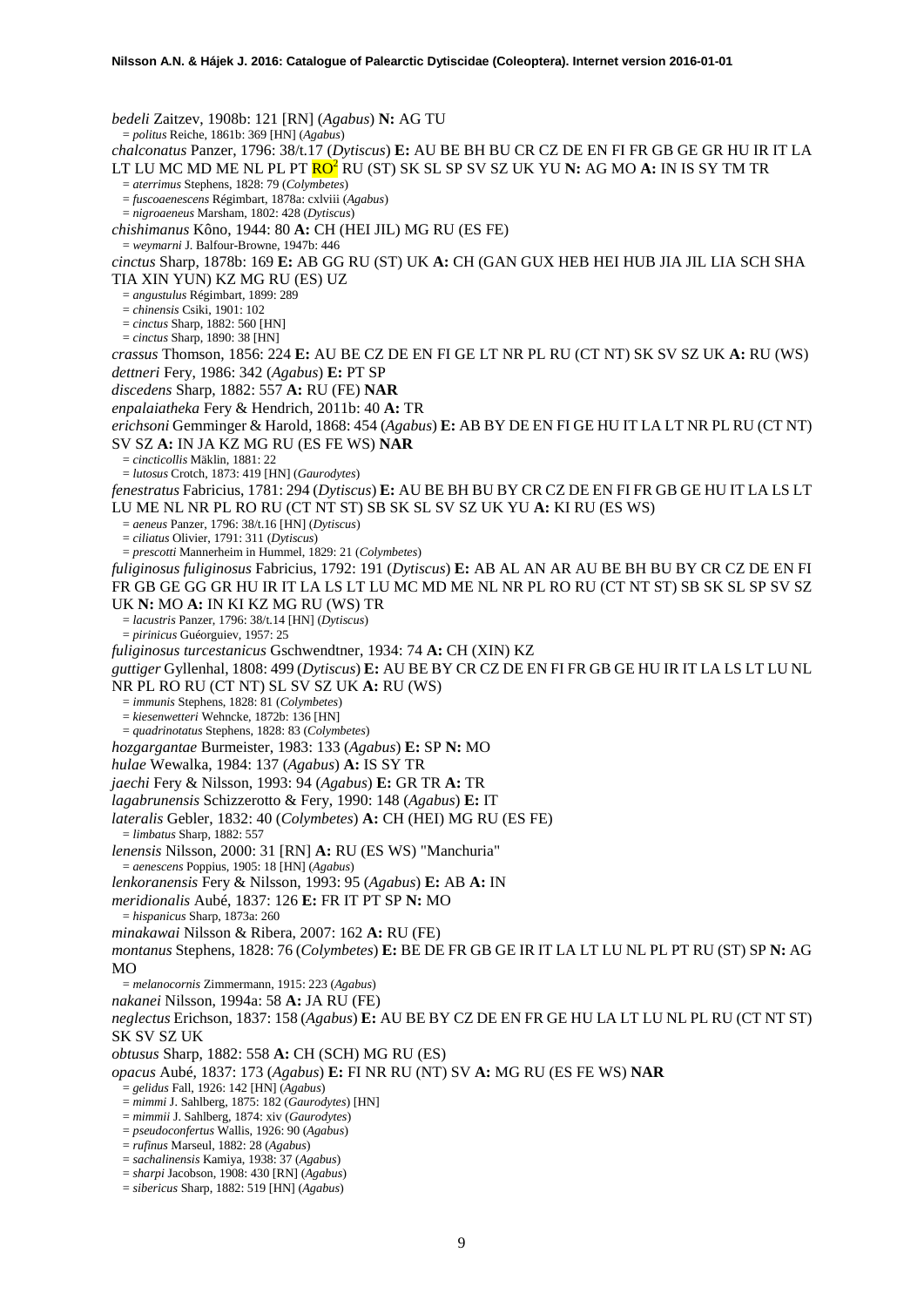*ovalis* Gschwendtner, 1934: 74 **A:** RU (ES) *pederzanii* Fery & Nilsson, 1993: 95 (*Agabus*) **E:** IT *picipes* Kirby, 1837: 71 (*Colymbetes*) **E:** FI NR SV **A:** RU (WS) **NAR** *poppiusi* Zaitzev, 1907b: 208 **A:** CH (SCH) MG RU (ES) *pseudoneglectus* Franciscolo, 1972: 84 (*Agabus*) **E:** AL BU CR GR HU IT ME RO = *skiathos* Hinterseher, 1981: 87 (*Agabus*) *quadriguttatus* Lacordaire in Boisduval & Lacordaire, 1835: 316 (*Colymbetes*) **E:** AU BE BU BY CR CZ DE EN FI FR GB GE GG GR HU IR IT LA LS LT LU NL NR PL RO RU (CT NT ST) SB SK SL SP SV SZ UK **A:** IN TR = *obscurus* Marsham, 1802: 414 [HN] (*Dytiscus*) = *sexdentatus* Schiødte, 1841: 487 *samokovi* Fery & Nilsson, 1993: 91 (*Agabus*) **E:** BU *satunini* Zaitzev, 1913: 196 (*Agabus*) **E:** GG RU (ST) **A:** RU (WS) TR *similis* Thomson, 1856: 225 **E:** BY CZ DE EN FI FR GE HU LA LT NR RU (CT NT) PL SV UK = *ovatus* Hochhuth, 1871: 237 *subaeneus* Erichson, 1837: 156 **E:** AB AR AU BE BY CR CZ DE EN FI FR GB GE GG HU IR IT LA LT LU MD NL NR PL RO RU (CT NT ST) SK SV SZ UK **A:** KI KZ MG RU (ES WS) **NAR** = *badenii* Wehncke, 1872c: 164 = *chalybeatus* Thomson, 1860: 48 = *lapponicus* Scholz, 1917: 251 = *suffusus* Crotch, 1873: 411 = *viridiaeneus* Crotch, 1873: 411 subtilis Erichson, 1837: 157 (Agabus) **E:** AU BY CZ DE EN FI FR GE HU IT LA LT NR PL RU (CT NT <mark>ST<sup>5</sup>)</mark> SK SV UK **A:** RU (ES WS) = *altaicus* Gebler, 1848: 73 *thynias* Fery & Przewoźny, 2011: 60 E: TR *vittiger* Gyllenhal, 1827: 379 (*Dytiscus*) **E:** FI NR RU (NT) SV **A:** RU (WS) **NAR** *wasastjernae* C.R. Sahlberg, 1824: 167 (*Dyticus*) **E:** AU BY CZ DE FI GB GE LA NR PL RU (CT NT) SV UK **A:** RU (WS) **NAR** = *kenaiensis* Fall, 1926: 141 (*Agabus*) = *palustris* Wallis, 1926: 92 (*Agabus*) *wewalkai* Fery & Nilsson, 1993: 85 (*Agabus*) **A:** TR

**genus** *Platambus* **Thomson, 1859: 14** type species *Dytiscus maculatus* Linnaeus, 1758

= *Agabinus* Crotch, 1873:397 type species *Colymbetes glabrellus* Motschulsky, 1859

*= Agraphis* Guignot, 1954c: 199 type species *Agraphis confossa* Guignot, 1954 (= *Agabus sawadai* Kamiya, 1932)

= *Allogabus* Guignot, 1954c:199 type species *Agabus americanus* Aubé, 1838

= *Anagabus* Jakovlev, 1897: 38 type species *Anagabus semenowi* Jakovlev, 1897

*= Colymbinectes* Falkenström, 1936a: 97 type species *Colymbinectes ater* Falkenström, 1936

= *Neoplatynectes* Vazirani, 1970b: 305 type species *Platynectes princeps* Régimbart, 1888

= *Paraplatynectes* Vazirani, 1970b: 305 type species *Platynectes guttula* Régimbart, 1899

= *Stictogabus* Guignot, 1948a: 167 type species *Agabus angulicollis* Régimbart, 1899

*angulicollis* Régimbart, 1899: 273 (*Agabus*) **A:** CH (BEI GAN HEB NMO SCH SHA SHX XIZ YUN) *ater* Falkenström, 1[9](#page-46-6)36a: 97 (*Colymbinectes*) **A:** CH (**CHQ<sup>9</sup>** GUI SCH YUN) *balfourbrownei* Vazirani, 1965: 28 **A:** CH (YUN) NP UP **ORR** *biswasi* Vazirani, 1965: 32 **A:** NP UP

*brancuccii* Hendrich & Przewoźny, 2015: 192 A: CH (SCH)

*convexus* Okada, 2011: 32 **A:** JA

*dabieshanensis* Nilsson, 2003b: 266 **A:** CH (ANH)

*denticulatus* Nilsson, 2003b: 270 **A:** CH (SCH)

*elongatus* Bian & Ji, 2008: 33 **A:** CH (HAI)

*excoffieri* Régimbart, 1899: 281 **A:** CH (GAN GUI HAI HEB HUN SCH SHA SHN YUN XIZ ZHE) **ORR** *fimbriatus* Sharp, 1884: 445 **A:** CH (JIL GAN HEB SCH) JA NC RU (FE) SC = *kansouis* Feng, 1936: 9

*guttulus* Régimbart, 1899: 283 (*Platynectes*) **A:** CH (SHG)

*heteronychus* Nilsson, 2003b: 271 **A:** CH (GUA)

*ikedai* Nilsson, 1997: 635 (*Agabus*) **A:** JA

*insolitus* Sharp, 1884: 444 (*Agabus*) **A:** JA

*kempi* Vazirani, 1970b: 330 (*Agraphis*) **A:** BT NP SD

*khukri* Brancucci, 1990: 240 **A:** NP

*koreanus* Nilsson, 1997: 636 (*Agabus*) **A:** RU (FE) SC

korgei Hendrich & Przewoźny, 2015: 193 A: CH (SCH)

*lindbergi* Guéorguiev, 1963: 218 **A:** AF HP PA UP **ORR**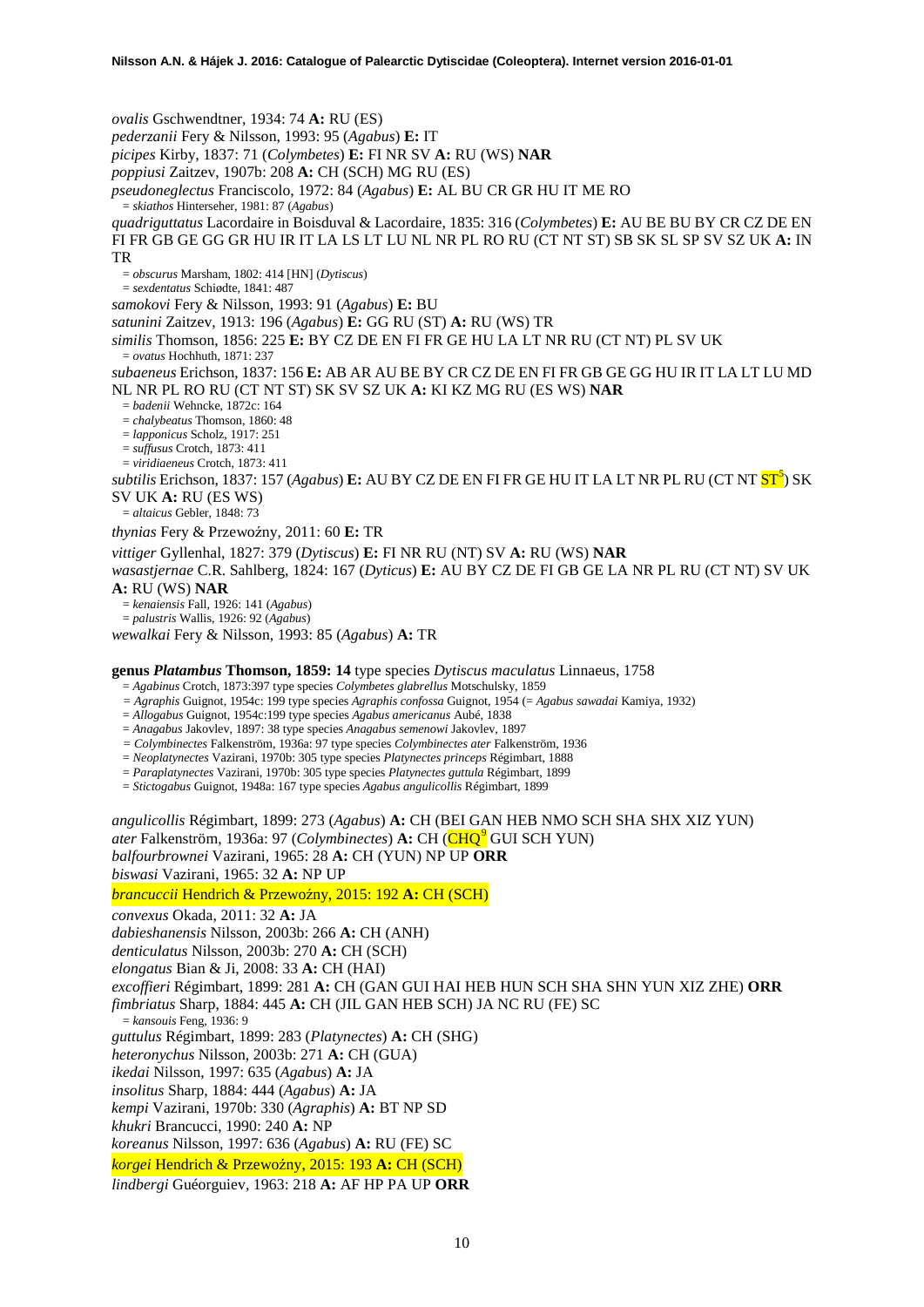= *guignoti* Vazirani, 1965: 27 *lineatus* Gschwendtner, 1935a: 62 **A:** AP BT NP PA UP **ORR** *lunulatus* Fischer von Waldheim, 1829: 26 (*Colymbetes*) **E:** AB AR GG GR RU (ST) TR **N:** EG **A:** IN LE TR = *sinuatus* Aubé, 1837: 148 (*Agabus*) *maculatus* Linnaeus, 1758: 412 (*Dytiscus*) **E:** AL AN AR AU BE BH BU BY CR CZ DE EN FI FR GB GE GG GR HU IT LA LS LT LU MC ME NL NR PL RO RU (CT NT ST) SB SK SL SP SV SZ UK **A:** IN MG RU (WS) TR = *biocellatus* O.F. Müller, 1776: 72 (*Dytiscus*) = *cantalicus* Pic, 1912: 57 = *caucasicus* Zaitzev, 1927: 18 = *escalerai* Régimbart, 1900b: 121 = *glacialis* Graells, 1858: 42 [HN] (*Agabus*) = *graellsi* Gemminger & Harold, 1868: 455 [RN] (*Agabus*) = *hebraicus* Geoffroy in Fourcroy, 1785: 70 (*Dyticus*) = *inornatus* Schilsky, 1888: 183 = *ornatus* Herbst, 1784: 125 (*Dytiscus*) = *pulchellus* Heer, 1839: 149 (*Colymbetes*) *micropunctatus* Nilsson, 2003b: 269 **A:** CH (GUA) *nepalensis* Guéorguiev, 1968b: 42 (*Stictogabus*) **A:** AP BT NP SD = *bhutanensis* Wewalka, 1975b: 157 *optatus* Sharp, 1884: 445 (*Agabus*) **A:** CH (FUJ JIX) JA = *miyamotoi* Nakane, 1959: 95 (*Gaurodytes*) *pictipennis* Sharp, 1873b: 49 (*Agabus*) **A:** JA RU (FE) "Korea" *princeps* Régimbart, 1888: 615 (*Platynectes*) **A:** CH (GUA HKG YUN) **ORR** *punctatipennis* Brancucci, 1984: 153 **A:** CH (FUJ GUA JIX) *satoi* Brancucci, 1982a: 226 **A:** BT NP *sawadai* Kamiya, 1932: 6 (*Agabus*) **A:** JA = *confossus* Guignot, 1954c: 200 (*Agraphis*) *schaefleini* Brancucci, 1988: 188 **A:** CH (YUN) **ORR** *schillhammeri* Wewalka & Brancucci, 1995: 99 **A:** CH (GUI HUB HUN SCH SHA) *semenowi* Jakovlev, 1897: 38 (*Anagabus*) **A:** KI TD *sogdianus* Jakovlev, 1897: 39 (*Anagabus*) **A:** AF KA KI NP PA TD UZ = *holzschuhi* Wewalka, 1975b: 155 = *jucundus* Guignot, 1954a: 222 (*Agabus*) = *ledouxi* Legros, 1977: 14 (*Anagabus*) = *limbibasis* Reitter, 1900: 226 (*Anagabus*) = *vatelloides* Régimbart, 1899: 270 (*Agabus*) *striatus* Zeng & Pu, 1992: 482 (*Hydronebrius*) **A:** CH (SCH YUN) *stygius* Régimbart, 1899: 279 (*Agabus*) **A**: CH (BEI HEB JIL LIA SCH SHN YUN) JA SC *= jilanzhui* Wewalka & Brancucci, 1995: 98 *= nakanei* Nilsson, 1997: 631 (*Agabus*) *ussuriensis* Nilsson, 1997: 632 (*Agabus*) **A:** CH (FUJ HEB JIL LIA) NC RU (FE) SC *wangi* Brancucci, 2006: 67 **A:** CH (HUB YUN) *wewalkai* Brancucci, 1982b: 120 **A:** KA PA[10](#page-46-7) *wittmeri* Wewalka, 1975b: 158 **A:** BT NP **ORR** *wulingshanensis* Brancucci, 2005: 1 **A:** CH (HUB HUN) *yaanensis* Nilsson, 2003b: 272 **A:** CH (SCH) *yuxiae* Brancucci, 2011: 10 **A:** CH (GUX) tribe Hydrotrupini Roughley, 2000 **genus** *Hydrotrupes* **Sharp, 1882: 491** type species *Hydrotrupes palpalis* Sharp, 1882

*chinensis* Nilsson, 2003a: 280 **A:** CH (ANH)

#### **genus** *Platynectes* **Régimbart, 1879: 454** type species *Agabus decemnotatus* Aubé, 1838

**subgenus** *Gueorguievtes* Vazirani, 1976: 170 type species *Agabus dissimilis* Sharp, 1873 = *Metaplatynectes* Guéorguiev, 1978: 271 type species *Dytiscus decempunctatus* Fabricius, 1775

*babai* Satô, 1982: 3 **A:** CH (TAI) *chujoi* Satô, 1982: 1 **A:** JA (Ryukyu Islands) *deletus* Régimbart, 1899: 287 **A:** JA *dissimilis* Sharp, 1873b: 50 (*Agabus*) **A:** CH (ANH FUJ GUA GUI HUN JIX SHA SHX ZHE) *gemellatus* Šťastný, 2003: 235 **A:** CH (FUJ GUA GUI GUX HKG JIX MAC TAI)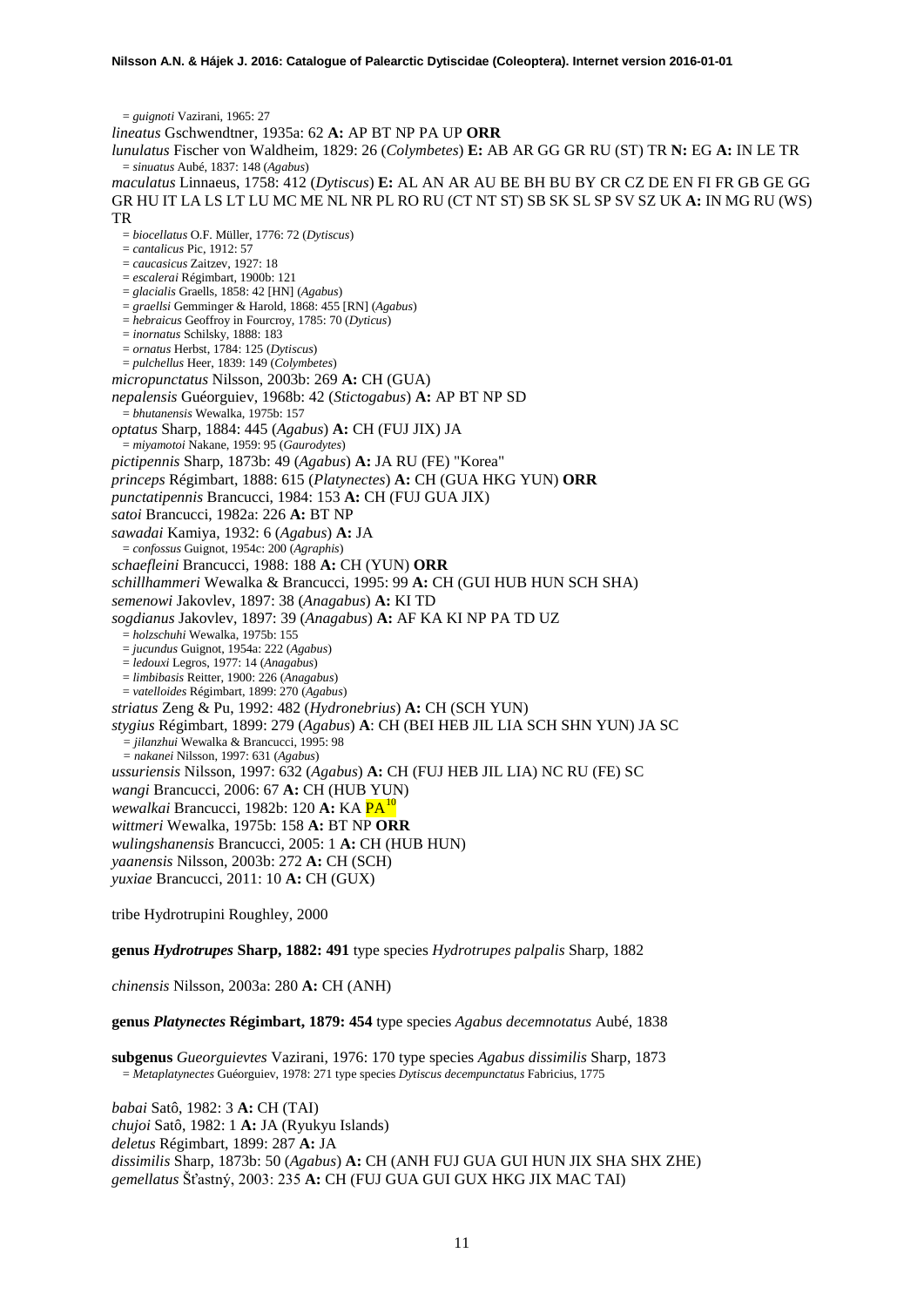*hainanensis* Nilsson, 1998: 110 **A:** CH (HAI) *kashmiranus kashmiranus* J. Balfour-Browne, 1944a: 352 [RN] **A:** AF BT CH (XIZ) HP KA NP PA SD UP **ORR** = *lineatus* Redtenbacher in Kollar & Redtenbacher, 1844: 503 [HN] (*Colymbetes*) *kashmiranus lemberki* Šťastný, 2003: 230 **A:** CH (YUN) *major* Nilsson, 1998: 114 **A:** CH (YUN) **ORR** *mazzoldii* Šťastný, 2003: 240 **A:** CH (YUN) **ORR** *nanlingensis* Šťastný, 2003: 236 **A:** CH (FUJ GUA) *rihai* Šťastný, 2003: 243 **A:** CH (SHN) *wewalkai* Šťastný, 2003: 224 **A:** NP

subfamily **Colymbetinae** Erichson, 1837 tribe Colymbetini Erichson, 1837

**genus** *Colymbetes* **Clairville, 1806: 188** type species *Dytiscus striatus* Linnaeus, 1758 = *Cymatopterus* Dejean, 1833: 54 type species *Dytiscus fuscus* Linnaeus, 1758 *dahuricus* Aubé, 1837: 99 **A:** CH (JIL) MG RU (ES FE) **NAR** = *obscuratus* Mannerheim, 1853: 154 (*Cymatopteru*s) = *seminiger* LeConte, 1862: 522 *dolabratus* Paykull, 1798: 204 (*Dytiscus*) **E:** FI IC NR RU (NT) SV **A:** KZ RU (ES FE WS) **NAR** = *drewseni* LeConte, 1862: 523 = *groenlandicus* Aubé, 1838b: 233 = *thomsoni* Sharp, 1882: 628 *= tolli* Zaitzev, 1907b: 209 = *triseriatus* Kirby, 1837: 73 *fuscus* Linnaeus, 1758: 411 (*Dytiscus*) **E:** AR AU BE BH BU BY CR CZ DE EN FI FR GB GE GR HU IR IT KZ LA LS LT LU MA MC MD[4](#page-4-0) ME NL NR PL PT RO RU (CT NT ST) SK SL SP SV SZ TR UK YU **N:** AG EG LB MO TU A: AF CH (XIZ) CY IN IS KA KZ LE RU (WS) SI SY TM<sup>[11](#page-46-8)</sup> TR UZ = *affinis* Stein, 1881: 222 = *semirufus* Zimmermann, 1921b: 89 = *transversestriatus* DeGeer, 1774: 399 (*Dytiscus*) *koenigi* Zaitzev, 1927: 30 **E:** GG **A:** IN TR *magnus* Feng, 1936: 12 **A:** CH (HEI TIA) *mesepotamicus* Abdul-Karim & Ali, 1986: 278 **A:** IQ *minimus* Zaitzev, 1908a: 420 **A:** CH (QIN XIZ) paykulli Erichson, 1837: 149 **E:** BY DE EN FI GE LA LT NL NR PL RU (CT NT <mark>ST<sup>5</sup>)</mark> SV UK **A:** KZ RU (ES W<sub>S</sub>) *piceus* Klug, 1834: t.33: 6 **N:** EG **A:** IN IQ KU SA SI YE = *procerus* Sharp, 1882: 631 = *simplex* Walker, 1871: 11 *pseudostriatus* Nilsson, 2002:191 **A:** CH (HEI) JA MG RU (ES FE) *schildknechti* Dettner, 1983: 39 **E:** FR IT PT SP **N:** AG LB MO TU *semenowi* Jakovlev, 1896: 176 (*Cymatopterus*) **E:** AB GG RU (ST) UK **A:** AF CH (XIN XIZ) IN KI KZ TM = *kokujewi* Jakovlev, 1896: 180 (*Cymatopterus*) *striatus* Linnaeus, 1758: 411 (*Dytiscus*) **E:** BE BH BY CR CZ DE EN FI FR GE HU KZ LA LT NR PL RU (CT NT ST) SK SL SV UK **A:** KZ RU (ES WS) = *bogemanni* Gyllenhal, 1813: 687 (*Dytiscus*) *substrigatus* Sharp, 1882: 630 **A:** SA YE *tschitscherini* Jakovlev, 1896: 177 (*Cymatopterus*) **A:** CH (XIN) *vagans* Sharp, 1882: 630 **A:** IN KU **genus** *Meladema* **Laporte, 1835: 98** type species *Meladema coriacea* Laporte, 1835

*coriacea* Laporte, 1835: 98 **E:** BU FR GR IT MA PT SP **N:** AG CI LB MO TU **A:** TR *imbricata* Wollaston, 1871: 220 (*Scutopterus*) **N:** CI *lanio* Fabricius, 1775: 231 (*Dytiscus*) **N:** MR = *lowei* Gray, 1832: 284 (*Colymbetes*)

**genus** *Melanodytes* **Seidlitz, 1887: 24** type species *Dytiscus pustulatus* Rossi, 1792

*pustulatus* Rossi, 1792: 68 (*Dytiscus*) **E:** AL BU CR FR GR IT TR

**genus** *Rhantus* **Dejean, 1833: 54** type species *Colymbetes pulverosus* Stephens, 1828 (= *Colymbetes suturalis* W.S. Macleay, 1825)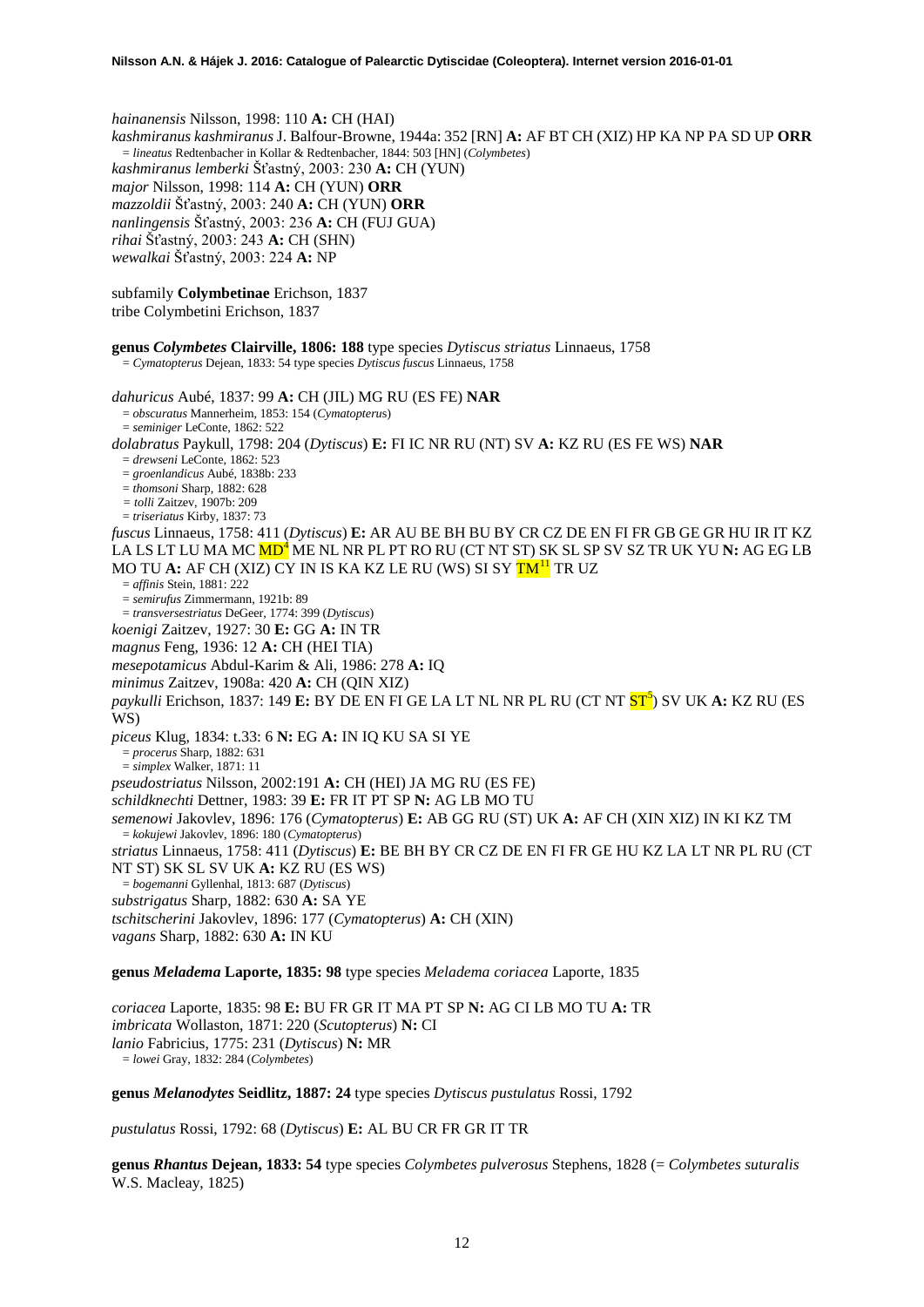**subgenus** *Nartus* Zaitzev, 1907a: 103 type species *Dytiscus grapii* Gyllenhal, 1808

= *Ilybiomorphus* Porta, 1923: 259 type species *Dytiscus grapii* Gyllenhal, 1808

= *Rantogiton* Gozis, 1910: 6 type species *Dytiscus grapii* Gyllenhal, 1808

*grapii* Gyllenhal, 1808: 505 (*Dytiscus*) **E:** AU BH BU BY CR CZ DE EN FI FR GB GE HU IR IT LA LT L[U1](#page-2-1) NL NR PL RO RU (CT NT ST) SB SK SL SV SZ UK

= *niger* Lacordaire in Boisduval & Lacordaire, 1835: 314 (*Colymbetes*)

**subgenus** *Rhantus* Dejean, 1833: 54 type species *Colymbetes pulverosus* Stephens, 1828 (*= Colymbetes suturalis* W.S. Macleay, 1825)

= *Anisomera* Brullé, 1835: 200 [HN] type species *Anisomera bistriata* Brullé, 1835

= *Anisomeria* Brinck, 1943c: 140 [RN] type species *Anisomera bistriata* Brullé, 1835

= *Senilites* Brinck, 1948: 16 type species *Senilites tristanicola* Brinck, 1948

*bistriatus* Bergsträsser, 1778: 42 (*Dytiscus*) **E:** AL AU BE BH BU BY CR CZ DE EN FI FR GB GE GR HU IT KZ LA LT NL PL SK **RO<sup>2</sup>** RU (CT NT ST) SV SZ UK **A: IN KZ MG RU (WS) TM** = *aberratus* Gemminger & Harold, 1868: 448

= *nigropunctatus* Motschulsky, 1860b: 302

*= pericaspius* Guignot, 1956b: 398

*consputus* Sturm, 1834: 83 (*Colymbetes*) **E:** AU BH CZ FR GE HU LT PL RO RU (CT ST) SK SL **A:** RU (WS) = *dressleri* Zimmermann, 1920b: 200

= *luteicollis* Gebler, 1848: 72

*erraticus* Sharp, 1884: 446 **A:** JA RU (FE)

*exsoletus* Forster, 1771: 57 (*Dytiscus*) **E:** AU BE BH BY CR CZ DE EN FI FR GB GE HU IR IT LA LT LU MD NL NR PL PT RO RU (CT NT ST) SB SK SL SV SZ UK **A:** RU (ES WS) TM = *adspersus* Panzer, 1796: 38/t.18 (*Dytiscus*)

= *collaris* Paykull, 1798: 200 [HN] (*Dytiscus*)

= *insolatus* Gebler, 1829: 66 (*Colymbetes*)

= *melanopterus* Zetterstedt, 1828: 211 (*Dyticus*)

= *nigriventris* Newbery & Sharp, 1915 [HN]

= *oculatus* Herbst, 1784: 125 (*Dytiscus*)

*fengi* Zhao, Jia & Balke, 2011: 63 **A:** CH (XIZ)

*fennicus* Huldén, 1982: 125 **E:** BY FI RU (CT NT ST) SV

*formosanus* Kamiya, 1938: 42 **A:** CH (TAI)

*friedrichi* Falkenström, 1936b: 227 **A:** CH (SCH)

*frontalis* Marsham, 1802: 425 (*Dytiscus*) **E:** AB AR AU BE BH BY CR CZ DE EN FI FR GB GE GG HU IR IT KZ LA LS LT LU MD NL NR PL RO RU (CT NT ST) SB SK SL SV SZ UK **A:** KZ MG RU (ES WS) TR

= *flavicollis* Eschscholtz, 1818: 458 (*Dytiscus*)

= *gyllenhalii* Laporte, 1840: 162 (*Colymbetes*)

= *punctatus* Hoppe, 1795: 32 [HN] (*Dytiscus*)

= *semicirculatus* Schneider, 1898: 51

= *suturalis* Lacordaire in Boisduval & Lacordaire, 1835: 311 [HN]

= *vermicularis* Fauvel, 1889:82

= *virgulatus* Illiger, 1806: 225 (*Dyticus*) *gogonensis* Wewalka, 1975b: 160 **A:** BT

*hispanicus* Sharp, 1882: 622 **E:** FR PT SP **N:** AG EG MO

*includens* Walker, 1871: 11 (*Colymbetes*) **N:** EG **A:** IS SA SI SY YE **AFR**

= *aulicus* Omer-Cooper, 1931: 789

= *elevatus* Sharp, 1882: 609 = *pictiventris* Régimbart, 1905: 208

*incognitus* Scholz, 1927: 147 **E:** BY DE LA LT PL RU (CT NT) SK UK

*latitans* Sharp, 1882: 621 **E:** AU BE BU BY CR CZ EN FR GE HU IT LA LT MD NL PL RO RU (CT ST) SK SL SZ UK **A:** KZ RU (ES WS)

*notaticollis* Aubé, 1837: 107 (*Colymbetes*) **E:** AU BY CZ DE EN FI FR GE GG IT LA LT MD NR PL RO RU (CT NT) SK SV SZ **A:** CH (HEI JIL) JA KZ MG RU (ES FE WS) = *infuscatus* Erichson, 1837: 151 (*Colymbetes*)

= *nigriventris* Motschulsky, 1860a: 101

= *vibicicollis* Hochhuth, 1846: 216 (*Colymbetes*)

*ovalis* Gschwendtner, 1936: 371 **A:** BT NP SD

*pederzanii* Toledo & Mazzoldi, 1996: 237 **A:** CH (SCH)

*rufus* Zimmermann, 1922: 20 **A:** KI RU (WS)

= *subparallelus* Scholz, 1927: 146

*sexualis* Zimmermann, 1919a: 219 **A:** CH (XIZ) HP NP SD

*sikkimensis* Régimbart, 1899: 306 **A:** BT CH (HEB SCH YUN) HP NP PA SD **ORR**

= *punjabensis* Vazirani, 1970b: 355

*suturalis* W.S. Macleay, 1825: 31 (*Colymbetes*) **E:** AB AL AR AU AZ BE BH BU BY CR CZ DE EN FI FR GB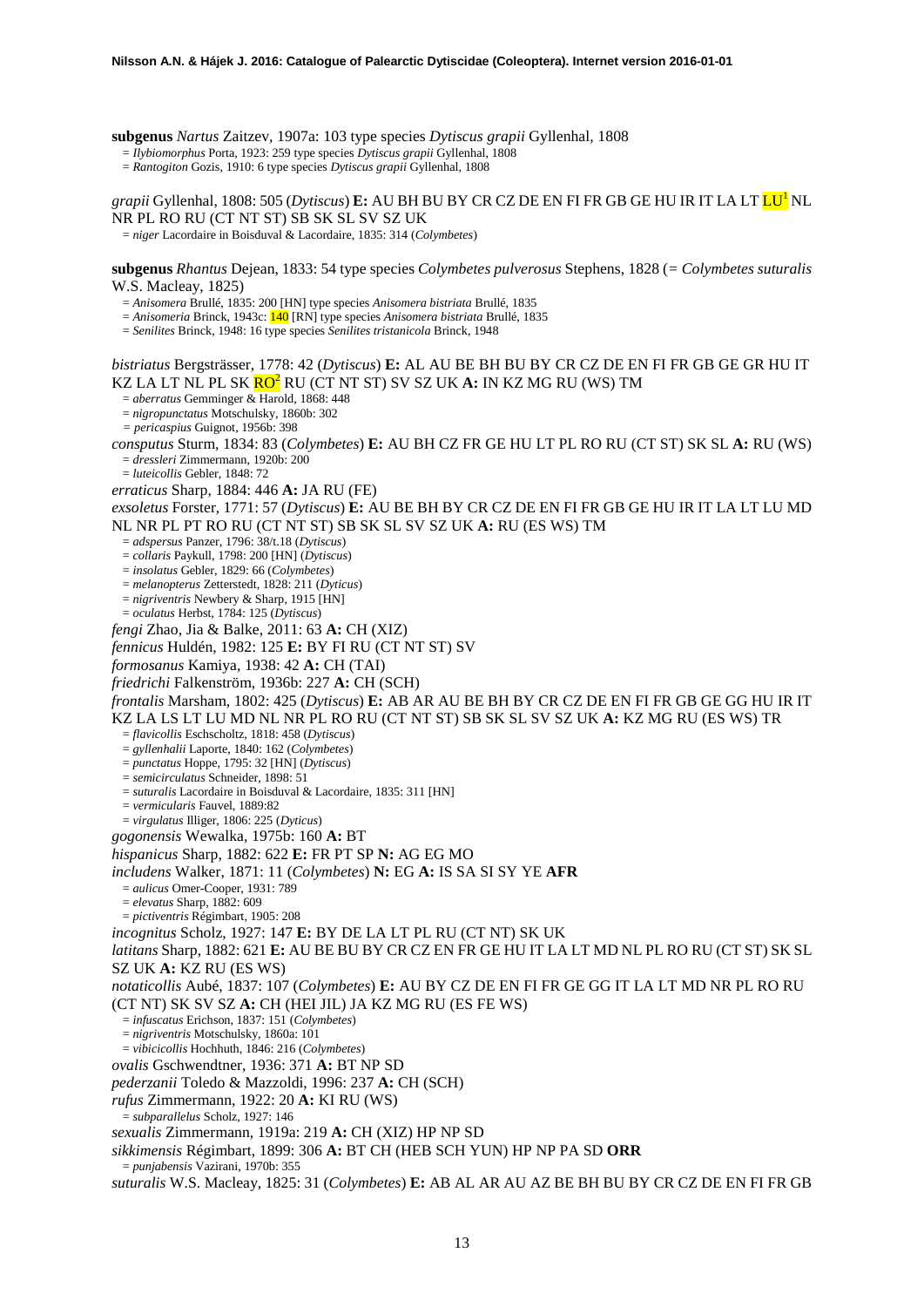## GE GG GR HU IR IT LA LS LT LU MA MC ME NL NR PL PT RO RU (CT ST) SB SK SL SP SV SZ UK **N:** EG LB MO TU **A:** AF CH (BEI FUJ GAN GUA GUI GUX HEB HEI HUB JIA JIL LIA MAC NMO QIN SCH SHN SHX TAI XIZ YUN ZHE) CY HP IN IQ IS JA KA KI KU KZ MG NC NP PA RU (ES FE WS) SA SC SD SI TD TM TR UZ **AUR ORR**

- = *annamita* Régimbart, 1899: 309
- = *australis* Aubé, 1838b: 236 (*Colymbetes*)
- = *birmanicus* Vazirani, 1970b: 352
- = *bramardi* Guignot, 1942b: 87
- = *chinensis* Falkenström, 1936b: 228
- = *dispar* Régimbart, 1899: 308
- = *flaviventris* Schilsky, 1908:600
- = *hypochlorus* Gozis, 1911: 36
- = *montrouzieri* Lucas in Montrouzier, 1860: 243 (*Colymbetes*)
- = *morneri* Falkenström, 1937: 41
- = *neoguineensis* Guéorguiev & Rocchi, 1993: 149 = *pulverosus* Stephens, 1828: 69 (*Colymbetes*)
- = *punctatus* Geoffroy in Fourcroy, 1785: 70 [HN] (*Dyticus*)
- = *regimbarti* Jakovlev, 1896: 182
- = *ruficollis* Schilsky, 1908:600
- = *rufimanus* White, 1846: 6 (*Colymbetes*)
- = *sharpi* Jakovlev, 1896: 183
- *suturellus* Harris, 1828: 164 (*Colymbetes*) **E:** AU BE BU BY CR CZ DE EN FI FR GB GE HU IR IT LA LT LU MD NL NR PL RU (CT NT) SK SV UK YU **A:** RU (ES FE WS) **NAR**
	- = *semilineatus* Fleischer, 1898: 25
	- = *subopacus* Mannerheim, 1853: 157 (*Agabus*)
	- = *zimmermanni* Wallis, 1933: 274
- *taprobanicus* Sharp, 1890: 346 **A:** HP NP PA UP **ORR**
- *thibetanus* Régimbart, 1899: 307 **A:** CH (HUB JIX SCH)
- = *aequimarginatus* Falkenström, 1936b: 232
- = *laticollis* Régimbart, 1899: 308
- *vermiculatus* Motschulsky, 1860a: 101 **A:** CH (HEI) MG RU (ES) *yessoensis* Sharp, 1891: 6 **A:** CH (FUJ HUN JIX LIA) JA SC
- subfamily **Copelatinae** Branden, 1885 tribe Copelatini Branden, 1885
- **genus** *Copelatus* **Erichson, 1832: 18** type species *Dytiscus posticatus* Fabricius, 1801

*antoniorum* Hájek & Brancucci, 2011: 127 **A:** AE OM *atrosulcatus* Régimbart, 1906b: 251 **A:** YE **AFR**  $=$  *edax* Guignot, 1955c: 5<sup>[12](#page-46-9)</sup> *bacchusi* Wewalka, 1981: 66 **A:** UP *bangalorensis* Vazirani, 1970b: 311 **A:** CH (GUX SHG YUN) NP **ORR** *erichsonii* Guérin-Méneville, 1847: 51 **N:** EG **AFR** = *erichsonii* Guérin-Méneville, 1849: 270 [HN] = *formosus* Wollaston, 1867: 34 *filiformis* Sharp, 1882: 563 **A:** "Himalaya" **ORR** *freudei* Guignot, 1955b: 72 **A:** BT PA[13](#page-46-10) **ORR** *gestroi* Sharp, 1882: 597 (*Aglymbus*) **N:** EG **A:** IS OM SA SI YE **AFR** *ibrahimi* Zalat, Saleh, Angus & Kaschef, 2000:15 **N:** EG *imasakai* Matsui & Kitayama, 2000:95 **A:** JA (Ryukyu Islands) *indicus* Sharp, 1882: 582 **A:** UP **ORR** *japonicus* Sharp, 1884: 445 **A:** CH (FUJ HUB SCH TAI YUN) JA SC = *chinensis* Régimbart, 1899: 298 = *collocallosus* Falkenström, 1932b: 192 *kammuriensis* Tamu & Tsukamoto, 1955: 73 **A:** JA *koreanus* T. Mori, 1932: 49 **A:** SC *minutissimus* J. Balfour-Browne, 1939b: 79 **A:** JA **ORR** *nakamurai* Guéorguiev, 1970: 258 **A:** JA = *hasegawai* Satô, 1988: 123 *oblitus* Sharp, 1882: 582 **A:** CH (HKG MAC TAI) JA **ORR** *= andamanicus* Régimbart, 1899: 302 = *ryukyuensis* Satô, 1961a: 8 = *subfasciatus* Zimmermann, 1919b: 76 = *tokaraensis* Nakane, 1963: 25 *ogasawarensis* Kamiya, 1932: 6 **A:** JA *parallelus* Zimmermann, 1920a: 226 **A:** JA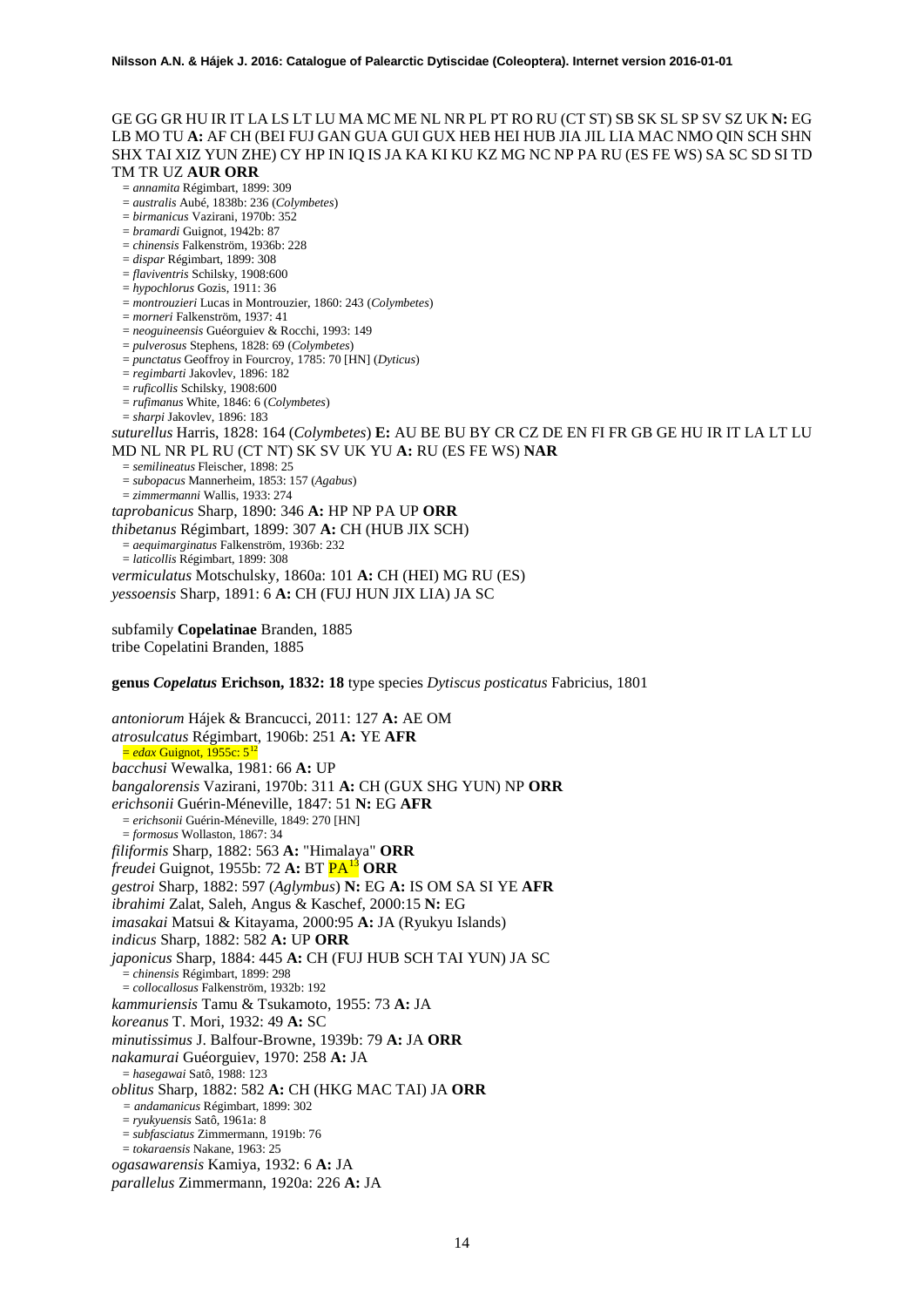*pulchellus* Klug, 1834: t.33/7 (*Agabus*) **A:** IQ SA SI YE (Socotra) **AFR** = *africanus* Sharp, 1882: 583 = *basalis* Boheman, 1848: 244 = *discoideus* Sharp, 1882: 582 = *marginipennis* Laporte, 1835: 102 (*Colymbetes*) = *obtusus* Boheman, 1848: 242 = *strigulosus* Sharp, 1882: 582 *rimosus* Guignot, 1952: 27 **A:** CH (YUN) *sociennus* J. Balfour-Browne in Guignot, 1952: 26 **A:** CH (HKG MAC TAI) NP *takakurai* Satô, 1985b: 63 **A:** CH JA *tenebrosus* Régimbart, 1880: 210 **A:** CH (FUJ MAC TAI YUN) JA **ORR** = *hisamatsui* Satô, 1961a: 8 = *pusillus* Sharp, 1882: 580 *teranishii* Kamiya, 1938: 27 **A:** JA = *multistriolatus* Guignot, 1956e: 490 *tomokunii* Satô, 1985b: 63 **A:** JA *weymarni* J. Balfour-Browne, 1947b: 440 **A:** CH (HEI LIA SHG) JA NC RU (FE) SC *zimmermanni* Gschwendtner in Zimmermann, 1934: 143 **A:** CH (ZHE) JA

**genus** *Exocelina* **Broun, 1886: 938** type species *Exocelina advena* Broun, 1886 (= *Celina australis* Clark, 1863) *= Papuadytes* Balke, 1998: 305 type species *Copelatus rivulus* Balke, 1998

*shizong* Balke & Bergsten, 2003: 90 (*Copelatus*) **A:** CH (YUN)

**genus** *Lacconectus* **Motschulsky, 1855a: 83** type species *Lacconectus fulvescens* Motschulsky, 1855 = *Paralacconectus* Vazirani, 1970b: 304 type species *Lacconectus scholzi* Gschwendtner, 1922

*arunachal* Brancucci, 2006: 61 **A:** AP *basalis* Sharp, 1882: 598 **A:** CH (TAI YUN) **ORR** *brancuccii* Hájek, Zhao & Jia, 2013: 92 **A:** CH (HAI) *formosanus* Kamiya, 1938: 29 (*Platynectes*) **A:** CH (FUJ JIX TAI) **ORR** *hainanensis* Hendrich, 1998: 102 **A:** CH (HAI) *holzschuhi* Brancucci, 1986: 104 **A:** NP SD *klausnitzeri* Brancucci, 2006: 59 **A:** AP *kubani* Brancucci, 2003: 98 **A:** CH (YUN) **ORR** *laccophiloides* Zimmermann, 1928: 175 **A:** CH (GUA) **ORR** = *kurosawai* Satô, 1979: 39 *maoyangensis* Brancucci, 2003: 103 **A:** CH (HAI) *menglunensis* Brancucci, 2003: 100 **A:** CH (YUN) *meyeri* Brancucci, 2003: 101 **A:** CH (YUN) **ORR** *nepalensis* Brancucci, 1989: 108 **A:** NP *nicolasi* Brancucci, 1986: 119 **A:** AP BT NP SD **ORR** *ovalis* Gschwendtner, 1936: 369 **A:** AP *pseudonicolasi* Brancucci, 2003: 106 **A:** CH (YUN) **ORR** *sikkimensis* Brancucci, 1989: 109 **A:** SD *similis* Brancucci, 1986: 109 **A:** CH (YUN) **ORR** *tonkinoides* Brancucci, 1986: 127 **A:** CH (GUA YUN) **ORR**

**genus** *Liopterus* **Dejean, 1833: 54** type species *Dytiscus oblongus* Illiger, 1801 = *Pelocatus* Zaitzev, 1908b: 121 [RN] type species *Dytiscus oblongus* Illiger, 1801

*atriceps* Sharp, 1882: 569 (*Copelatus*) **E:** FR IT PT SP **N:** AG MO TU *haemorrhoidalis* Fabricius, 1787: 191 (*Dytiscus*) **E:** AB AR AU BE BH BU BY CR CZ DE EN FI FR GB GE GG GR HU IR IT LA LS LT LU MC ME NL PL RO RU (CT NT ST) SB SK SL SP SV SZ UK **N:** AG **A:** IN IS TD TM TR

= *agilis* Fabricius, 1792: 194 (*Dytiscus*)

= *oblongus* Illiger, 1801a: 72 *(Dytiscus)* = *ruficollis* Schaller, 1783: 313 [HN] (*Dytiscus*)

= *schalleri* Gmelin, 1790: 1952 (*Dytiscus*)

subfamily **Cybistrinae** Sharp, 1880 tribe Cybistrini Sharp, 1880

**genus** *Cybister* **Curtis, 1827: 151** type species *Dytiscus lateralis* Fabricius, 1798 (*= Dytiscus tripunctatus*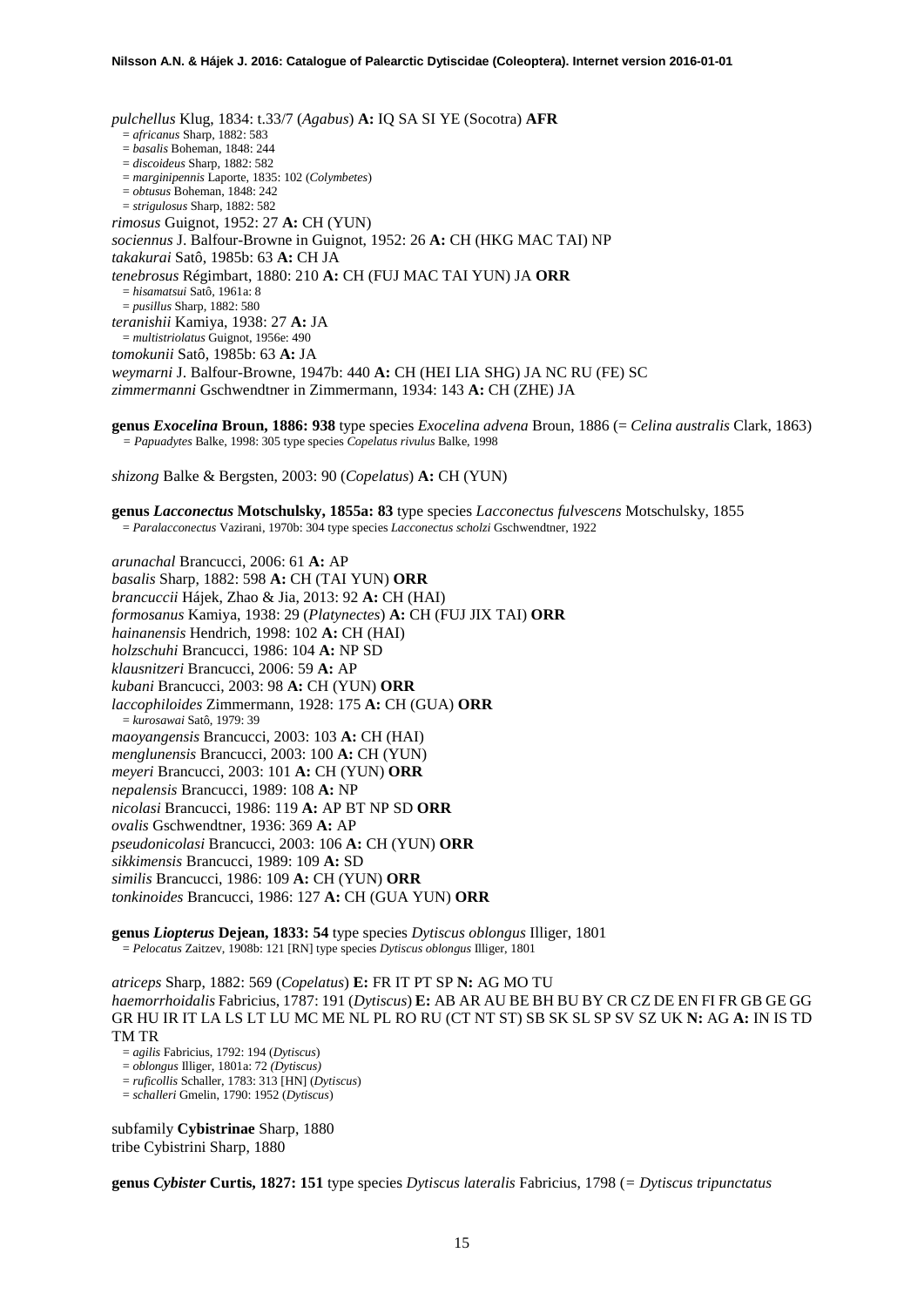Olivier, 1795)

**subgenus** *Cybister* Curtis, 1827: 151 type species *Dytiscus lateralis* Fabricius, 1798 (= *Dytiscus tripunctatus* Olivier, 1795)

- = *Alocomerus* Brinck, 1945: 11 type species *Cybister buqueti* Aubé, 1838
- *= Cybisteter* Bedel, 1881: 242 type species *Dytiscus lateralis* Fabricius, 1798 (= *Dytiscus tripunctatus* Olivier, 1795)
- = *Gschwendtnerhydrus* Brinck, 1945: 11 type species *Dytiscus tripunctatus* Olivier, 1795
- = *Megadytoides* Brinck, 1945: 11 type species *Cybister marginicollis* Boheman, 1848
- = *Meganectes* Brinck, 1945: 11 type species *Cybister dejeanii* Aubé, 1838
- = *Nealocomerus* Brinck, 1945: 11 type species *Dytiscus fimbriolatus* Say, 1825
- **=** *Scaphinectes* Ádám, 1993: 81 [RN] type species *Dytiscus roeselii* Fuessli, 1775 (= *Dytiscus lateralimarginalis* DeGeer, 1774)
- *= Trochalus* Dejean, 1833: 53 [HN] type species *Dytiscus roeselii* Fuessli, 1775 (= *Dytiscus lateralimarginalis* DeGeer, 1774)
- *= Trogus* Leach, 1817: 70 [HN] type species *Dytiscus lateralis* Fabricius, 1798 (= *Dytiscus tripunctatus* Olivier, 1795)

*bengalensis* Aubé, 1838b: 61 **A:** CH (BEI GUA FUJ HAI HEB JIX SCH YUN ZHE) **ORR** *cardoni* Severin, 1890: cxciii **A:** PA **ORR** *cephalotes* Sharp, 1882: 737 **A:** SA YE **AFR** = *konduensis* Gschwendtner, 1927:93 *chinensis* Motschulsky, 1854: 44 **A:** CH (BEI FUJ GUA HAI HEB HEI JIL LIA NIN SCH SHA SHN SHX TAI TIA) JA NC RU (FE) SC *= japonicus* Sharp, 1873b: 45 *cognatus* Sharp, 1882: 744 **A:** HP **ORR** *confusus* Sharp, 1882: 739 **A:** PA **ORR** *crassipes* Sharp, 1882: 735 **A:** SA *fumatus* Sharp, 1882: 731 **A:** CH (SHG) **ORR**

- *gracilis* Sharp, 1882: 742 **A:** SD
- *guerini* Aubé, 1838b: 57 **A:** CH (GUA) "Manchuria" **ORR**
- *laevis* Falkenström, 1936b: 243 **A:** CH (SCH)

*lateralimarginalis lateralimarginalis* DeGeer, 1774: 396 (*Dytiscus*) **E:** AB AR AU BE BH BU BY CR CZ DE EN FR GE GR HU IT KZ LA LT LU MC M[D](#page-4-0)<sup>4</sup> ME NL PL PT RO RU (CT ST) SB SK SL SP SV SZ UK **N:** AG

- EG LB MO TU **A:** CY IN IS JO KI KU KZ LE SY
	- = *dispar* Rossi, 1790: 199 [HN] (*Dytiscus*)
	- = *dissimilis* Rossi, 1792: 66 (*Dytiscus*)
	- = *glaber* Bergsträsser, 1778: 31 [HN] (*Dytiscus*)
	- = *herbeti* Peytoureau, 1894: xxxix (*Dytiscus*)
	- = *intricatus* Schaller, 1783: 311 (*Dytiscus*)
	- = *jordanis* Reiche & Saulcy, 1855: 637
	- = *lepidus* Apetz in Küster, 1852: 34
	- = *lusitanicus* Sharp, 1882: 747
	- *= pallidus* Ménétriés, 1832: 140 [HN] (*Dytiscus*)
	- = *roeselii* Fuessli, 1775: 18 (*Dytiscus*)
	- = *tataricus* Gebler, 1829: 64 (*Dytiscus*)
	- = *vetulus* Schrank, 1798: 710 (*Dytiscus*)
	- = *virens* O.F. Müller, 1776: 70 (*Dyticus*)
	- = *virescens* Gmelin, 1790: 1958 (*Dytiscus*)

*lateralimarginalis ponticus* Sharp, 1882: 748 **A:** IN IQ

*lateralimarginalis torquatus* Fischer von Waldheim, 1829: 25 (*Dytiscus*) **E:** GG RU (ST) **A:** AF CH (GAN NIN NMO XIN) KA TM TR

- *= chaudoirii* Hochhuth, 1846: 213
- = *hedini* Zaitzev, 1908a: 419
- = ? *kansou* Feng, 1936: 13

*lewisianus* Sharp, 1873b: 46 **A:** CH (ANH BEI HEB HUB JIA JIX LIA SHG ZHE) JA **ORR**

*limbatus* Fabricius, 1775: 230 (*Dytiscus*) **A:** AF AP CH (TAI XIZ YUN) JA PA UP "Manchuria" **ORR**

- = *aciculatus* Herbst, 1784: 123 (*Dytiscus*)
- *reichei* Aubé, 1838b: 79 **N:** EG **AFR**

*rugosus* W.S. Macleay, 1825: 32(*Dytiscus*) **A:** CH (TAI) JA **ORR**

= *indicus* Aubé, 1838a: 62

*rugulosus* Redtenbacher in Kollar & Redtenbacher, 1844: 502 (*Trochalus*) **A:** KA

*senegalensis* Aubé, 1838b: 72 **E:** IT **N:** AG **AFR**

= *convexiusculus* H.J. Kolbe, 1883: 420

= *irroratus* H.J. Kolbe, 1883: 420

- = *marginellus* Régimbart, 1895: 212
- = *rufiventris* Régimbart, 1895: 214
- = *seidlitzii* Ragusa, 1887: 43

*tripunctatus africanus* Laporte, 1835: 99 **E:** AL BH CR<sup>[14](#page-46-11)</sup> FR GR IT PT SP **N:** AG CI EG LB MO TU **A:** IS KU OM SA SI YE **AFR**

= *aegyptiacus* Peyron, 1856: 722

= *haagi* Wehncke, 1876c: 358 (*Trogus*)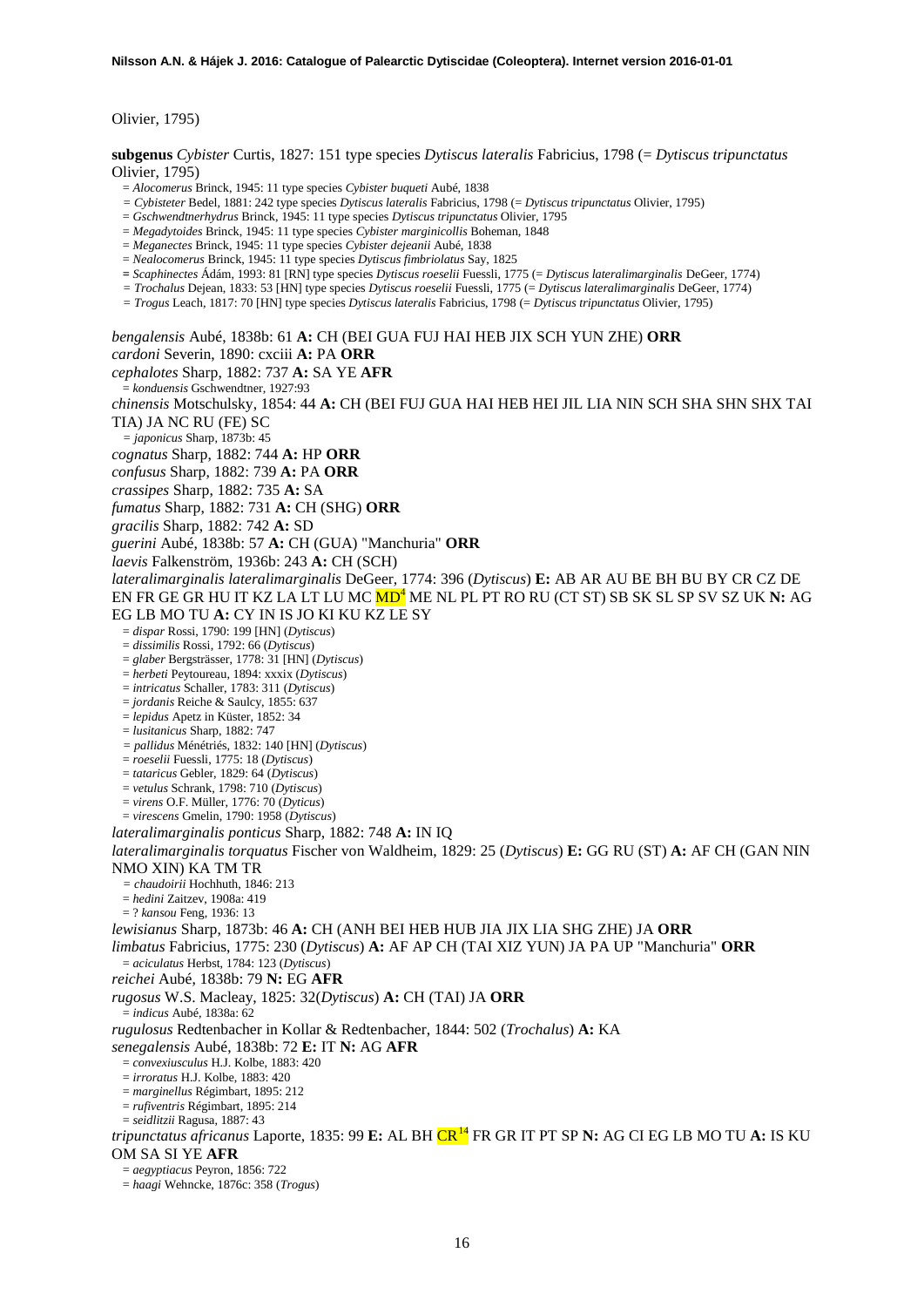= *meridionalis* Gené, 1836: 170 (*Trochalus*) = *punctipennis* Taschenberg, 1883: 176 (*Trogus*) *tripunctatus lateralis* Fabricius, 1798: 64 (*Dytiscus*) **E:** AB RU (ST) **A:** AE AF BT CH (GUA FUJ HAI HEB HEI HUB HUN JIA NAC SCH TAI YUN XIZ ZHE) CY HP IN IQ JA KA KI MG NP PA RU (FE) SD SY TD TM TR UP UZ **ORR** = *asiaticus* Sharp, 1882: 731 = *gotschii* Hochhuth, 1846: 214 = *orientalis* Gschwendtner, 1931c: 99 = *similis* Régimbart, 1899: 352 = *szechwanensis* Falkenström, 1936b: 238 *ventralis* Sharp, 1882: 742 **A:** CH (MAC SCH SHN TAI) UP **ORR** = *crassus* Sharp, 1882: 743 **subgenus** *Melanectes* Brinck, 1945: 11 type species *Cybister owas* Laporte, 1835 *bimaculatus* Aubé, 1838b: 84 **N:** AG **AFR** = *aequatorius* Zimmermann, 1917: 100 = *regimbarti* Wilke, 1920: 257 *brevis* Aubé, 183b8: 98 **A:** CH (LIA SCH TAI) JA SC

*convexus* Sharp, 1882: 718 **A:** CH (YUN) **ORR** *posticus* Aubé, 1838b: 87 **A:** HP NP PA UP **ORR** *sugillatus* Erichson, 1834: 227 **A:** AF BT CH (BEI FUJ GUA HAI HEB HUB JIX SCH TAI XIZ ZHE) JA NP PA SD UP **ORR** = *bisignatus* Aubé, 1838b: 88 = *notasicus* Aubé, 1838b: 90 = *olivaceus* Boheman, 1858: 21 *vulneratus* Klug, 1834: t.33/1 **E:** IT SP **N:** AG EG LB MO TU **A:** AE BA IN OM SA SI YE **AFR** = *binotatus* Klug, 1835: 28 = *bivulnerus* Aubé, 1838b: 91 = *madagascariensis* Aubé, 1838b: 94

subfamily **Dytiscinae** Leach, 1815 tribe Aciliini Thomson, 1867

**genus** *Acilius* **Leach, 1817: 69** type species *Dytiscus sulcatus* Linnaeus, 1758

**subgenus** *Acilius* Leach, 1817: 69 type species *Dytiscus sulcatus* Linnaeus, 1758 = *Heteroelytrus* Ádám, 1993: 81 [RN] type species *Dytiscus sulcatus* Linnaeus, 1758

*canaliculatus* Nicolai, 1822: 29 (*Dytiscus*) **E:** AU BE BH BU BY CR CZ DE EN FI FR GB GE HU IR IT LA LT LU NL NR PL RU (CT NT ST) SK SL SV SZ UK **A:** CH (JIL) KZ RU (ES FE WS)

= *caliginosus* Curtis, 1825: 63

= *dispar* Lacordaire in Boisduval & Lacordaire, 1835: 306

= *kotulae* Ulanowski, 1884: 6

= *laevisulcatus* Motschulsky, 1845b: 30

= *subimpressus* Motschulsky, 1845b: 30

= *sulcatoaffinis* Hummel, 1822: 7 (*Dyticus*)

= *sulcipennis* C.R. Sahlberg, 1824: 157 (*Dyticus*)

= *xantischius* Gozis, 1911: 20 *japonicus* Brinck, 1939: 168 **A:** JA

## *kishii* Nakane, 1963: 26 **A:** JA

*sinensis* Peschet, 1915: 288 **A:** CH (SCH YUN)

= *guerryi* Olsoufieff, 1925: 90

*sulcatus* Linnaeus, 1758: 412 (*Dytiscus*) **E:** AB AL AR AU BE BH BU BY CR CZ DE EN FI FR GB GE GG HU IR IT LA LS LT LU ME NL NR PL PT RO RU (CT NT ST) SB SK SL SP SV SZ UK **N:** AG **A:** IN KI KZ RU (ES FE WS) TR = *blancki* Peyerimhoff, 1927: 79

= *brevis* Aubé, 1837: 70

= *fasciatus* DeGeer, 1774: 397 (*Dytiscus*)

= *punctatus* Scopoli, 1763: 97 (*Dytiscus*)

= *scopolii* Gmelin, 1790: 1954 (*Dytiscus*)

= *scoticus* Stephens, 1828: 93

= *tomentosus* Motschulsky, 1845b: 30

= *varipes* Stephens, 1828: 93

**subgenus** *Homoeolytrus* Gobert, 1874: 440 type species *Acilius duvergeri* Gobert, 1874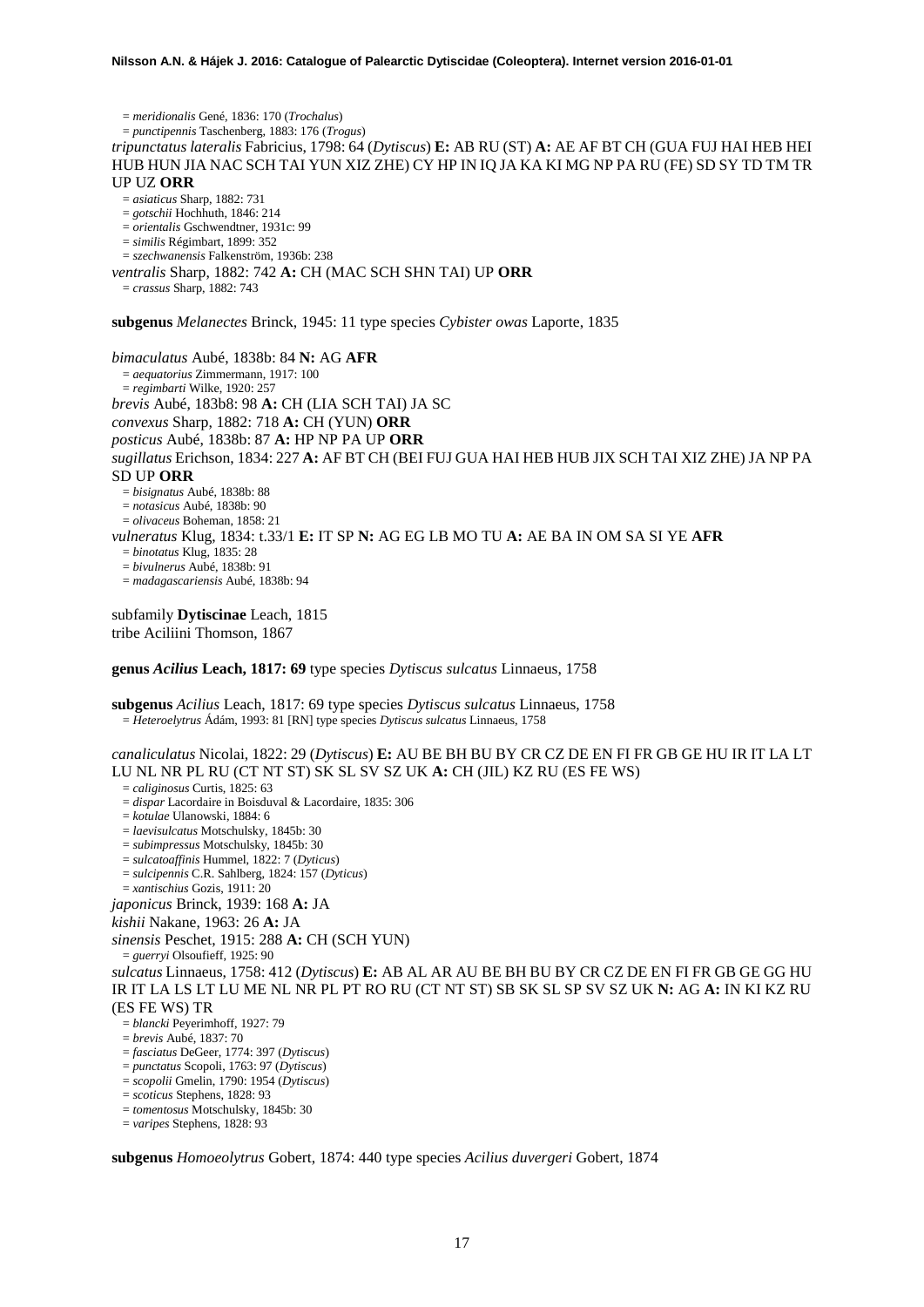*duvergeri* Gobert, 1874: 441 **E:** FR IT PT SP **N:** MO

**genus** *Graphoderus* **Dejean, 1833: 54** type species *Dytiscus cinereus* Linnaeus, 1758

= *Derographus* Portevin, 1929: 210 type species *Hydaticus austriacus* Sturm, 1834

= *Graphothorax* Motschulsky, 1853: 9 type species *Dytiscus cinereus* Linnaeus, 1758

= *Prosciastes* Gistel, 1856: 355 type species *Dytiscus cinereus* Linnaeus, 1758

*adamsii* Clark, 1864: 211 (*Hydaticus*) **A:** CH (BEI HEB HEI HUB JIA JIL LIA SHX ZHE) JA RU (FE) SC = *japonicus* Sharp, 1873b: 48 (*Hydaticus*)

*austriacus* Sturm, 1834: 46 (*Hydaticus*) **E:** AB AR AU BE BH BU BY CR CZ DE FR GE HU IT KZ LA LT MD NL PL RO RU (CT ST) SB SK SL SV SZ UK **A:** IN KI KZ MG RU (ES FE WS) TM

*bieneri* Zimmermann, 1921a: 86 **A:** RU (FE)

*bilineatus* DeGeer, 1774: 400 (*Dytiscus*) **E:** AU BE BH BY CR CZ DE EN FI FR GB GE HU IT LA LT LU NL NR PL RO RU (CT NT ST) SB SK SL SV SZ UK **A:** RU (WS)

*cinereus* Linnaeus, 1758: 412 (*Dytiscus*) **E:** AB AR AU BE BH BU BY CR CZ DE EN FI FR GB GE GG GR HU IT KZ LA LT LU MC MD<sup>4</sup> NL NR PL RO RU (CT ST) SB SK SL SP SV SZ UK **A:** IN KZ MG RU (WS) TR = *intermedius* Westhoff, 1881: 53 (*Hydaticus*)

= *simulator* Westhoff, 1882: 304 (*Hydaticus*)

= *taeniatus* Rossi, 1792: 69 (*Dytiscus*)

*perplexus* Sharp, 1882: 695 **A:** RU (FE) **NAR**

*zonatus verrucifer* C.R. Sahlberg, 1824: 159 (*Dyticus*) **E:** EN FI IT LA NR RU (NT) SV **A:** MG RU (ES FE WS) = *bertolinii* Seidlitz, 1887: 107

= *flavotestaceus* J. Sahlberg, 1875: 161

= *piciventris* Thomson, 1868: 351

= *rosenbergeri* Seidlitz, 1887: 107

= *sahlbergii* Seidlitz, 1887: 107

= *thomsonii* Seidlitz, 1887: 108

*zonatus zonatus* Hoppe, 1795: 33 (*Dytiscus*) **E:** AR AU BE BU BY CR CZ DE FR GB GE GG HU LA LT LU MD NL PL SK SL RU (CT ST) SB SV SZ UK **A:** CH (HEI JIL) JA MG TR

= *interiectus* Westhoff, 1882: 304 (*Hydaticus*)

= *zonatus* Panzer, 1796: 38/t.13 [HN] (*Dytiscus*)

**genus** *Rhantaticus* **Sharp, 1882: 672** type species *Hydaticus signatipennis* Laporte, 1835 (= *Hydaticus congestus*  Klug, 1833)

*congestus* Klug, 1833: 48 (*Hydaticus*) **N:** EG **A:** AP CH (FUJ GUA GUX HAI HUB TAI YUN) JA NP UP **AFR AUR ORR**

= *rochasi* Perroud & Montrouzier, 1864: 81 (*Hydaticus*)

= *signatipennis* Laporte, 1835: 95 (*Hydaticus*)

**genus** *Sandracottus* **Sharp, 1882: 672** type species *Dytiscus fasciatus* Fabricius, 1775 (= *Hydaticus mixtus* Blanchard, 1843)

*dejeanii* Aubé, 1838b: 165 (*Hydaticus*) **A:** AP HP IN PA UP **ORR** *festivus* Illiger, 1801b: 166 (*Dytiscus*) **A:** AP CH (GUA GUX HAI HUN SCH YUN) HP PA **ORR** *mixtus* Blanchard, 1843: pl. 4 (*Hydaticus*) **A:** CH (FUJ HUB JIA JIX SCH SHG XIZ ZHE) JA SC[15](#page-46-12) **ORR** = *crucialis* Régimbart, 1899: 333

= *fasciatus* Fabricius, 1775: 825 [HN] (*Dytiscus*) = *hunteri* Crotch, 1872: 205 [RN] (*Hydaticus*)

tribe Dytiscini Leach, 1815

#### **genus** *Dytiscus* **Linnaeus, 1758: 411** type species *Dytiscus marginalis* Linnaeus, 1758

*= Leionotus* Kirby, 1837: 76 type species *Dytiscus conformis* Kunze, 1818 (=*Dytiscus marginalis* Linnaeus, 1758)

= *Macrodytes* Thomson, 1859: 12 type species *Dytiscus marginalis* Linnaeus, 1758

## *circumcinctus* Ahrens, 1811: 67(=55) **E:** AU BE BU BY CR CZ DE EN FI FR GB GE GG HU IR IT LA LT M[D4](#page-4-0) ME NL NR PL RO RU (CT NT ST) SK SL SV SZ UK **A:** KZ RU (ES FE WS) TR **NAR**

= *angustatus* Curtis, 1826: 99

= *angustatus* Stephens, 1828: 88

= *anxius* Mannerheim, 1843: 218

= *circumscriptus* Lacordaire in Boisduval & Lacordaire, 1835: 300 [HN]

= *confusus* Motschulsky, 1860a: 101

= *dubius* Gyllenhal, 1827: 372 [HN]

= *flavocinctus* Hummel, 1823: 17

= *fuscostriatus* Motschulsky, 1859b: 167

= *ooligbukii* Kirby, 1837: 74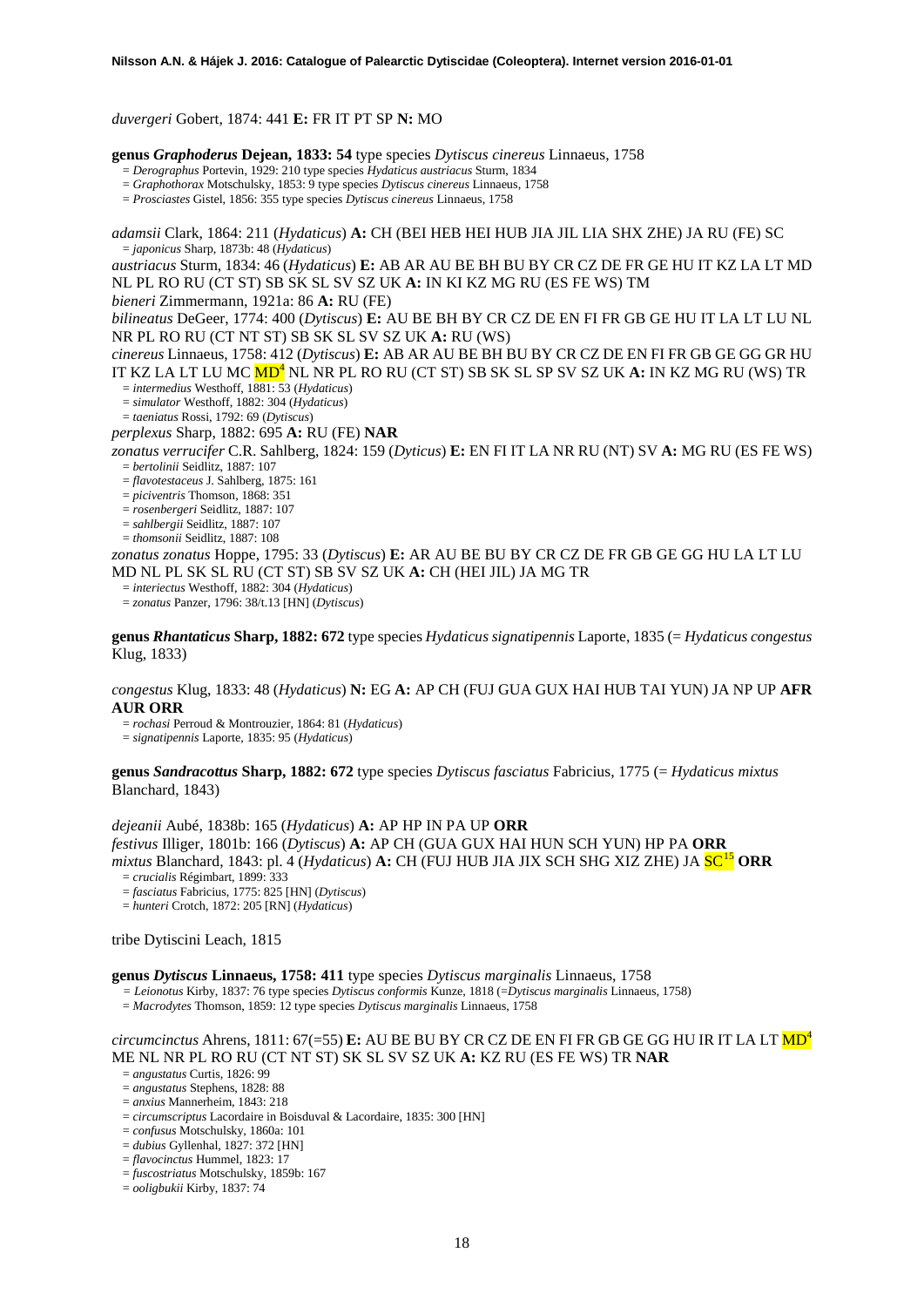*circumflexus* Fabricius, 1801: 258 **E:** AB AR AU BE BH BU BY CR CZ DE EN FR GB GE GG GR HU IR IT LA LT LU MA MD NL PL PT RO RU (ST) SB SK SL SP SV UK **N:** AG EG LB MO TU **A:** CY IN IS ?KI ?KZ LE RU (WS) SY TR = *dubius* Audinet-Serville, 1821: 90 = *flavomaculatus* Curtis, 1826: 99 = *flavoscutellatus* Latreille, 1804: 162 = *kunstleri* Peytoureau, 1894: xlii = *perplexus* Lacordaire in Boisduval & Lacordaire, 1835: 303 *dauricus dauricus* Gebler, 1832: 39 **A:** CH (HEI JIL XIN) JA MG RU (ES FE) **NAR** = *amurensis* J. Balfour-Browne, 1944a: 356 [RN] = *confluens* Say, 1830: 27 [HN] = *confluens* Say, 1834: 440 [HN] = *confluentus* LeConte, 1850: 212 [RN] = *diffinis* LeConte, 1850: 212 = *franklinii* Kirby, 1837: 77 = *frontalis* Motschulsky, 1860a: 101 [HN] = *obscurus* Gschwendtner, 1922: 93 = *strigifrons* Motschulsky, 1860a: 101 = *ventralis* Motschulsky, 1855b: 79 = *vexatus* Sharp, 1882: 643 *dauricus zaitzevi* Nakane, 1990d: 28 **A:** JA *delictus* Zaitzev, 1906a: 28 (*Macrodytes*) **A:** CH (HEI) RU (FE) *dimidiatus* Bergsträsser, 1778: 33 **E:** AB AL AR AU BE BH BU BY CR CZ DE EN FI FR GB GE GG GR HU IT LA LT LU MC M[D](#page-4-0)<sup>4</sup> ME NL PL RO RU (CT NT ST) SK SL SV SZ UK YU **A:** IN KI SY TR *distantus* Feng, 1936: 14 **A:** CH "Manchuria" *lapponicus disjunctus* Camerano, 1880: 120 **E:** IT *lapponicus lapponicus* Gyllenhal, 1808: 468 **E:** BE BY CZ DE EN FI FR GB GE GG IR LA LT NL NR PL RO RU (CT NT) SK SV **A: KZ RU** (**ES<sup>[16](#page-46-13)</sup> WS**) = *borealis* Motschulsky, 1860a: 101 = *septemtrionalis* Gyllenhal, 1827: 373 *latissimus* Linnaeus, 1758: 411 **E:** AU BE BY CR CZ DE EN FI FR GE HU IT LA LT LU NL NR PL RO RU (CT NT ST) SK SV SZ UK **A:** KI RU (WS) = *amplissimus* O.F. Müller, 1776: 69 = *anastomozans* Well, 1781: 386 *latro* Sharp, 1882: 644 **A:** CH (HEI) MG RU (ES FE WS) = *piceatus* Sharp, 1882: 644 = *stadleri* Gschwendtner, 1922: 93 *marginalis czerskii* Zaitzev, 1953: 328 **A:** CH (HEB HEI HEN) JA NC RU (ES FE) *marginalis marginalis* Linnaeus, 1758: 411 **E:** AB AL AU BE BH BU BY CR CZ DE EN FI FR GB GE GG GR HU IR IT LA LS LT LU MC ME NL NR PL PT RO RU (CT NT ST) SK SL SP SV SZ UK YU **A:** KI KZ RU (ES WS) TR = *circumductus* Audinet-Serville, 1821: 90 = *conformis* Kunze, 1818: 58 = *semicostatus* Reineck, 1921: 117 = *semistriatus* Linnaeus, 1758: 412 = *submarginatus* Stephens, 1828: 90 = *totomarginalis* DeGeer, 1774: 391 *mutinensis* Branden, 1885: 97 **E:** CR GR IT *= mutinensis* Pederzani, 1971: 220 [HN] *persicus* Wehncke, 1876a: 52 **E:** AR GG RU (ST) UK **A:** AF IN TR UZ *pisanus* Laporte, 1835: 98 **E:** AN CR FR GR IT PT SP **N:** AG MO TU = *ibericus* Rosenhauer, 1856: 47 = *nonsulcatus* Zimmermann, 1919a: 233 *semisulcatus* O.F. Müller, 1776: 70 **E:** AL AU BE BU CR CZ DE EN FR GB GE GG GR IR IT LA LT LU ME NL NR PL PT SL SP SV SZ UK **N:** AG MO TU **A:** KZ RU (ES) TR **AUR** = *exspectatus* Peyerimhoff, 1905: 229 = *frischii* Bergsträsser, 1778: 43 = *laevis* Engert, 1911: 19 = *maurus* Schaufuss, 1883: clxxiii = *porcatus* Thunberg, 1794: 74 = *punctatus* Olivier, 1795: 12 [HN] = *punctulatus* Fabricius, 1777: 238 [HN] = *stagnalis* Geoffroy in Fourcroy, 1785: 66 *sharpi* Wehncke, 1875a: 500 **A:** CH (HUN SHA) JA = *validus* Régimbart, 1899: 311 *sinensis* Feng, 1935: 182 **A:** CH (HEI SCH SHA) *thianschanicus* Gschwendtner, 1923: 107 (*Macrodytes*) **E:** RU (ST) **A:** AF KA TD TR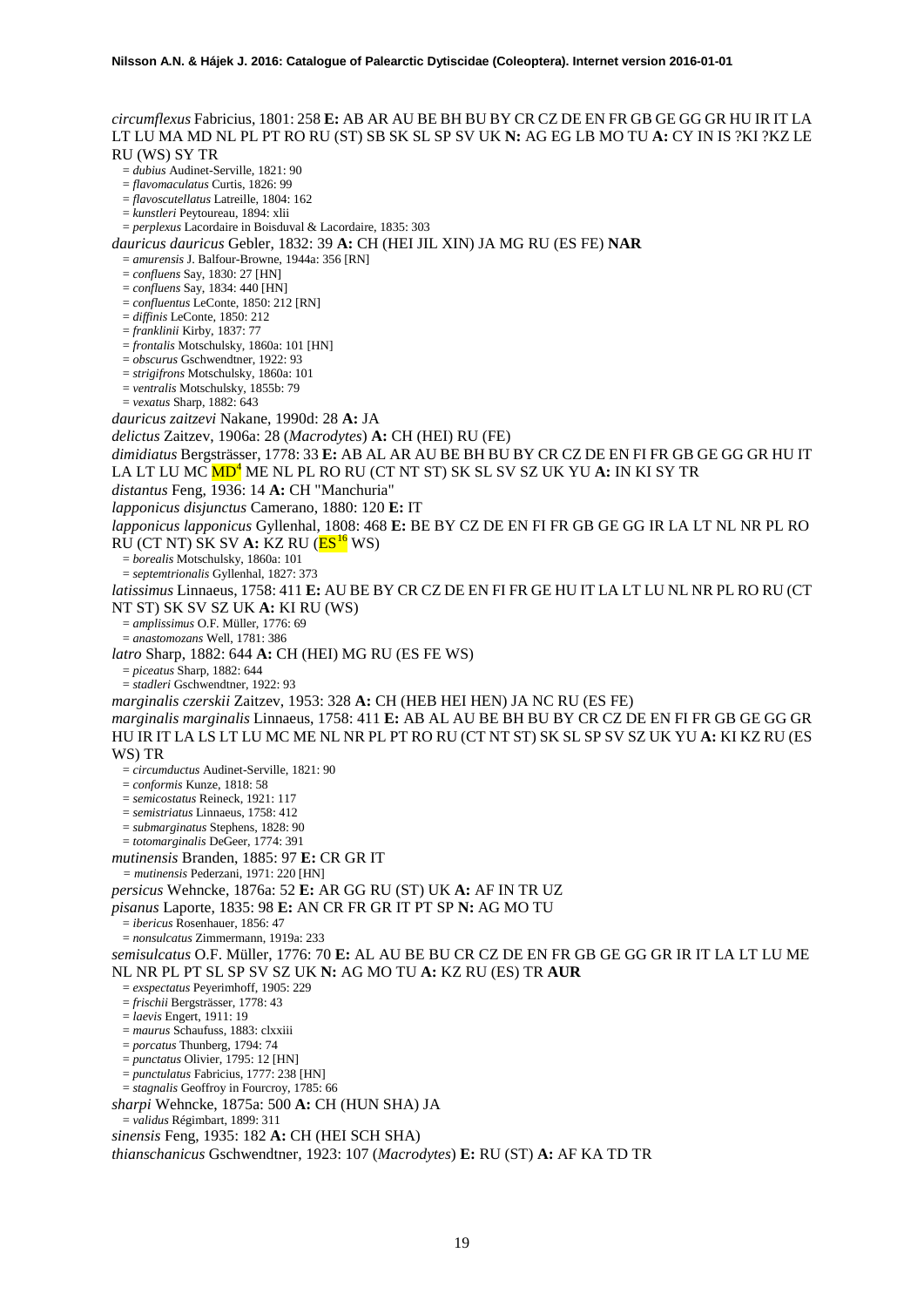tribe Eretini Crotch, 1873

**genus** *Eretes* **Laporte, 1833: 397** type species *Dytiscus griseus* Fabricius, 1781 = *Eunectes* Erichson, 1832: 17 [HN] type species *Dytiscus sticticus* Linnaeus, 1767

<span id="page-19-0"></span>= *Nogrus* Dejean, 1833: 53 type species *Dytiscus griseus* Fabricius, 1781

*griseus* Fabricius, 1781: 293 (*Dytiscus*) **E:** AB AR AZ BH BU CR CZ FR GG GR HU IT ME PT RO[17](#page-46-14) RU (ST) SB SL SP UK **N:** AG EG LB MO TU **A:** AF BT CH (BEI FUJ HAI HEB HEI HUB JIA LIA MAC SCH SHA SHG SHN SHX TAI XIZ YUN ZHE) IN IQ JA HP KA KU NP OM PA RU (FE) SC SI SY TR UP YE **AFR AUR ORR**

= *moroderi* Báguena Corella, 1935: 90

= *plicipennis* Motschulsky, 1845b: 29 (*Eunectes*)

= *succinctus* Klug, 1834: t.33/4 (*Eunectes*)

*sticticus* Linnaeus, 1767: 666 (*Dytiscus*) **E:** BU CR GR HU RU (ST) S[K17](#page-19-0) SP **N:** AG CI EG LB MO MR TU **A:** AE AF CY IN IS KI KZ QA SA TD TM TR YE **AFR NAR NTR**

= *conicollis* Wollaston, 1861b: 97 (*Eunectes*)

= *helvolus* Klug, 1834: t.33/3 (*Eunectes*)

= *occidentalis* Erichson, 1847: 73 (*Eunectes*)

= *punctatus* Zoubkoff, 1837: 66 (*Eunectes*)

= *subcoriaceus* Wollaston, 1861a: 99 (*Eunectes*)

= *subdiaphanus* Wollaston, 1861a: 100 (*Eunectes*)

tribe Hydaticini Sharp, 1882

**genus** *Hydaticus* **Leach, 1817: 69** type species *Dytiscus transversalis* Pontoppidan, 1763

**subgenus** *Hydaticus* Leach, 1817: 69 type species *Dytiscus transversalis* Pontoppidan, 1763 = *Icmaleus* Gistel, 1856: 355 type species *Dytiscus transversalis* Pontoppidan, 1763

*aruspex* Clark, 1864: 212 **E:** BY CZ DE EN FI FR GE HU LA NR PL RU (CT NT) SV UK **A:** CH (HEI JIL LIA) JA RU (ES FE WS) **NAR**

= *americanus* Sharp, 1882: 651

= *laevipennis* Thomson, 1867: 88

= *laeviusculus* Poppius, 1906: 58

= *modestus* Sharp, 1882: 650

= *rugosus* Poppius, 1905: 23

*continentalis* J. Balfour-Browne, 1944a: 355 [RN] **E:** AU BE BH BY CR CZ DE EN FR GE HU IT LA LT PL RU (CT ST) SK SV SZ UK **A:** RU (WS)

= *stagnalis* Fabricius, 1787: 191 [HN] (*Dytiscus*)

*schelkovnikovi* Zaitzev, 1913: 197 **E:** AB AR GG RU (ST) **A:** IN

= *litoralis* Zaitzev, 1913: 198

*seminiger* DeGeer, 1774: 401 (*Dytiscus*) **E:** AU BE BH BY CR CZ DE EN FI FR GB GE HU IR IT LA LS LT LU NL NR PL RO RU (CT NT ST) SB SK SL SP SV SZ UK **A:** IN RU (ES WS)

= *cinctus* O.F. Müller, 1776: 669 [HN] (*Dyticus*)

= *danicus* Gmelin, 1790: 1955 (*Dytiscus*)

= *hybneri* Fabricius, 1787: 190 (*Dytiscus*)

= *parapleurus* Marsham, 1802: 427 (*Dytiscus*)

= *sexpunctatus* Drapiez, 1819a: 48 (*Dyticus*)

*transversalis laevisculptus* Zaitzev, 1910b: 223 **A:** IN TR

*transversalis transversalis* Pontoppidan, 1763: 677 (*Dytiscus*) **E:** AL AU BE BH BU BY CR CZ DE EN FI FR GB GE GG GR HU IT KZ LA LT LU MC M[D](#page-4-0)<sup>4</sup> ME NL NR PL RO RU (CT NT ST) SB SK SL SV SZ UK **A:** IS RU (WS)

= *degeneratus* Westhoff, 1882: 305

= *inderiensis* Zaitzev, 1915: 277

= *interruptemaculatus* Gerhardt, 1899b: 217

= *punctipennis* Thomson, 1867: 87

= *sahlbergi* Zaitzev, 1905c: 226

**subgenus** *Prodaticus* Sharp, 1882: 647 type species *Prodaticus pictus* Sharp, 1882

**=** *Guignotites* Brinck, 1943c: 141 [RN] type species *Dytiscus vittatus* Fabricius, 1775

= *Hydaticinus* Guignot, 1950a: 104 type species *Hydaticus rectus* Sharp, 1882 (= *Dytiscus xanthomelas* Brullé, 1837)

= *Isonotus* Guignot, 1936b: 53 [HN] type species *Dytiscus vittatus* Fabricius, 1775

= *Pleurodytes* Régimbart, 1899: 331 type species *Hydaticus dineutoides* Sharp, 1882

*africanus* Rocchi, 1976: 289 (*Prodaticus*) **A:** OM SA YE **AFR** *agaboides* Sharp, 1882: 663 **A:** CH (HAI YUN) **ORR** *arabicus* Guignot, 1951a: 21 **A:** YE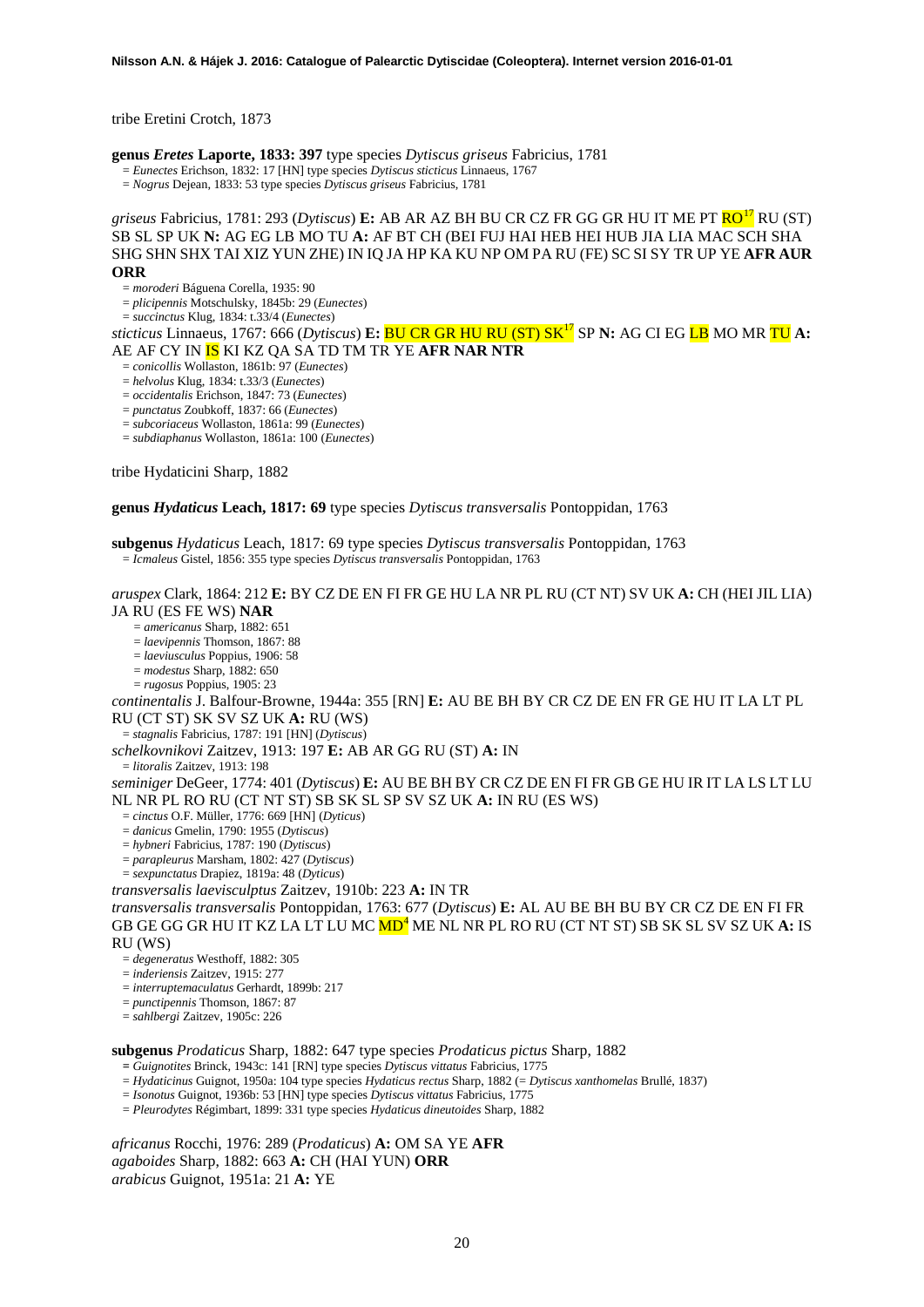*bengalensis* Régimbart, 1899: 322 **A:** CH (YUN) **ORR**[18](#page-46-15) *bivittatus* Laporte, 1835: 98 **N:** EG **AFR** = *sharpi* Peschet, 1917: 45 *bowringii* Clark, 1864: 214 **A:** CH (ANH BEI HEB HUB JIA JIX LIA SCH SHA SHN TAI YUN ZHE) JA NC SC **ORR** *conspersus conspersus* Régimbart, 1899: 315 **A:** JA SC *conspersus sakishimanus* Nakane, 1990c: 29 **A:** JA *decorus* Klug, 1834: t.33/5 **N:** EG **A:** SA SI YE **AFR** *dorsiger* Aubé, 1838b: 193 **A:** SA YE **AFR** *dregei* Aubé, 1838b: 172 **A:** SA YE **AFR** = *jucundus* Reiche, 1850: 278 = *nigromarmoratus* Clark, 1864: 220 *fabricii* W.S. Macleay, 1825: 31 [RN] (*Colymbetes*) **A:** CH (XIZ YUN) **AUR ORR** = *fabriciusi* Ball, 1932: 19 [RN] = *rufulus* Aubé, 1838b: 199 = *varius* Fabricius, 1801: 267 [HN] (*Dytiscus*) *flavolineatus* Boheman, 1848: 237 **A:** SA YE **AFR** *grammicus* Germar, 1827: t.1 (*Dytiscus*) **E:** AB AR AU BH BU CR FR GE GG HU IT MC PL **RO<sup>2</sup>** RU (ST) SK SL SZ TR UK YU **A:** AF CH (BEI HAI HEB HEI HUB JIA JIL LIA SCH YUN) IN JA KI KZ NC TM UZ = *lineolatus* Ménétriés, 1832: 140 (*Dytiscus*) = *nigrovittatus* Clark, 1864: 222 *histrio* Clark, 1864: 221 **A:** AE AF HP IN IQ KA OM PA SA UP YE **ORR** = *rectangulus* Sharp, 1882: 669 *incertus* Régimbart, 1888: 617 **A:** BT CH (YUN) HP NP **ORR** = *martensi* Wewalka, 1972a: 115 *leander* Rossi, 1790: 202 (*Dytiscus*) **E:** AB AL FR GR IT ME PT SP **N:** AG EG LB MO TU **A:** IN IQ IS JO SI SY TM TR **AFR** = *debarrosmachadoi* Franciscolo, 1968: 51 = *fusciventris* Reiche & Saulcy, 1855: 639 = *nauzieli* Fairmaire, 1859a: lii *litigiosus* Régimbart, 1880: 210 **A:** CH (HAI) **ORR** = *nubilus* Régimbart, 1899: 318 = *planatus* Régimbart, 1899: 317 *luczonicus* Aubé, 1838b: 179 **A:** UP **ORR** *major* Régimbart, 1899: 328 **A:** CH (YUN) **ORR** *pacificus* Aubé, 1838b: 177 **A:** CH (SHN TAI YUN) **ORR** = *banksii* Crotch, 1872: 205 [RN] = *ceylonicus* Guignot, 1935b: 130 = *discindens* Walker, 1858: 204 = *latihamatus* Régimbart, 1899: 315 = *lunatus* Régimbart, 1899: 316 = *ruficollis* Fabricius, 1787: 189 [HN] (*Dytiscus*) *pictus* Sharp, 1882: 648 (*Prodaticus*) **A:** AE AF IN IQ OM PA SA SY TD TM UZ *ponticus* Sharp, 1882: 662 **N:** EG LB **A:** IN IQ PA SA SI SY TD TM TR **ORR** *rhantoides* Sharp, 1882: 664 **A:** CH (FUJ GUA GUI HAI HEI HUB HKG HUN JIA SCH SHG TAI YUN ZHE) JA **ORR** = *fengi* Falkenström, 1936b: 236 *ricinus* Wewalka, 1979: 128 **A:** AF NP PA **ORR** *satoi dhofarensis* Pederzani, 2003: 18 **A:** OM *satoi satoi* Wewalka, 1975c: 91 **A:** BT CH (FUJ HEB LIA SCH TAI XIZ) JA SD **ORR** *servillianus* Aubé, 1838b: 197 **A:** AE OM YE **AFR** *= discoidalis* Hope, 1843: 364 *= flavomarginatus* Zimmermann, 1920a: 228 *tibetanus* Shaverdo, Wewalka & Li, 2012: 78 **A:** CH (XIZ) *thermonectoides* Sharp, 1884: 447 **A:** CH (JIA YUN ZHE) JA SC *vittatus* Fabricius, 1775: 825 (*Dytiscus*) **A:** CH (FUJ GUA HAI HKG HUB JIA JIX MAC SCH SHN SHX TAI ZHE) HP JA NP SD UP **ORR** = *lenzi* Schönfeldt, 1890: 170 (*Graphoderus*) = *nepalensis* Satô, 1961b: 60 = *sesquivittatus* Fairmaire, 1880b: 164

subfamily **Hydroporinae** Aubé, 1836 tribe Bidessini Sharp, 1882

**genus** *Allodessus* **Guignot, 1953b: 110** type species *Hydroporus bistrigatus* Clark, 1862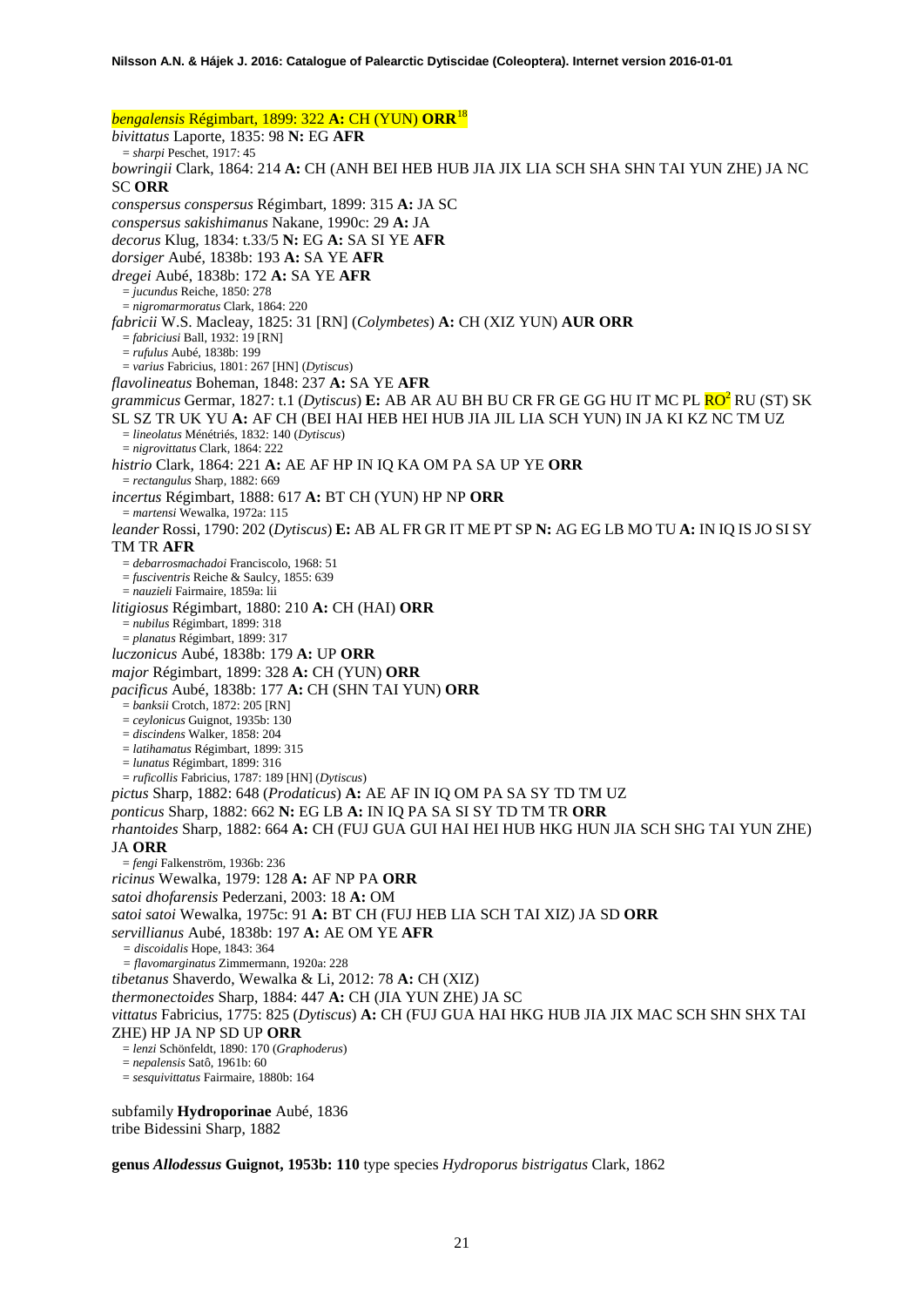*megacephalus* Gschwendtner, 1931b: 21 (*Bidessus*) **A**: CH (FUJ TAI) JA

= *maculosus* Gschwendtner, 1931a: 462 (*Bidessus*)

= *tokunagai* Kamiya, 1932: 5 (*Bidessus*) **genus** *Bidessus* **Sharp, 1882: 336** type species *Dytiscus unistriatus* Schrank, 1781 *alienus* Zimmermann, 1919a: 140 **E:** AB CR MC MD RU (ST) **A:** IN KZ RU (WS) TM *anatolicus anatolicus* Wewalka, 1972b: 72 **A:** TR *anatolicus kadmos* Wewalka, 1989a: 147 **A:** IS *anatolicus phoenix* Wewalka, 1989a: 146 **A:** IS *calabricus* Guignot, 1957b: 91 **E:** BU CR GR IT MC SL **A:** CY IN IQ IS LE SY TR *complicatus* Sharp, 1904: 4 **N:** EG **AFR** = *brevistriga* Régimbart, 1906b: 245 = *ghesquieri* Guignot, 1948b: 1 *coxalis* Sharp, 1882: 351 **E:** FR PT SP **N:** AG MO TU = *ibericus* Falkenström, 1939: 9 *cretensis* Fery, 1992b: 79 **E:** GR (Crete) *delicatulus* Schaum, 1844: 198 (*Hydroporus*) **E:** AL AU BH BU CR CZ FR GE GR IT MC ME PL RU (ST)[19](#page-46-16) SK SL SZ **A:** TR *exornatus* Reiche & Saulcy, 1855: 644 (*Hydroporus*) **E:** CR GR ME **A:** LE SY TR *goudotii* Laporte, 1835: 105 (*Hydroporus*) **E:** AL FR GR IT PT SP **N:** AG MO TU *grossepunctatus* Vorbringer, 1907: 418 **E:** AU BE BY CZ DE EN FI FR GE HU IT LA LT NL NR PL RU (CT NT ST) SL SV SZ UK **A:** RU (ES WS) *minutissimus* Germar, 1824: 31 (*Hydroporus*) **E:** AU FR GB GE IR IT LU PT SP SZ **N:** AG CI MO TU = *circumflexus* Breit, 1908: 59 = *interruptefasciatus* Breit, 1908: 59 = *lepineyi* Kocher, 1957: 367 = *trifasciatus* Wollaston, 1846: 453 (*Hydroporus*) *muelleri* Zimmermann, 1927a: 34 **E:** GR IT ME *= tiragalloi* Sanfilippo, 1978: 129 *nasutus* Sharp, 1887: 170 **E:** AB AR AU BH BU CR CZ HU MD RO RU (ST) SK UK **A:** IN[20](#page-46-17) IS KI KZ RU (WS) TM TR *ovoideus* Régimbart, 1895: 81 **N:** EG **AFR** *pumilus* Aubé, 1838a: 342 (*Hydroporus*) **E:** BH CR FR IT PT SP **N:** AG *saucius* Desbrochers des Loges, 1871: 338 (*Hydroporus*) **E:** FR (Corse) IT = *baderi* Krausse, 1910: 146 = *bigoti* Guignot, 1957b: 91 *sharpi* Régimbart, 1895: 77 **N:** TU **AFR** = *fictor* Omer-Cooper, 1959: 124 = *granulum* Régimbart, 1895: 79 = *nigeriensis* Omer-Cooper, 1974: 306 = *sedilloti* Régimbart, 1895: 78 = *sudanensis* Omer-Cooper, 1974: 306 *unistriatus* Goeze, 1777: 626 (*Dytiscus*) **E:** AU BE BH BU BY CR CZ DE EN FI FR GB GE GR HU IT LA LT LU MC ME NL NR PL RO RU (CT NT ST) SK SL SV SZ UK YU **A:** CH (HEB SHA) KZ MG RU (ES WS) TR = *bisulcatus* Curtis, 1840: 276 (*Hygrotus*) = *monostriatus* Geoffroy in Fourcroy, 1785: 69 (*Dyticus*) = *nanus* Gmelin, 1790: 1956 (*Dytiscus*) = *opacus* Guignot, 1932: 268 = *subrufulus* Schneider, 1898: 50 *= unistriatus* Schrank, 1781: 205 [HN] (*Dytiscus*)

**genus** *Clypeodytes* **Régimbart, 1894: 230** type species *Hydroporus cribrosus* Schaum, 1864

*bufo* Sharp, 1890: 344 (*Bidessus*) **A:** CH (GUI HAI HUB) **ORR** *cribrosus* Schaum, 1864a: 107 (*Hydroporus*) **N:** EG **AFR** *jaechi* Wewalka & Biström, 1987: 49 **A:** NP

**genus** *Geodessus* **Brancucci, 1979: 214** type species *Geodessus besucheti* Brancucci, 1979

*besucheti* Brancucci, 1979: 214 **A:** HP NP SD

**genus** *Glareadessus* **Wewalka & Biström, 1998: 59** type species *Glareadessus stocki* Wewalka & Biström, 1998

*franzi* Wewalka & Biström, 1998: 62 **A:** IN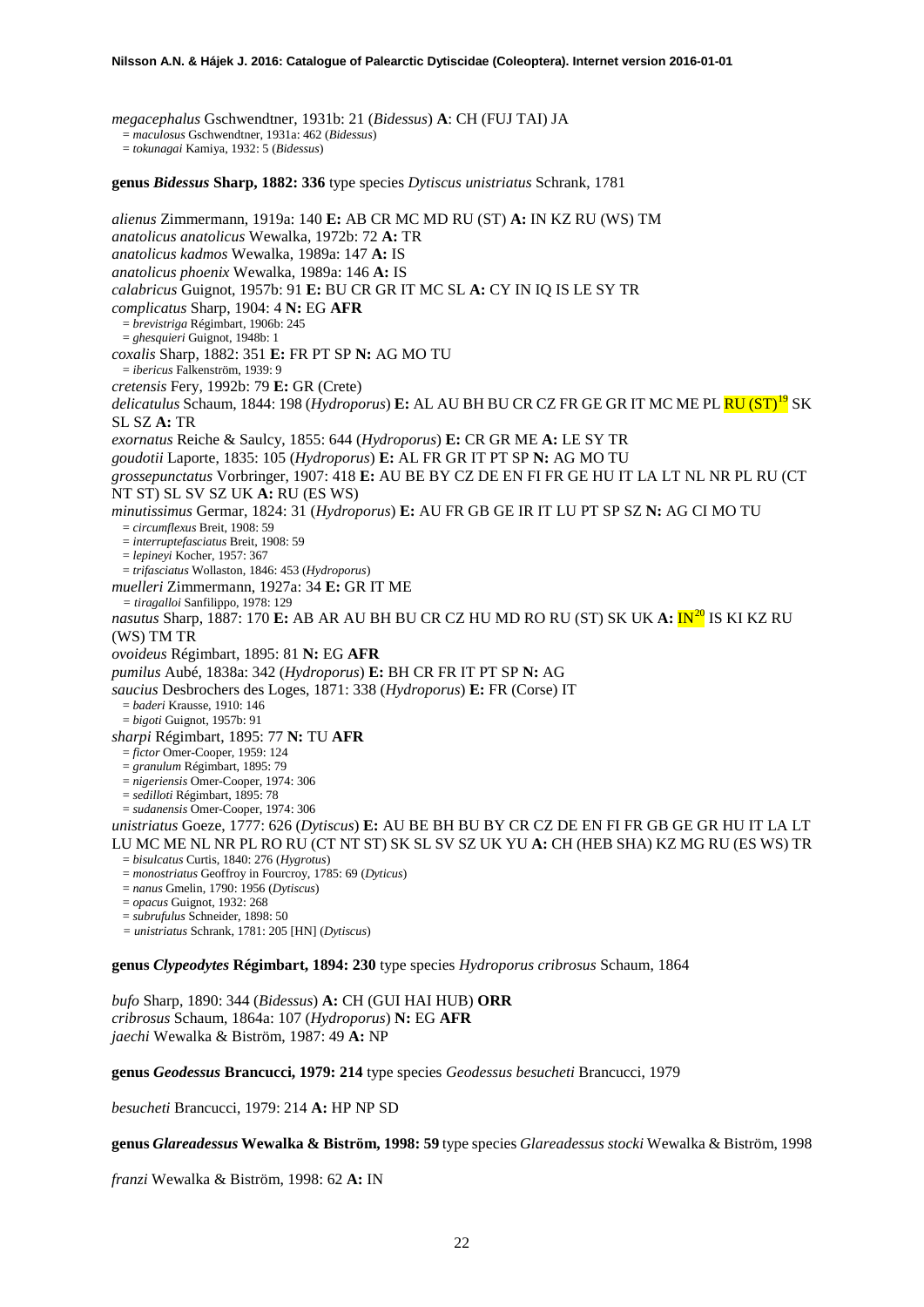*stocki* Wewalka & Biström, 1998: 61 **A:** AE OM

**genus** *Hydroglyphus* **Motschulsky, 1853: 5** type species *Dytiscus geminus* Fabricius, 1792 = *Guignotus* Houlbert, 1934: 53 type species *Dytiscus geminus* Fabricius, 1792

*amamiensis* Satô, 1961a: 7 (*Guignotus*) **A:** CH (HUB TAI) JA *angularis* Klug, 1834: t.34/1 (*Hydroporus*) **N:** AG EG MO TU **A:** AE IN IQ OM PA SA TR YE **AFR** = *klugii* Leprieur, 1880: xxv (*Hydroporus*) *annamita* Régimbart, 1889a: 153 (*Bidessus*) **A:** CH **ORR** *confusus* Klug, 1834: t.34/4 (*Hydroporus*) **N:** EG TU **A:** IN KI OM SA SI SY TM TR YE **AFR** *flammulatus* Sharp, 1882: 359 (*Bidessus*) **A:** CH (JIX SCH TAI XIZ) IN JA NP PA UP **ORR** = *antennatus* Régimbart, 1892a: 118 (*Bidessus*) *geminus* Fabricius, 1792: 199 (*Dytiscus*) **E:** AB AL AR AU BE BH BU BY CR CZ DE EN FI FR GB GE GG GR HU IT LA LS LT LU MC MD ME NL NR PL PT RO RU (CT NT ST) SB SK SL SP SV SZ TR UK **N:** AG CI EG LB MO TU **A:** AF BT CH (GUI GUX HEI HEN JIL LIA SCH YUN) CY HP IN IQ IS KA KI KZ LE MG NC NP PA RU (ES WS) SA SI SY TD TM TR UP UZ **ORR** = *corsicus* Schneider, 1903: 51 (*Bidessus*) = *inmaculatus* Báguena Corella, 1935: 85 (*Bidessus*) = *monaulacus* Drapiez, 1820: 270 (*Hydroporus*) = *nitens* Falkenström, 1939: 7 (*Bidessus*) = *obscurus* J. Sahlberg, 1903c: 16 (*Bidessus*) = *ocellatus* Báguena Corella, 1935: 85 (*Bidessus*) = *pectinatus* Báguena Corella, 1935: 85 (*Bidessus*) = *pusillus* Fabricius, 1781: 297 (*Dytiscus*) [HN] = *pygmeus* Olivier, 1795: 39 (*Dytiscus*) [HN] = *symbolum* Kolenati, 1845: 86 (*Hydroporus*) = *trifidus* Panzer, 1795b: 26/t.2 (*Dytiscus*) *gujaratensis* Vazirani, 1973: 297 (*Guignotus*) **A:** IN OM **ORR** *hamulatus* Gyllenhal, 1813: 691 (*Hyphydrus*) **E:** BY CT DE EN FI GE LA LT PL RU (NT) SV  $UK^{21}$  $UK^{21}$  $UK^{21}$  A: MG RU  $(ES)^{16}$ *hormuzensis* Hájek & Brancucci, 2011: 134 **A:** AE IN OM *hummeli* Falkenström, 1932b: 191 (*Bidessus*) **A:** CH (SCH) *inconstans* Régimbart, 1892a: 119 (*Bidessus*) **A:** BT CH (TAI XIZ) JA NP SD **ORR** = *fulvescens* Zimmermann, 1923: 34 (*Bidessus*) *infirmus* Boheman, 1848: 251 (*Hydroporus*) **A:** OM SA YE **AFR** = *capensis* Régimbart, 1894: 234 (*Bidessus*) *japonicus* Sharp, 1873b: 54 (*Hydroporus*) **A:** CH (BEI FUJ GUA HEI HUB JIA JIL JIX LIA ZHE) JA NC RU (FE) SC = *tangweii* Li, 1992: 36 (*Guignotus*) = *vernalis* Guignot, 1954c: 197 (*Guignotus*) = *yingkouensis* Li, 1992: 36 (*Guignotus*) = *yoshimurai* Kamiya, 1932: 4 (*Bidessus*) *kifunei* Nakane, 1987: 172 (*Guignotus*) **A:** JA *licenti* Feng, 1936: 3 (*Bidessus*) **A:** CH (BEI GAN GUA GUI GUX HEI HUN JIX SCH SHA TIA XIN ZHE) MG *major* Sharp, 1882: 354 (*Bidessus*) **N:** AG EG LB TU **A:** IS OM SA SI YE **AFR** = *sellatus* Peyerimhoff, 1931: 20 (*Bidessus*) *orientalis* Clark, 1863: 427 (*Hydroporus*) **A:** CH (FUJ GUI GUX HAI HUB HUN XIZ YUN ZHE) **AUR ORR** *pendjabensis* Guignot, 1954a: 221 (*Guignotus*) **A:** NP PA UP **ORR** *pentagrammus* Schaum, 1864a: 108 (*Hydroporus*) **N:** EG **AFR** *regimbarti* Gschwendtner, 1936: 367 (*Bidessus*) **A:** CH (GUX GUI SCH SHA YUN) **ORR** *signatellus* Klug, 1834: t.34/3 (*Hydroporus*) **E:** AB AR BH CR FR GG GR IT ME RU (ST) SP **N:** AG EG LB MO TU **A:** AE AF CY IN IQ IS JO KI KU KZ OM PA SA SI SY TD TM TR UZ YE **AFR** = *razzautii* Dodero, 1922: 46 (*Bidessus*) = *tetragrammus* Hochhuth, 1846: 223 (*Hydroporus*) = *thermalis* Germar, 1838: xx (*Hydroporus*) *sinuspersicus* Hájek & Wewalka, 2009: 94 **A:** AE IN OM *socotraensis* Wewalka, 2004: 466 **A:** YE (Socotra) *trassaerti* Feng, 1936: 4 (*Bidessus*) **A:** CH (FUJ GUA GUI GUX HEB HEI HUB HUN JIA JIX SHA SCH TIA YUN ZHE) **genus** *Leiodytes* **Guignot, 1936b: 20** type species *Hydroporus evanescens* Boheman, 1848 = *Liodytes* Guignot, 1950a: 97 [HN] type species *Hydroporus evanescens* Boheman, 1848

*frontalis* Sharp, 1884: 440 (*Bidessus*) **A:** JA SC *gracilis* Gschwendtner, 1933: 162 (*Clypeodytes*) **A:** CH (HUB)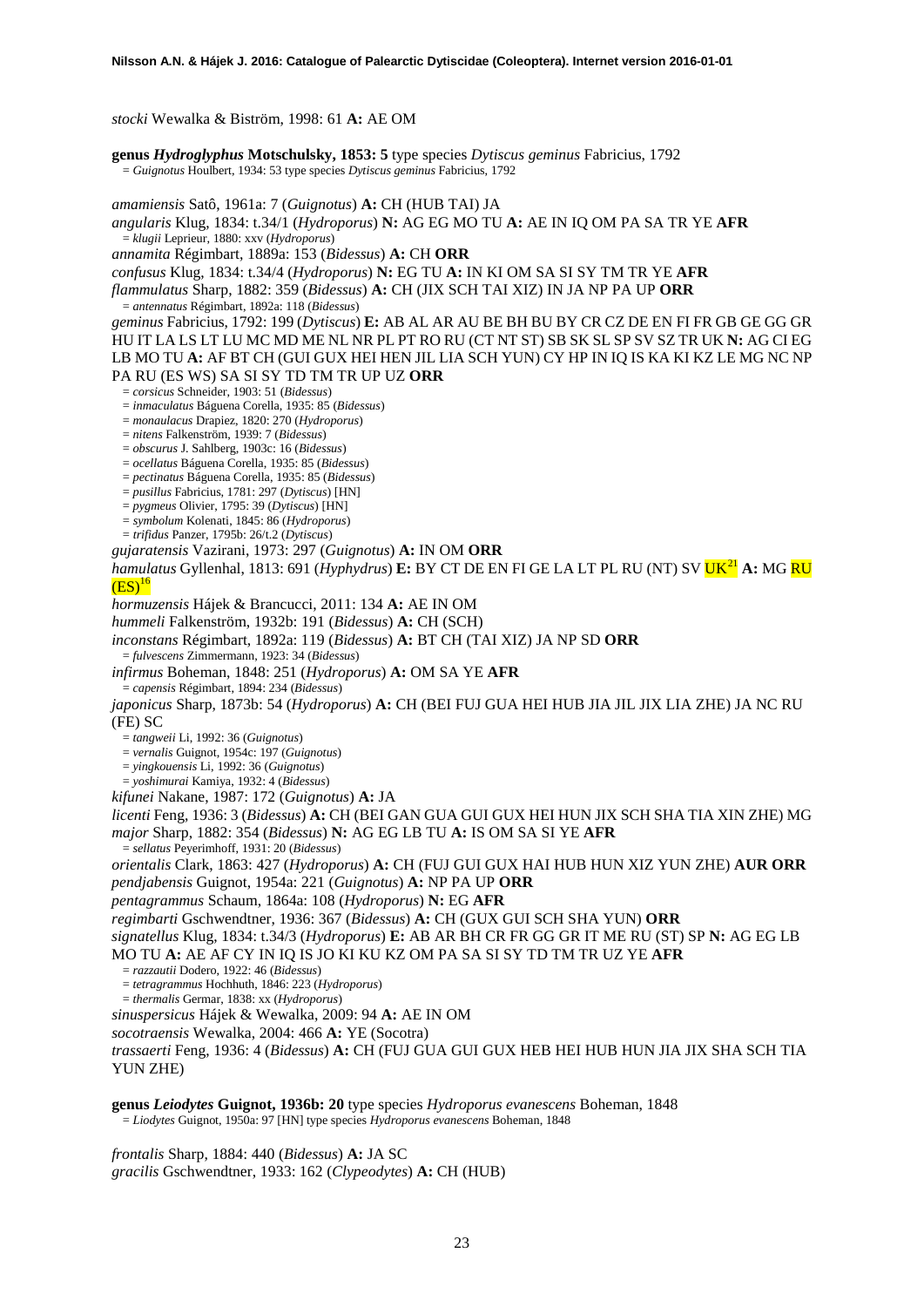*indicus* Régimbart, 1892a: 117 (*Bidessus*) **A:** UP **ORR** *kyushuensis* Nakane, 1990a: 62 (*Clypeodytes*) **A:** JA *lanyuensis* Wang, Satô & Yang, 1998: 161 **A:** CH (TAI) *miyamotoi* Nakane, 1990a: 63 (*Clypeodytes*) **A:** JA *nicobaricus* Redtenbacher, 1867: 21 (*Hydroporus*) **A:** CH (MAC) JA **ORR** *orissaensis* Vazirani, 1969a: 328 (*Clypeodytes*) **A:** PA **ORR** *perforatus* Sharp, 1882: 363 (*Bidessus*) **A:** CH (GUA GUI GUX HAI HUN JIX SCH YUN) **ORR**

**genus** *Limbodessus* **Guignot, 1939: 52** type species *Bidessus neoguineensis* Régimbart, 1892 (= *Hydroporus compactus* Clark, 1862)

*compactus* Clark, 1862a: 421 (*Hydroporus*) **A:** JA **AUR ORR**

= *neoguineensis* Régimbart, 1892b: 990 (*Bidessus*)

= *tokarensis* Satô, 1972: 53 (*Uvarus*)

**genus** *Peschetius* **Guignot, 1942a: 21** type species *Hydroporus nodieri* Régimbart, 1895

*quadricostatus* Aubé, 1838b: 487 (*Hydroporus*) **A:** IN NP UP **ORR**

**genus** *Pseuduvarus* **Biström, 1988: 10** type species *Hydroporus vitticollis* Boheman, 1848

*vitticollis* Boheman, 1848: 256 (*Hydroporus*) **N:** MO **A:** CH (TAI) NP PA **AFR ORR**

= *caligosus* Guignot, 1946a: 257 (*Amarodytes*)

- = *gentilis* Sharp, 1890: 344 (*Bidessus*)
- = *monticola* Guignot, 1957a: 98 (*Uvarus*)
- = *octoguttatus* Régimbart, 1895: 94 (*Bidessus*)
- = *ornatipennis* Régimbart, 1900c: 372 (*Bidessus*)

**genus** *Sinodytes* **Spangler, 1996: 243** type species *Sinodytes hubbardi* Spangler, 1996

*hubbardi* Spangler, 1996: 244 **A:** CH (GUX)

**genus** *Uvarus* **Guignot, 1939: 53** type species *Hydroporus lacustris* Say, 1823

*occultus* Sharp, 1882: 363 (*Bidessus*) **A:** SA *peringueyi* Régimbart, 1895: 84 (*Bidessus*) **A:** YE **AFR**

**genus** *Yola* **Gozis, 1886: 8** type species *Dytiscus bicarinatus* Latreille, 1804 = *Yolula* Guignot, 1950a: 100 type species *Bidessus dohrni* Sharp, 1882

*alluaudi* Peschet, 1926: 299 **N:** AG LB MO **AFR**

*bicarinata bicarinata* Latreille, 1804: 179 (*Dytiscus*) **E:** BE CZ FR IT NL PT SL SP SZ **N:** AG MO TU

- *= bicarinatus* Drapiez, 1819b: 290 [HN] (*Dytiscus*)
- = *bipunctatus* Ragusa, 1887: 224 (*Bidessus*)
- = *costatus* Gyllenhal in Schönherr, 1808: 31 (*Hyphydrus*)
- = *crispatus* Germar, 1817: t.1 (*Hydroporus*)
- = *cristatus* Lacordaire in Boisduval & Lacordaire, 1835: 335 (*Hydroporus*)
- *= interrupta* Báguena Corella, 1935: 84

*bicarinata obscurior* Desbrochers des Loges, 1871: 337 (*Hydroporus*) **E:** FR (Corse) IT (Elba, Sardegna) **N:** TU *bicristata* Sharp, 1882: 347 (*Bidessus*) **A:** SA YE

*buettikeri* Brancucci, 1985: 230 **A:** SA YE

*consanguinea* Régimbart, 1892a:118 (*Bidessus*) **A:** NP **ORR**

*darfurensis* J. Balfour-Browne, 1947a: 136 **A:** YE **AFR**

= *decorata* Guignot, 1956a: 251

*enigmatica* Omer-Cooper, 1954: 212 **N:** EG **A:** SA SI YE **AFR**

*nigrosignata* Régimbart, 1895: 71 **N:** AG **AFR**

*= pescheti* Peyerimhoff, 1929: 168

*porcata* Klug, 1834: t.34/5 (*Hydroporus*) **N:** EG **A:** SA **AFR** *wraniki* Wewalka, 2004: 468 **A:** YE (Socotra)

**genus** *Yolina* **Guignot, 1936b: 25** type species *Hydroporus elegantulus* Boheman, 1848

*insignis* Sharp, 1882: 348 (*Bidessus*) **N:** EG **A:** OM SA YE **AFR**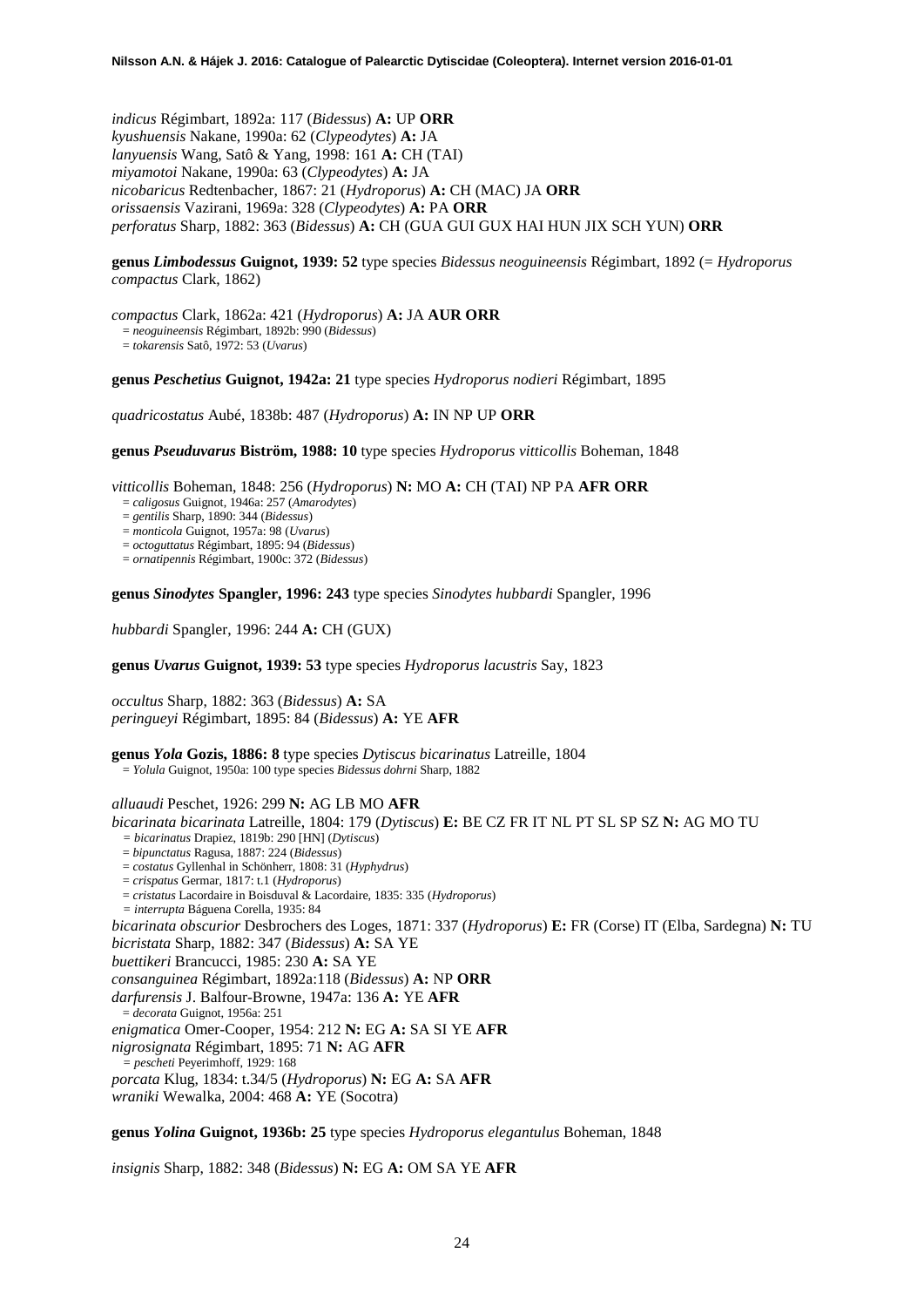tribe Hydroporini Aubé, 1836 subtribe Deronectina Galewski, 1994

**genus** *Amurodytes* **Fery & Petrov, 2013: 1823** type species *Amurodytes belovi* Fery & Petrov, 2013

*belovi* Fery & Petrov, 2013: 1824 **A:** RU (FE)

**genus** *Boreonectes* **Angus, 2010: 124** type species *Dytiscus griseostriatus* DeGeer, 1774

*alpestris* Dutton & Angus, 2007: 11 (*Stictotarsus*) **E:** IT SZ *emmerichi* Falkenström, 1936a: 88 (*Deronectes*) **A:** CH (QIN SCH XIZ)  $SD^{22}$  $SD^{22}$  $SD^{22}$ *griseostriatus griseostriatus* DeGeer, 1774: 403 (*Dytiscus*) **E:** ?AR ?AU ?BH EN FI FR GE ?GG ?GR IT ?ME NR RU (NT) ?SL SV SZ **A:** ?KA ?MG ?PA ?TR ?**NAR[\\*](#page-24-0)** = *maritimus* Helliesen, 1890: 20 (*Deronectes*) = *nigrescens* Favre, 1890: 52 (*Hydroporus*) = *obscurus* Della Beffa, 1931: 179 [HN] (*Hydroporus*) = *palaestinus* Baudi di Selve, 1894: 3 (*Deronectes*) = *piochardi* Régimbart, 1878b: 350 (*Hydroporus*) *griseostriatus strandi* Brinck, 1943a: 141 (*Deronectes*) **E:** NR RU (NT)<sup>22</sup> *ibericus* Dutton & Angus, 2007: 11 (*Stictotarsus*) **E:** FR IT PT SP **N:** MO *inexpectatus* Dutton & Angus, 2007: 11 (*Stictotarsus*) **E:** FR *macedonicus* Guéorguiev, 1959: 193 (*Potamonectes*) **E:** GR (Crete) MC *= creticus* Dutton & Angus, 2007: 12 (*Stictotarsus*) *multilineatus* Falkenström, 1922a: 16 (*Potamodytes*) **E:** FA FI FR GB IR NR NT SV **A:** RU (ES FE WS) *riberae* Dutton & Angus, 2007: 12 (*Stictotarsus*) **E:** BU **A:** TR

**genus** *Deronectes* **Sharp, 1882: 390** type species *Hydroporus latus* Stephens, 1829

= *Bartheus* Houlbert, 1934: 64 type species *Hydroporus latus* Stephens, 1829

*abnormicollis* Semenov, 1900: 682 **A:** AF CH (XIN) KI KZ TD UZ = *microthorax* Semenov, 1900: 683 *adanensis* Hájek, Šťastný, Boukal & Fery, 2011: 465 **A:** TR *afghanicus* Wewalka, 1971: 139 **A:** AF PA *algibensis* Fery & Fresneda, 1988a: 337 **E:** SP *angelinii* Fery & Brancucci, 1997: 228 **E:** IT *angulipennis* Peyron, 1858: 398 (*Hydroporus*) **A:** TR *angusi* Fery & Brancucci, 1990: 431 **E:** SP *aubei aubei* Mulsant, 1843: 276 (*Hydroporus*) **E:** AU FR GE IT SZ *aubei sanfilippoi* Fery & Brancucci, 1997: 234 **E:** FR SP *balkei* Fery & Hosseinie, 1998: 252 **A:** IN *bameuli* Fery & Hosseinie, 1998: 243 **A:** PA *bicostatus* Schaum, 1864b: 111 (*Hydroporus*) **E:** PT SP *biltoni* Fery & Hosseinie, 1998: 245 **A:** IN *brancuccii* Fery & Hosseinie, 1998: 250 **A:** IN *brannanii* Schaufuss, 1869: 9 (*Hydroporus*) **E:** SP (Islas Baleares) *costipennis costipennis* Brancucci, 1983a: 138 **E:** PT SP *costipennis gignouxi* Fery & Brancucci, 1989: 303 **E:** SP = *gignouxorum* Nilsson, 2007: 49 [UE] *danielssoni* Fery & Hosseinie, 1998: 242 **A:** AF *delarouzei* Jacquelin du Val, 1857: 34 (*Hydroporus*) **E:** FR SP *depressicollis* Rosenhauer, 1856: 50 (*Hydroporus*) **E:** SP *doriae* Sharp, 1882: 421 **E**: "Caucasus" **A:** AR IN TR *elburs* Fery, Erman & Hosseinie, 2001:346 **A:** IN *elmii* Fery & Hosseinie, 1998: 254 **A:** IN *ermani* Hájek, Šťastný, Boukal & Fery, 2011: 468 **A:** TR *evelynae* Fery & Hosseinie, 1998: 254 **A:** TR *fairmairei* Leprieur, 1876: cxxi [RN] (*Hydroporus*) **E:** FR IT PT SP **N:** AG MO TU = *bombycinus* Leprieur, 1876: cxxii (*Hydroporus*)

= *sublaevis* Rey, 1887: 2 (*Hydroporus*)

-

<sup>=</sup> *vestitus* Fairmaire, 1859b: 27 [HN] (*Hydroporus*)

<span id="page-24-0"></span>Split cytogenetically into several taxa by Dutton & Angus (2007). The occurrence of *B. griseostriatus* in countries marked with question mark has to be verified; however, especially populations from Balkan Peninsula and Asia belong most probably to other species.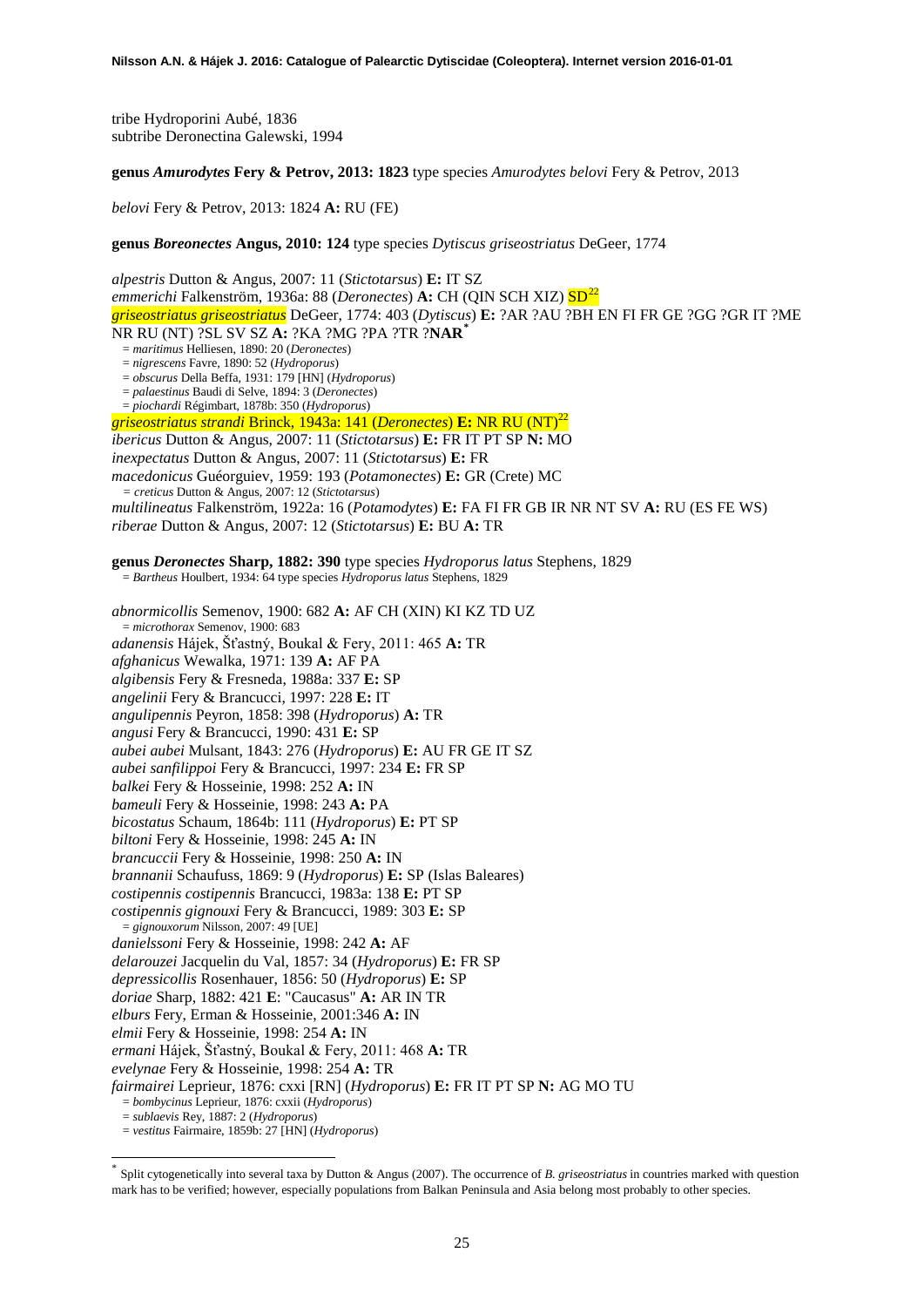*ferrugineus* Fery & Brancucci, 1987: 70 **E:** PT SP *fosteri* Aguilera & Ribera, 1996: 39 **E:** SP *hakkariensis* Wewalka, 1989b: 96 **A:** TR *hebaueri* Fery & Hosseinie, 1998: 256 **A:** TR = *hebauerorum* Nilsson, 2007: 49 [UE] *hendrichi* Fery & Hosseinie, 1998: 253 **A:** IN *hispanicus* Rosenhauer, 1856: 49 (*Hydroporus*) **E:** FR SP **N:** MO = *septensis* Lagar, 1968: 61 *jaechi* Wewalka, 1989b: 94 **A:** TR *kinzelbachi* Fery & Hosseinie, 1998: 262 **A:** SY TR *lareynii* Fairmaire, 1858: 455 (*Hydroporus*) **E:** FR (Corse) = *coarcticolis* Reiche, 1862: 293 (*Hydroporus*) *latus* Stephens, 1829: 192 (*Hydroporus*) **E:** AU BE BH BU BY CR CZ DE EN FI FR GB GE GR HU IT LA LT LU ME NL NR PL RU (CT NT) SK SL SV SZ UK = *castaneus* Heer, 1837: 54 (*Hydroporus*) *= latus* Curtis, 1831: 343 [HN] (*Hydroporus*) = *ovatus* Sturm, 1835: 40 (*Hydroporus*) = *pyrenaeus* Schaefer, 1930: 104 [HN] (*Hydroporus*) *longipes* Sharp, 1882: 420 **A:** IN *moestus inconspectus* Leprieur, 1876: cxxii (*Hydroporus*) **E:** AL BU CR FR GR IT MC ME PT SP SZ **N:** MO *moestus moestus* Fairmaire, 1858: 455 (*Hydroporus*) **E:** FR (Corse) IT (Sardegna) *nilssoni* Fery & Wewalka, 1992: 22 **A:** IN TM *opatrinus* Germar, 1824: 31 [NP] (*Hydroporus*) **E:** FR PT SP SZ *= silphoides* Ponza, 1805:82 [NO] (*Dytiscus*) *palaestinensis* Fery & Hosseinie, 1999: 271 [RN] **A:** SY *= palaestinus* Fery & Hosseinie, 1998: 229 [HN] *parvicollis* Schaum, 1864b: 112 (*Hydroporus*) **E:** AR BU GG GR MC RO YU **A:** IN TR *= planicollis* Sharp, 1882: 420 *perrinae* Fery & Brancucci, 1997: 260 **N:** AG TU *persicus* Peschet, 1914: 227 **A:** IN *peyerimhoffi* Régimbart, 1906a: 204 (*Hydroporus*) **N:** AG *platynotus mazzoldii* Fery & Brancucci, 1997: 242 **E:** GR *platynotus platynotus* Germar, 1834: pl. 3 (*Hydroporus*) **E:** AL AU BE BH BU CZ GE LU MC ME NL PL RO SB SK = *murinus* Sturm, 1835: 42 (*Hydroporus*) = *platynotus* Lacordaire in Boisduval & Lacordaire, 1835: 330 [HN] (*Hydroporus*) *riberai* Fery & Hosseinie, 1998: 255 **A:** IQ TR *roberti* Fery & Hosseinie, 1998: 242 **A:** AF *sahlbergi* Zimmermann, 1932: 106 **E:** GR TR **A:** TR *schuberti* Wewalka, 1971: 138 **A:** TR *semirufus* Germar, 1844: pl.3 (*Hydroporus*) **E:** FR IT *syriacus* Wewalka, 1971: 141 **A:** TR *tashk* Fery, Hasanshahi & Abbasipour, 2014: 1256 **A:** IN *theryi* Peyerimhoff in Bedel, 1925: 356 (*Hydroporus*) **N:** MO *toledoi* Fery, Erman & Hosseinie, 2001:342 **A:** TR *vestitus* Gebler, 1848: 76 (*Hydroporus*) **A:** AF KZ RU (WS) TD UZ *wewalkai* Fery & Fresneda, 1988b: 241 **E:** SP *wittmeri* Wewalka, 1971: 130 **A:** TR *witzgalli* Fery & Brancucci, 1997: 278 **A:** TR *youngi* Fery & Hosseinie, 1998: 240 **A:** IN

### **genus** *Nebrioporus* **Régimbart, 1906b: 237** type species *Hydroporus kilimandjarensis* Régimbart, 1906

= *Bistictus* Guignot, 1941: 59 type species *Hydroporus dubius* Aubé, 1838

= *Potamodytes* Zimmermann, 1919a: 184 [HN] type species *Dytiscus elegans* Panzer, 1794

= *Potamonectes* Zimmermann, 1921b: 87 [RN] type species *Dytiscus elegans* Panzer, 1794

= *Rhabdonectes* Houlbert, 1934: 68 type species *Hydroporus carinatus* Aubé, 1836

= *Zimmermannius* Guignot, 1941: 59 type species *Hydroporus canariensis* Bedel, 1881

*acuminatellus* Fairmaire, 1876: 49 (*Hydroporus*) **N:** AG

*airumlus* Kolenati, 1845: 85 (*Hydroporus*) **E:** AB AR GG PL RU (ST) UK **A:** AF CH (BEI GAN GUI HEB HEI HEN JIA LIA NMO SCH SHA SHN SHX XIN YUN) HP IN IS KA KI KZ MG PA RU (ES) TD TM TR UZ

*= amurensis* Sharp, 1882: 427 (*Deronectes*)

*= kashmirensis* Régimbart, 1899: 195 (*Hydroporus*)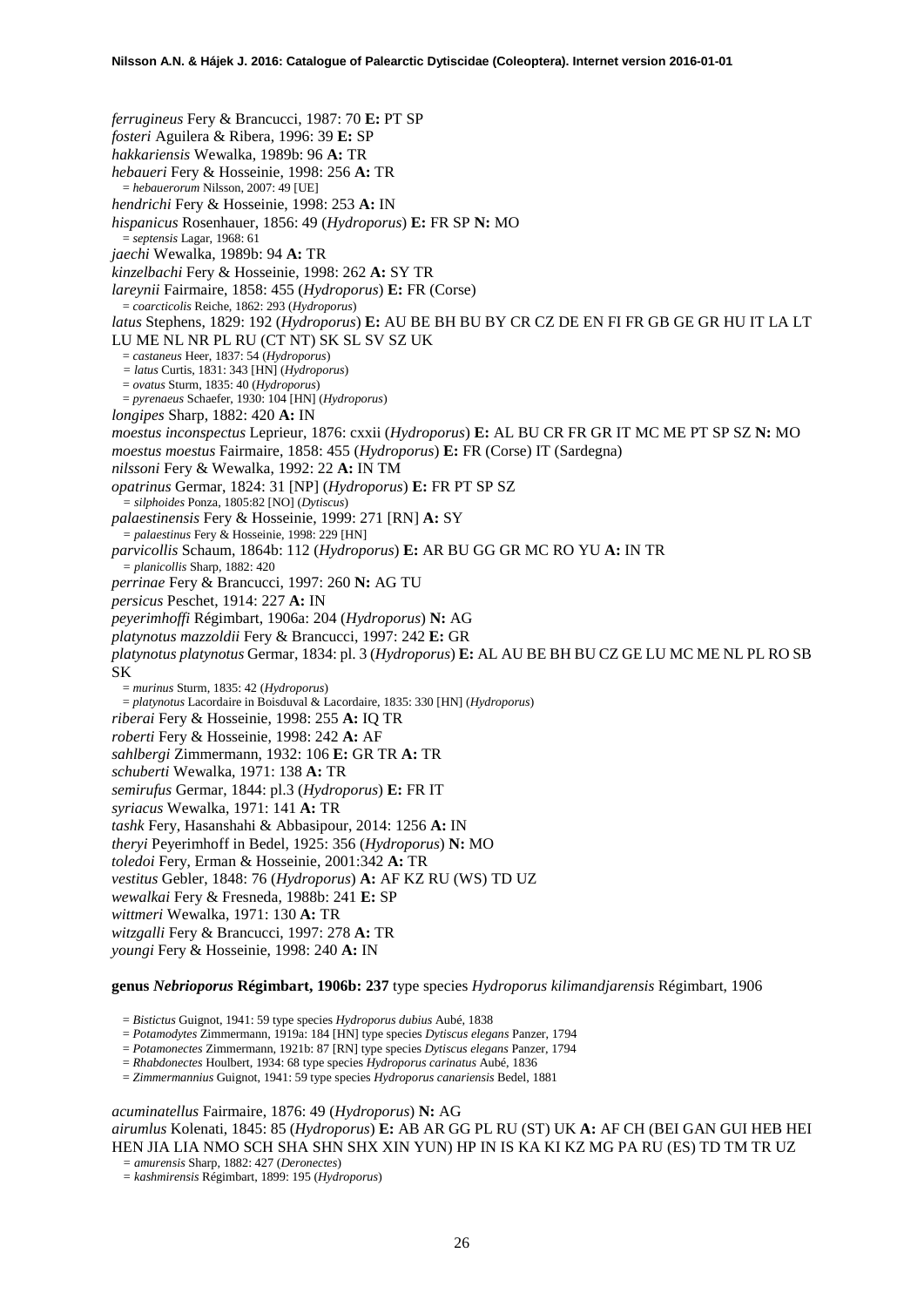= *rybinskii* Kinel, 1936: 199 (*Deronectes*) = *sulphuricola* Zaitzev, 1951: 58 (*Deronectes*) *amicorum* Toledo, 2009: 62 **E:** GR (Crete) *anchoralis* Sharp, 1884: 442 (*Deronectes*) **A:** JA *assimilis* Paykull, 1798: 236 (*Dytiscus*) **E:** AU BY CR CZ DE EN FI FR GB GE IR LA LT ME NR RU (CT NT) PL SV SZ **A:** RU (ES WS) = *affinis* Sturm, 1835: 17 (*Hydroporus*) = *frater* Kunze, 1818: 62 (*Hyphydrus*) = *hyperboreus* Gyllenhal in C.R. Sahlberg, 1826: 175 (*Hyphydrus*) *baeticus* Schaum, 1864b: 109 (*Hydroporus*) **E:** SP = *mariae* Millán & Rocchi, 1991: 83 (*Potamonectes*) *balli* Vazirani, 1970a: 127 (*Potamonectes*) **A:** HP PA UP *banajai* Brancucci, 1980b: 106 (*Potamonectes*) **A:** SA *brownei* Guignot, 1949b: 44 (*Potamonectes*) **A:** CH (GUI HUN SCH) *bucheti bucheti* Régimbart in Sainte-Claire Deville, 1898: 89 (*Hydroporus*) **E:** FR IT *bucheti cazorlensis* Lagar, Fresneda & Hernando, 1987: 93 (*Potamonectes*) **E:** SP *canaliculatus* Lacordaire in Boisduval & Lacordaire, 1835: 328 (*Hydroporus*) **E:** AU BE CZ DE FR GB GE GR HU IT LU NL PL PT SK SP SV SZ = *pantherinus* Reclaire & Wiel, 1948: 222 (*Deronectes*) *canariensis* Bedel, 1881: 265 [RN] (*Hydroporus*) **N:** CI = *gomerensis* Guignot, 1949a: 6 (*Potamonectes*) = *tesselatus* Aubé, 1838b: 516 [HN] (*Hydroporus*) *carinatus* Aubé, 1838a: 238 (*Hydroporus*) **E:** PT SP *ceresyi* Aubé, 1838a: 260 (*Hydroporus*) **E:** BU CR FR GR IT MA PT SP UK **N:** AG CI EG LB MO MR TU **A**: CY IN IQ IS SI SY TM TR = *lyellii* Wollaston, 1857: 26 (*Hydroporus*) *= salinus* Joly, 1840: 42 (*Hydroporus*) = *undecimlineellus* Fairmaire, 1877: 141 (*Hydroporus*) *clarkii* Wollaston, 1862: 438 (*Hydroporus*) **E:** IT PT SP **N:** AG CI MO TU **A:** TR = *andalusiae* Clark, 1862c: 469 (*Hydroporus*) = *subtruncatus* Fairmaire, 1876: 49 (*Hydroporus*) = *unilineatus* Báguena Corella, 1935: 88 (*Hydroporus*) *croceus* Angus, Fresneda & Fery, 1993: 298 **E:** SP *crotchi* Preudhomme de Borre, 1871a: xiii (*Hydroporus*) **N:** EG **A:** IS SA SI = *moestus* Walker, 1871: 10 [HN] (*Hydroporus*) = *schweinfurthi* Zimmermann, 1921b: 87 (*Deronectes*) = *walkeri* Branden, 1885: 49 [RN] (*Deronectes*) *depressus* Fabricius, 1775: 233 (*Dytiscus*) **E:** BY CZ DE EN FI GB GE HU IR LA LT NR PL RU (CT NT ST) SL SV UK **A:** MG RU (ES WS) **NAR** = *boristhenicus* Hochhuth, 1871: 233 (*Hydroporus*) *= intermedius* Franck, 1935: 239 (*Deronectes*) = *latescens* Falkenström, 1932a: 185 (*Deronectes*) = *neuhoffii* Cederhielm, 1798: 32 (*Dytiscus*) = *pallidus* Heer, 1837: 54 (*Hydroporus*) *dubius* Aubé, 1838b: 517 (*Hydroporus*) **N:** MR = *vigilans* Wollaston, 1854: 86 (*Hydroporus*) *elegans* Panzer, 1794: 24/t.5 (*Dytiscus*) **E:** AU BE BH CR CZ FR GB GE HU IT LS LU NL PT SK SL SP SZ = *brevis* Sturm, 1835: 9 [HN] (*Hydroporus*) = *marginicollis* Aubé, 1838a: 229 (*Hydroporus*) *fabressei* Régimbart, 1901b: 324 (*Hydroporus*) **E:** FR PT SP *fenestratus* Germar, 1836: t.3 (*Hydroporus*) **E:** IT = *schaumei* Aubé, 1842: 229 (*Hydroporus*) *formaster formaster* Zaitzev, 1908d: 269 (*Hydroporus*) **A:** CH (XIN) MG RU (ES WS) *formaster jaechi* Toledo, 1998: 77 **A:** CH (XIZ) *hostilis* Sharp, 1884: 448 (*Deronectes*) **A:** CH (JIL LIA SCH TAI) JA NC RU (FE) SC *indicus* Sharp, 1882: 431 (*Deronectes*) **A:** AF AP CH (XIZ) HP KA NP PA UP *= manii* Vazirani, 1970a: 124 (*Potamonectes*) *insignis* Klug, 1834: t.33/10 (*Hydroporus*) **N:** EG **A:** SA SI YE = *princeps* Sharp, 1882: 428 (*Deronectes*) = *semiclusus* Walker, 1871: 10 (*Hydroporus*) *kiliani* Peyerimhoff, 1929: 169 (*Hydroporus*) **N:** AG **AFR** *laeviventris* Reiche & Saulcy, 1855: 642 (*Hydroporus*) **A:** CY LE SY TR = *scutellaris* Sharp, 1882: 426 (*Deronectes*) *lanceolatus* Walker, 1871: 11 (*Hydroporus*) **N:** EG **A:** IN IQ IS JO KU SA SI SY TR = *arabicus* Sharp, 1882: 429 (*Deronectes*) = *islamiticus* Sharp, 1882: 430 (*Deronectes*) *laticollis* Zimmermann, 1933: 163 (*Deronectes*) **A:** CH (SHN)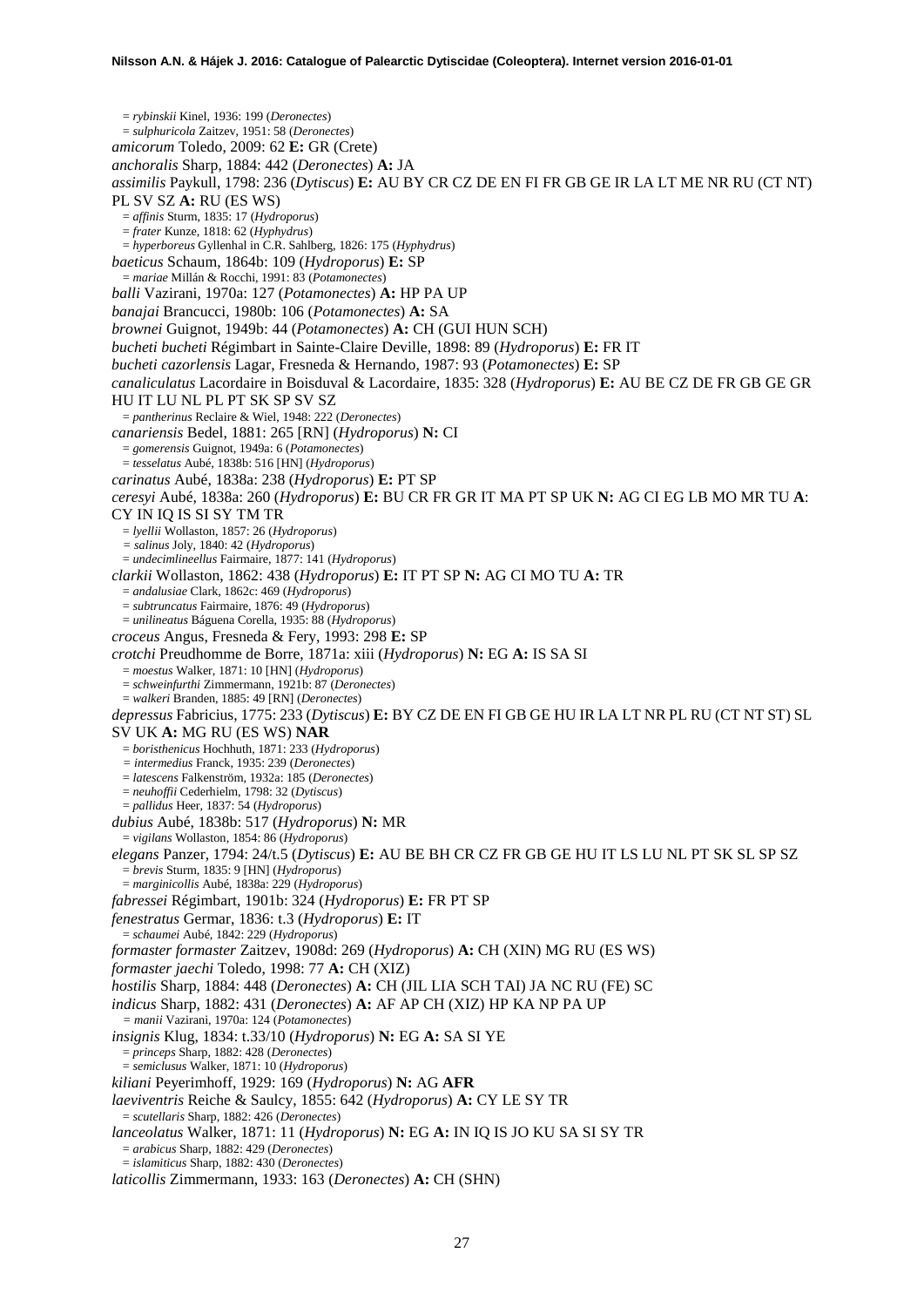*luctuosus* Aubé, 1838a: 235 (*Hydroporus*) **E:** BH CR FR GR IT ME SL SP YU **A:** TR *= flavopunctatus* Pic, 1895: 10 (*Deronectes*) = *lugubris* Ragusa, 1887: 227 [HN] (*Hydroporus*) = *sericeus* Costa, 1847b: 99 [HN] (*Hydroporus*) *martinii* Fairmaire, 1858: 455 (*Hydroporus*) **E:** FR (Corse) *mascatensis* Régimbart, 1897: 206 (*Hydroporus*) **A:** AE AF IN OM PA *melanogrammus* Régimbart, 1899: 199 (*Hydroporus*) **A:** BT CH (YUN) HP NP UP *= satie* Vazirani, 1980: 28 (*Potamonectes*) *millingeni* J. Balfour-Browne, 1951: 188 (*Potamonectes*) **A:** YE *nemethi* Guignot, 1950c: 153 (*Potamonectes*) **N:** MO *nipponicus* Takizawa, 1933: 177 (*Deronectes*) **A:** JA *ressli* Wewalka, 1974: 108 (*Potamonectes*) **A:** AF IN TD TM UZ *sagartus* Toledo, 2009: 71 **A:** IN *sansii* Aubé, 1838a: 230 (*Hydroporus*) **E:** FR IT SP *sardus* Gemminger & Harold, 1868: 440 [RN] (*Hydroporus*) **E:** GR IT = *affinis* Aubé, 1838a: 232 [HN] (*Hydroporus*) = *genei* A. Villa & G.B. Villa, 1838: 62 [HN] (*Hydroporus*) *schoedli* Fery, Fresneda & Millán, 1996: 324 **N:** AG TU *seriatus* Sharp, 1882: 429 (*Deronectes*) **A:** SA YE *sichuanensis* Hendrich & Mazzoldi, 1995: 4 **A:** CH (SCH) *simplicipes* Sharp, 1884: 442 (*Deronectes*) **A:** JA RU (FE) *stearinus stearinus* Kolenati, 1845: 84 (*Hydroporus*) **E:** AB AR **N:** EG **A:** AF IN IS LE SY TR = *rufino* J. Sahlberg, 1913: 43 (*Deronectes*) = *turca* Seidlitz, 1887: 55 (*Deronectes*) = *variegatus* Aubé, 1838a: 236 [HN] (*Hydroporus*) *stearinus suavis* Sharp, 1882: 430 (*Deronectes*) **E:** AL BH BU CR GR MC ME SB **A:** TR = *infuscatus* J. Sahlberg, 1913: 42 (*Deronectes*) *steppensis* Motschulsky, 1860c: 516 (*Hydroporus*) **E:** KZ RU (ST) = *scythus* Schaum, 1864b: 110 (*Hydroporus*) **genus** *Oreodytes* **Seidlitz, 1887: 57** type species *Hyphydrus borealis* Gyllenhal in C.R. Sahlberg, 1826 (= *Dytiscus alpinus* Paykull, 1798) = *Deuteronectes* Guignot, 1945b: 7 type species *Hydroporus picturatus* Horn, 1883 = *Nectoporus* Guignot, 1950b: 26 type species *Hydroporus abbreviatus* Fall, 1923 = *Neonectes* J. Balfour-Browne, 1944b: 189 type species *Hydroporus natrix* Sharp, 1884 *alpinus* Paykull, 1798: 226 (*Dytiscus*) **E:** FI NR RU (CT NT) SV **A:** RU (FE WS) = *bidentatus* Gyllenhal, 1808: 525 (*Hyphydrus*) = *borealis* Gyllenhal in C.R. Sahlberg, 1826: 174 (*Hyphydrus*) *angelinii* Fery, 2015: 14 **E:** GR *babai* Satô, 1990: 102 **A:** CH (TAI) *dauricus* Motschulsky, 1860a: 100 (*Hydrocoptus*) **A:** RU (ES FE) **NAR**[23](#page-46-20) *davisii davisii* Curtis, 1831: 343 (*Hydroporus*) **E:** AL AR AU BH BU CR CZ FR GB GE GG GR IR IT ME PL RO<sup>2</sup> RU (ST)<sup>19</sup> SK SL SZ UK **A:** TR *= montanus* Zimmermann, 1915: 218 [HN] (*Hydroporus*) *davisii rhianae* R. Carr, 2001:183 **E:** SP *jakovlevi* Zaitzev, 1905d: 25 (*Hydroporus*) **A:** RU (ES) = *nobilis* Poppius, 1905: 10 (*Hydroporus*) *kanoi* Kamiya, 1938: 23 (*Deronectes*) **A:** JA *meridionalis* Binaghi & Sanfilippo, 1971: 216 **E:** IT *mongolicus* Brinck, 1943b: 155 (*Deronectes*) **A:** MG *natrix* Sharp, 1884: 443 (*Hydroporus*) **A:** CH (JIL LIA) JA NC RU (FE) *okulovi* Lafer, 1988: 52 **A:** RU ( $\overline{ES^{24}}$  $\overline{ES^{24}}$  $\overline{ES^{24}}$  FE) *sanmarkii alienus* Sharp, 1873a: 261 (*Hydroporus*) **E:** PT SP *sanmarkii sanmarkii* C.R. Sahlberg, 1826: 172 (*Hyphydrus*) **E:** AN AU BE BH BU BY CZ DE FI FR GB GE IC IR IT LU MC ME NL NR PL RO RU (CT NT) SB SK SL SP SV SZ UK **A:** CH (JIL) JA MG RU (FE WS) **NAR** = *fluviatilis* Stephens, 1828: 46 (*Hygrotus*) = *rivalis* Gyllenhal, 1827: 384 (*Hyphydrus*) = *stephensii* Stephens, 1835: 391 (*Hygrotus*) *septentrionalis* Gyllenhal in C.R. Sahlberg, 1826: 173 (*Hyphydrus*) **E:** AU CZ FI FR GB GE IR IT ME NR PL PT RU (NT) SL SP SV SZ **A:** MG RU (ES WS) TR = *devillei* Régimbart, 1901b: 326 (*Hydroporus*) = *fluviatilis* Sturm, 1835: 23 [HN] (*Hydroporus*) = *helveticus* Régimbart, 1901b: 326 (*Hydroporus*)

*shorti* Shaverdo & Fery, 2006: 37 **A:** MG RU (ES)<sup>16</sup>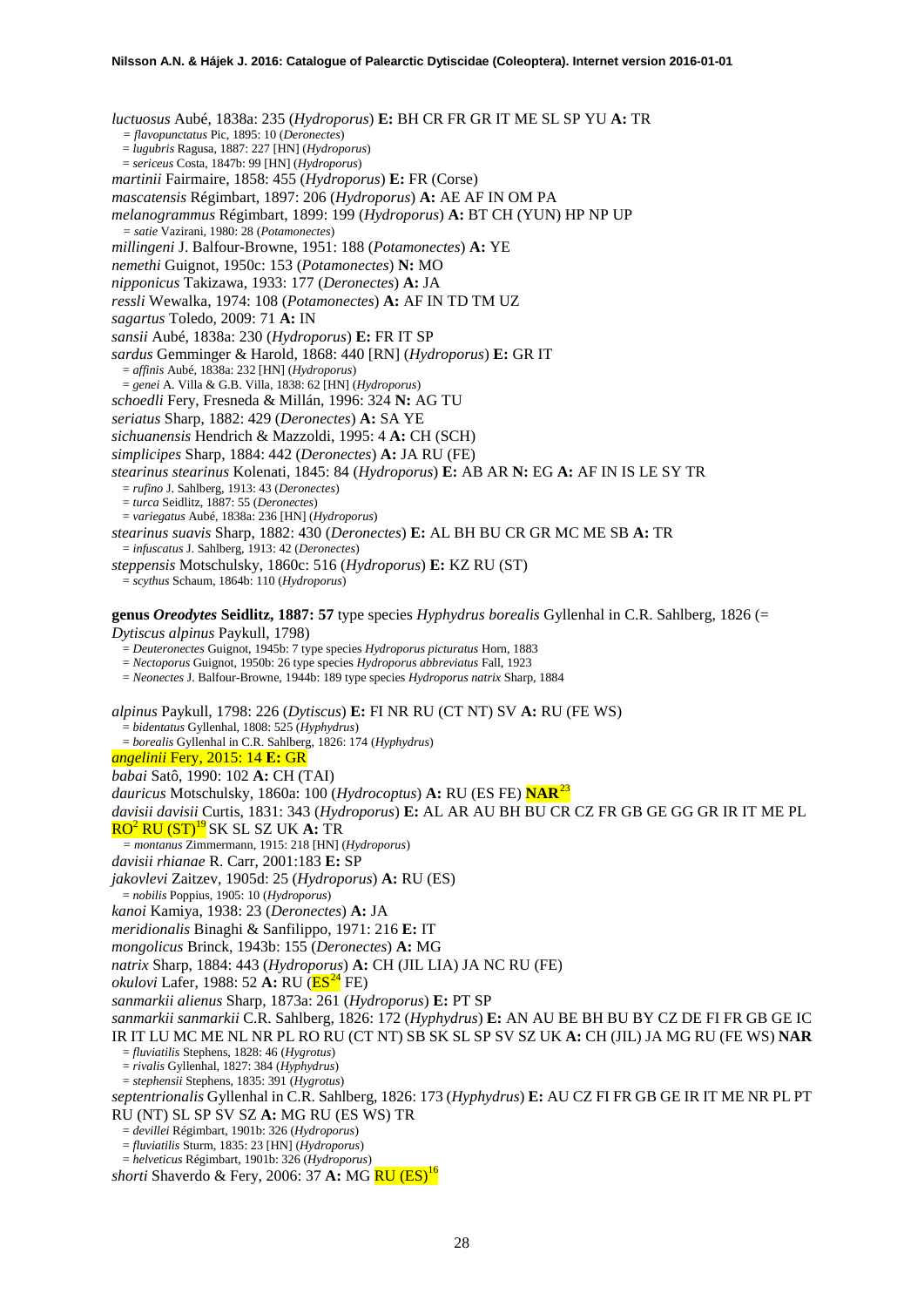**genus** *Scarodytes* **Gozis, 1914: 110** type species *Dytiscus halensis* Fabricius, 1787 = *Rhiacodytes* Ádám, 1996: 19 type species *Dytiscus halensis* Fabricius, 1787

*antoni* Fery & Šťastný, 2007: 880 **E:** CR IT *fuscitarsis* Aubé, 1838a: 255 (*Hydroporus*) **E:** IT (Sardegna) *halensis* Fabricius, 1787: 192 (*Dytiscus*) **E:** AL AR AU BE BH BU BY CR CZ DE EN FI FR GB GE GG GR HU IT LA LT LU MC MD ME NL NR PL PT RO RU (CT NT ST) SK SL SP SV SZ UK YU **N:** AG EG MO TU **A:**  IN IS LE SI SY TR = *amoenus* J. Sahlberg, 1908: 22 [HN] (*Hydroporus*) = *areolatus* Duftschmid, 1805: 274 (*Dytiscus*) = *areolatus* Gravenhorst, 1807: 105 [HN] (*Dytiscus*) = *ibericus* Régimbart, 1901b: 326 (*Hydroporus*) = *nubilus* Gmelin, 1790: 1957 (*Dytiscus*) = *reticulosus* Falkenström, 1939: 18 *kaszonensis* Csiki, 1946: 631 **E:** RO *malickyi* Wewalka, 1977: 139 **E:** GR **A:** TR *margaliti* Wewalka, 1977: 142 **A:** IS SY TR *nigriventris* Zimmermann, 1919a: 192 (*Deronectes*) **E:** FR (Corse) *pederzanii* Angelini, 1973: 51 **E:** GR IT *roberti* Fery, 2011b: 384 **E:** GR *ruffoi* Franciscolo, 1961: 159 **E:** IT *savinensis cercyrae* Fery & Šťastný, 2007: 887 **E:** GR (Corfu) *savinensis savinensis* Zimmermann, 1933: 189 (*Deronectes*) **E:** AL CR GR ME

**genus** *Stictotarsus* **Zimmermann, 1919a: 184** type species *Dytiscus duodecimpustulatus* Fabricius, 1792

*bertrandi* Legros, 1956: 134 (*Deronectes*) **E:** PT SP *duodecimpustulatus* Fabricius, 1792: 197 (*Dytiscus*) **E:** AU BE CZ DE FR GB GE IR IT LU NL NR PL PT SP SV SZ = *fluminum* Munster, 1932: 85

= *heeri* Jacquet, 1925: 41 (*Hydroporus*)

*maghrebinus* Mazzoldi & Toledo, 1998: 212 **N:** AG MO

*procerus* Aubé, 1838b: 505 (*Hydroporus*) **E:** FR (Corse) IT (Sardegna) **N:** AG MO TU

= *duodecimmaculatus* Régimbart, 1877c: cxxxiii (*Hydroporus*)

**genus** *Trichonectes* **Guignot, 1941: 58** type species *Potamonectes otini* Guignot, 1941

*otini* Guignot, 1941: 57 (*Potamonectes*) **E:** SP **N:** MO

subtribe Hydroporina Aubé, 1836

### **genus** *Hydrocolus* **Roughley & Larson in Larson, Alarie & Roughley, 2000: 407** type species *Hydroporus paugus* Fall, 1923

*sahlbergi* Nilsson, 2001: 9 [RN] **E:** FI NR RU (NT) SV **A:** RU (ES)

- *= picicornis* J. Sahlberg, 1874: xiii [HN] (*Hydroporus*)
- *= picicornis* J. Sahlberg, 1875: 152 [HN] (*Hydroporus*)

**genus** *Hydroporus* **Clairville, 1806: 182** type species *Dytiscus fusculus* Schrank, 1781 (*= Dytiscus planus* Fabricius, 1782)

- = *Hydatoporus* Gistel, 1856: 355 type species *Dytiscus palustris* Linnaeus, 1761
- = *Hydrocoptus* Motschulsky, 1853: 5 type species *Dytiscus tristis* Paykull, 1798
- = *Hydroporidius* Guignot, 1949a: 9 type species *Hydroporus melanarius* Sturm, 1835
- = *Hydroporinus* Guignot, 1945a: 22 type species *Hydroporus neglectus* Schaum, 1845
- = *Hydrotarsus* Falkenström, 1938: 4 type species *Hydrotarsus lundbladi* Falkenström, 1938
- = *Schizoporus* Ádám, 1996: 20 type species *Hydroporus angustatus* Sturm, 1835
- = *Sternoporus* Falkenström, 1930: 24 type species *Hydroporus longicornis* Sharp, 1871
- = *Suphrodytes* Gozis, 1914: 110 type species *Dytiscus dorsalis* Fabricius, 1787

*acutangulus* Thomson, 1856: 202 **E:** FI NR RU (NT) SV **A**: MG RU (ES FE WS)

- = *aenescens* J. Sahlberg, 1880: 50
- = *pectoralis* J. Sahlberg, 1880: 51 [HN]
- = *punctatulus* J. Sahlberg, 1889: 221
- = *sumakovi* Poppius, 1912: 107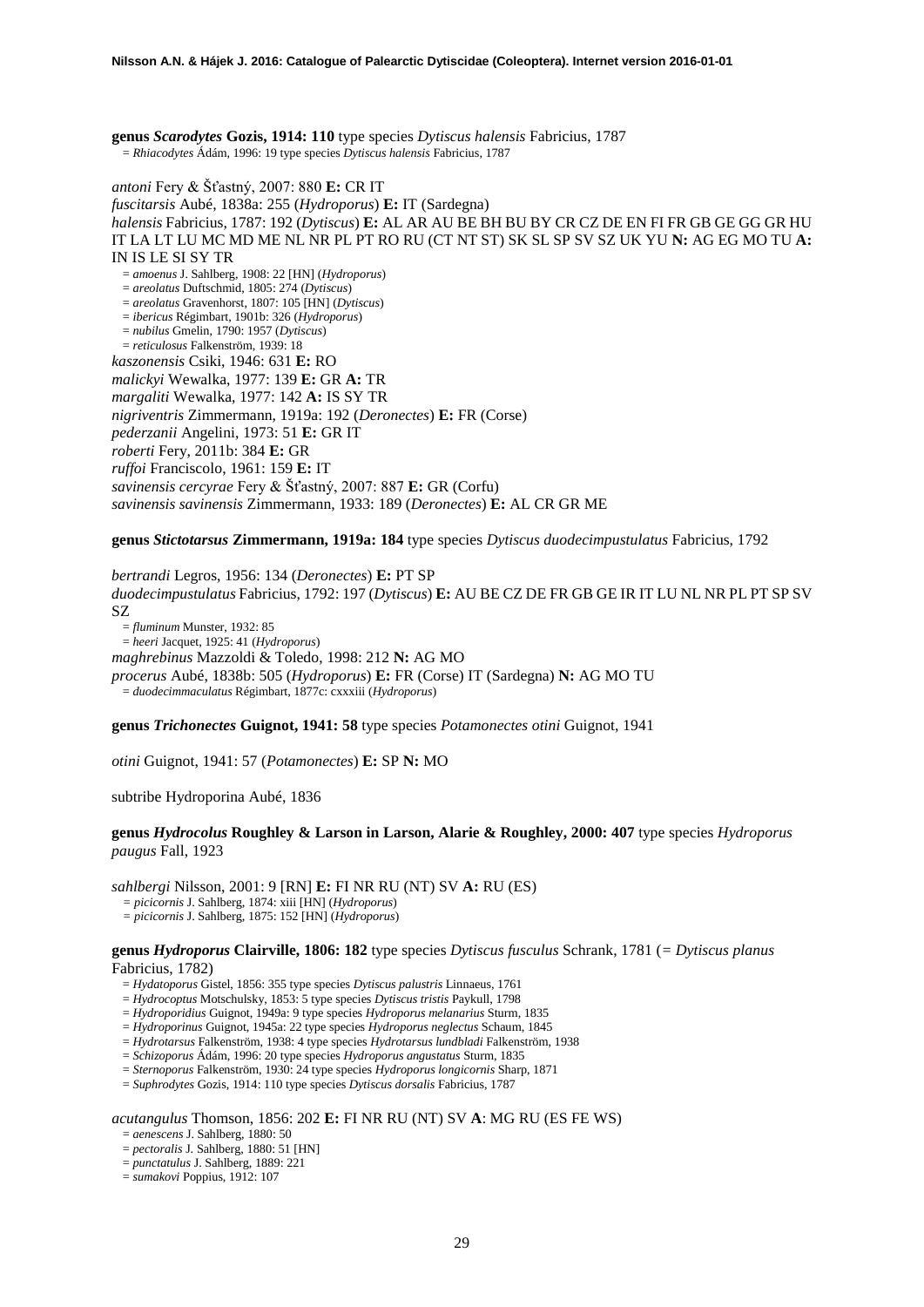= *zaitzevi* Jacobson, 1908: 425 [RN] *amguemensis* Shaverdo, 2003:59 **A:** RU (FE) *ampliatus ampliatus* Zaitzev, 1927: 13 **E:** RU (ST) **A:** AR IN *ampliatus colchicus* Bilyashiwsky, 2004:47 **E:** GG *analis* Aubé, 1838a: 294 **E:** FR (Corse) IT **N:** AG TU *anatolicus anatolicus* J. Balfour-Browne, 1963: 2 **A:** TR *anatolicus koksali* Hájek & Fikáček, 2010:1635 **A:** TR *angusi* Nilsson, 1990b: 33 **A:** CH (JIL) JA MG RU (ES FE) *angustatus* Sturm, 1835: 53 **E:** AR AU BE BH BU BY CR CZ DE EN FI FR GB GE GG HU IR IT LA LS LT LU MC MD NL NR PL RO RU (CT NT ST) SK SL SV SZ UK **A:** IN KZ RU (ES WS) TR = *acuminatus* Sturm, 1835: 74 *apenninus* Pederzani & Rocchi, 2005: 319 **E:** IT *artvinensis* Fery & Erman, 2009: 9 **A:** TR *askalensis* Wewalka, 1992: 56 **A:** TR *basinotatus* Reiche, 1864: 234 **E:** SP **N:** MO = *venator* Sharp, 1882: 465 *bergmani* Nilsson, 1995: 23 **A:** RU (FE) *bithynicus* Hernando, Aguilera, Castro & Ribera, 2012: 38 **A:** TR *bodemeyeri bodemeyeri* Ganglbauer, 1900: 139 **E:** GR **A:** TR = *collarti* Guignot, 1949a: 7 *bodemeyeri cariaensis* Hájek & Fikáček, 2010:1642 **E:** GR (Rhodes) **A:** TR *bodemeyeri guignoti* Gschwendtner, 1935c: 205 **E:** AL BU GR = *bulgaricus* Hlisnikovský, 1955b: 100 *brancoi brancoi* Rocchi, 1981: 150 **E:** PT SP *brancoi gredensis* Fery, 1999: 234 **E:** PT SP *brancuccii* Fery, 1987: 65 **E:** PT SP *brevis* R.F. Sahlberg, 1834: 3 **E:** BY DE EN FI GE LA NR PL RU (CT NT) SV **A:** RU (ES WS) *breviusculus* Poppius, 1905: 14 **A:** CH (JIL) RU (ES FE) *brucki* Wehncke, 1875b: 234 **E:** GR **A:** CY LE TR *cagrankaya* Fery & Erman, 2009: 3 **A:** TR *cantabricus* Sharp, 1882: 457 **E:** SP *carli* Wewalka, 1992: 52 **A:** YE *compunctus* Wollaston, 1865: 65 **N:** CI *constantini* Hernando & Fresneda, 1996: 155 **E:** SP *crinitisternus* Shaverdo & Fery, 2001:34 **A:** KZ MG *cuprescens* K.W. Miller & Fery, 1995: 405 **A:** CY *decipiens* Sharp, 1878a: 113 **E:** PT SP *discretus discretus* Fairmaire & Brisout in Fairmaire, 1859b: 28 [CN] **E:** AL AU BE BH BU BY CR CZ DE EN FI FR GB GE GG GR HU IR IT LA LS LT LU MC ME NL NR PL PT RO RU (CT NT ST) SB SK SL SP SV SZ UK **N:** MO **A:** AF CH (XIN) CY IN KA NP PA RU (ES) TR = *alpestris* Falkenström, 1939: 15 = *corsicus* Wehncke, 1872a: 163 = *cyprius* Régimbart, 1878b: 352 = *lundbladi* Falkenström, 1939: 12 = *maurus* Sharp, 1882: 463 = *neuter* Fairmaire & Laboulbène, 1855: 205 [SN] = *pescheti* Guignot, 1930: 191 = *sublaevis* Falkenström, 1922b: 184 [HN] *discretus tatricus* Kinel, 1949: 396 **E:** PL *distinguendus* Desbrochers des Loges, 1871: 338 **E:** FR IT **N:** AG = *avunculus* Fairmaire, 1872: lxxii = *gridellii* Focarile, 1960: 68 *dobrogeanus* Ieniştea, 1962: 424 **E:** AU BH BU CZ GR HU IT ME RO SK UK **A:** CY TR *dorsalis* Fabricius, 1787: 192 (*Dytiscus*) **E:** AU BE ?BH ?BU BY CR CZ DE EN FI FR GB GE ?HU IR IT LA ?LT ?LU ?MD NR PL RU (CT) SK ?SL SV SZ ?YU **A:** ?KI RU (WS)[\\*](#page-29-0) = *dubius* Melsheimer, 1844: 29 [HN] = ? *fimbriatus* Schrank, 1781: 203 (*Dytiscus*) = *marginalis* Schilsky, 1889: 346 = ? *punctatus* O.F. Müller, 1776: 73 [HN] (*Dytiscus*) = *quadricolor* Gmelin, 1790: 1956 (*Dytiscus*) = *rufifrons* Fabricius, 1792: 198 [HN] (*Dytiscus*) *elongatulus* Sturm, 1835: 52 **E:** AU BE BY CZ DE EN FI FR GB GE LA LT NL NR PL RU (CT NT) SK SV UK

-

<span id="page-29-0"></span><sup>\*</sup> Two species were currently recognised by Bergsten et al. (2012). The occurrence of *H. dorsalis* in countries marked with question mark has to be revised with the respect to that fact.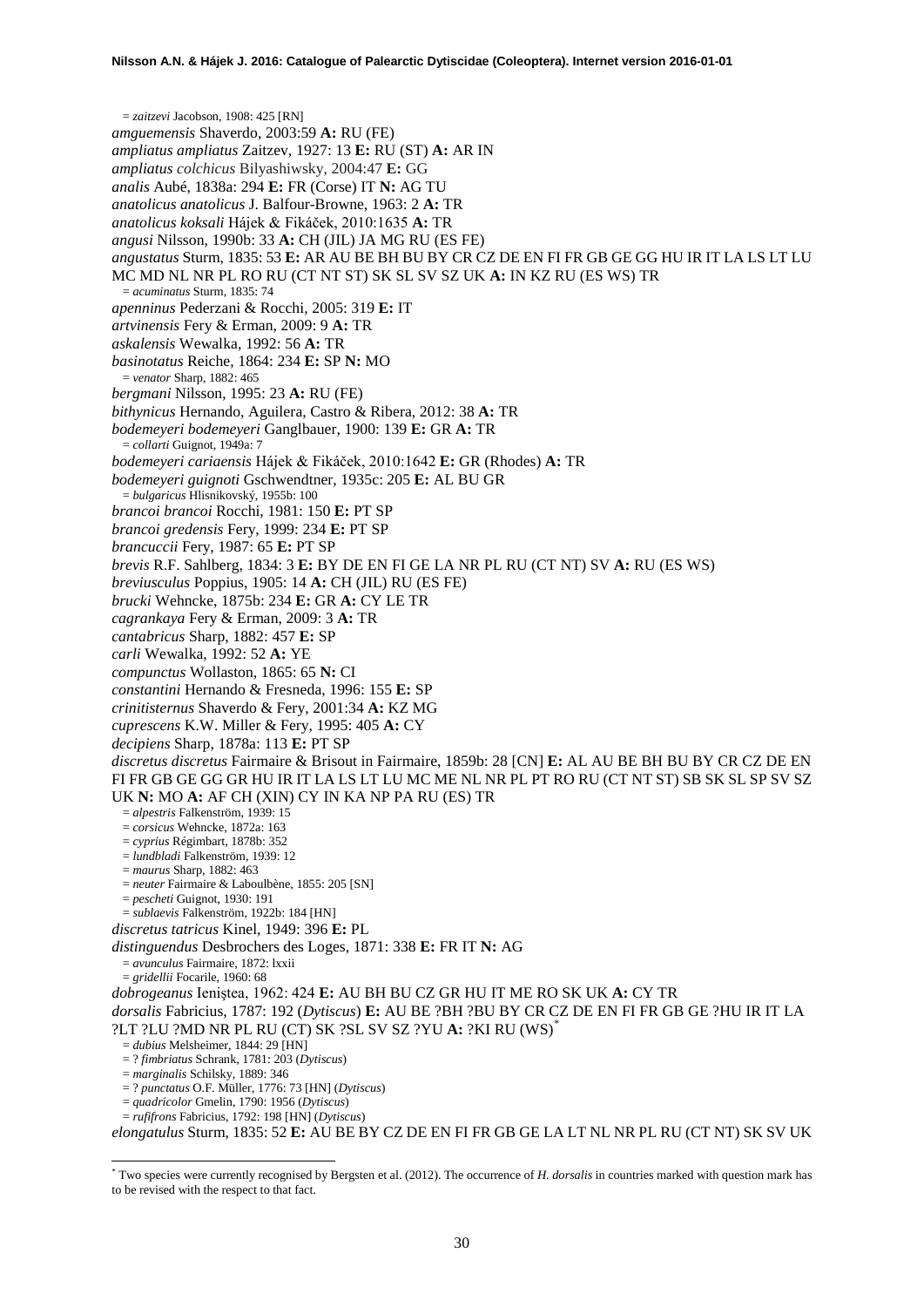**A:** MG RU (ES WS) = *eugeniae* Zaitzev, 1909: 63 = *lenensis* Poppius, 1905: 15 *emergens* Vorst & Fery, 2014: 146 **A:** TR *errans* Sharp, 1882: 462 **N:** CI *erythrocephalus* Linnaeus, 1758: 412 (*Dytiscus*) **E:** AB AU BE BH BU BY CR CZ DE EN FA FI FR GB GE GG HU IR IT LA LT LU NL NR PL RO RU (CT NT <mark>ST<sup>5</sup>)</mark> SK SL SV SZ UK **A:** IN KZ RU (ES WS) TR = *deplanatus* Gyllenhal in C.R. Sahlberg, 1826: 178 (*Hyphydrus*) = *derelictus* Clark, 1862c: 471 = *faroensis* Mjöberg, 1917: 10 = *sericeus* Eschscholtz, 1818: 459 (*Dytiscus*) = *subcostatus* Gerhardt, 1909: 2 *erzurumensis* Erman & Fery, 2000:172 **A:** TR *esseri* Fery & Hendrich, 2011a: 39 **A:** TR *ferrugineus* Stephens, 1829: 193 **E:** AU BE BU CR CZ FR GB GE HU IT LU ME PL R[O](#page-2-0)<sup>2</sup> SK SL SZ UK = *victor* Aubé, 1838a: 300 *feryi* Wewalka, 1992: 54 **N:** AG TU *figuratus* Gyllenhal in C.R. Sahlberg, 1826: 175 (*Hyphydrus*) **E:** AU BE[25](#page-46-22) BY CR CZ DE FI FR GB GE NL NR PL RU (CT NT ST) SK SV UK **A:** RU (ES WS) = *eljasi* Wirén, 1968: 114 = *maeklini* Zaitzev, 1910a: 29 [RN] = *sibiricus* Mäklin, 1881: 22 [HN] = *transversalis* Dalla Torre, 1877: 61 *foveolatus* Heer, 1839: 157 **E:** AU BH FR GE HU IT PL SP SZ = *apfelbecki* Ganglbauer, 1891: 475 = *atropos* Mulsant & Godart, 1860: 179 = *nivalis* Heer, 1839: 157 *fuscipennis* Schaum in Schaum & Kiesenwetter, 1868: 64 [RN] **E:** AU BY DE EN FI GE HU LA LT MC NR PL RU (CT NT ST) SK SV UK **A:** JA KZ MG RU (ES FE WS) TM **NAR** = *criniticoxis* Larson, 1975: 301 = *flavipennis* Munster, 1932: 84 = *piceus* Sturm, 1835: 66 [HN] = *puberulus* Mannerheim, 1853: 163 [HN] *galloprovincialis* Manuel, 2013: 456 **E:** FR *geniculatus* Thomson, 1856: 200 **E:** FI NR RU (NT) SV **A:** MG RU (ES WS) **NAR** = *opacus* Wehncke, 1872a: 163 = *pilipes* J. Sahlberg, 1921: 3 = *subseriatus* J. Sahlberg, 1910: 171 *georgicus* Bilyashiwsky, 2004:44 **E:** GG *glabriusculus* Aubé, 1838a: 312 **E:** BY DE FI GB GE IR LA LT NL NR PL RU (NT) SV **A:** RU (ES WS) *glasunovi dolini* Fery & Šťastný, 2010:1012 **A:** KI KZ UZ *glasunovi glasunovi* Zaitzev, 1905d: 26 **A:** AF CH (XIN) KI TD UZ = *macrocephalus* Gschwendtner, 1923: 100 *goldschmidti* Gschwendtner, 1923: 101 **A:** CH (XIN) KI UZ *= recidivus* Gschwendtner, 1923: 103 *gueorguievi* Wewalka, 1975a: 91 **E:** BU *guernei* Régimbart in Alluaud, 1891: 202 **E:** AZ *gyllenhalii* Schiødte, 1841: 434 **E:** AU BE BU BY CR CZ DE FI FR GB GE IR IT LU NL NR PL PT RU (NT) SK SP SV *hajeki* Fery, 2009: 546 **A:** IN *hebaueri* Hendrich, 1990: 244 **E:** AL BH BU GR HU ME SK TR *hellenicus* Mazzoldi & Toledo, 1992: 183 **E:** GR *holzschuhi* Fery, 2009: 540 **A:** TR *humilis* Klug, 1834: t.33/11 **N:** EG **A:** IS SI = *sinaicus* Wewalka, 1984: 133 *hygrotoides* Fery, 2000: 1248 [RN] **A:** CH (JIX BEI) *= discedens* Sharp, 1882: 396 [HN] (*Coelambus*) *ijimai* Nilsson & Nakane, 1993: 424 **A:** JA *incognitus* Sharp, 1869: 84 **E:** AU BE BY CZ DE EN FI FR GB GE HU IR IT LA LT LU NL NR PL PT RO RU (CT NT ST) SK SL SP SV SZ UK **A:** KZ RU (ES WS) = *discedens* Régimbart, 1877b: cxxxix = *ellypticus* Petri, 1912: 44 = *seidlitzi* Gerhardt, 1899a: 5 *incommodus* Fery, 2006: 24 **E:**  $\frac{AU^{26}}{AU}$  $\frac{AU^{26}}{AU}$  $\frac{AU^{26}}{AU}$  SK *ineptus* Sharp, 1882: 462 **A:** SY *inscitus* Sharp, 1882: 463 **A:** IN IQ KU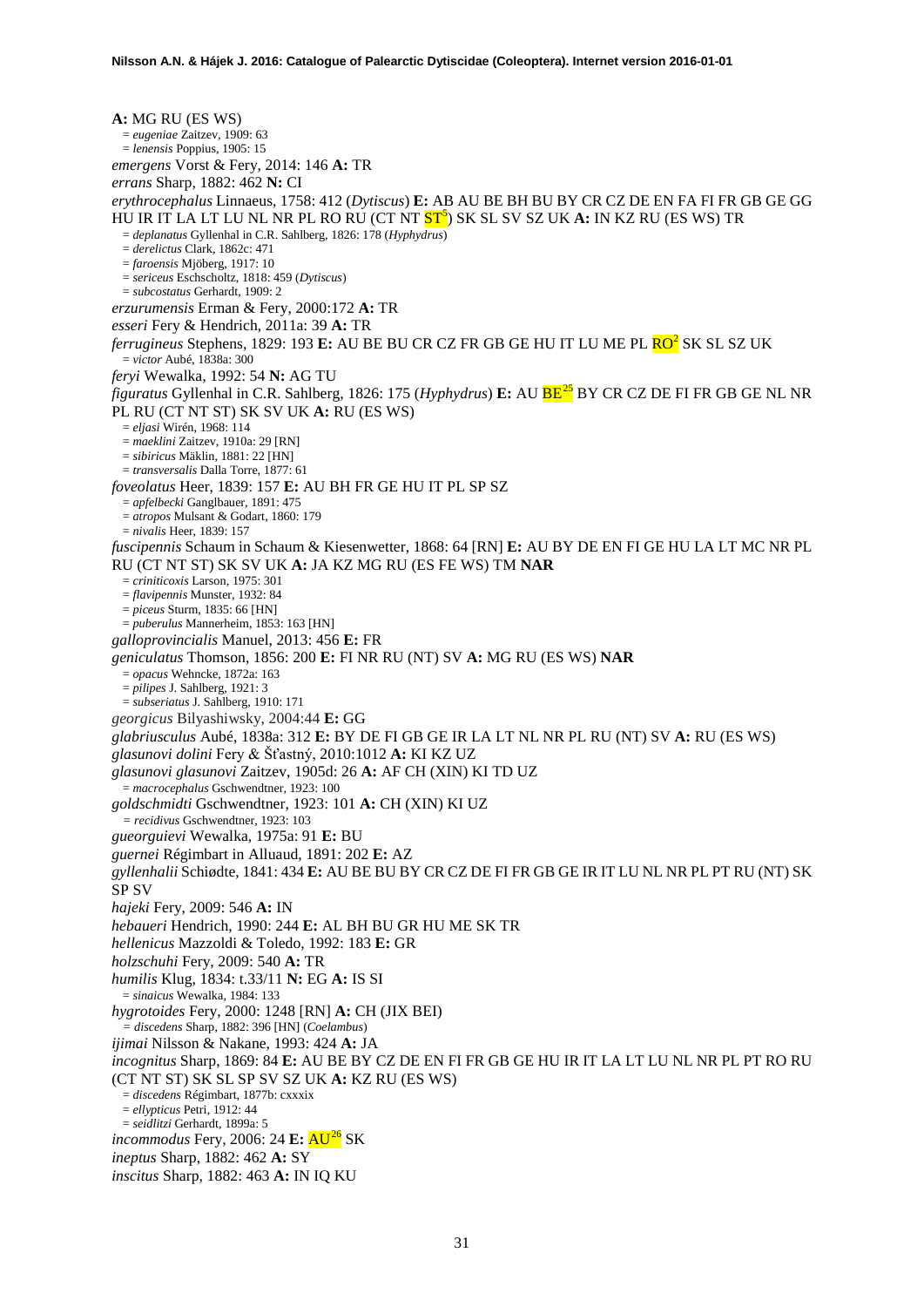*jacobsoni* Zaitzev, 1927: 17 **E:** GG RU (ST) *jelineki* Fery, 2009: 535 **A:** IN TR *jonicus caucasicus* Zaitzev, 1927: 12 **E:** AR GG **A:** TR *jonicus jonicus* L. Miller, 1862: 276 **E:** AL BH BU CR GR IT MC ME SL *jurjurensis* Régimbart, 1895: 29 **N:** AG = *djurdjurensis* Bedel, 1925: 371 [UE] *kabakovi* Fery & Petrov, 2006:88 **A:** MG RU (ES) *kasyi* Wewalka, 1984: 132 **A:** CY SY TR *kozlovskii* Zaitzev, 1927: 15 **E:** AR BU GG MC RO RU (ST) **A:** IN LE TR *kraatzii* Schaum in Kraatz, 1868: 384 **E:** AU BH BU CZ EN FR GE IT PL SK SZ UK = *hedwigae* Schenkling, 1917: 52 [UE] = *hedwigi* Reitter, 1897: 45 = *kraatzii* Schaum in Schaum & Kiesenwetter, 1868: 66 *kryshtali* Bilyashivsky, 1993: 15 **E:** UK *kurdistanicus* Hájek & Fikáček, 2010:1646 **A:** TR *lapponum* Gyllenhal, 1808: 532 (*Hyphydrus*) **E:** FI NR RU (NT) SV **A:** KZ RU (ES WS) **NAR** = *kolstromi* J. Sahlberg, 1875: 145 = *labradorensis* Fall, 1923: 71 = *obtusipennis* J. Sahlberg, 1875: 146 *laticollis* Zimmermann, 1922: 20 **A:** RU (FE) *lenkoranensis* Fery, 1999: 255 **E:** AB GG *libanus* Régimbart, 1901a: 101 **A:** LE TR *limbatus* Aubé, 1838a: 292 **E:** FR IT PT SP **N:** AG LB MO TU *lluci* Fery, 1999: 244 **E:** SP (Islas Baleares) *longicornis* Sharp, 1871: 205 [RN] **E:** AU BE BU BY CZ DE FI FR GB GE HU IR IT LA LT LU NR PL RU (CT NT) SV SZ UK **A:** RU (WS) = *parallelus* Sharp, 1869: 84 [HN] *longulus* Mulsant & Rey, 1861: 305 **E:** AU BE FR GB GE IR IT LU NL SP SZ = *celatus* Clark, 1862c: 473 *lucasi* Reiche in Marseul, 1866: 19 [RN] [NP] **E:** BH FR IT GR PT SP **N:** AG CI LB MO TU = *basiclarior* Gozis, 1914: 164 [RN] = *bonnairii* Fairmaire, 1872: lxxii = *confusus* Lucas, 1846: 96 [HN]  $= lucasii$  Reiche in Reiche & Lallemant, 1872: 24 [RN] [HN] = *nigriceps* Schaum, 1864b: 110 [HN] *= perplexus* Schaum, 1847: 39 [RN] [NO] *lundbergi* Fery & Erman, 2009: 8 **A:** TR *lundbladi* Falkenström, 1938: 4 (*Hydrotarsus*) **N:** MR *macedonicus* Fery & Pesic, 2006: 596 **E:** MC ME *marginatus* Duftschmid, 1805: 269 (*Dytiscus*) **E:** AL AR AU BE BH BU CR CZ FR GB GE GG GR HU IT MC NL PL RU (ST) SB SK SL SP SZ TR UK **N:** AG MO **A:** IN IS KZ TR = *bosnicus* Apfelbeck, 1909: 496 = *pallens* Zimmermann, 1915: 222 [HN] *mariannae* Wewalka, 1974: 106 **A:** IS *martensi* Brancucci, 1981: 180 **A:** KA *melanarius* Sturm, 1835: 59 **E:** AU BE BH BY CR CZ DE EN FI FR GB GE HU IR IT LA LS LT LU NL NR PL RO[2](#page-2-0) RU (CT NT ST) SB SK SL SV SZ UK **A:** KZ RU (WS) = *montanus* Helliesen, 1890: 23 = *monticola* Sharp, 1869: 84 = *munsterii* Helliesen, 1890: 22 = *obscuricornis* J. Sahlberg, 1921: 3 = *ruficornis* Zetterstedt, 1838: 139 *memnonius* Nicolai, 1822: 33 **E:** AB AU BE BH BU BY CR CZ DE EN FA FI FR GB GE GR HU IR IT LA LS LT LU NL NR PL RU (CT NT ST) SK SL SP SV SZ UK **N:** AG EG MO TU **A:** TR = *castaneus* Aubé, 1838a: 302 [HN] = *incertus* Aubé, 1838a: 306 = *insularis* Sharp, 1882: 457 = *jugularis* Babington, 1832: 328 = *niger* Sturm, 1835: 44 [HN] = *revelierei* Sharp, 1882: 458 = *subelongatus* Stephens, 1835: 392 *morio* Aubé, 1838a: 307 **E:** AU BE BY CZ DE EN FI FR GB GE IR LA LT NL NR PL RU (CT NT) SK SV **A:**  JA MG RU (ES FE WS) **NAR** = *atriceps* Crotch, 1870: 96 [RN] = *caliginosus* LeConte, 1850: 215 = *caminarius* Motschulsky, 1860a: 100 = *lugubris* Motschulsky, 1845a: 353 [HN]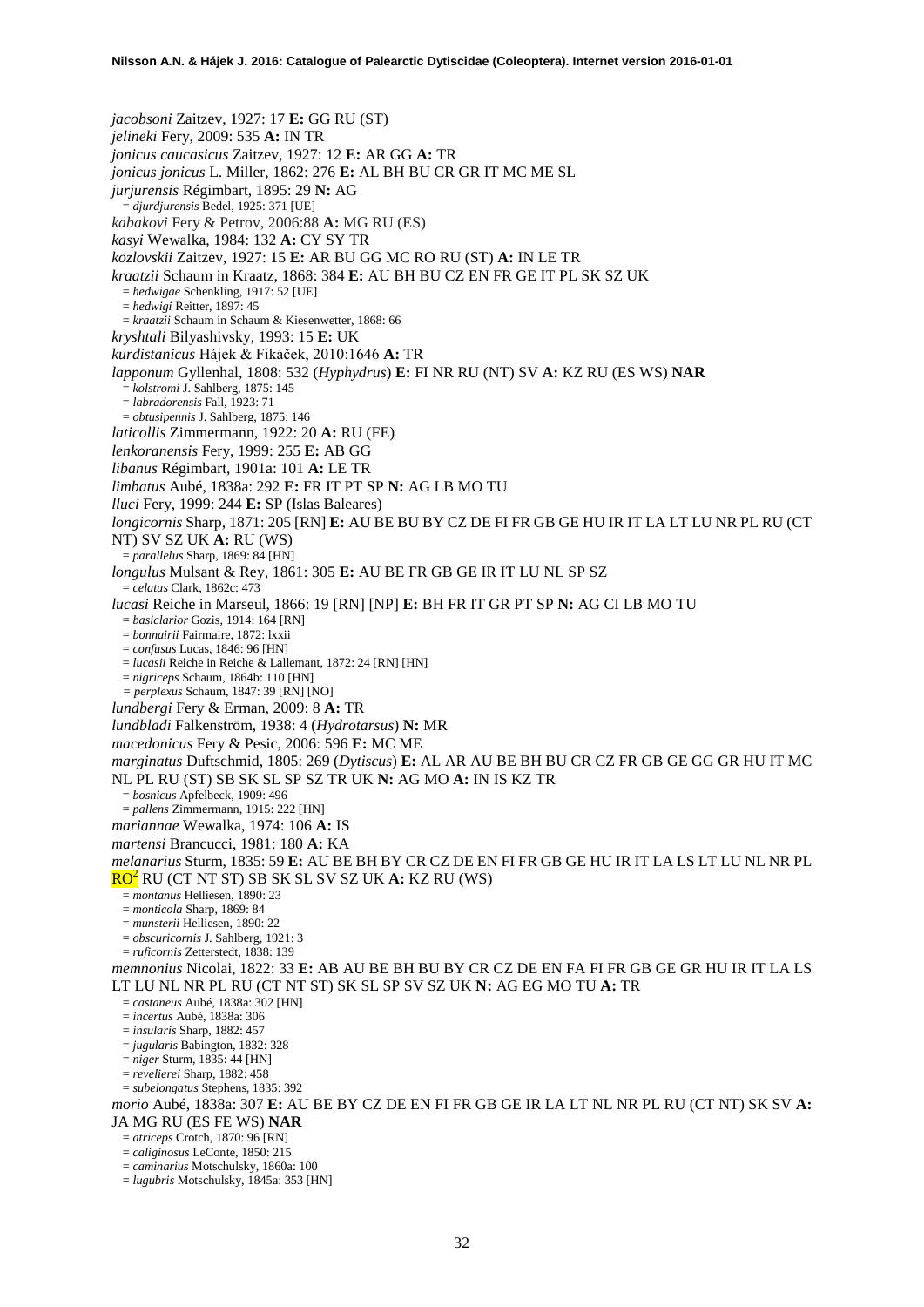= *melancholicus* Motschulsky, 1860a: 100 [RN] = *scaphiformis* Sharp, 1871: 205 = *valliger* Hellén, 1929: 36 = *watanabei* Takizawa, 1933: 174 *multiguttatus* Régimbart, 1878b: 351 **A:** IS JO SY = *ortali* Wewalka, 1984: 136 *nanpingensis* Toledo & Mazzoldi, 1996: 241 **A:** CH (SCH) *neclae* Erman & Fery, 2006: 41 **A:** TR *necopinatus necopinatus* Fery, 1999: 248 **E:** PT SP *necopinatus robertorum* Fery, 1999: 250 **E:** FR GB (Channel Isles) *necopinatus roni* Fery, 1999: 253 **E:** GB *neglectus* Schaum, 1845: 409 **E:** AU BE BY CZ DE EN FI FR GB GE HU IR LA LT LU NL NR PL RU (CT NT) SK SV SZ UK **A:** RU (WS) = *incrassatus* Thomson, 1871: 366 *nevadensis* Sharp, 1882: 481 **E:** PT SP *nigellus* Mannerheim, 1853: 163 **E:** AN AR AU BU DE FI FR GE GG IT LA NR PL RU (CT) SP SV SZ **A:** CH (QIN, SCH) IN KI KZ MG RU (FE WS) TR **NAR** = *bungei* Zaitzev, 1910a: 31 = *mtiula* Zaitzev, 1927: 14 = *obscuripes* Motschulsky, 1860a: 100 = *pyrenaeus* Wehncke, 1872a: 163 = *sieversi* J. Sahlberg, 1910: 173 = *tungus* Zaitzev, 1910a: 32 *nigrita* Fabricius, 1792: 201 (*Dytiscus*) **E:** AU BE BH BU BY CR CZ DE EN FA FI FR GB GE HU IC IR IT LA LT LU MC NL NR PL PT RO RU (CT NT ST) SK SL SP SV SZ UK **A:** KI KZ RU (ES WS) = *bisbiguttatus* J. Sahlberg, 1921: 1 = *convexior* Seidlitz, 1887: 67 = *glabellus* Thomson, 1867: 80 *= melaenus* Nicolai, 1822: 34 = *monilicornis* J. Sahlberg, 1875: 154 = *obovatus* J. Sahlberg, 1880: 52 = *subalpinus* Thomson, 1871: 365 = *trivialis* Stephens, 1828: 59 *normandi alhambrae* Fery, 1999: 242 **E:** SP *normandi ifnii* Fery, 1999: 241 **N:** MO *normandi ifranensis* Fery, 1999: 239 **N:** MO *normandi normandi* Régimbart, 1903b: 254 **E:** FR PT SP *notabilis* LeConte, 1850: 216 **E:** FI NR RU (CT NT) SV **A:** MG RU (ES FE WS) **NAR** = *arcticus* Thomson, 1856: 197 = *fennicus* Seidlitz, 1887: 66 = *tomentosus* Poppius, 1905: 12 *notatus* Sturm, 1835: 62 **E:** BY CZ DE EN FI FR GE HU LA LT NL PL RU (CT NT) SV UK **A:** RU (ES WS) = *sacha* Zaitzev, 1910a: 30 *oasis* Wewalka, 1992: 53 **N:** EG *obscurus* Sturm, 1835: 65 **E:** AU BE BY CR CZ DE EN FI FR GB GE HU[27](#page-46-24) IR LA LT LU NL NR PL RU (CT NT ST) SK SV SZ UK **A:** RU (WS) **NAR** = *hockingi* Larson, 1975: 296 *obsoletus* Aubé, 1838a: 298 **E:** CR DE FR GB GE GR IR IT NR PT SP SV **N:** AG LB MO MR TU **A:** SY TR *paganettianus* Scholz, 1923: 183 **E:** PT SP *palustris* Linnaeus, 1761: 216 (*Dytiscus*) **E:** AB AN AR AU BE BH BU BY CR CZ DE EN FA FI FR GB GE GG GR HU IR IT LA LS LT LU MC ME NL NR PL RO RU (CT NT ST) SK SL SP SV SZ UK YU **A:** IN MG RU (ES WS) TR = *apicalis* Schilsky, 1888: 183 = *buresi* Mařan, 1938: 95 = *cambriensis* Curtis, 1831: 343 = *cristatomarginatus* Goeze, 1777: 625 (*Dytiscus*) = *fimbriatus* Gmelin, 1790: 1957 [HN] (*Dytiscus*) = *fuscorufus* Munster, 1927: 160 = *lituratus* Fabricius, 1781: 296 (*Dytiscus*) = *proximus* Stephens, 1828: 55 = *sexpustulatus* Fabricius, 1777: 239 (*Dytiscus*) = *styriacus* Seidlitz, 1887: 70 = *tinctus* Clark, 1862b: 326 = *variegatus* Geoffroy in Fourcroy, 1785: 68 (*Dyticus*) *pfefferi* Wewalka, 1974: 107 [RN] **E:** GR = *orientalis* Hlisnikovský, 1955a: 87 [HN] *pilosus* Guignot, 1949a: 5 (*Hydrotarsus*) **N:** CI *planus* Fabricius, 1782: 501 (*Dytiscus*) **E:** AB AL AR AU BE BH BU BY CR CZ DE EN FI FR GB GE GG GR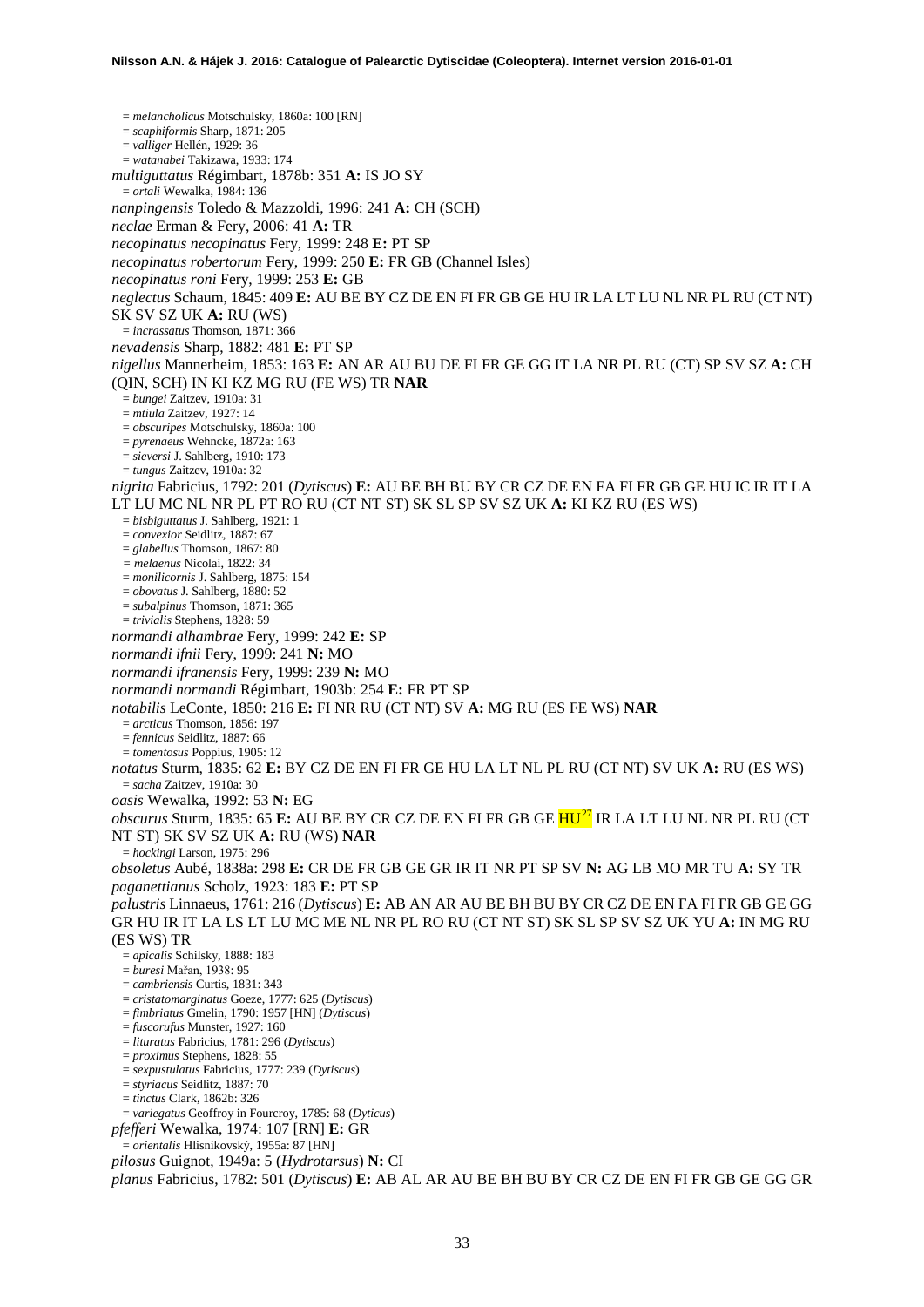HU IR IT LA LT LU MC NL NR PL PT RO RU (CT NT ST) SK SL SP SV SZ TR UK YU **N:** AG MO **A:** IN IQ KI KZ LE RU (WS) TM TR *= flavipes* Dalla Torre, 1879: 40 = *frisius* Verhoeff, 1891: 23 = *fuscatus* Stephens, 1828: 62 = *fusculus* Schrank, 1781: 203 (*Dytiscus*) = *holosericeus* Marsham, 1802: 427 (*Dytiscus*) = *humeralis* Marsham, 1802: 422 (*Dytiscus*) = *lividus* Geoffroy in Fourcroy, 1785: 68 (*Dyticus*) = *nigricans* Schrank, 1781: 205 (*Dytiscus*) = *nigriceps* Preller, 1862: 23 = *pallescens* Seidlitz, 1887: 72 = *sordidus* Herbst, 1784: 126 (*Dytiscus*) *polaris* Fall, 1923: 92 **A:** RU (FE – Wrangel Island) **NAR** = *subvirescens* Fall, 1923: 93 *productus* Fairmaire, 1880a: 248 **N:** AG TU = *occultus* Sharp, 1882: 456 *pseudopubescens* Zimmermann, 1919a: 166 **A:** RU (ES WS) = *punctatissimus* Poppius, 1905: 14 [HN] *puberulus* LeConte, 1850: 215 **E:** FI NR RU (NT) SV **NAR** = *levanderi* J. Sahlberg, 1889: 221 *pubescens* Gyllenhal, 1808: 536 (*Hyphydrus*) **E:** AB AL AU BE BH BU CR CZ DE EN FA FI FR GB GE GG GR IR IT LA LT LU MC ME NL NR PL PT RO RU (CT NT ST) SB SK SL SP SV SZ TR UK **N:** AG LB MO TU **A:**  CY IN IS JO LE SY TR = *antidotus* Sharp, 1882: 462 = *caliginosus* Stephens, 1839:69 = *estrellensis* Schaufuss, 1882a: 559 = *fulvipennis* Munster, 1932: 84 = *roseni* Zimmermann, 1919a: 175 = *scaphula* Sturm, 1835: 58 = *scopularis* Schiødte, 1841: 439 *punctipennis* J. Sahlberg, 1880: 50 **A:** RU (ES WS) *regularis* Sharp, 1882: 482 **E:** FR (Corse) *rifensis* Manuel, 2014: 93 **N**: MO *rufifrons* O.F. Müller, 1776: 73 (*Dytiscus*) **E:** AU BE BY CR CZ DE EN FI FR GB GE HU IT LA LT NL NR PL RO RU (CT NT ST) SK SL SV SZ UK **A:** RU (ES WS) = *duftschmidti* Rye, 1872: 47 [RN] = *intermedius* J. Sahlberg, 1880: 49 = *piceus* Stephens, 1828: 62 *= ruficeps* Nicolai, 1822: 33 = *rufifrons* Duftschmid, 1805: 270 [HN] (*Dytiscus*) *sabaudus sabaudus* Fauvel, 1865: 276 **E:** AU BU CZ FR GE IT MC PL SK SL SP SZ UK = *alticola* Sharp, 1882: 468 = *scholzi* W. Kolbe, 1899: 24 *sabaudus sierranevadensis* Shaverdo, 2004: 24 **E:** SP *saghaliensis* Takizawa, 1933: 173 **A:** JA RU (FE) *sanfilippoi* Ghidini, 1958: 13 **E:** IT *sardomontanus* Pederzani, Rocchi & Schizzerotto, 2004: 129 **E:** IT (Sardegna) *scalesianus* Stephens, 1828: 57 **E:** AU BE[28](#page-46-25) BY CZ DE EN FI FR GB GE HU IR LA LT NL NR PL RU (CT NT) SV UK **A:** RU (WS) = *pygmaeus* Sturm, 1835: 73 [HN] *sejilashan* Jia, Zhao & Fery, 2012: 58 **A:** CH (XIZ) *semenowi* Jakovlev, 1897: 41 **E:** FI NR RU (CT NT) SV = *afflatus* Scholz, 1917: 250 = *longitarsis* J. Sahlberg, 1910: 168 *shaverdoae* Fery, 2009: 547 **E:** AR *sibiricus* J. Sahlberg, 1880: 49 **A:** MG RU (ES FE WS) **NAR** = *boreus* Gordon, 1981: 106 *= sibiricus* Sharp, 1882: 466 [HN] *sivrikaya* Fery & Erman, 2009: 6 **A:** TR *springeri* J. Müller, 1924: 72 **E:** IT SL *striola* Gyllenhal in C.R. Sahlberg, 1826: 181 (*Hyphydrus*) **E:** AU BE BH BY CZ DE EN FI FR GB GE HU IR IT LA LT LU NL NR PL RO RU (CT NT ST) SV UK **A:** KZ RU (ES WS) **NAR** = *ambiguus* Aubé, 1838a: 287 = *subtonsus* LeConte, 1855: 297 *= vittula* Erichson, 1837: 178 *submuticus* Thomson, 1874: 537 **E:** FI NR RU (CT NT) SV **A:** CH (JIL) JA MG RU (ES FE WS) = *konoi* Nakane, 1963: 25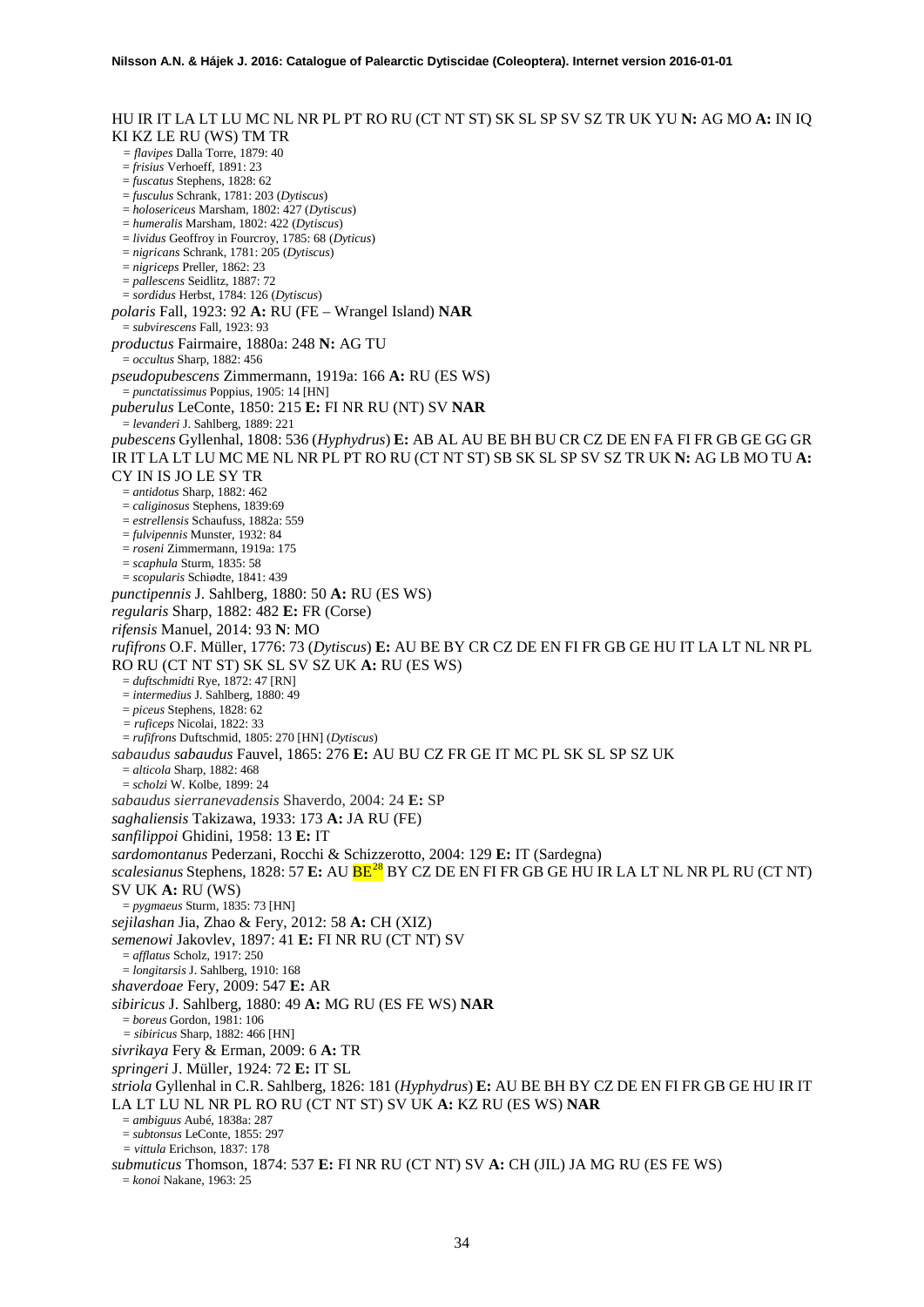= *penitus* Guignot, 1945a: 20 = *rubripes* J. Sahlberg, 1875: 151 *= rufipes* J. Sahlberg, 1874: xiii [HN] *talyschensis* Bilyashiwsky, 2004:45 **E:** AB *tatianae* Fery & Petrov, 2006:83 **A:** RU (WS) *teres* Sharp, 1882: 458 **A:** JO SY *tessellatus* Drapiez, 1819c: 43 [NP] (*Dytiscus*) **E:** AB AL BE BH BU CR FR GB GG GR IR IT LA MA MC ME NL PT RU (ST) SP **N:** AG EG MO TU **A:** CY IN IQ IS LE SY TR = *chrysostomus* Gozis, 1914: 161 = *habelmanni* Wehncke, 1876b: 76 = *nigricollis* Desbrochers des Loges, 1871: 339 = *nigricollis* Fairmaire, 1872: lxxii [HN] *= pueli* Barthe, 1916: 245 = *xanthopus* Stephens, 1835: 393 *thracicus* Guéorguiev, 1966: 71 **E:** AR BU GG GR RU (ST) **A:** TR *tibetanus* Zaitzev, 1953: 169 **A:** CH (SCH XIZ) *tokui* Satô, 1985a: 51 **A:** JA *toledoi* Fery & Erman, 2009: 8 **A:** TR *toubkal* Fery & Hájek, 2013: 602 **N:** MO *transgrediens* Gschwendtner, 1923: 109 **E:** AB AR GG RU (ST) UK **A:** IN KI TM TR = *ponticus* Zaitzev, 1927: 16 *tristis* Paykull, 1798: 232 (*Dytiscus*) **E:** AU BE BH BU BY CR CZ DE EN FI FR GB GE HU IR IT KZ LA LS LT LU MC NL NR PL RU (CT NT) SK SL SV SZ UK **A:** JA RU (ES FE WS) **NAR** = *ampliceps* J. Sahlberg, 1921: 2 = *ruficapillus* Mannerheim, 1852: 304 = *varians* LeConte, 1850: 215 *tuvaensis* Pederzani, 2001:234 **A:** RU (ES) *uenoi* Nakane, 1963: 25 **A:** CH (HEI JIL QIN) JA MG RU (ES FE) *umbrosus* Gyllenhal, 1808: 538 (*Hyphydrus*) **E:** AU BE BY CZ DE EN FI FR GB GE HU IR LA LT LU NL NR PL RU (CT NT ST) SK SV SZ UK **A:** KZ RU (ES FE WS) = *minutus* Stephens, 1828: 59 *vagepictus* Fairmaire & Laboulbène, 1855: 208 **E:** FR PT SP *vespertinus* Fery & Hendrich, 1988: 145 **E:** PT SP *yakutiae* Nilsson, 1990b: 34 **A:** RU (FE) *zimmermanni* J. Müller, 1926: 288 **E:** BH CR ME SL = *bicolor* J. Müller, 1933: 202

subtribe Siettitiina Smrž, 1982

**genus** *Etruscodytes* **Mazza, Cianferoni & Rocchi, 2013: 235** type species *Etruscodytes nethuns* Mazza, Cianferoni & Rocchi, 2013

*nethuns* Mazza, Cianferoni & Rocchi, 2013: 236 **E:** IT

**genus** *Graptodytes* **Seidlitz, 1887: 57** type species *Dytiscus granularis* Linnaeus, 1767

*aequalis* Zimmermann, 1918: 69 [NP] (*Hydroporus*) **E:** PT SP **N:** MO = *octolineatus* Schaufuss, 1882a: 559 [NO] (*Hydroporus*) *atlantis* Théry, 1933: 129 (*Hydroporus*) **N:** MO *aurasius* Jeannel, 1907: 18 (*Hydroporus*) **N:** AG TU *bilineatus* Sturm, 1835: 68 (*Hydroporus*) **E:** AL AU BE BH BU BY CR CZ DE FI FR GB GE GG GR HU IR IT LA LT LU MC NL PL RO RU (CT NT ST) SB SK SL SP SV SZ UK **A:** KZ RU (ES WS) TR = *dalmatinus* Zimmermann, 1932: 81 = *hopffgarteni* Schilsky, 1892: 193 (*Hydroporus*) = *narentinus* Zimmermann, 1915: 220 (*Hydroporus*) = *nigritarsis* Sharp, 1882: 453 (*Hydroporus*) = *pervasus* Gozis, 1914: 120 (*Hydroporus*) *bremondi* Guignot, 1934: 217 **N:** MO *bussleri* Fery, 1994: 399 **A:** IS SY *castilianus* Fery, 1995: 40 **E:** SP *delectus* Wollaston, 1864: 76 (*Hydroporus*) **N:** CI *eremitus* Ribera & Faille, 2010: 6 **N:** MO *flavipes* Olivier, 1795: 38 [NP] (*Dytiscus*) **E:** BE BH BU CR FR GB GE GR IT LU ME NL PT SL SP SZ TR **N:**  AG MO TU **A:** TR = *cebennicus* Guignot, 1932: 410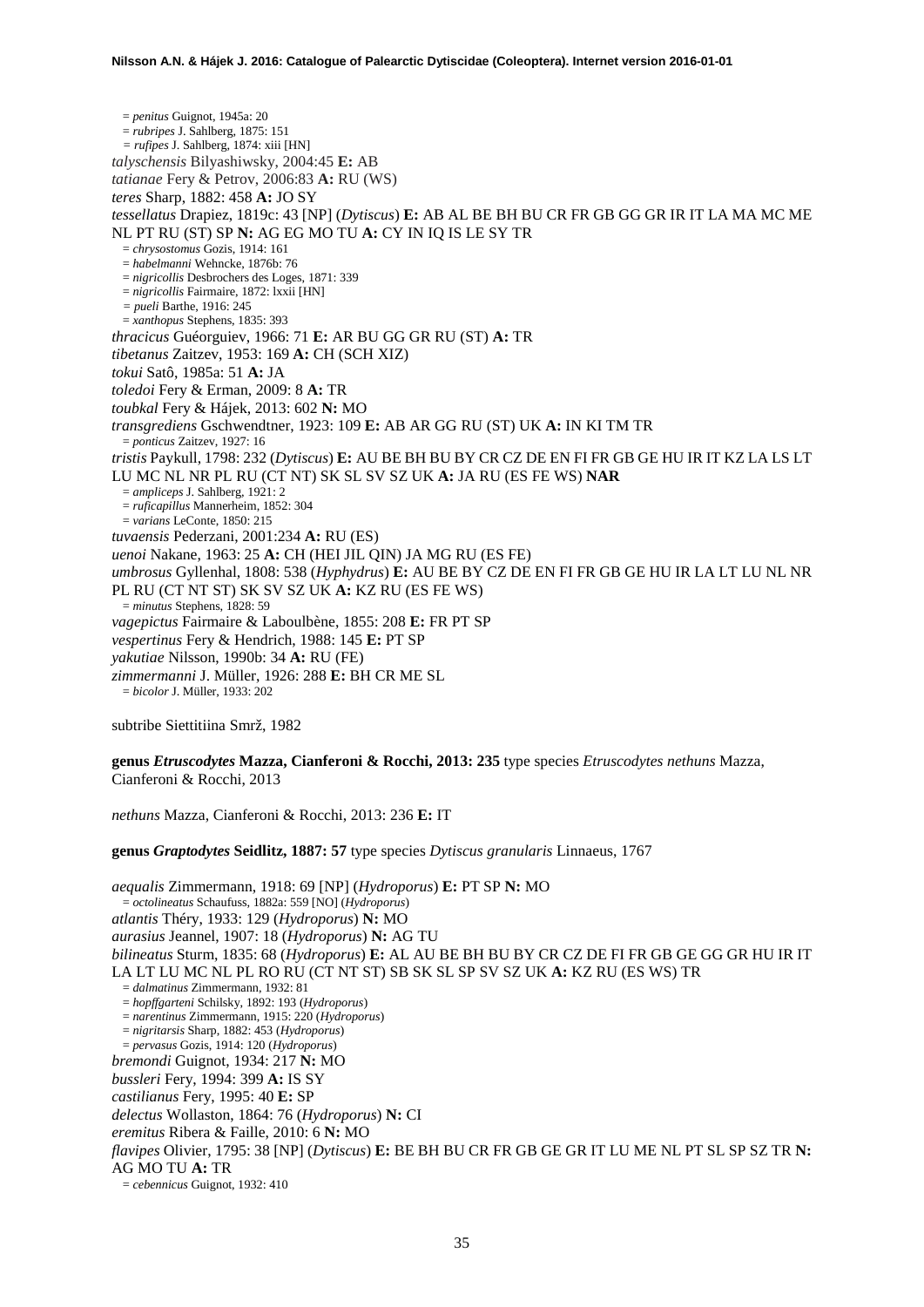= *concinnus* Stephens, 1835: 392 (*Hydroporus*) = *manducus* Schaufuss, 1882a: 559 (*Hydroporus*) = *marmoratus* Stephens, 1835: 438 (*Hydroporus*) = *portalegrensis* Schaufuss, 1882a: 559 (*Hydroporus*) *fractus* Sharp, 1882: 454 (*Hydroporus*) **E:** BU FR GR IT PT SP **N:** AG TU = *exsanguis* Bedel, 1925: 364 (*Hydroporus*) *granularis* Linnaeus, 1767: 667 (*Dytiscus*) **E:** AU BE BH BU BY CR CZ DE EN FI FR GB GE GR HU IR IT LA LS LT LU NL NR PL RO RU (CT NT ST) SK SL SV SZ UK = *funestus* Schilsky, 1888: 183 (*Hydroporus*) = *istrus* J. Müller, 1926: 290 = *pseudopictus* Zaitzev, 1928: 12 = *rhodanensis* Schaefer, 1952: 35 = *suturalis* P.W.J. Müller, 1821: 225 (*Hyphydrus*) = *unilineatus* Schrank, 1781: 204 (*Dytiscus*) *ignotus* Mulsant & Rey, 1861: 307 (*Hydroporus*) **E:** CR FR GR IT PT SP **N:** AG MO TU *= bihamatus* Chevrolat, 1861: 149 (*Hydroporus*) = *fallaciosus* Guignot, 1932: 402 = *ypsilon* Reiche in Grenier, 1863: 127 (*Hydroporus*) *kuchtae* Breit, 1908: 59 (*Hydroporus*) **E:** SP (Islas Baleares) *parisii* Gridelli, 1939: 408 **N:** AG *pictus* Fabricius, 1787: 194 (*Dytiscus*) **E:** AU BE BH BU BY CR DE EN FI FR GB GE HU IR IT LA LS LT LU MC ME NL NR RO RU (CT NT ST) SK SL SZ UK YU = *arcuatus* Panzer, 1795a: 75 (*Dytiscus*) = *cruciatus* Schilsky, 1890: 182 (*Hydroporus*) = *flexuosus* Marsham, 1802: 425 (*Dytiscus*) = *fortiterpunctatus* Guignot, 1932: 396 *pietrii* Normand, 1933: 297 **N:** AG TU *sedilloti phrygius* Guignot, 1942a: 18 **E:** GR MC TR **A:** TR = *pseudophrygius* Guéorguiev, 1965a: 494 *sedilloti sedilloti* Régimbart, 1878b: 352 (*Hydroporus*) **A:** CY IS SY *siculus* Fery, 1995: 41 **E:** IT (Sicilia) *snizeki* Hendrich, 1993: 392 **A:** UZ *varius* Aubé, 1838a: 334 (*Hydroporus*) **E:** AU BU FR GE GR IT MA PT SP YU **N:** AG MO TU = *laeticulus* Sharp, 1882: 453 (*Hydroporus*) = *pauper* Schneider, 1903: 51 (*Hydroporus*) *veterator behningi* Zaitzev, 1927: 11 **A:** TR *veterator veterator* Zimmermann, 1918: 67 [NP] (*Hydroporus*) **E:** BU CR GR IT MC ME = *montenegrinus* Schaufuss, 1882a: 559 [NO] (*Hydroporus*)

**genus** *Iberoporus* **Castro & Delgado, 2001:34** type species *Iberoporus cermenius* Castro & Delgado, 2001

*cermenius* Castro & Delgado, 2001:35 **E:** SP

**genus** *Metaporus* **Guignot, 1945b: 6** type species *Hydroporus meridionalis* Aubé, 1838

*meridionalis* Aubé, 1838a: 327 (*Hydroporus*) **E:** FR IT PT SP **N:** AG MO TU = *lusitanicus* Scholz, 1916: 172 (*Hydroporus*) = *scriptus* Régimbart, 1895: 24 (*Hydroporus*) *orientalis* Toledo & Hosseinie, 2003: 59 **A:** IN

**genus** *Porhydrus* **Guignot, 1945b: 6** type species *Dytiscus lineatus* Fabricius, 1775

*genei* Aubé, 1838a: 328 (*Hydroporus*) **E:** BH CR FR GR IT **N:** AG MO *lineatus* Fabricius, 1775: 234 (*Dytiscus*) **E:** AB AL AU BE BH BU BY CR CZ DE EN FI FR GB GE GG GR HU IR IT LA LT LU MC MD ME NL NR PL RO RU (CT NT ST) SK SL SV SZ TR UK YU **A:** IN RU (WS) = *ovalis* Marsham, 1802: 425 [HN] (*Dytiscus*) = *parvulus* Herbst, 1784: 127 [HN] (*Dytiscus*) = *pygmaeus* Fabricius, 1792: 200 (*Dytiscus*) = *quadrilineatus* Drapiez, 1819d: 198 [HN] (*Dytiscus*) = *thoreii* Clark, 1862a: 409 (*Hydroporus*) = *velox* O.F. Müller, 1776: 73 (*Dytiscus*) *obliquesignatus* Bielz, 1852: 16 (*Hydroporus*) **E:** AU BH BU BY CR HU IT RO RU (ST) SB SK SL UK **A:** KZ RU (WS) *vicinus* Aubé, 1838b: 627 (*Hydroporus*) **E:** PT **N:** MO

**genus** *Rhithrodytes* **Bameul, 1989: 482** type species *Dytiscus crux* Fabricius, 1792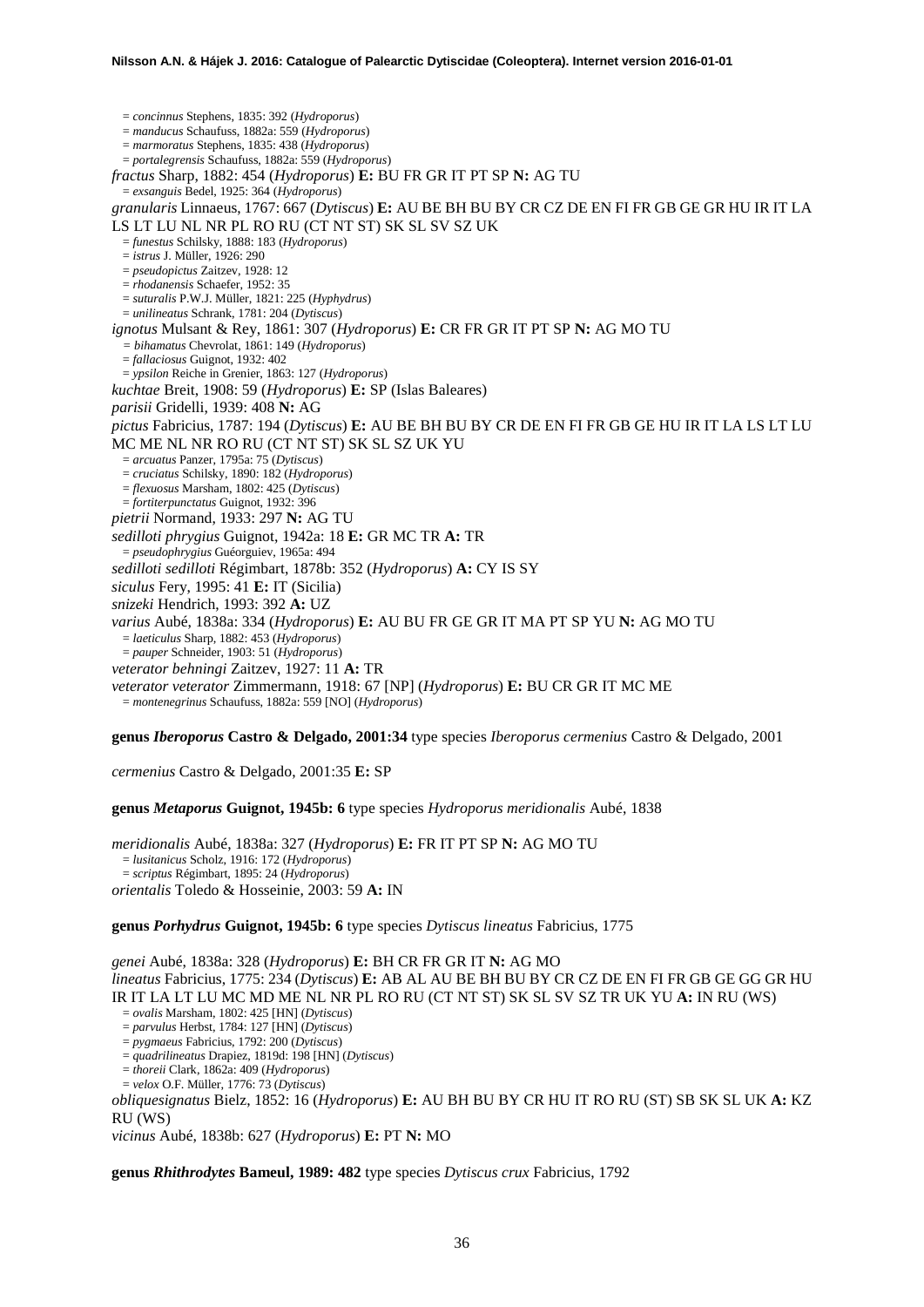*agnus agnus* Foster, 1992: 249 **E:** PT *agnus argaensis* Bilton & Fery, 1996: 919 **E:** PT *bimaculatus* Dufour, 1852: 319 (*Hydroporus*) **E:** FR SP = *jucundus* Perris, 1869: 7 (*Hydroporus*) *crux* Fabricius, 1792: 199 (*Dytiscus*) **E:** FR IT SZ = *fasciatus* Aubé, 1838a: 347 [HN] (*Hydroporus*) *dorsoplagiatus* Fairmaire, 1880a: 247 (*Hydroporus*) **N:** AG *numidicus* Bedel, 1889: 286 (*Hydroporus*) **N:** AG TU *sexguttatus* Aubé, 1838a: 330 (*Hydroporus*) **E:** FR (Corse) IT

**genus** *Siettitia* **Abeille de Perrin, 1904: 226** type species *Siettitia balsetensis* Abeille de Perrin, 1904

*avenionensis* Guignot, 1925: 23 **E:** FR *balsetensis* Abeille de Perrin, 1904: 227 **E:** FR

**genus** *Stictonectes* **Brinck, 1943c: 139** [RN] type species *Dytiscus lepidus* Olivier, 1795 = *Stictonotus* Zimmermann, 1930: 62 [HN] type species *Dytiscus lepidus* Olivier, 1795

*abellani* Millán, Picazo & Fery in Millán, Picazo, Fery, Moreno & Sánchez-Fernández, 2013: 534 **E:** PT SP *azruensis* Théry, 1933: 130 (*Hydroporus*) **N:** MO *canariensis* Machado, 1987: 42 **N:** CI (Gran Canaria) *epipleuricus* Seidlitz, 1887: 59 (*Hydroporus*) **E:** FR PT SP *escheri* Aubé, 1838a: 354 (*Hydroporus*) **E:** IT PT SP **N:** AG MO TU = *bicruciatus* Germar, 1838: 20 (*Hydroporus*) = *gallicus* Seidlitz, 1887: 60 (*Hydroporus*) = *leprieurii* Reiche, 1864: 235 (*Hydroporus*) *formosus* Aubé, 1838a: 353 (*Hydroporus*) **E:** PT SP **N:** AG MO TU *lepidus* Olivier, 1795: 32 (*Dytiscus*) **E:** FR GB GE IR IT PT SL SP SZ **N:** MO = *bifoveolatus* Zimmermann, 1918: 61 (*Hydroporus*) = *fauconneti* Pic, 1930: 13 (*Deronectes*) = *scitulus* Stephens, 1828: 49 (*Hygrotus*) *occidentalis* Fresneda & Fery, 1990: 73 **E:** PT SP *optatus* Seidlitz, 1887: 60 (*Hydroporus*) **E:** FR IT PT SP **N:** AG MO TU = *densatus* Peyerimhoff, 1931: 23 *rebeccae* Bilton, 2012: 44 **E:** PT SP *rufulus* Aubé, 1838a: 349 (*Hydroporus*) **E:** FR IT = *ramburi* Reiche, 1862: 293 (*Hydroporus*) *samai* Schizzerotto, 1988: 539 **N:** AG TU

tribe Hydrovatini Sharp, 1880

### **genus** *Hydrovatus* **Motschulsky, 1853: 4** type species *Hyphydrus cuspidatus* Kunze, 1818

= *Hydatonychus* H.J. Kolbe, 1883: 402 type species *Hydatonychus crassicornis* H.J. Kolbe, 1883

= *Oxynoptilus* Schaum in Schaum & Kiesenwetter, 1868: 28 type species *Hyphydrus cuspidatus* Kunze, 1818

*= Pseudhydrovatus* Peschet, 1924: 140 type species *Pseudhydrovatus antennatus* Peschet, 1924 (= *Hydrovatus occidentalis* Guignot, 1949)

= *Vathydrus* Guignot, 1954c: 197 type species *Hydrovatus sordidus* Sharp, 1882

### *acuminatus* Motschulsky, 1859c: 42 **N:** EG LB **A**: CH (FUJ GUA GUX HAI HUB HUN JIA JIX SHA TAI XIZ YUN) IN IQ IS JA NP OM PA SA SY TR YE (Socotra) **AFR AUR ORR**

= *affinis* Régimbart, 1895: 108

- = *badius* Clark, 1863: 424 (*Hydroporus*)
- = *consanguineus* Régimbart, 1880: 212
- = *ferrugineus* Zimmermann, 1919a: 127 [RN]
- = *furvus* Guignot, 1950b: 25
- = *humilis* Sharp, 1882: 327
- = *malaccae* Clark, 1863: 425 (*Hydroporus*)
- = *obscurus* Motschulsky, 1859c: 43
- = *obscurus* Régimbart, 1895: 108 [HN]
- = *sordidus* Sharp, 1882: 327

*aristidis* Leprieur, 1879: lxxxii **N:** EG **A:** IS SA **AFR**

- *bonvouloiri* Sharp, 1882: 335 **A:** AF CH (FUJ TAI YUN) JA PA **ORR**
- = *loochooensis* Kamiya, 1938: 10

*castaneus* Motschulsky, 1855a: 82 **A:** CH (XIZ) **ORR**

*clypealis* Sharp, 1876: 61 **E:** CR FR GB IR IT PT SB SP **N:** AG EG MO TU

*compactus* Sharp, 1882: 333 **N:** EG **AFR**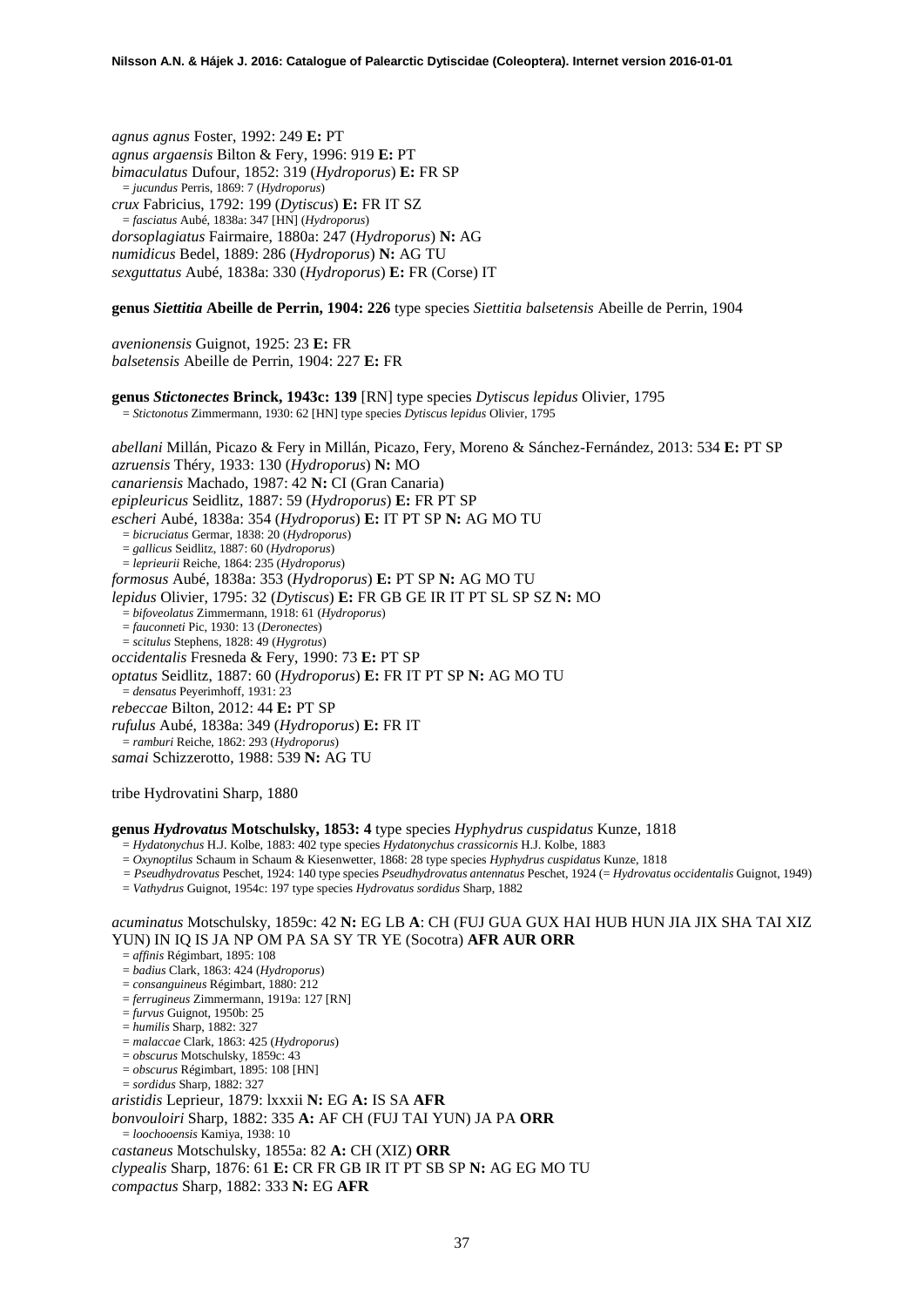*confertus* Sharp, 1882: 329 **A:** BT CH (FUJ GUX HAI HUN SHG YUN) NP PA UP **ORR** *cuspidatus* Kunze, 1818: 68 (*Hyphydrus*) **E:** AB AL AR AU BE BU CR CZ DE FR GE GG GR HU IT LU<sup>1</sup> MC MD NL PL PT RO RU (CT[5,5](#page-4-0) ST) SB SK SL SP SV SZ UK **N:** AG EG LB MO TU **A:** CY IN IQ IS KI LE SI SY TM TR UZ **AFR** = *maculatus* Sharp, 1882: 322 [HN] = *maculosus* Zimmermann, 1919a: 126 [RN] = *simplex* Sharp, 1882: 322 *deserticola joyceae* Nilsson, 2001: 10 [RN] **N:** EG **AFR** = *badius* Omer-Cooper, 1931: 760 [HN] *irakensis* Abdul-Karim & Ali, 1986: 280 **A:** IQ *japonicus* Takizawa, 1933: 166 **A:** JA *longicornis* Sharp, 1882: 323 **N:** EG **AFR** = *berdoa* Bruneau de Miré & Legros, 1963: 850 *meridionalis* Abdul-Karim & Ali, 1986: 281 **A:** IQ *obtusus* Motschulsky, 1855a: 82 **A:** CH (FUJ HAI HUB ZHE) **ORR** = *acutus* Sharp, 1882: 330 *picipennis* Motschulsky, 1859c: 40 **A:** CH (XIZ) **ORR** *pinguis* Régimbart, 1892a: 114 **A:** CH (YUN) NP **ORR** *pumilus* Sharp, 1882: 331 **A:** JA **ORR** *rufoniger rufoniger* Clark, 1863: 423 (*Hyphydrus*) **A:** CH (MAC) "China" **ORR** = *atricolor* Régimbart, 1880: 212 *seminarius* Motschulsky, 1859c: 42 **A:** BT CH (JIX TAI) JA NP PA **ORR** = *fusculus* Sharp, 1882: 326 = *matsuii* Nakane, 1990b: 198 = *tinctus* Sharp, 1882: 328 *subrotundatus* Motschulsky, 1859c: 41 **A:** CH (FUJ GUX HUN YUN) NP **ORR** = *carbonarius* Clark, 1863: 423 (*Hydroporus*) = *elevatus* Sharp, 1882: 328 = *ferrugatus* Régimbart, 1877a: lxxix = *fuscobrunneus* Clark, 1863: 424 (*Hydroporus*) = *javanus* Csiki, 1938: 126 = *orientalis* Sharp, 1882: 805 *subtilis* Sharp, 1882: 329 **A:** CH (MAC TAI XIZ) JA SC **ORR** = *adachii* Kamiya, 1932: 4 *villiersi* Guignot, 1955a: 860 **N:** EG **A:** IS SI **AFR** *= albertianus* Guignot, 1959c: 165 = *browneanus* Guignot, 1959b: 140 = *uncus* Guignot, 1959c: 164 *yagii* Kitayama, M. Mori & Matsui, 1993: 1 **A:** JA

tribe Hygrotini Portevin, 1929

**genus** *Herophydrus* **Sharp, 1882: 389** type species *Hyphydrus guineensis* Aubé, 1838 = *Dryephorus* Guignot, 1950c: 150 type species *Coelambus nodieri* Régimbart, 1895

*cleopatrae* Peyron, 1858: 398 (*Hydroporus*) **A:** IS TR = *galileae* Wewalka, 1984: 131 = *gouini* Guignot, 1953b: 115 (*Hygrotus*) *guineensis* Aubé, 1838b: 455 (*Hyphydrus*) **E:** FR IT MA **N:** AG EG LB **A:** IS SA YE **AFR** = *barbarus* Schaum in White, 1847: 34 [RN] (*Hydroporus*) = *ferrugineus* Lucas, 1846: 98 [HN] (*Hydroporus*) = *hyphydroides* Perris, 1864: 277 (*Hydroporus*) = *inflatus* Reiche in Reiche & Lallemant, 1872: 24 [RN] (*Hydroporus*) = *mutatus* Gemminger & Harold, 1868: 437 [RN] (*Hydroporus*) = *ruficeps* Boheman, 1848: 253 [HN] (*Hydroporus*) = *turgidus* Erichson, 1843: 220 (*Hyphydrus*) = *umbrosus* Zimmermann, 1926: 29 *musicus* Klug, 1834: t.33/12 (*Hydroporus*) **E:** AB AR BU CR[29](#page-46-0) GG GR IT MA RU (ST) SP UK **N:** AG CI EG LB MO TU **A:** AE AF CH (XIN) IN IQ IS JO KI KU KZ NP PA SA SI SY TD TM<sup>11</sup> TR UP UZ YE **ORR** *= alei* Abdul-Karim & Ali, 1986: 276 (*Hygrotus*) = *fractilinea* Solsky, 1874: 134 (*Hydroporus*) *= interruptus* Sharp, 1882: 398 (*Coelambus*) *rufus* Clark, 1863: 423 (*Hyphydrus*) **A:** CH (FUJ GUA GUX HAI HUB TAI) JA = *rotundatus* Gschwendtner, 1931b: 21 (*Hyphoporus*)

*vaziranii* Nilsson, 1999b: 19 [RN] (*Hygrotus*) **A:** KA

*= kashmirensis* Vazirani, 1970a: 118 [HN] (*Hydroporus*)

**genus** *Hygrotus* **Stephens, 1828: 38** type species *Dytiscus inaequalis* Fabricius, 1777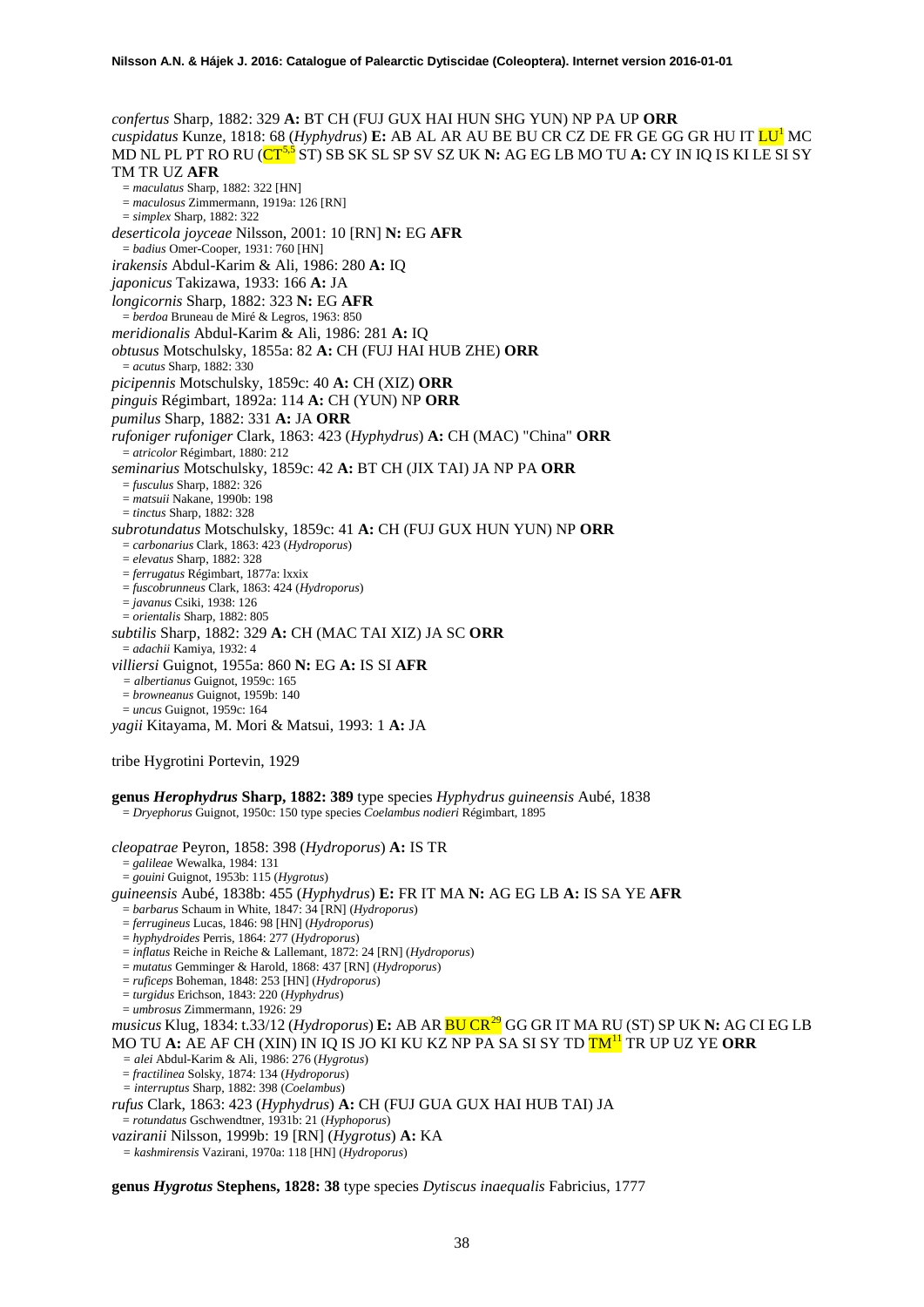**subgenus** *Coelambus* Thomson, 1860: 13 type species *Dytiscus confluens* Fabricius, 1787 *ahmeti* Hájek, Fery & Erman, 2005: 262 **A:** TR *armeniacus* Zaitzev, 1927: 5 (*Coelambus*) **E:** AR GG **A:** TR *caspius* Wehncke, 1875b: 234 (*Hydroporus*) **E:** KZ RU (CT ST) **A:** CH (GAN HEB NMO QIN SHA XIN) KZ MG RU (ES WS) TM = *reitteri* Zaitzev, 1908d: 268 (*Coelambus*) *= trilineatus* Feng, 1936: 6 (*Coelambus*) *chinensis* Sharp, 1882: 398 (*Coelambus*) **A:** CH (BEI HEB HEI JIL JIX LIA NMO SCH SHA TAI XIN ZHE) JA MG NC RU (FE) SC = *vittatus* Sharp, 1884: 441 (*Coelambus*) *confluens* Fabricius, 1787: 193 (*Dytiscus*) **E:** AB AR AU AZ BE BH BU BY CR CZ DE EN FR GB GE GG GR HU IR IT LS LU MA MC MD ME NL NR PL PT RU (CT ST) SK SL SP SV SZ UK YU **N:** AG CI EG LB MO MR TU **A:** AE AF CY HP IN IQ IS JO KA KZ KU PA RU (ES)<sup>16</sup> SA SI SY TM TR UZ YE **AFR** *corpulentus* Schaum, 1864b: 109 (*Hydroporus*) **E:** RU (ST) UK **A:** KI KZ UZ = *leonhardi* Scholz, 1916: 168 (*Coelambus*) *curvilobus* Fery, Sadeghi & Hosseinie, 2005: 31 **A:** IN *enneagrammus* Ahrens, 1833: 645 (*Hydroporus*) **E:** AB BU GE GG KZ PL RO RU (ST) UK **A:** AF CH (XIN) IN KI KU KZ MG PA RU (WS) SY TD TM TR UZ = *blandus* Germar, 1834: t.4 (*Hydroporus*) = *puncticeps* Seidlitz, 1887: 43 (*Coelambus*) = *tauricus* Motschulsky, 1860b: 303 (*Hydroporus*) *flaviventris* Motschulsky, 1860b: 303 (*Hydroporus*) **E:** AB AR GE GG PL RU (ST) **A:** CH (QIN XIN) KA KI KZ MG PA RU (WS) *fresnedai* Fery, 1992c: 347 (*Coelambus*) **E:** SP *impressopunctatus* Schaller, 1783: 313 (*Dytiscus*) **E:** AB AR AU BE BH BU BY CR CZ DE EN FI FR GB GE GG HU IR IT LA LS LT LU MC MD NL NR PL RO RU (CT NT ST) SB SK SL SP SV SZ UK **A:** AF CH (HEB HEI LIA NMO QIN SCH SHA XIN) IN JA KA KI KZ MG RU (ES FE WS) TM TR UZ **NAR** = *alternans* Gravenhorst, 1807: 104 (*Dytiscus*) = *decemlineatus* Mannerheim, 1853: 161 (*Hydroporus*) = *flavicans* Gmelin, 1790: 1957 (*Dytiscus*) *= hiurai* Satô, 1972: 54 (*Coelambus*) = *lineatus* O.F. Müller, 1776: 74 [HN] (*Dytiscus*) = *lineellus* Gyllenhal, 1808: 529 (*Hyphydrus*) = *opacus* Falkenström, 1932b: 192 (*Coelambus*) = *ovalis* Thunberg, 1784: 19 [HN] (*Dytiscus*) = *picipes* Fabricius, 1787: 192 (*Dytiscus*) = *punctatus* Marsham, 1802: 426 [HN] (*Dytiscus*) *= roborovskii* Zaitzev, 1953: 135 (*Coelambus*) = *similis* Kirby, 1837: 38 (*Hydroporus*) *inscriptus* Sharp, 1882: 404 (*Coelambus*) **N:** EG **A:** AE IN IQ KU OM SA SY TM UZ *= uzbekorum* Zaitzev, 1953: 140 (*Coelambus*) *lagari* Fery, 1992a: 115 (*Coelambus*) **E:** IT PT SP **N:** AG MO TU *lernaeus* Schaum, 1857: 153 (*Hydroporus*) **E:** BU GG GR MC RO **N:** EG **A:** AF IS KI SY TR UZ *marklini* Gyllenhal, 1813: 689 (*Hyphydrus*) **E:** AR BY DE EN FI FR GG LA NR PL RU (CT NT ST) SP SV UK **A:** CH (GAN QIN XIZ) KZ MG RU (ES FE WS) TR UZ **NAR** = *astur* Sharp, 1882: 468 (*Hydroporus*) = *awajewi* Jakovlev, 1899: 508 (*Coelambus*) = *canadensis* Fall, 1919: 11 (*Coelambus*) = *lutzi* Reitter, 1908: 215 (*Hydroporus*) = *mistellus* Marseul, 1882: 98 (*Hydroporus*) = *mixtus* Fischer von Waldheim, 1829: 27 (*Hydroporus*) = *pallens* Aubé, 1838a: 358 (*Hydroporus*) = *steppensis* Branden, 1885: 63 [RN] [HN] (*Hydroporus*) = *virgo* Fall, 1919: 12 (*Coelambus*) *nigrolineatus* Steven in Schönherr, 1808: 33 (*Hyphydrus*) **E:** AU BE BY CZ DE FI FR GB GE NL PL RU (ST) SV UK **A:** KZ MG RU (WS) = *lautus* Schaum, 1843: 187 (*Hydroporus*) *novemlineatus* Stephens, 1829: 192 (*Hydroporus*) **E:** BE BU DE EN FI GB GE IR LT NL NR RU (NT) SV **A:**  RU (FE WS) **NAR** = *hudsonicus* Fall, 1919:18 (*Coelambus*) = *parallellus* Aubé, 1838a: 268 [HN] (*Hydroporus*)

= *schoenherri* Aubé, 1838a: 267 (*Hydroporus*)

*orthogrammus* Sharp, 1882: 405 (*Coelambus*) **A:** IN IQ KU SA

*pallidulus* Aubé, 1850: 300 (*Hydroporus*) **E:** AB AU BU FR GG GR HU IT RO SP UK **N:** AG EG LB MO TU **A:**  IN SI SY TM TR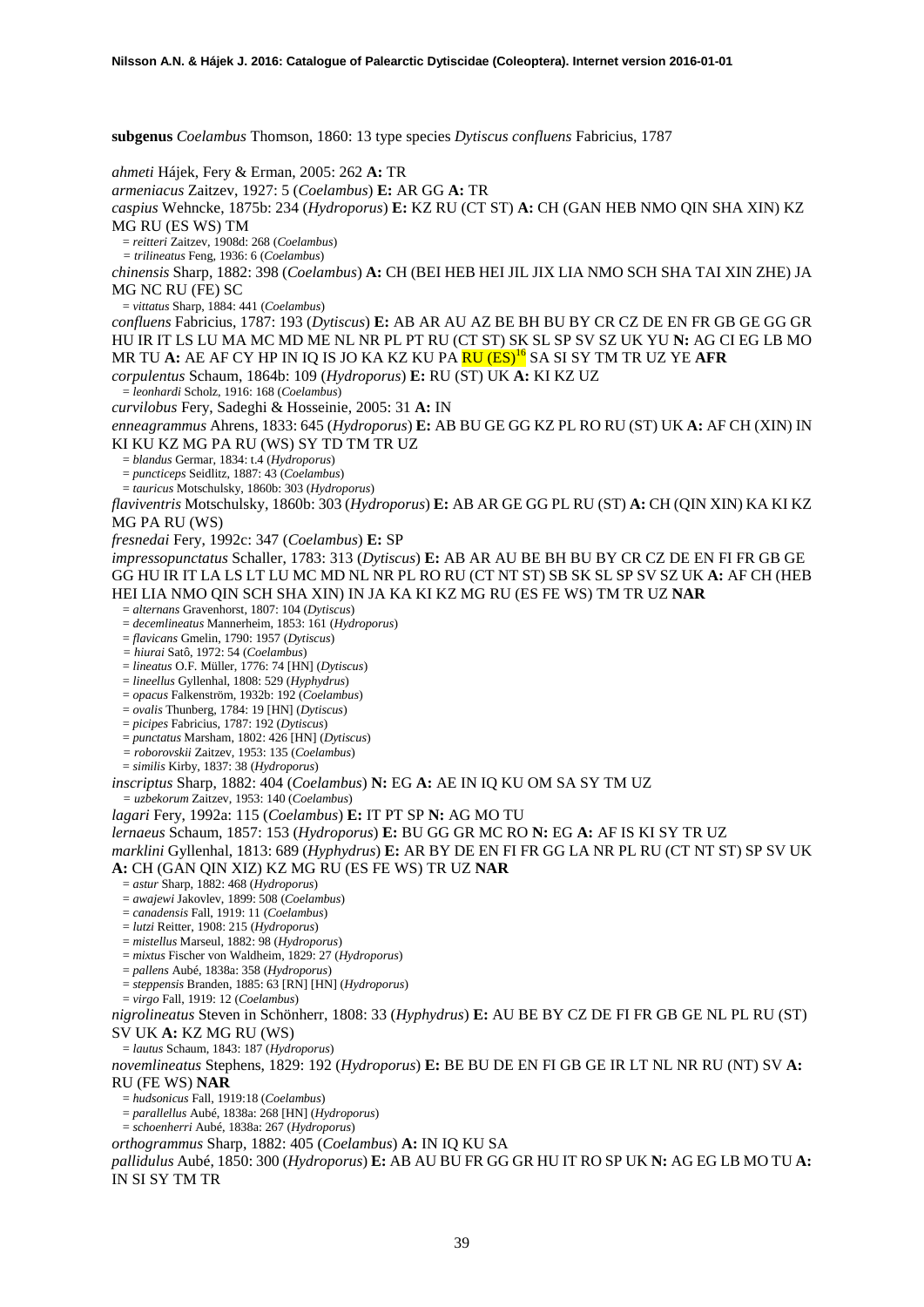= *fulviventris* Costa, 1883: 85 (*Hydroporus*) *parallellogrammus* Ahrens, 1812: 11 (*Dytiscus*) **E:** AB AL AU BE BH BU BY CR CZ DE EN FR GB GE GR HU IR IT LA LT LU<sup>1</sup> MD NL NR PL RO RU (CT ST) SB SK SL SP SV SZ UK **A:** AF CH (BEI) ES IQ KI KZ MG RU (ES WS) TM TR UZ = *consobrinus* Kunze, 1818: 61 (*Hyphydrus*) *= distinctus* Feng, 1936: 7 (*Coelambus*) = *kaszabi* Guéorguiev, 1970: 253 (*Coelambus*) = *punctum* Gebler, 1829: 67 (*Hydroporus*) *pectoralis* Motschulsky, 1860b: 303 (*Hydroporus*) **A:** KZ RU (ES WS) *polonicus polonicus* Aubé, 1842: 230 (*Hydroporus*) **E:** AB BY FI LA LT PL RU (CT NT ST) UK **A:** KZ RU (WS) *polonicus sahlbergi* Sharp, 1882: 402 [RN] (*Coelambus*) **A:** RU (ES) = *unguicularis* J. Sahlberg, 1880: 47 [HN] (*Coelambus*) *saginatus* Schaum, 1857: 154 (*Hydroporus*) **E:** BU CR GR IT KZ MC MD RU (ST) UK **N:** EG **A:** CY IN IS KZ LE SY TM TR = *elevatus* Sharp, 1882: 403 (*Coelambus*) = *mulsantis* Peyron, 1858: 400 (*Hydroporus*) *sanfilippoi* Fery, 1992a: 116 (*Coelambus*) **E:** IT (Sardegna) *semenowi* Jakovlev, 1899: 504 (*Coelambus*) **A:** CH (GAN) *stefanschoedli* Fery, Sadeghi & Hosseinie, 2005: 34 **A:** IN *unguicularis* Crotch, 1874: 73 (*Hydroporus*) **E**: RU (NT) **A:** CH (NMO) MG RU (ES FE WS) **NAR** = *mongolicus* Jakovlev, 1899: 506 (*Coelambus*) *urgensis* Jakovlev, 1899: 507 (*Coelambus*) **A:** CH (GAN) KZ MG RU (ES) UZ *zigetangco* Fery, 2003: 156 **A:** CH (SCH XIZ) PA **subgenus** *Hygrotus* Stephens, 1828: 38 type species *Dytiscus inaequalis* Fabricius, 1777 *aequalis* Falkenström, 1932b: 192 **A:** CH (SCH) *decoratus* Gyllenhal, 1810: xvi (*Hyphydrus*) **E:** AU BE BH BU BY CR CZ DE EN FI FR GB GE HU IR IT LA LS LT LU NL NR PL RO RU (CT NT ST) SK SL SV SZ UK **A:** KZ RU (ES WS) = *unicolor* Schilsky, 1888: 183 *inaequalis* Fabricius, 1777: 239 (*Dytiscus*) **E:** AB AR AU BE BH BU BY CR CZ DE EN FI FR GB GE GG GR HU IR IT LA LS LT LU MC MD ME NL NR PL PT RO RU (CT NT ST) SB SK SL SP SV SZ UK **N:** AG MO **A:** CH (HEI JIL LIA NMO SHA) IN IS JA KI KZ LE MG RU (ES FE WS) SY TR = *dalmatinus* Zimmermann, 1915: 218 *= hokkaidensis* Satô, 1972: 54 = *minor* Costa, 1847b: 97 (*Hydroporus*) = *parvulus* Fabricius, 1792: 201 [HN] (*Dytiscus*) = *uhagonii* Seidlitz, 1887: 39 *quinquelineatus* Zetterstedt, 1828: 234 (*Hyphydrus*) **E:** AU BY DE FI FR GB GE IR NR RU (CT NT ST) SV SZ **A:** CH (NMO) KZ MG RU (ES FE WS) TD = *conjunctus* Munster, 1930: 339 = *disjunctus* Munster, 1932: 83 *versicolor* Schaller, 1783: 313 (*Dytiscus*) **E:** AB AU BE BH BU BY CR CZ DE EN FI FR GB GE HU IR IT LA LT LU NL NR PL RO RU (CT NT ST) SB SK SL SV SZ UK **A:** RU (WS) = *affinis* Stephens, 1828: 48 = *collaris* Panzer, 1795a: 79 (*Dytiscus*) = *confluens* Munster, 1932: 83 [HN] = *recurvus* Marsham, 1802: 424 (*Dytiscus*) = *reticulatus* Fabricius, 1792: 200 (*Dytiscus*) = *semilineatus* Zimmermann, 1915: 218 **genus** *Hyphoporus* **Sharp, 1882: 389** type species *Hydroporus solieri* Aubé, 1838

*anitae* Vazirani, 1969b: 221 **A:** PA UP *aper* Sharp, 1882: 390 **A:** IN PA UP **ORR** *bertrandi* Vazirani, 1969b: 218 **A:** PA *dehraduni* Vazirani, 1969b: 211 **A:** UP *elevatus* Sharp, 1882: 390 **A:** PA UP **ORR** *kempi* Gschwendtner, 1936: 368 **A:** CH (YUN) **ORR** *nilghiricus* Régimbart, 1903c: 331 **A:** PA **ORR** *pacistanus* Guignot, 1959a: 10 **A:** AF PA *severini* Régimbart, 1892a: 115 **A:** AF PA UP **ORR** *solieri* Aubé, 1838b: 554 (*Hydroporus*) **N:** EG **A:** IN KU SA SI = *innesi* Reitter, 1909: 31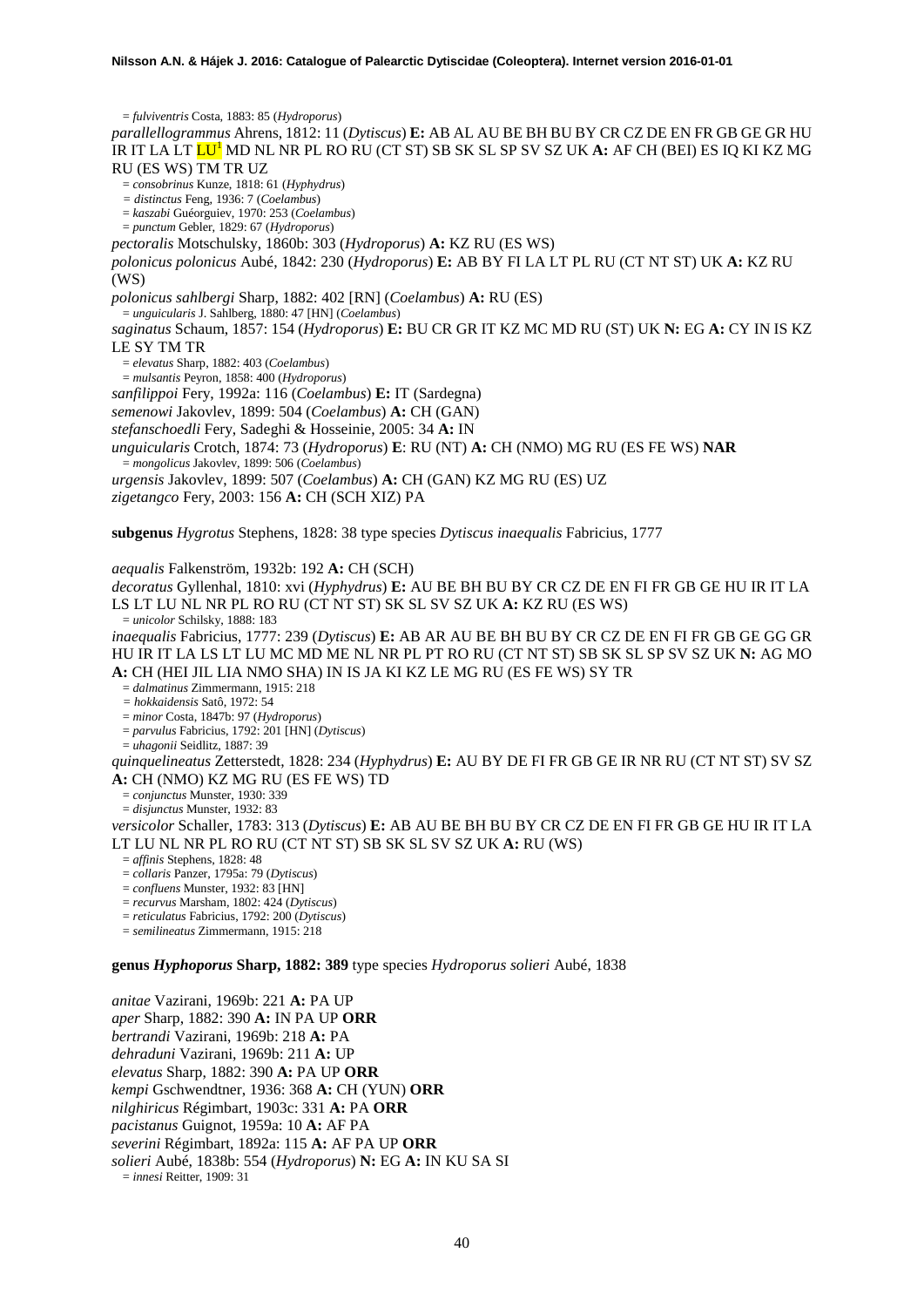= *letourneuxi* Pic, 1896: 141 = *posticalis* J. Sahlberg, 1913: 41

tribe Hyphydrini Gistel, 1848

**genus** *Agnoshydrus* **Biström, Nilsson & Wewalka, 1997: 72** type species *Hydrovatus laccophiloides* Régimbart, 1888

*taiwanus* Wewalka & Wang, 2007:4 **A:** CH (TAI)

**genus** *Allopachria* **Zimmermann, 1924: 194** type species *Allopachria quadripustulata* Zimmermann, 1924 = *Nipponhydrus* Guignot, 1954c: 196 type species *Hyphydrus flavomaculatus* Kamiya, 1938

*bianae* Wewalka, 2010: 31 **A:** CH (GUA) *bimaculata* Satô, 1972: 51 (*Microdytes*) **A:** JA (Ryukyu Islands) *dieterlei* Wewalka, 2000:117 **A:** CH (HUN) = *dieterlorum* Nilsson, 2007: 49 [UE] *dudgeoni* Wewalka, 2000:117 **A:** CH (GUX HKG JIX) *elongata* Bian & Ji, 2012: 29 **A:** CH (GUX) *ernsti* Wewalka, 2000: 117 **A:** CH (GUX) **ORR** *flavomaculata* Kamiya, 1838: 12 (*Hyphydrus*) **A:** CH (GUX) JA *friedrichi* Wewalka, 2000:113 **A:** CH (HUN) *froehlichi* Wewalka, 2000: 105 **A:** CH (HKG) *grandis* Bian & Ji, 2010: 61 **A:** CH (JIX) *guangdongensis* Wewalka, 2010: 30 **A:** CH (GUA) *hajeki* Wewalka, 2010: 32 **A:** CH (YUN) *hautmanni* Wewalka, 2000: 108 **A:** CH (ANH) *= hautmannorum* Nilsson, 2007: 49 [UE] *jaechi* Wewalka, 2000: 124 **A:** CH (HAI) *jendeki* Wewalka, 2000: 116 **A:** CH (YUN) *jilanzhui* Wewalka, 2000: 109 **A:** CH (GUX HUN) *komareki* Wewalka, 2010: 33 **A:** CH (GUA GUX) *liselotteae* Wewalka, 2000: 113 **A:** CH (GUX) *longyanensis* Ji, Guo & Bian, 2014: 194 **A:** CH (FUJ) *manfredi* Wewalka, 2010: 34 **A:** CH (GUA) *miaowangi* Wewalka, 2010: 29 **A:** CH (JIX ZHE[30\)](#page-46-1) *quadrimaculata* Satô, 1981: 70 (*Nipponhydrus*) **A:** NP *schillhammeri* Wewalka, 2000: 108 **A:** CH (HUN) *schoenmanni* Wewalka, 2000: 113 **A:** CH (ANH ZHE30) *scholzi* Wewalka, 2000: 116 **A:** CH (YUN) = *scholzorum* Nilsson, 2007: 49 [UE] *taiwana* Satô, 1990: 101 (*Microdytes*) **A:** CH (TAI) *wangi* Wewalka & Nilsson in Nilsson & Wewalka, 1994: 991 **A:** CH (TAI) *weinbergeri* Wewalka, 2000: 112 **A:** CH (FUJ) = *weinbergerorum* Nilsson, 2007: 49 [UE] *wuzhifengensis* Bian & Ji, 2010: 60 **A:** CH (JIX) *yanfengi* Bian & Ji, 2012: 31 **A:** CH (GUX) *yiae* Bian, Guo & Ji, 2013: 85 **A:** CH (CHQ)

**genus** *Dimitshydrus* **Uéno, 1996: 36** type species *Dimitshydrus typhlops* Uéno, 1996

*typhlops* Uéno, 1996: 42 **A:** JA

**genus** *Heterhydrus* **Fairmaire, 1869: 186** type species *Heterhydrus agaboides* Fairmaire, 1869

*senegalensis* Laporte, 1835: 106 (*Hyphydrus*) **N:** EG SI **AFR**

**genus** *Hyphydrus* **Illiger, 1802: 299** type species *Dytiscus gibbus* Fabricius, 1777 (= *Dytiscus ovatus* Linnaeus, 1761)

= *Actobaena* Gistel, 1856: 355 type species *Hyphydrus fabricii* Cristofori, 1832 (= *Dytiscus ovatus* Linnaeus, 1761)

- *= Allophydrus* Zimmermann, 1930: 65 type species *Hyphydrus major* Sharp, 1882 (= *Hyphydrus grandis* Laporte, 1835)
- = *Apriophorus* Guignot, 1936b: 12 type species *Hyphydrus lyratus* Swartz in Schönherr, 1808

= *Aulacodytes* Guignot, 1936b: 12 type species *Hyphydrus impressus* Klug, 1832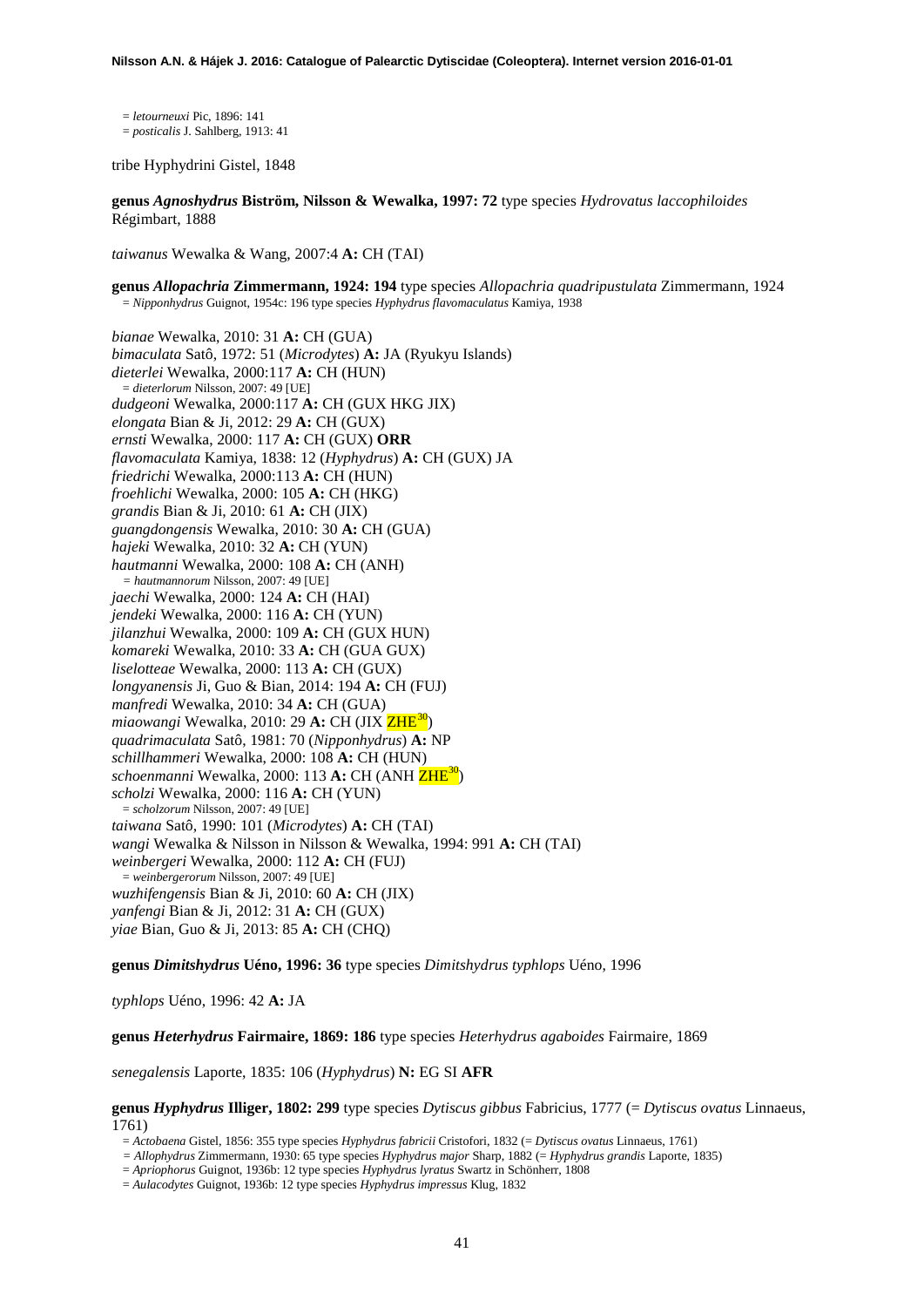= *Pachytes* Montrouzier, 1860: 244 type species *Pachytes elegans* Montrouzier, 1860 *anatolicus* Guignot, 1957b: 91 **E:** BH CR GR HU IT MC RU (ST) **A:** TR = *carrarai* Sanfilippo, 1963: 77 *aubei* Ganglbauer, 1891: 448 [RN] **E:** AU BH BU CR FR GB GR IT MA ME PT SL SP SZ **N:** AG LB MO TU = *variegatus* Aubé, 1838a: 372 [HN] *birmanicus* Régimbart, 1888: 614 **A:** BT CH (YUN) **ORR** *cycloides* Régimbart, 1889b: 56 **N:** EG **AFR** = *circularis* Régimbart, 1895: 53 = *lamottei* Legros, 1958: 212 = *malawiensis* Omer-Cooper, 1971: 279 = *nigeriensis* Omer-Cooper, 1971: 282 = *pelates* Guignot, 1953a: 1 *detectus* Falkenström, 1936a: 87 **A:** CH (FUJ GUI HEI HUB JIA JIX LIA SCH SHN ZHE) "Manchuria" = *chinensis* Hlisnikovský, 1955a: 85 = *pieli* Guignot, 1936c: 133 = *reductus* Hlisnikovský, 1955: 86 *dioscoridis* Hájek & Reiter, 2014: 74 **A:** YE (Socotra) *dongba* Šťastný, 2000:298 **A:** CH (YUN) *excoffieri* Régimbart, 1899: 210 **A:** CH (GAN HUB YUN) **ORR** *falkenstromi* Gschwendtner, 1939: 25 **A:** CH (BEI FUJ HEI JIA JIL LIA NMO SHN TIA) RU (FE) SC15 = *brincki* Guignot, 1946b: 72 *fangensis* Biström & Satô, 1988: 47 **A:** CH (HAI) **ORR** *grandis* Laporte, 1835: 107 **N:** EG SI **AFR** = *major* Sharp, 1882: 375 *gschwendtneri* Guignot, 1942a: 17 [RN] **A:** AF HP PA SD = *indicus* Gschwendtner, 1936: 367 [HN] = *lindemannae* Guignot, 1959a: 8 = *nalinie* Vazirani, 1969a: 311 [RN] *holmeni* Biström, 1983: 107 **A:** BT NP *japonicus japonicus* Sharp, 1873b: 54 **A:** JA RU (FE) SC = *frontalis* Sharp, 1882: 381 = *paromoeus* Guignot, 1954d: 40 *japonicus vagus* Brinck, 1943d: 127 **A:** CH (GUI GUX HEB HUN SHG LIA SCH SHA TAI YUN) NC *laeviventris laeviventris* Sharp, 1882: 381 **A:** JA *laeviventris tsugaru* Nakane, 1993: 2 **A:** JA *lyratus flavicans* Régimbart, 1892a: 115 **A:** PA UP **ORR** *lyratus lyratus* Swartz in Schönherr, 1808: 29 **A:** CH (FUJ GUA GUI GUX HAI HKG HUB MAC TAI XIZ YUN) JA **AUR ORR** = *bisulcatus* Clark, 1863: 422 = *fossulipennis* W.J. MacLeay, 1871: 122 (*Hydroporus*) = *nigronotatus* Clark, 1863: 421 *maculatus* Babington, 1841a: 12 **N:** AG CI EG LB **AFR** = *africanus* Sharp, 1882: 376 = *crassus* Wollaston, 1867: 33 *orientalis* Clark, 1863: 419 **A:** CH (BEI FUJ GAN GUA GUI GUX HAI HEB HKG HUB JIA JIX SCH SHG SHN TAI YUN XIN XIZ ZHE) JA **ORR** = *eximius* Clark, 1863: 421 *ovatus* Linnaeus, 1761: 547 (*Dytiscus*) **E:** AL AU BE BH BU BY CR CZ DE EN FI FR GB GE GG GR HU IR IT LA LS LT LU MC ME NL NR PL RO RU (CT NT ST) SB SK SL SV SZ UK **A:** KZ RU (ES WS) TR = *fabricii* Cristofori, 1832: 14 = *ferrugineus* Linnaeus, 1767: 666 (*Dytiscus*) = *gibbus* Fabricius, 1777: 238 (*Dytiscus*) = *grossus* O.F. Müller, 1776: 72 (*Dytiscus*) = *ovalis* Illiger, 1798: 271 [HN] (*Dytiscus*) = *sphaericus* DeGeer, 1774: 402 (*Dytiscus*) = *variegatus* Stephens, 1828: 45 *pictus* Klug, 1834: t.33/9 **N:** EG LB **A:** AE IN IS OM SA SI YE **AFR** = *lugubris* Preudhomme de Borre, 1871b: x *pulchellus* Clark, 1863: 420 **A:** CH (FUJ GUA GUX HAI HUN JIX LIA TAI) JA **ORR** = *jeanneli* Guignot, 1935a: 269 = *orbicularis* Régimbart, 1899: 212 = *wui* Gschwendtner, 1933: 161 *renardi* Severin, 1890: cxci **A:** BT HP NP SD UP **ORR** *sanctus* Sharp, 1882: 380 **A:** IS JO SY *sumatrae* Régimbart, 1880: 211 **A:** CH (YUN) **ORR** = *assamensis* Vazirani, 1969a: 309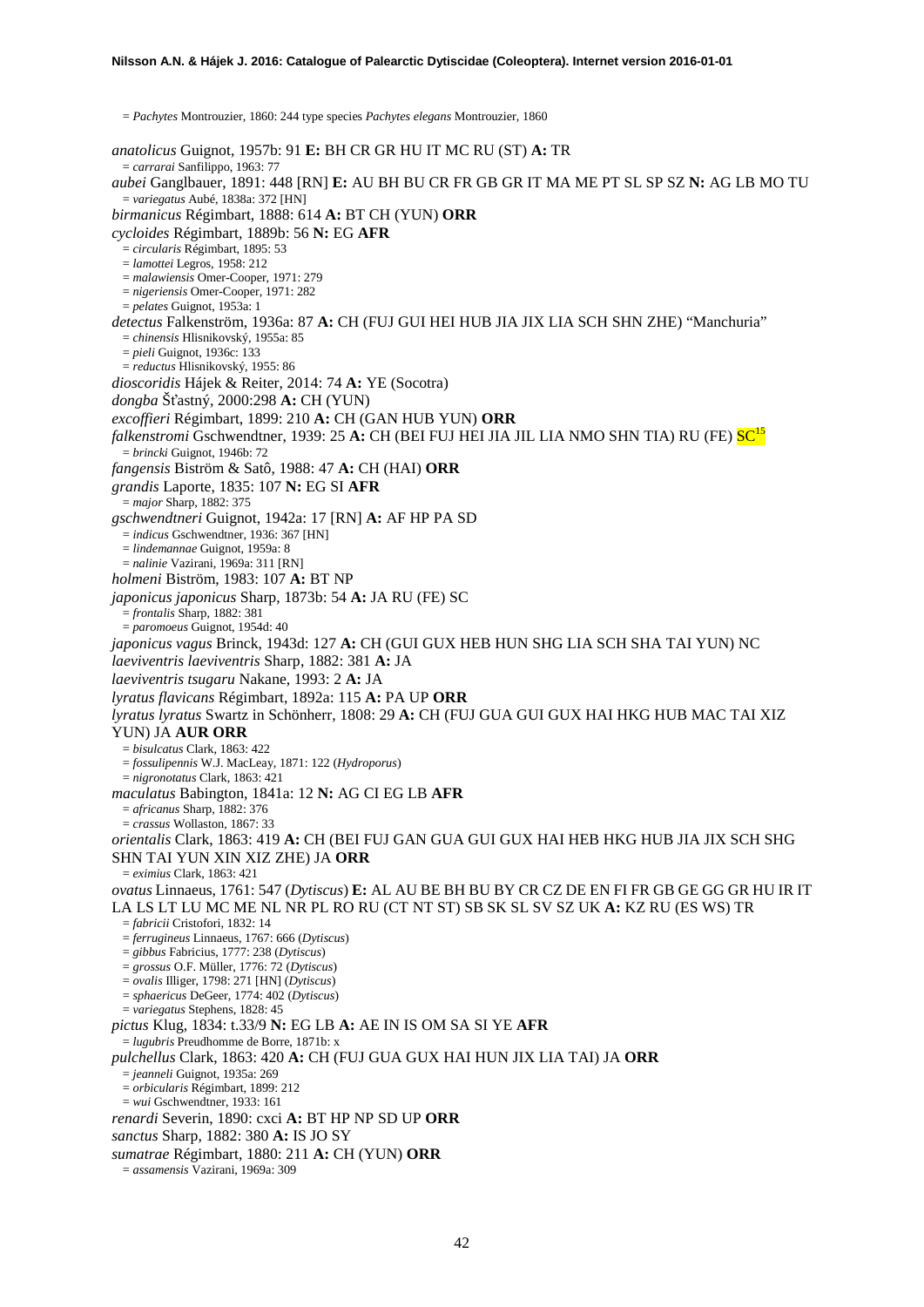**genus** *Microdytes* **J.Balfour-Browne, 1946: 106** type species *Microdytes belli* J.Balfour-Browne, 1946

*bistroemi* Wewalka, 1997: 20 **A:** CH (JIX) *championi* J. Balfour-Browne, 1946: 107 **A:** NP SD UP *elgae* Hendrich, Balke & Wewalka in Hendrich & Balke, 1995: 42 **A:** AP BT **ORR** *hainanensis* Wewalka, 1997: 25 **A:** CH (HAI) *heineri* Wewalka, 2011: 23 **A:** CH (YUN) **ORR** *huangyongensis* Bian, Zhang & Ji, 2015: 469 **A**: CH (ZHE) *lotteae* Wewalka, 1998: 64 **A:** CH (FUJ) *maculatus* Motschulsky, 1859c: 42 (*Hydrovatus*) **A:** CH (YUN) **ORR** *nilssoni* Wewalka, 1997: 30 **A:** CH (ANH GUX HUB HUN) *satoi* Wewalka, 1997: 33 **A:** CH (GUI GUX) *schoenmanni* Wewalka, 1997: 34 **A:** CH (YUN) NP SD **ORR** *shepardi* Wewalka, 1997: 37 **A:** CH (YUN) **ORR** *shunichii* Satô, 1995: 313 **A:** CH (HKG YUN) **ORR** = *holzmanni* Wewalka & Wang, 1998: 66 = *holzmannorum* Nilsson, 2007: 51 [UE] *sinensis* Wewalka, 1997: 38 **A:** CH (ANH HUN JIX) *tomokunii* Satô, 1981: 68 **A:** NP *trontelji* Wewalka, Ribera & Balke, 2007:61 **A:** CH (HAI) *uenoi* Satô, 1972: 49 **A:** CH (ANH FUJ GUI HUN SCH TAI ZHE) JA *wewalkai* Bian & Ji, 2009: 37 **A:** CH (HAI)

tribe Laccornini Wolfe & Roughley, 1990

**genus** *Laccornis* **Gozis, 1914: 111** type species *Hydroporus oblongus* Stephens, 1835 = *Agaporus* Zimmermann, 1919a: 147 type species *Hydroporus oblongus* Stephens, 1835

*kocae* Ganglbauer, 1904: 352 (*Hydroporus*) **E:** AU CR HU RU (ST) SK UK = *breviusculus* Gschwendtner, 1935c: 206 *oblongus* Stephens, 1835: 437 (*Hydroporus*) **E:** AU BE BY CZ DE EN FI FR GB GE HU IR LA LT NL NR PL RU (CT NT ST) SK SV **A:** RU (ES WS) **NAR** = *bohemani* Thomson, 1856: 198 (*Hydroporus*) = *nitidus* Sturm, 1835: 38 (*Hydroporus*)

tribe Methlini Branden, 1885

**genus** *Methles* **Sharp, 1882: 317** type species *Methles punctipennis* Sharp, 1882 (= *Hydroporus cribratellus* Fairmaire, 1880)

*cribratellus* Fairmaire, 1880a: 248 (*Hydroporus*) **E:** IT PT SP **N:** AG EG **A:** SA **AFR** = *punctipennis* Sharp, 1882: 490 = *umbrosus* Gschwendtner, 1930: 210 *rectus* Sharp, 1882: 490 **A:** IN IQ *spinosus* Sharp, 1882: 489 **N:** EG **A:** CY IS SI SY TR **AFR**

incertae sedis (Hydroporinae)

**genus** *Morimotoa* **Uéno, 1957: 260** type species *Morimotoa phreatica* Uéno, 1957

*gigantea* Uéno, 1996: 33 **A:** JA *morimotoi* Uéno, 1996: 29 **A:** JA *phreatica miurai* Uéno, 1957: 273 **A:** JA *phreatica phreatica* Uéno, 1957: 268 **A:** JA

subfamily **Laccophilinae** Gistel, 1848 tribe Agabetini Branden, 1885

**genus** *Agabetes* **Crotch, 1873: 398** type species *Colymbetes acuductus* Harris, 1828

*svetlanae* Nilsson, 1989: 36 **A:** IN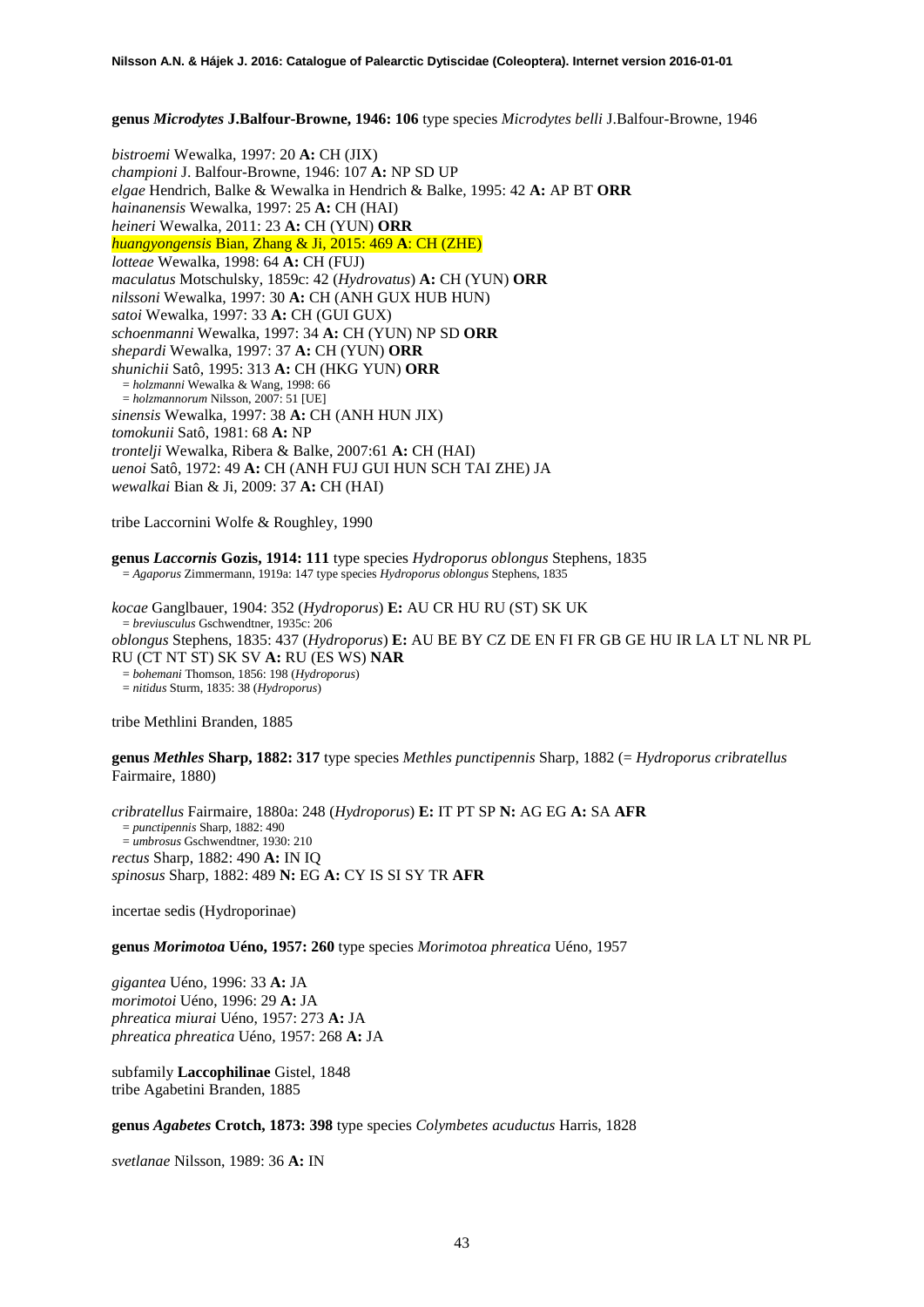tribe Laccophilini Gistel, 1848

**genus** *Japanolaccophilus* **Satô, 1972: 57** type species *Neptosternus niponensis* Kamiya, 1939

*niponensis* Kamiya, 1939: 32 (*Neptosternus*) **A:** JA

**genus** *Laccophilus* **Leach, 1815: 84** type species *Dytiscus minutus* Linnaeus, 1758

*anticatus anticatus* Sharp, 1890: 341 **A:** UP **ORR** = *wewalki* Vazirani, 1975: 487 *biguttatus* Kirby, 1837: 69 **E:** FI MD NR RU (NT) SV **A:** CH (HEB NMO) MG RU (ES WS) **NAR** = *apicicornis* Reitter, 1899: 198 = *fengi* Guignot, 1942b: 86 [RN] = *inconspicuus* Fall, 1917: 164 = *pallidulus* Zimmermann, 1930: 50 = *strohmi* Thomson, 1874: 535 = *uniformis* Feng, 1936: 1 [HN] *chinensis* Boheman, 1858: 21 **A:** BT CH (ANH FUJ GUA GUI HAI HKG HUN JIX SCH TAI XIZ YUN) HP JA NP PA SD UP **ORR** *continentalis* Gschwendtner, 1935b: 16 **A:** YE (Socotra) **AFR** = *perplexus* Omer-Cooper, 1970b: 288 *demoflysi* Normand, 1938: 343 **N:** TU *difficilis* Sharp, 1873b: 53 **A:** CH (BEI FUJ GUA GUI HAI HEI HUB HUN JIA JIL JIX LIA SCH SHG SHN SHX ZHE YUN) JA NC RU (FE) SC *dikinohaseus* Kamite, Hikida & Satô, 2005:624 **A:** JA (Honshu) *ellipticus* Régimbart, 1889a: 152 **A**: CH (FUJ GUA HAI XIZ) **ORR** *flexuosus* Aubé, 1838b: 430 **A:** CH (FUJ GUA GUI HAI HKG HUB JIA TAI) HP IN JA NP PA SD UP **ORR** = *chloroticus* Régimbart, 1887: 267 = *cognatus* Sharp, 1882: 316 = *formosanus* Takizawa, 1932: 22 = *solutus* Sharp, 1882: 315 *hyalinus* DeGeer, 1774: 406 (*Dytiscus*) **E:** AB AL AR AU BE BH BU BY CR CZ DE EN FI FR GB GE GG GR HU IR IT LA LT LU MA MC MD ME NL NR PL PT RO RU (NT ST) SK SL SP SV SZ UK YU **N:** AG CI EG[31](#page-46-2) LB MO TU **A:** CY IN IQ IS KI LE RU (ES WS) SY TM TR UZ = *cyprioticus* Mouchamps, 1956: 3 = *hyalinus* Marsham, 1802: 420 (*Dytiscus*) = *inflatus* Wollaston, 1864: 79 = *interruptus* Panzer, 1795a: 80 (*Dytiscus*) = *kusteri* Marseul, 1866: 19 [RN] = *marmoratus* Geoffroy in Fourcroy, 1785: 70 (*Dyticus*) = *marmoreus* Olivier, 1795: 20 (*Dytiscus*) = *pictus* Küster, 1851: 9 [HN] *= testaceus* Aubé, 1837: 214 *indicus* Gschwendtner, 1936: 366 **A:** PA **ORR** = *sindensis* Vazirani, 1969a: 247 *inefficiens* Walker, 1859: 51 (*Hydroporus*) **A:** IN NP PA UP **ORR** = *basalis* Motschulsky, 1859c: 45 *inobservatus* Biström, Nilsson & Bergsten, 2015: 63 **A**: YE **AFR** *kempi holmeni* Brancucci, 1983b: 276 **A:** CH (YUN) **ORR** *kempi kempi* Gschwendtner, 1936: 366 **A:** SD *kobensis* Sharp, 1873b: 53 **A:** CH (FUJ GUX HUN SHN TAI) JA *komareki* Hájek & Brancucci, 2015: 320 **A:** CH (GUA GUX) *lewisioides* Brancucci, 1983b: 272 **A:** CH (HEB JIA NMO SHG) RU (FE) SC *lewisius* Sharp, 1873b: 52 **A:** CH (ANH BEI FUJ HEB HUN JIA JIL JIX SCH SHG SHN ZHE) JA *maindroni maindroni* Régimbart, 1897: 207 **A:** AE OM *maindroni persicus* Brancucci, 1983b: 286 **A:** IN PA *mateui* Omer-Cooper, 1970b: 285 **N:** AG *medialis* Sharp, 1882: 309 **A:** BT CH (GUA YUN) SD **ORR** = *birmanicus* Régimbart, 1891: 538 = *cingulifer* Guignot, 1956c: 60 = *lucasseni* Régimbart, 1893: 106 *minutus* Linnaeus, 1758: 412 (*Dytiscus*) **E:** AB AL AR AU BE BH BU BY CR CZ DE EN FI FR GB GE GG GR HU IR IT LA LT LU MA MC MD ME NL NR PL PT RO RU (NT ST) SK SL SP SV SZ UK YU **N:** AG LB<sup>31</sup> MO TU **A:** AF CH (XIN YUN) IN IQ IS JO KA KI KZ MG PA RU (ES WS) SY TD TM TR UZ **ORR** = *cimicoides* O.F. Müller, 1776: 72 (*Dyticus*)

= *gibbus* Gmelin, 1790: 1957 (*Dytiscus*)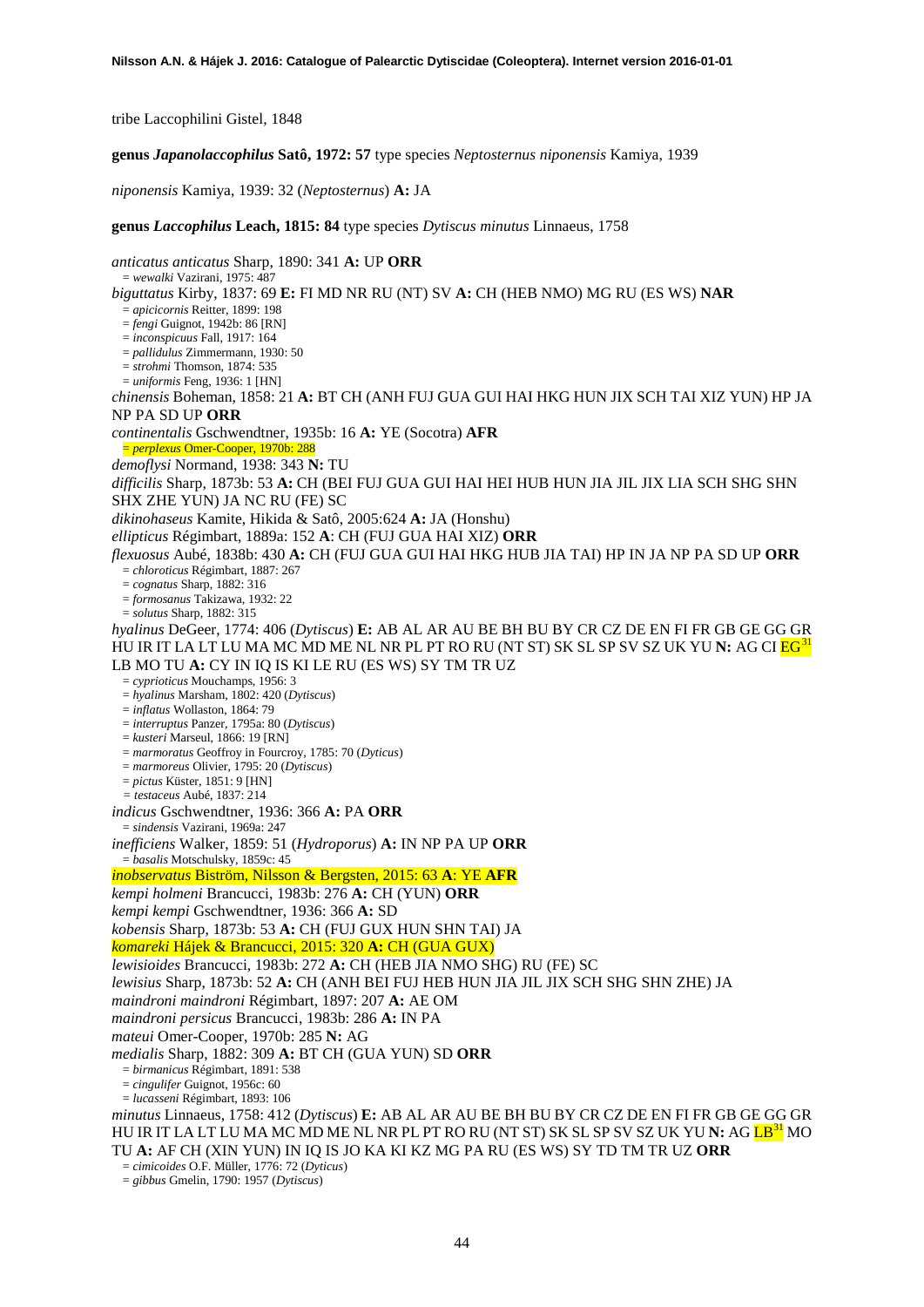= *gilvus* O.F. Müller, 1776: 72 (*Dyticus*) = *melanophtalmos* Geoffroy in Fourcroy, 1785: 68 (*Dyticus*) = *obscurus* Panzer, 1795a: 77 (*Dytiscus*) = *striatus* Depoli, 1930: 141 = *variolosus* Herbst, 1784: 128 (*Dytiscus*) = *virescens* Brahm, 1790: 27 [HN] (*Dytiscus*) *nakajimai* Kamite, Hikida & Satô, 2005:622 **A:** JA (Ryukyu Islands) *pallescens* Régimbart, 1903a: 14 **A:** YE (Socotra) **AFR** *parvulus obtusus* Sharp, 1882: 311 **A:** CH (FUJ GUA GUX HAI HUB HUN SCH XIZ YUN) **ORR** = *derasus* Sharp, 1882: 311 = *dispersus* Sharp, 1882: 312 *parvulus parvulus* Aubé, 1838b: 429 **A:** AP BT HP NP PA UP **ORR** = *orientalis* Aubé, 1838b: 431 = *proteus* Régimbart, 1877a: lxxix = *undulifer* Motschulsky, 1859c: 44 *pictipennis* Sharp, 1882: 305 **A:** OM SA YE **AFR** = *discretus* Sharp, 1882: 305 = *wehnckei* Sharp, 1882: 306 *poecilus* Klug, 1834: t.33/8 **E:** AB AL AR AU BE BH BU CR CZ EN FR GB GE GG GR HU IT LA LS LT LU MC ME NL NR PL RO RU (ST) SK SL SP SV SZ UK YU **N:** AG EG MO **A:** AF CH (XIN) IN IQ IS KI KU KZ LE SA SI SY TD TM TR UZ = *latior* Pic, 1896: 140 = *parumpunctatus* Schneider, 1903: 51 *= ponticus* Sharp, 1882: 311 = *variegatus* Germar & Kaulfuss, 1816: t. 6 [HN] (*Dytiscus*) *pulicarius* Sharp, 1882: 313 **A:** CH (HKG) JA **ORR** = *chibi* Satô, 1972: 56 = *mjobergi* Zimmermann, 1927b: 4 = *planitarsis* Régimbart, 1891: 539 *punctatissimus* Brancucci, 1983b: 368 **A:** NP PA UP **ORR** *restrictus* Sharp, 1882: 315 **N**: EG **AFR** = *evanescens* Régimbart, 1895: 134 *sharpi* Régimbart, 1889a: 151 **A:** CH (ANH BEI FUJ GUA GUI GUX HAI HEB HKG HUB HUN JIA JIL JIX LIA SCH SHX TAI YUN ZHE) HP IN JA NP PA SA SC SD UP YE **AUR ORR** = *samosir* Csiki, 1938: 125 = *similis* Régimbart, 1889a: 150 *siamensis siamensis* Sharp, 1882: 306 **A:** CH (YUN) **ORR** *siamensis taiwanensis* Brancucci, 1983b: 302 **A:** CH (FUJ GUA GUX HAI JIX TAI YUN) *sordidus* Sharp, 1882: 302 **N:** EG LB[32](#page-46-3) **A:** IN SA SI YE *sublineatus* Sharp, 1882: 305 **A:** SA YE *tonkinensis* Brancucci, 1983b: 258 **A:** CH (HAI) **ORR** *transversalis lituratus* Sharp, 1882: 313 **A:** CH (FUJ GUA HAI HKG YUN) **ORR** *uniformis* Motschulsky, 1859c: 46 **A:** CH (FUJ GUA HUB) UP **ORR** = *rufulus* Régimbart, 1888: 611 = *weyersi* Régimbart, 1900a: 147 *vagelineatus* Zimmermann, 1922: 19 **A:** CH (ANH FUJ HUB JIA JIX YUN ZHE) JA RU (FE) SC *wittmeri* Brancucci, 1983b: 260 **A:** CH (YUN) **ORR**

**genus** *Laccoporus* **J. Balfour-Browne, 1939a: 103** type species *Laccoporus viator* J. Balfour-Browne, 1939 (= *Laccophilus nigritulus* Gschwendtner, 1936)

*nigritulus* Gschwendtner, 1936: 367 (*Laccophilus*) **A:** CH (XIZ) *= viator* J. Balfour-Browne, 1939a: 104

**genus** *Neptosternus* **Sharp, 1882: 286** type species *Neptosternus ornatus* Sharp, 1882

*circumductus* Régimbart, 1899: 268 **A:** IN UP **ORR** *coomani* Peschet, 1923: 175 **A:** CH (GUA GUX HAI HKG) **ORR** *hydaticoides* Régimbart, 1877a: lxxix (*Laccophilus*) **A:** CH (GUX HAI HKG TAI) **ORR** = *tenasserimus* Guignot, 1956d: 452 = *yanbini* Bian & Ji, 2009: 36 *maculatus* Hendrich & Balke, 1997: 62 **A:** CH (GUA) **ORR** *ornatus* Sharp, 1882: 317 **N:** AG **AFR** = *rotroui* Pic, 1924: 21 (*Laccophilus*)

= *nigeriensis* Omer-Cooper, 1970a: 67

<sup>=</sup> *tropicus* Guignot, 1954b: 6

<sup>=</sup> *meridianus* Omer-Cooper, 1970a: 66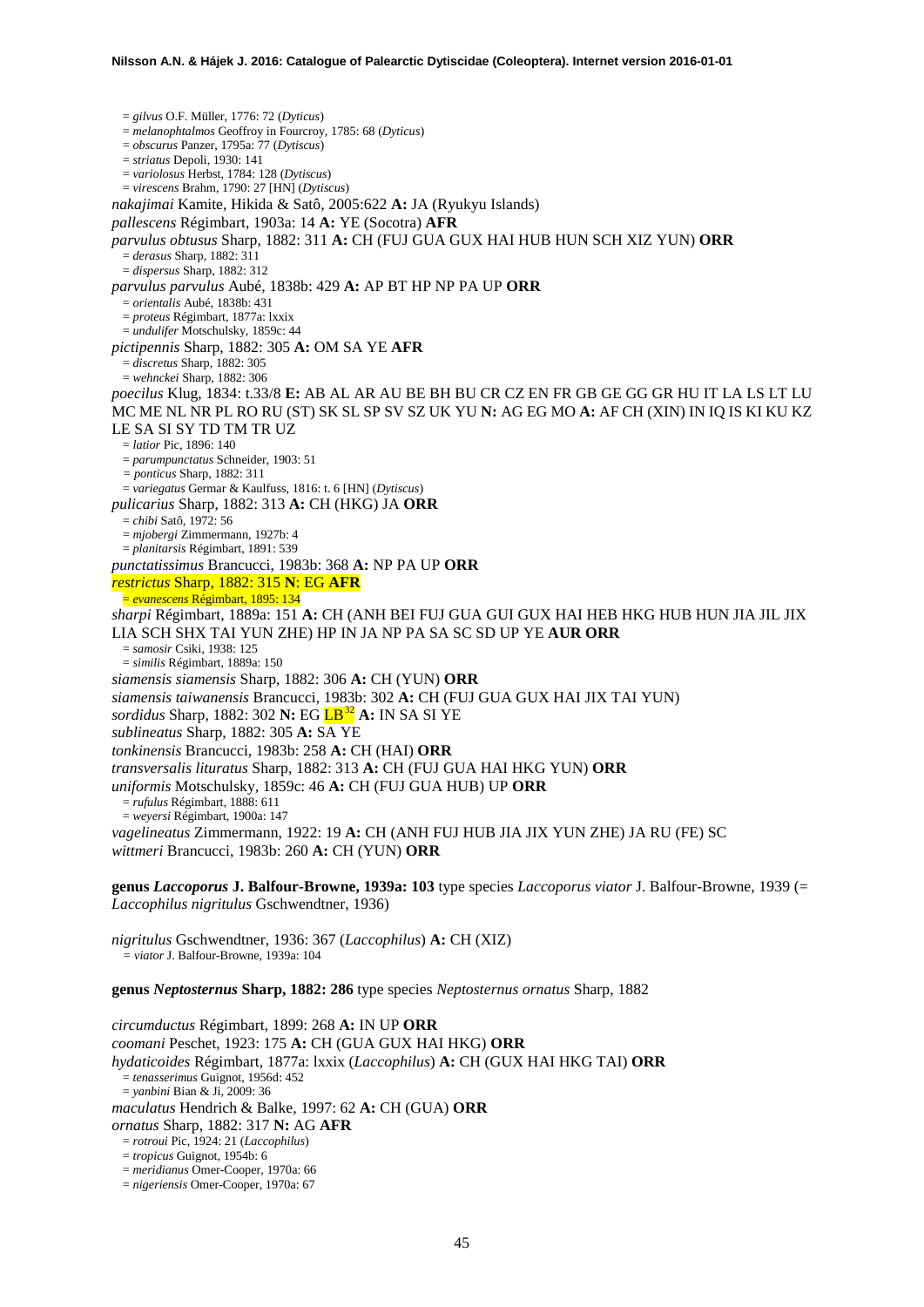*punctatus* Zhao, Hájek, Jia & Pang, 2012: 206 **A:** CH (GUA) *strnadi* Hendrich & Balke, 1997: 64 **A:** CH (YUN) **ORR** *taiwanensis* Hendrich & Balke, 1997: 65 **A:** CH (TAI) *wewalkai* Balke, Hendrich & Yang, 1997: 372 **A:** CH (GUX) **ORR**

# **genus** *Philodytes* **J. Balfour-Browne, 1939c: 479** type species *Laccophilus umbrinus* Motschulsky, 1855

*umbrinus* Motschulsky, 1855a: 83 (*Laccophilus*) **N:** AG EG **A:** SI **AFR** = *luridus* Schaum, 1864a: 107 (*Laccophilus*)

-

- Gerend R. 2014: Updating the water beetle fauna of Luxembourg, with notes on the habitat of Enochrus fuscipennis (Thomson, 1884) in Luxembourg, Lorraine and Switzerland (Coleoptera: Dytiscidae, Helophoridae, Hydrophilidae, Dryopidae). *Bulletin de la Société des Naturalistes Luxembourgeois* 115: 211-226.
- <sup>2</sup> Ieniştea M.A. 1958: Contribuţiuni la cunoaşterea coleopterelor acvicole din regiunea văii superiore a Prahovei şi Munţii Bucegi. *Analele Universităţii C.I. Parhon, Seria Ştiinţele Naturii* 17: 95-106.
- <sup>3</sup> Nikitsky N.B., Petrov P.N. & Prokin A.A. 2013: New and some others interesting beetles (Coleoptera) of Moscow Region (Russia). *Caucasian Entomological Bulletin* 9: 223-241.
- <sup>4</sup> Bacal S., Munteanu N. & Toderaş I. 2013: Checklist of beetles (Insecta: Coleoptera) of the Republic of Moldova. *Brukenthal Acta Musei* 8: 415-450.
- <sup>5</sup> Prokin A.A., Kovalenko Ya.N., Petrov P.N., Tsurikov M.N. & Prisniy A.V. 2015: New records of Coleoptera for the Central Russia forest-steppe. *Euroasian Entomological Journal* 14: 188-193.
- <sup>6</sup> Zimmermann A. 1934: Monographie der paläarktischen Dytisciden. V. Colymbetinae (1. Teil). *Koleopterologische Rundschau* 20: 138-214.
- <sup>7</sup> Przewoźny M., Jaskuła R. & Rewicz T. 2015: First African records of Agabus ramblae Millán & Ribera, 2001 (Coleoptera: Dytiscidae). *African Entomology*, 23: 275-279.
- <sup>8</sup> Hidalgo-Galiana A., Sánchez-Fernández D., Bilton D.T., Cieslak A. & Ribera I. 2014: Thermal niche evolution and geographical range expansion in a species complex of western Mediterranean diving beetles. *BMC Evolutionary Biology* 14:187, 17 pp.
- <sup>9</sup> type locality "Giufu-Shan" [= Jinfo Shan, ca. 29°04'N 107°18'E, highest peak of Dalou Mts.] is placed currently in Nanchuan District, Chongqing Municipality, China.
- <sup>10</sup> Hendrich L. & Przewoźny M. 2015: Two new species of the genus Platambus Thomson, 1859 from China (Coleoptera: Dytiscidae, Agabinae). *Zootaxa* 3947(2): 191-200.
- <sup>11</sup> Reitter E. 1889: Coleopterologische Ergebnisse der im Jahre 1886 und 1887 in Transcaspien von Dr. G. Radde, Dr. A. Walter und A. Konchin ausgeführten Expedition. *Verhandlungen des naturforschenden Vereines in Brünn* 27 (1888): 95-133.
- <sup>12</sup> Bilardo A. & Rocchi S. 2015: A revision and synopsis of the African species of the genus Copelatus Erichson, 1832. The group erichsonii, subgroup atrosulcatus (Coleoptera Dytiscidae). *Memorie della Società Italiana di Scienze Naturali e del Museo Civico di Storia Naturale di Milano* 40: 1-38.
- <sup>13</sup> Darilmaz M. & Ahmed Z. 2015: Aquatic Coleoptera from Pakistan: faunistic and zoogeographical contribution (Coleoptera: Gyrinidae: Dytiscidae: Hydrophilidae). *Journal of Natural History*, 14 pp. DOI: 10.1080/00222933.2015.1059515
- <sup>14</sup> Temunović M. & Šerić Jelaska L. 2009: First record of diving beetle Cybister tripunctatus africanus Laporte, 1835 in the Croatian Hydradephagan fauna, p. 85. In: Soldán T., Papáček M. & Boháč J. (eds.): Communications and abstracts. 21. Symposium Internationale Entomofaunisticum Europae Centralis, June 28-July 3, 2009. University of South Bohemia, České Budějovice, 96 pp.
- <sup>15</sup> Lee D.-H., Lee S.H. & Ahn K.-J. 2014: Hyphydrus falkenstromi Gschwendtner and Sandracottus mixtus (Blanchard) (Coleoptera: Dytiscidae) new to Korea. *Korean Journal of Applied Entomology* 53: 35-38.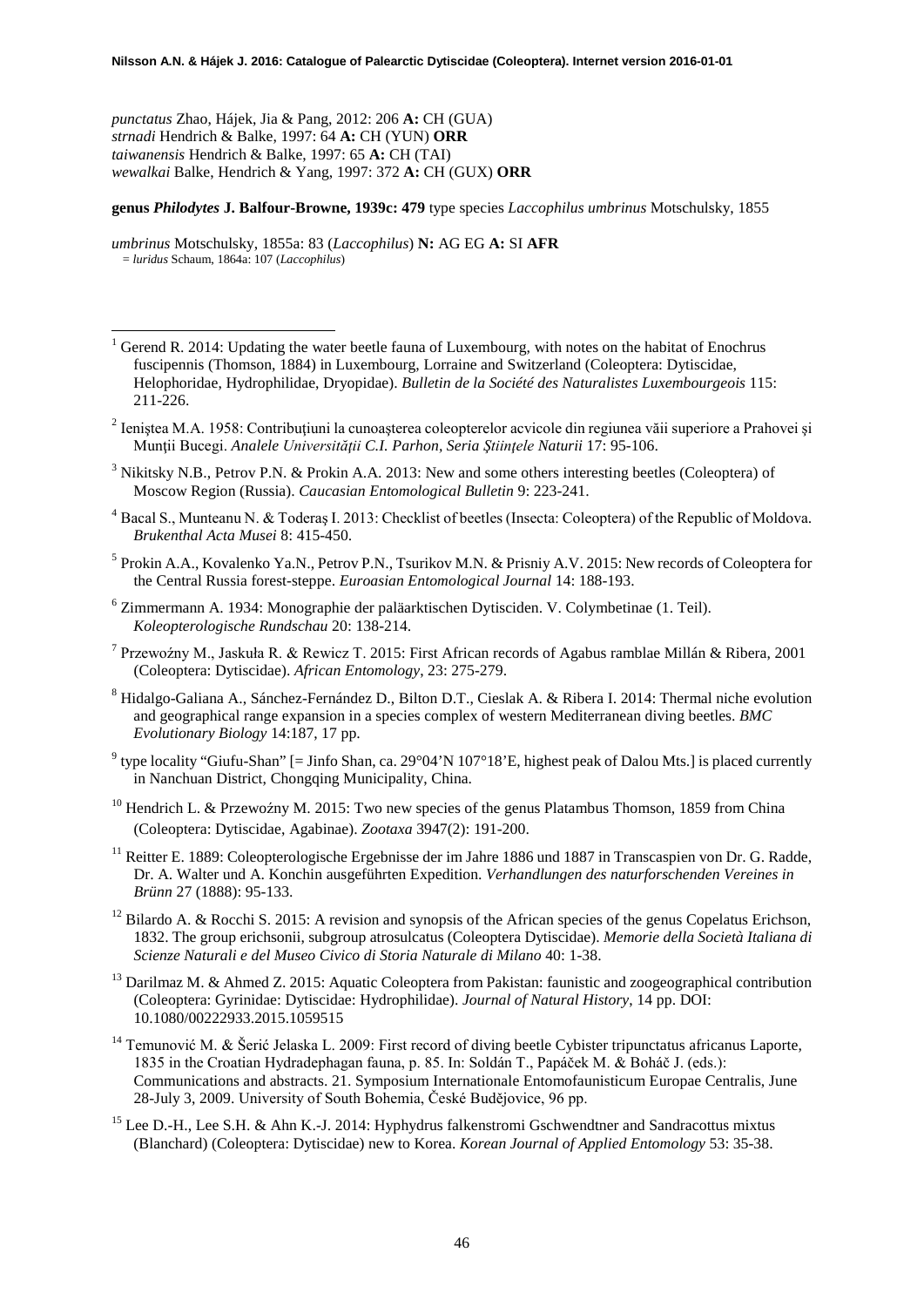-

- <sup>16</sup> Kuzhuget Ch.N., Prokin A.A. & Zaika V.V. 2013: Water beetles (Insecta, Coleoptera) of Tuva Republic. I. Families Haliplidae, Dytiscidae, Gyrinidae and Hydrophilidae. *Euroasian Entomological Journal* 12: 278-290.
- <sup>17</sup> Hájek J. Hendrich L., Vyhnálek V. & Csabai Z. 2015: Eretes diving beetles (Coleoptera: Dytiscidae) in Central Europe - witnesses of climate change? *Aquatic Insects* 36 (2014): 267-271.
- <sup>18</sup> Wewalka G. 2015: Revision of the Hydaticus (Prodaticus) sexguttatus species group, and resembling species from the Palearctic, Oriental, Australian and Pacific Regions (Coleoptera: Dytiscidae). *Koleopterologische Rundschau* 85: 7-85.
- <sup>19</sup> Shapovalov M.I., Prokin A.A. & Lvov V.D. 2012: New data on the fauna of families Dytiscidae, Hydrophilidae and Dryopidae (Coleoptera) of the North Caucasus. *Caucasian Entomological Bulletin* 8: 211-212.
- <sup>20</sup> Darilmaz M.C., İncekara Ü. & Vafaei R. 2013: Contribution to the knowledge of Iranian aquatic Adephaga (Coleoptera). *Spixiana* 36: 149-152.
- <sup>21</sup> Dyadichko V.G. 2010: The first record of Hydroglyphus hamulatus (Coleoptera) in the fauna of Ukraine. *Vestnik Zoologii* 44(1): 14 (in Russian).
- <sup>22</sup> Angus R.B., Angus E.M., Jia F., Chen Z.-N. & Zhang Y. 2015: Further karyosystematic studies of the Boreonectes griseostriatus (De Geer) group of sibling species (Coleoptera, Dytiscidae)–characterisation of B. emmerichi (Falkenström, 1936) and additional European data. *Comparative Cytogenetics* 9: 133-144.
- <sup>23</sup> Fery H. & Petrov P.N. & Alarie Y. 2007: Notes on the identity of Oreodytes dauricus (Motschulsky 1860) and other members of the O. alaskanus-clade (Coleoptera: Dytiscidae). *Linzer Biologische Beiträge* 39(1): 65-78.
- <sup>24</sup> Fery H. & Petrov P.N. 2014: Notes on the identity of Oreodytes okulovi Lafer 1988 (Coleoptera: Dytiscidae). *Linzer Biologische Beiträge* 46(2): 1241-1254.
- <sup>25</sup> Scheers K., Mertens J. & Thys N. 2014: On the occurrence of Suphrodytes dorsalis (Fabricius, 1787) and Suphrodytes figuratus (Gyllenhal, 1826) (Coleoptera: Dytiscidae) in Belgium with notes on the habitat. *Bulletin de la Société Royale Belge d'Entomologie* 150: 187-189.
- <sup>26</sup> Jäch M.A. 2015: Hydroporus incommodus Fery, 2006 neu für Österreich! (Coleoptera: Dytiscidae). *Koleopterologische Rundschau* 85: 61-66.
- <sup>27</sup> Csabai Z., Soós N., Kálmán A., Kálmán Z., Petri A., Holló I.P. & Nagy-László Zs. 2010: Contribution to the aquatic Coleoptera and Heteroptera fauna of the southern part of the Great Hungarian Plain with first record of Hydroporus obscurus Sturm, 1835 in Hungary. *Acta Biologica Debrecina Supplementum Oecologica Hungarica* 21: 53-66.
- <sup>28</sup> Scheers K. 2014: First records of Hydroporus scalesianus Stephens, 1928 (Coleoptera: Dytiscidae) for Belgium. *Bulletin de la Société Royale Belge d'Entomologie* 150: 52-55.
- <span id="page-46-0"></span><sup>29</sup> Scheers K. 20115: New distribution records of Herophydrus musicus (Klug, 1834) (Coleoptera: Dytiscidae). *Bulletin de la Société Royale Belge d'Entomologie* 151: 184-187.
- <span id="page-46-1"></span><sup>30</sup> Bian D., Zhang Y. & Ji L. 2015: Microdytes huangyongensis sp. n. and new records of Allopachria Zimmermann, 1924 from Zhejiang Province, China (Coleoptera: Dytiscidae). *Zootaxa* 4040: 469-471.
- <span id="page-46-2"></span><sup>31</sup> Biström O., Nilsson A.N. & Bergsten J. 2015: Taxonomic revision of Afrotropical Laccophilus Leach, 1815 (Coleoptera, Dytiscidae). *ZooKeys* 542: 1-379.
- <span id="page-46-3"></span><sup>32</sup> Zalat S., Saleh R. [Ahmed R.S.], Angus R.B. & Kaschef A. 2000: Diving beetles (Coleoptera: Dytiscidae and Noteridae) of Egypt. *Egyptian Journal of Natural History* 2: 1-107.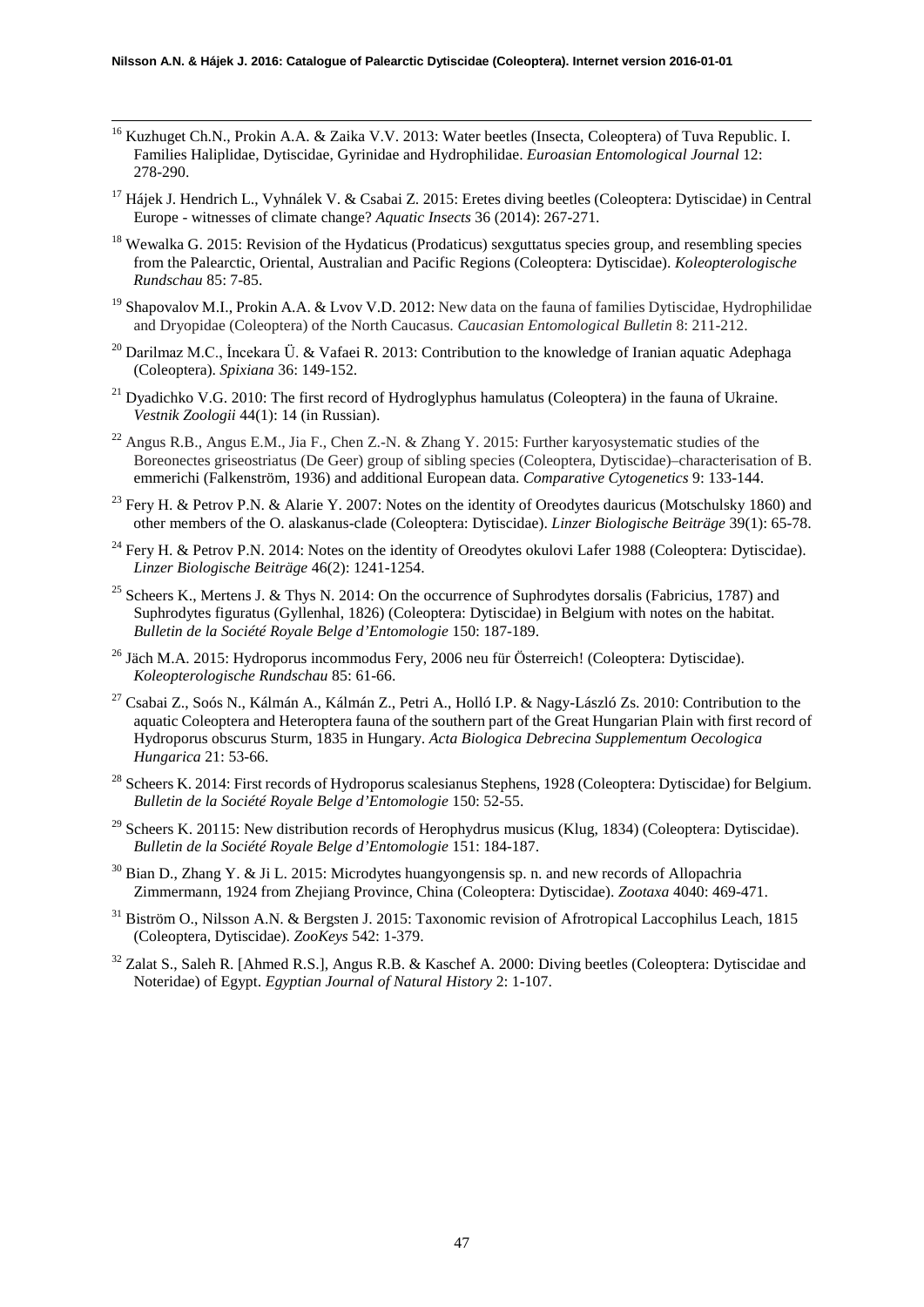#### **REFERENCES**

Abdul-Karim R.M. & Ali H.A. 1986: Description of five new species of Dytiscidae from Iraq. *Journal of Biological Science Research* **17**: 275-285.

Abeille de Perrin E. 1904: Description d'un coléoptère hypogé français. *Bulletin de la Société Entomologique de France* **1904**: 226-228.

- Ádám L. 1993: Haliplidae, Gyrinidae, Noteridae, Dytiscidae, Laccophilidae and Hydroporidae (Coleoptera) of the Bükk National Park. Pp. 77-87. In: Mahunka S. (ed.): *Natural history of the national parks of Hungary. 7. The fauna of the Bükk National Park. Vol. 1.* Budapest: Magyar Természettudományi Múzeum, 456 pp.
- Ádám L. 1996: A check-list of the Hungarian caraboid beetles (Coleoptera). *Folia Entomologica Hungarica. Rovartani Közlemények* (Series Nova) **57**: 5-64.
- Aguilera P. & Ribera I. 1996: Deronectes fosteri sp.n. from northeastern Spain (Coleoptera: Dytiscidae). *Koleopterologische Rundschau* **66**: 39-45.
- Ahrens A. 1811: Beschreibung der grossen Wasserkäferarten der Gegend um Halle in Sachsen (Dytici). *Neue Schriften der Naturforschenden Gesellschaft zu Halle* **1**(6):47-59 [Note: pp. 50-56 mispaginated as 62-68].
- Ahrens A. 1812: Beitrag zur Kenntniss deutscher Käfer. *Neue Schriften der Naturforschenden Gesellschaft zu Halle* **2**(2): 1-40.
- Ahrens A. 1833: Uebersicht aller bis jetzt aus salzhaltigem Erdboden und in dessen Gewässern entdeckten Käfer. *Isis von Oken* **1833**: 642-648.
- Alluaud C. 1891: Coléoptères recueillis aux Açores par M. J. de Guerne pendant les campagnes du yacht l'Hirondelle (1887-1888). *Mémoires de la Société Zoologique de France* **4**: 197-207.
- Ancey F. 1882: Contributions à la faune de l'Afrique orientale. Descriptions de coléoptères nouveaux. 2e Partie. *Il Naturalista Siciliano*  **2**[1882-1883]: 68-72.
- Angelini F. 1973: Descrizione di una nuova sottospecie dello Scarodytes halensis F. (Coleoptera Dytiscidae). *Memorie della Museo Civico di Storia Naturale di Verona* **20**[1972]: 51-54.
- Angus R.B. 1984: A new Siberian Agabus Leach, with notes on the other species with clubbed male antennae (Coleoptera: Dytiscidae). *Entomologica Scandinavica* **15**: 193-202.
- Angus R.B. 2010: Boreonectes gen. n., a new genus for the Stictotarsus griseostriatus (De Geer) group of sibling species (Coleoptera: Dytiscidae), with additional karyosystematic data on the group. *Comparative Cytogenetics* **4**: 123-131.
- Angus R.B., Fresneda J. & Fery H. 1993: A revision of the Nebrioporus carinatus species complex (Coleoptera, Dytiscidae). *Nouvelle Revue d'Entomologie* (Nouvelle Série) **9**[1992]: 287-303.
- Apfelbeck V. 1909: Contributiones ad coleopterorum faunam peninsulae balcanicae. I. Descriptiones specierum novarum. *Glasnik Zemaljskog Muzeja u Bosni i Hercegovini* **21**: 495-504.
- Aubé C. 1836-1838a: *Iconographie et histoire naturelle des coléoptères d'Europe.* Tome Cinquième. Paris: Méquignon-Marvis, xi + 416 pp + 46 pls [Pp. 1-64 published in 1836; Pp. 65-224 published in 1837; Pp. 225-416 published in 1838].
- Aubé C. 1838b: *Species général des Hydrocanthares et Gyriniens.* In: Dejean P.F.M.A.: *Species général des coléoptères de la collection de M. le Comte Dejean*. *Tome Sixième*. Paris: Méquignon Père et Fils, xvi + 804 pp.
- Aubé C. 1842: Notes sur quelques coléoptères nouveaux. *Annales de la Société Entomologique de France* **11**: 225-237 + 1 pl.
- Aubé C. 1850: Description de quelques insectes coléoptères appartenant à l'Europe et à l'Algérie. *Annales de la Société Entomologique de France* (2) **8**: 299-346.
- Audinet-Serville J.-G. 1821: *Faune Française ou histoire naturelle, générale et particulière des animaux qui se trouvent en France, constamment ou passagèrement, à la surface du sol, dans les eaux qui le baignent, et dans le littoral des mers qui le bornent. Coléoptères.* Paris: Levrault,  $240$  pp + 12 pls.
- Babington C.C. 1832: Additions to the list of British Insects. *The Magazine of Natural History* **5**: 327-330.
- Babington C.C. 1841a: Dytiscidae Darwinianae; or, descriptions of the species of Dytiscidae collected by Charles Darwin, esq., M.A., Sec. G.S. &c., in South America and Australia, during his voyage in H.M.S. Beagle. *The Transactions of the Entomological Society of London* **3**[1841-1843]: 1-17 + 1 pl.
- Babington C.C. 1841b: On a new British species of Colymbetes. *The Annals and Magazine of Natural History* **6**: 53-54.
- Báguena Corella L. 1935: Contribución al catálogo de los Coleópteros de Valencia. IV. Dytiscidae. *Butlleti de la Institucio Catalana d'Historia Natural* **35**: 82-91.
- Balfour-Browne J. 1939a: A contribution to the study of the Dytiscidae. I. (Coleoptera, Adephaga). *The Annals and Magazine of Natural History* (11) **3**: 97-114.
- Balfour-Browne J. 1939b: On Copelatus Er. and Leiopterus Steph. (Col. Dytiscidae) with descriptions of new species. *The Transactions of the Royal Entomological Society of London* **88**: 57-88.
- Balfour-Browne J. 1939c: Scientific results of the Cambridge Expedition to the East African Lakes, 1930-1. No. 19. Coleoptera of the families Dytiscidae and Gyrinidae. *Journal of the Linnean Society* (Zoology) **40**: 475-485.
- Balfour-Browne J. 1944a: New names and new synonymies in the Dytiscidae (Col.). *The Annals and Magazine of Natural History* (11) **11**: 345-359.

Balfour-Browne J. 1944b: Remarks on the Deronectes-complex (Col., Dytiscidae). *The Entomologist* **77**: 186-189.

Balfour-Browne J. 1946: Microdytes gen. nov. dytiscidarum (Hyphydrini). *Journal of the Bombay Natural History Society* **46**: 106-108.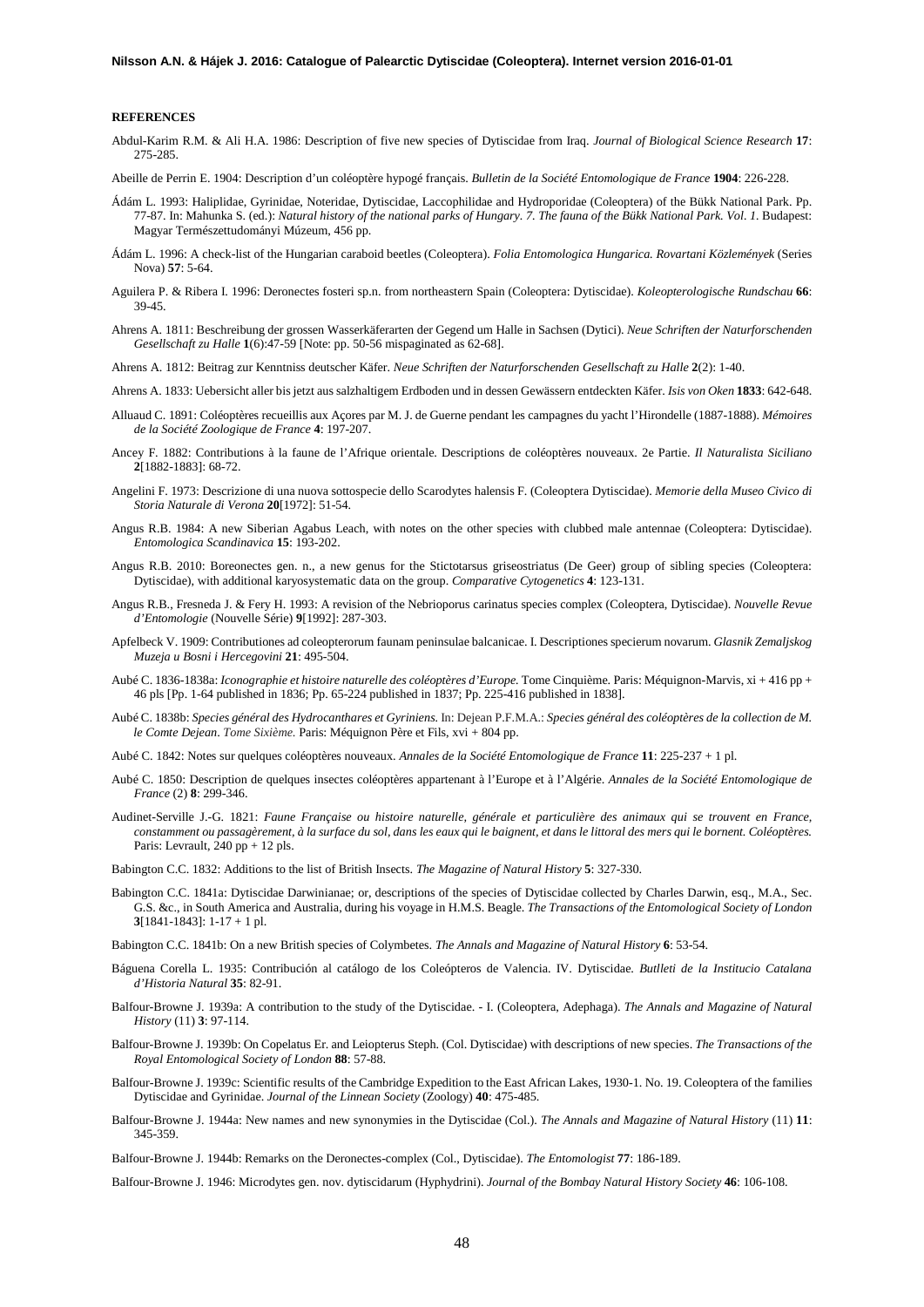- Balfour-Browne J. 1947a: New and interesting aquatic Coleoptera from the Sudan. *The Proceedings of the Royal Entomological Society of London* (B) **16**: 133-142.
- Balfour-Browne J. 1947b: The aquatic Coleoptera of Manchuria (Weymarn collection). *The Annals and Magazine of Natural History* (11) **13**[1946]: 433-460.
- Balfour-Browne J. 1951: Coleoptera: Haliplidae, Dytiscidae, Gyrinidae, Hydraenidae, Hydrophilidae. *Expedition to South-West Arabia* **1** (16): 179-220, pls 10, 11.
- Balfour-Browne J. 1963: Professor E. Janssens journeys to Greece, 1961, and Anatolia, 1962. Haliplidae, Noteridae and Dytiscidae. *Bulletin de l'Institut Royal des Sciences Naturelles de Belgique* **39** (17): 1-3.
- Balke M. 1998: Revision of New Guinea Copelatus Erichson, 1832 (Insecta: Coleoptera: Dytiscidae): The running water species, Part I*. Annalen des Naturhistorischen Museum in Wien* **100B**: 301-341.
- Balke M. & Bergsten J. 2003: Copelatus (Papuadytes) shizong sp.n. from Yünnan (China), the first member of Papuadytes Balke found west of the Wallace Line. Pp. 89-94. In: Jäch M.A. & Ji L. (eds.): *Water beetles of China. Volume 3.* Wien: Zoologisch-Botanische Gesellschaft in Österreich and Wiener Coleopterologenverein,  $vi + 572$  pp.
- Balke M., Hendrich L. & Yang C.M. 1997: Updating the Southeast Asian Neptosternus Sharp fauna (Coleoptera, Dytiscidae). *The Raffles Bulletin of Zoology* 45: 369-374.
- Ball A. 1932: Résultats scientifiques du voyage aux Indes orientales néerlandaises de LL. AA. RR. le prince et la princesse Léopold de Belgique. Coleoptera. Dytiscidae, Gyrinidae. *Mémoires du Muséum d'Histoire Naturelle de Belgique* **4** (fasc. 4 hors série): 17-24.
- Ballion E. 1855: Verzeichniss der in der Wolga-uralischen Fauna beobachten Wasserkäfer. *Bulletin de la Société Impériale des Naturalistes de Moscou* **28**: 227-244.
- Ballion E. 1871: Eine Centurie neuer Käfer aus der Fauna der russischen Reiches. *Bulletin de la Société Impériale des Naturalistes de Moscou* **43** (2)[1870]: 320-353.
- Bameul F. 1989: Description de Rhithrodytes, nouveau genre d'Hydroporinae d'Europe et d'Afrique du nord: analyse phylogénétique et biogéographie (Coleoptera: Dytiscidae). *Annales de la Société Entomologique de France* (Nouvelle Série) **25**: 481-503.
- Barthe E. 1916: Notes complémentaires. *Miscellanea Entomologica* **23**[1915-1917]: 237-248.
- Baudi di Selve F. 1894: Viaggio del Dr. E. Festa in Palestina, nel Libano e regioni vicine. VIII. Coleotteri. *Bollettino dei Musei di Zoologia e Anatomia Comparata della Reale Università di Torino* **9**(173): 1-13.
- Bedel L. 1881: Faune des coléoptères du bassin de la Seine et de ses bassins secondaires. 1<sup>er</sup> Sous-ordre. Carnivora. *Annales de la Société Entomologique de France* (5) **11**: 257-359 (sep. pagin.).
- Bedel L. 1889: Recherches sur les coléoptères du nord de l'Afrique. *Annales de la Société Entomologique de France* (6) **8**[1888]: 285-290.
- Bedel L. 1925: Pp. 321-402. In: *Catalogue raisonné des Coléoptères du nord de l'Afrique. (Maroc, Algérie, Tunisie et Tripolitaine) avec notes sur la faune des Îles Canaries et de Madère, première partie.* Paris: Société Entomologique de France, 402 pp.
- Bergsträsser J.A.B. 1778: *Nomenclatur und Beschreibung der Insecten in der Grafschaft Hanau-Münzenberg wie auch der Wetterau und der angränzenden Nachbarschaft dies und jenseits des Mains. Erster Jahrgang.* Hanau: 88 pp + 14 pls.
- Bertolini S. de. 1870: Agabus venturii Bert. Nuova specie di coleottero del Trentino. *Bullettino della Società Entomologica Italiana* **2**: 242-243.
- Bian D., Guo C. & Ji L. 2013: Allopachria yiae sp. n. from Chongqing, China (Coleoptera: Dytiscidae: Hydroporinae). *Zootaxa* **3681**: 85-88.
- Bian D. & Ji L. 2008: A new species of Platambus from China (Coleoptera: Dytiscidae). *Zootaxa* **1383**: 32-38.
- Bian D. & Ji L. 2009: Two new species of Dytiscidae from Hainan, China. *The Coleopterists Bulletin* **63**: 35-40.
- Bian D. & Ji L. 2010: Allopachria Zimmermann, 1924 from Jiangxi, China, with descriptions of two new species (Coleoptera: Dytiscidae). *Zootaxa* **2350**: 59–65.
- Bian D. & Ji L. 2012: Notes on Chinese Allopachria Zimmermann, with descriptions of two new species from Guangxi (Coleoptera: Dytiscidae). *Zootaxa* **3151**: 28-34.
- Bian D., Zhang Y. & Ji L. 2015: Microdytes huangyongensis sp. n. and new records of Allopachria Zimmermann, 1924 from Zhejiang Province, China (Coleoptera: Dytiscidae). *Zootaxa* 4040: 469-471.
- Bielz E.A. 1852: Entomologische Beiträge von E.A. Bielz. B. Beschreibung von vier neuen Arten siebenbürgischer Käfer. *Verhandlungen und Mitteilungen des Siebenbürgischen Vereins für Naturwissenschaften zu Hermannstadt* **3**: 13-16.
- Bilton D.T. 2011: Stictonectes rebeccae sp. n. from the Iberian Peninsula, with notes on its phylogenetic position (Coleoptera, Dytiscidae). *Zootaxa* **3188**: 42-54.
- Bilton D.T. & Fery H. 1996: Revisional notes on Rhithrodytes Bameul 1989, with the description of a new subspecies and the introduction of Rhithrodytes dorsoplagiatus (Fairmaire) as a valid species (Coleoptera, Dytiscidae). *Linzer Biologische Beiträge* **28**: 917-931.
- Bilyashiwsky M.M. 1993: A contribution to the dytiscid-beetle fauna (Coleoptera, Dytiscidae) of the Crimea. *Journal of the Ukrainian Entomological Society* **1**: 15-18 [in Ukrainan, English title].
- Bilyashiwski M.M. 2004: New and little-known dytiscid species (Coleoptera, Dytiscidae) from the south of the Palearctic region. *Proceedings of Zoological Museum of Kiev Taras Shevchenko National University* **2**: 44-55 [In Ukrainian, English summary].
- Binaghi G. & Sanfilippo N. 1971: Un nuovo ditiscide dell'Appennino centro-meridionale (Oreodytes meriodionalis n. sp.) e materiali per lo studio delle Hydraena del Parco Nazional d'Abruzzo (Coleoptera Dytiscidae e Hydraenidae). *Bollettino della Società Entomologica Italiana* **103**: 216-219.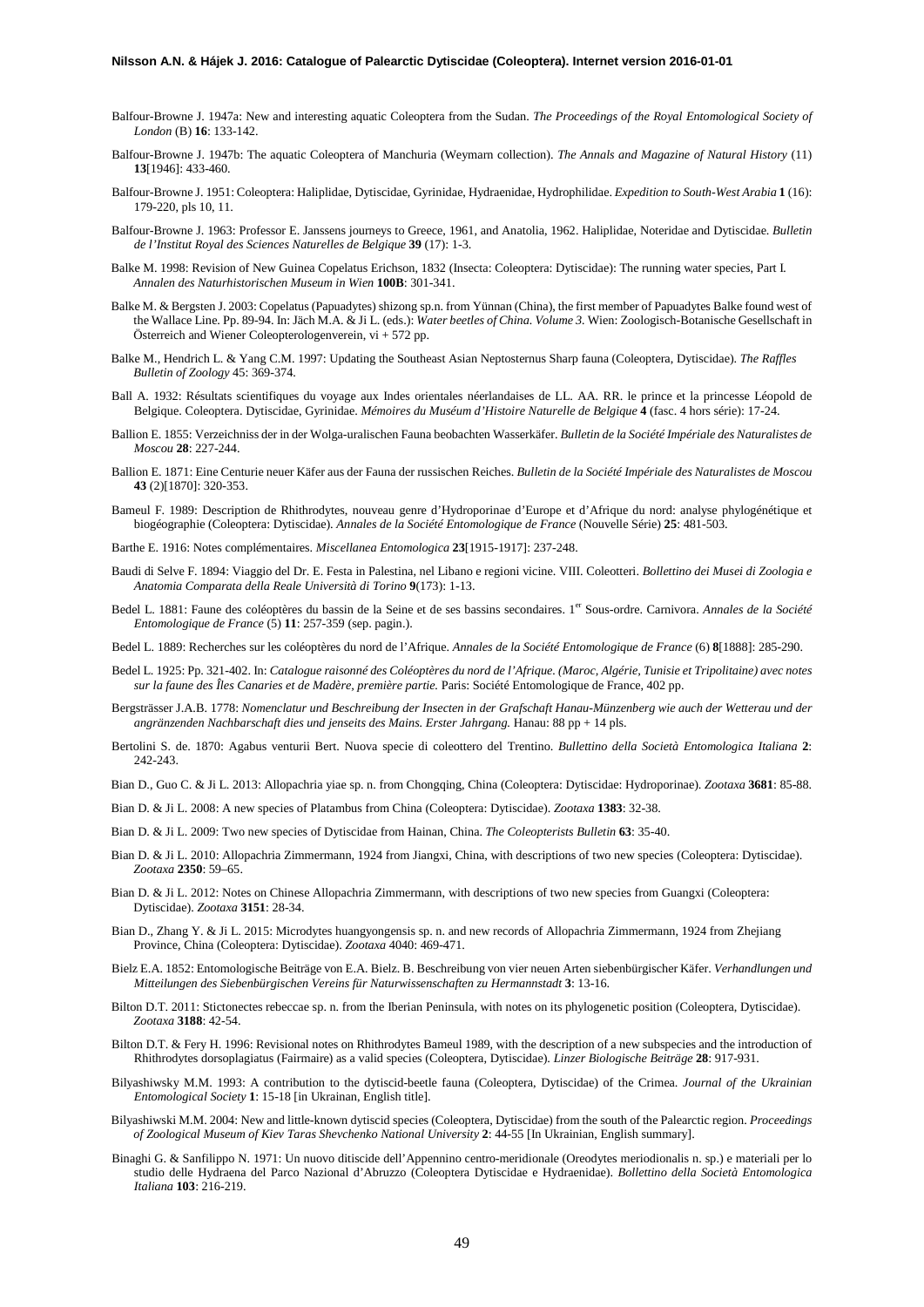Biström O. 1983: Hyphydrus holmeni n.sp. from Nepal (Coleoptera: Dytiscidae). *Entomologica Scandinavica* **14**: 107-108.

- Biström O. 1988: Generic review of the Bidessini (Coleoptera, Dytiscidae). *Acta Zoologica Fennica* **184**: 1-41.
- Biström O., Nilsson A.N. & Bergsten J. 2015: Taxonomic revision of Afrotropical Laccophilus Leach, 1815 (Coleoptera, Dytiscidae). *ZooKeys* **542**: 1-379.
- Biström O. & Satô M. 1988: A new Hyphydrus species (Coleoptera, Dytiscidae) from Thailand. *Bulletin of the Biogeographical Society of Japan* **43**: 47-49.
- Blanchard E. 1843: Insectes. In: Hombron J.B. & Jacquinot H. (eds.): *Atlas d'histoire naturelle zoologie, par MM. Hombron et Jacquinot,* chirurgiens de l'expédition. In: Voyage au pôle Sud et dans l'Océanie sur les corvettes l'Astrolabe et la Zélée exécuté par ordre du roi *pendant les années 1837-1838-1839-1840 sous le commandement de M. Dumont-D'Urville capitaine de vaisseau publié sous les* auspices du départment de la marine. Septième Livraison. Oiseaux pls 4, 5, 6; Poissons pl. 5; Insectes coléoptères pl. 4. Paris: Gide.
- Boheman C.H. 1848: *Insecta Caffraria, annis 1838-1845 a J.A. Wahlberg collecta. Pars I. Fasc. I. Coleoptera (Carabici, Hydrocanthari, Gyrinii et Staphylinii)*. Holmiae: Ex Officina Norstedtiana, viii + 297 pp + 2 pls.
- Boheman C.H. 1858: Coleoptera. species novas descripsit. Pp. 1-112. In: *Kongliga Svenska fregatten Eugenies resa omkring jorden under befäl af C.A. Virgin, Ären 1851-1853. Vetenskapliga Iakttagelser pa H.M. Konung Oscar den Förstes befallning utgifna af K. Svenska Vetenskaps Akademien. Andra delen. Zoologi. 1. Insecta.* Stockholm: Norstedt & Söner, 614 pp.
- Boisduval J.B. & Lacordaire T. 1835: *Faune entomologique des environs de Paris; ou species général des insectes qui se trouvent dans un rayon de quinze à vingt lieux aux alentours de Paris. Tome premier.* Méquignon-Marvis, Paris. [2] + 17 + 696 [numbered i-cii, 103-696] + 3 pls.
- Bold T.J. 1849: Description of a new British Colymbetes. *The Zoologist* **7**: xxiv.
- Brahm N.J. 1790: *Handbuch der ökonomischen Insektengeschichte in Form eines Kalenders. - 1. Teil*. Mainz: [in der kurfürstli. privileg. Universitätsbuchhandlung], 248 pp.
- Brahm N.J. 1791: *Insektenkalender für Sammler und Oekonomen. Zweiter Theil.* Mainz: Universitätsbuchhandlung, 558 pp.
- Brancucci M. 1979: Geodessus besucheti n. gen., n. sp. le premier Dytiscide terrestre (Col., Dytiscidae, Bidessini). *Entomologica Basiliensia* **4**: 213-218.
- Brancucci M. 1980a: Espèce et sous-espèce nouvelles du genre Hydronebrius Jakovlev 1897 de l'Himalaya (Insecta: Coleoptera: Dytiscidae). *Senckenbergiana Biologica* **60** [1979]: 171-174.

Brancucci M. 1980b: Insects of Saudi Arabia. Coleoptera: Haliplidae, Dytiscidae, Gyrinidae. Part 2. *Fauna of Saudi Arabia* **2**: 102-111.

Brancucci M. 1981: Dytiscidae aus Nepal, Kashmir und Ladakh (Insecta: Coleoptera). *Senckenbergiana Biologica* **61** [1980]: 179-186.

- Brancucci M. 1982a: Ein neuer Platambus aus Nepal, nebst Bemerkungen zu weiteren dort vorkommenden Arten (Coleoptera, Dytiscidae). *Entomologica Basiliensia* **7**: 226-230.
- Brancucci M. 1982b: Les Platambus du sous-genre Anagabus (Col., Dytiscidae). *Mitteilungen der Schweizerischen Entomologischen Gesellschaft* **55**: 115-124.
- Brancucci M. 1983a: A new Deronectes from Portugal (Coleoptera, Dytiscidae). *Entomologica Basiliensia* **8**: 138-140.
- Brancucci M. 1983b: Révision des espèces est-paléarctiques, orientales et australiennes du genre Laccophilus (Col. Dytiscidae). *Entomologische Arbeiten aus dem Museum G. Frey* **31-32**: 241-426.
- Brancucci M. 1984: A new Platambus from China (Coleoptera, Dytiscidae). *Mitteilungen der Schweizerischen Entomologischen Gesellschaft* **57**: 153-154.
- Brancucci M. 1985: Insects of Saudi Arabia. Coleoptera: Fam. Haliplidae, Noteridae, Dytiscidae, Gyrinidae (Part 4). *Fauna of Saudi Arabia* **6**[1984]: 229-242.
- Brancucci M. 1986: Revision of the genus Lacconectus Motschulsky (Coleoptera, Dytiscidae). *Entomologica Basiliensia* **11**: 81-202.
- Brancucci M. 1988: A revision of the genus Platambus Thomson (Coleoptera, Dytiscidae). *Entomologica Basiliensia* **12**: 165-239.
- Brancucci M. 1989: Notes on the genus Lacconectus with the description of two new species (Col., Dytiscidae). *Mitteilungen der Schweizerischen Entomologischen Gesellschaft* **62**: 107-111.
- Brancucci M. 1990: A new species of Platambus, subgenus Agraphis, from Nepal and notes on P. guttulus (Régimbart) (Coleoptera, Dytiscidae). *Quaestiones Entomologicae* **26**: 239-243.
- Brancucci M. 2003: Faunistic notes on Lacconectus Motschulsky from China and neighbouring countries, and descriptions of new species. Pp. 95-113. In: Jäch M.A. & Ji L. (eds.): *Water beetles of China, Volume 3.* Wien: Zoologisch-Botanische Gesellschaft in Österreich and Wiener Coleopterologenverein, vi + 572 pp.
- Brancucci M. 2005: Notes on some Platambus (s. str.) Thomson, 1859 species from China, with the description of one new species (Coleoptera, Dytiscidae). Entomologica Basiliensia et Collectionis Frey **27**: 1-5.
- Brancucci M. 2006: Some species of Lacconectus Motschulsky, 1855 collected in the Eastern Himalayas, with the description of two new species (Coleoptera, Dytiscidae*). Entomologica Basiliensia et Collectionis Frey* **28**: 59-65.
- Brancucci M. 2011: A new Platambus (s.str.) Thomson, 1859 species from Guangxi, China (Coleoptera, Dytiscidae). *Entomologica Basiliensia et Collectionis Frey* **33**: 9-13.
- Brancucci M. & Hendrich L. 2006: A new high-altitude Ilybiosoma Crotch, 1873 from Tibet, as an example of a Palaearctic Afrotropical disjunction (Coleoptera, Dytiscidae). *Aquatic Insects* **28**: 131-138.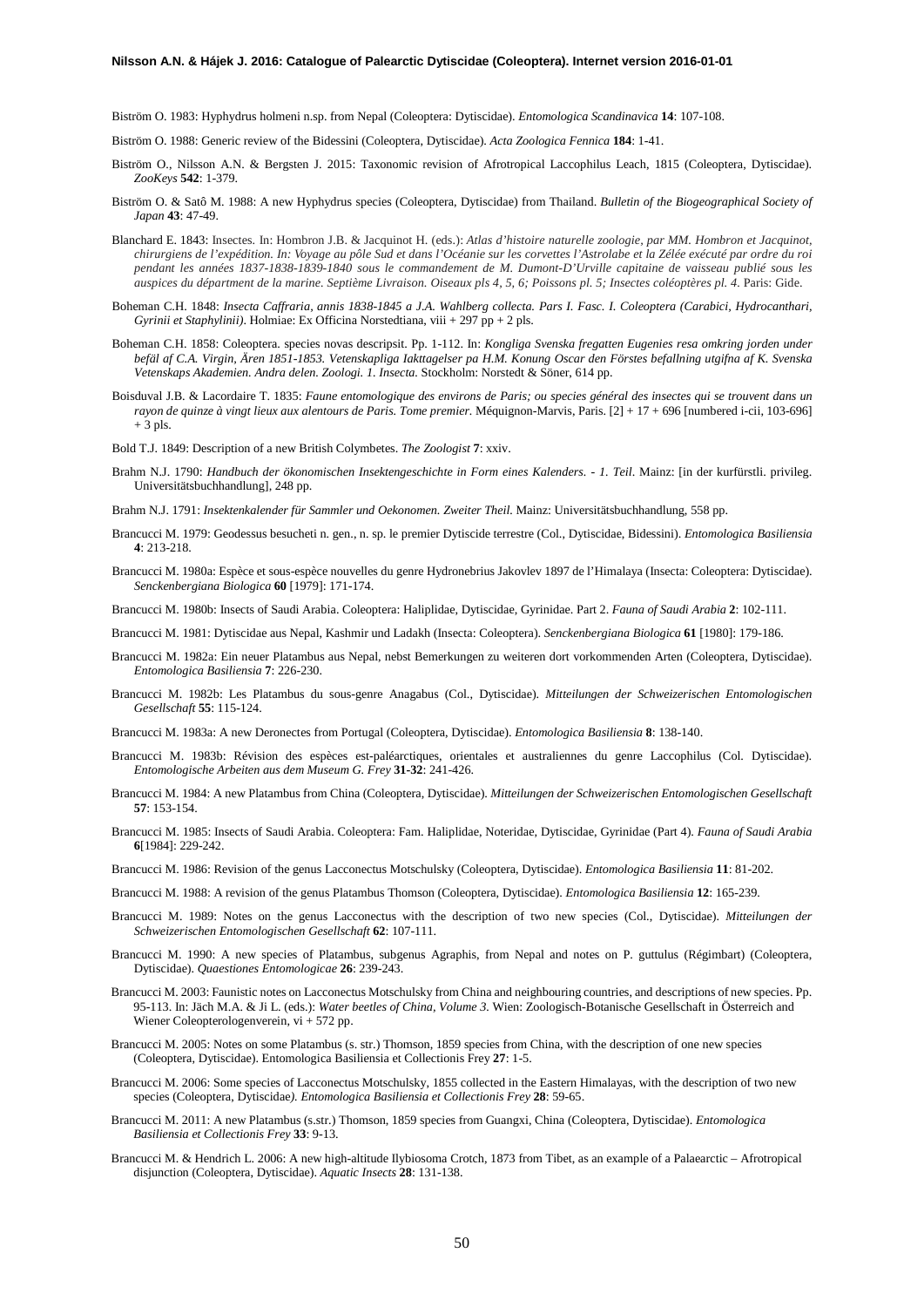- Brancucci M. & Hendrich L. 2008: 5100 m above sea level: Agabus joachimschmidti sp. n. and notes on other high altitude diving beetles from Tibet and Bhutan (Coleoptera, Dytiscidae). *Zootaxa* **1825**: 51-58.
- Branden C. van den 1885: Catalogue des coléoptères carnassiers aquatiques (Haliplidae, Amphizoidae, Pelobiidae et Dytiscidae). *Annales de la Société Entomologique de Belgique* **29**: 5-118.
- Breit J. 1908: Eine koleopterologische Sammelreise auf Mallorka (Balearen). *Verhandlungen der Kaiserlich-königlichen Zoologisch-botanischen Gesellschaft in Wien* **58**: 52-67.

Brinck P. 1939: Eine neue Acilius-Art aus Japan. *Opuscula Entomologica* **4**: 168-170.

- Brinck P. 1943a: Beitrag zur Kenntnis einiger kritischer Wasserkäfer-Arten. *Norsk Entomologisk Tidsskrift* **6**[1941-1943]: 140-153.
- Brinck P. 1943b: Insecta, ex Sibiria meridionali et Mongolia, in itinere Ørjan Olsen 1914 collecta. A. Coleoptera, a Fritz Jensen lecta. VIII. Haliplidae, Dytiscidae, Gyrinidae. *Norsk Entomologisk Tidsskrift* **6**[1941-1943]: 154-161.
- Brinck P. 1943c: Nomenklatorische und systematische Studien über Dytisciden. Kungliga Fysiografiska Sällskapets i Lund Förhandlingar 13(13): 134-146.
- Brinck P. 1943d: Zur Kenntnis der Arten der Hyphydrus orientalis-Gruppe. *Kungliga Fysiografiska Sällskapets i Lund Förhandlingar* **13**(12): 124-133.
- Brinck P. 1945: Nomenklatorische und systematische Studien über Dytisciden. III. Die Klassifikation der Cybisterinen. *Kungliga Fysiografiska Sällskapets Handlingar* **56**(4): 1-20.
- Brinck P. 1948: Coleoptera of Tristan da Cunha. *Results of the Norwegian Scientific Expedition to Tristan da Cunha 1937-1938* 17: 1-121 + 1 pl.
- Broun T. 1886: *Manual of the New Zealand Coleoptera. Parts III and IV.* Wellington: Colonial Museum and Ecological Survey Department, viii + 745-973.
- Brown W.J. 1931: New species of Coleoptera. II. *The Canadian Entomologist* **63**: 115-122.
- Brullé G.A. 1832: Des Animaux Articulés. Pp. 1-29, 64-395. In: *Expédition scientifique de Morée. Section des sciences physiques (sous la direction de M. Bory de Saint-Vincent). Tome III. Partie I. Zoologie. Deuxième Section.* Paris: F.G. Levrault, 400 pp.
- Brullé G.A. 1835: Histoire naturelle des insectes, comprennant leus classification, leurs moeurs, et la description des espèces. In: Audouin J.V. & Brullé G.A.: *Histoire naturelle des insectes traitant de leur organisation et de leurs moeurs en général, et comprenant leur classification et la description des espèces. Tome V. Coléoptères II.* Paris: Pillot, 436 pp.
- Brullé G.A. 1837: Insectes coléoptères: tribus carabiques, hydrocanthares, palpicornes. Pp. 1–60. In: Blanchard E. & Brullé G.A.: *Insectes de l'Amérique mériodionale recueillis par Alcide d'Orbigny.* In: d'Orbigny A.D. 1835–1847: *Voyage dans l'Amérique mériodionale (le Brézil, la République orientale de l'Uruguay, la République Argentine, la Patagonie, la République du Chili, la République de Bolivie, la République du Perou) exécuté pendant les années 1826, 1827, 1828, 1829, 1830, 1831, 1832 et 1833 par Alcide d'Orbigny. Tome sixième. 2.e partie: Insectes.* Paris & Strasbourg: P. Bertrand & Ve Levrault, vi + 222 pp + 32 pls.
- Bruneau de Miré P. & Legros C. 1963: Les Coléoptères Hydrocanthares du Tibesti. *Bulletin de l'Institut Français d'Afrique Noire* (A) **25**: 838-894.

Burmeister E.-G: 1983: Agabus (Gaurodytes) hozgargantae sp. nov. aus Südspanien (Coleoptera, Dytiscidae). *Spixiana* **6**: 133-139.

- Camerano L. 1880: Note intorno ai Ditiscini del Piemonte. *Bulletino della Società Entomologica Italiana* **12**: 116-122.
- Carr F.S. 1930: New Canadian Coleoptera I. *The Canadian Entomologist* **62**: 278-279.
- Carr R. 2001: Oreodytes davisii rhianae subsp. nov. (Coleoptera: Dytiscidae): an Iberian subspecies distinct from O. davisii davisii (Curtis, 1831). *Entomologist's Gazette* **52**: 183-186.
- Castro A. & Delgado J.A. 2001: Iberoporus cermenius, a new genus and species of subterranean water beetles (Coleoptera: Dytiscidae) from Spain. *Aquatic Insects* **23**: 33-43.
- Chevrolat L.A.A. 1861: Description de coléoptères nouveaux d'Algérie. *Revue et Magasin de Zoologie Pure et Appliquée* (2) **13**: 147-155.
- Clairville J.P. de 1806: *Entomologie Helvétique ou catalogue des insectes de la Suisse rangés d'après une nouvelle méthode [Helvetische Entomologie oder Verzeichniss der Schweizerischen Insekten nach einer neuen Methode geordnet]*. Zweiter Theil. Zürich: Orell & Füssli,  $xliii + 251 pp + 32 pls.$
- Clark H. 1862a: Catalogue of the Dytiscidae and Gyrinidae of Australasia, with descriptions of new species. *The Journal of Entomology. Descriptive and Geographical* **1**: 399-421.
- Clark H. 1862b: Description of a new species of Hydroporus, Clairv. *The Annals and Magazine of Natural History* (3) **10**: 326-327.
- Clark H. 1862c: Descriptions of species of the genus Hydroporus, Clairv., new to the European or British Catalogues. *The Journal of Entomology. Descriptive and Geographical* **1**: 468-474.
- Clark H. 1863: Descriptions of new east-Asiatic species of Haliplidae and Hydroporidae. *The Transactions of the Entomological Society of London* (3) **1**[1862-1864]: 417-428.
- Clark H. 1864: Notes on the genus Hydaticus (Leach), with descriptions of new species. *The Transactions of the Entomological Society of London* (3) **2**[1864-1866]: 209-222, pl. xiv.
- Costa A. 1847a: Descrizione di alcuni coleotteri del regno di Napoli. *Annali dell'Accademia degli Aspiranti Naturalisti di Napoli* (2) **1**: 134-162.
- Costa A. 1847b: Specie nuove e rare d'insetti delle montagne del Matese. *Annali dell'Accademia degli Aspiranti Naturalisti di Napoli* (2) **1**: 89-131.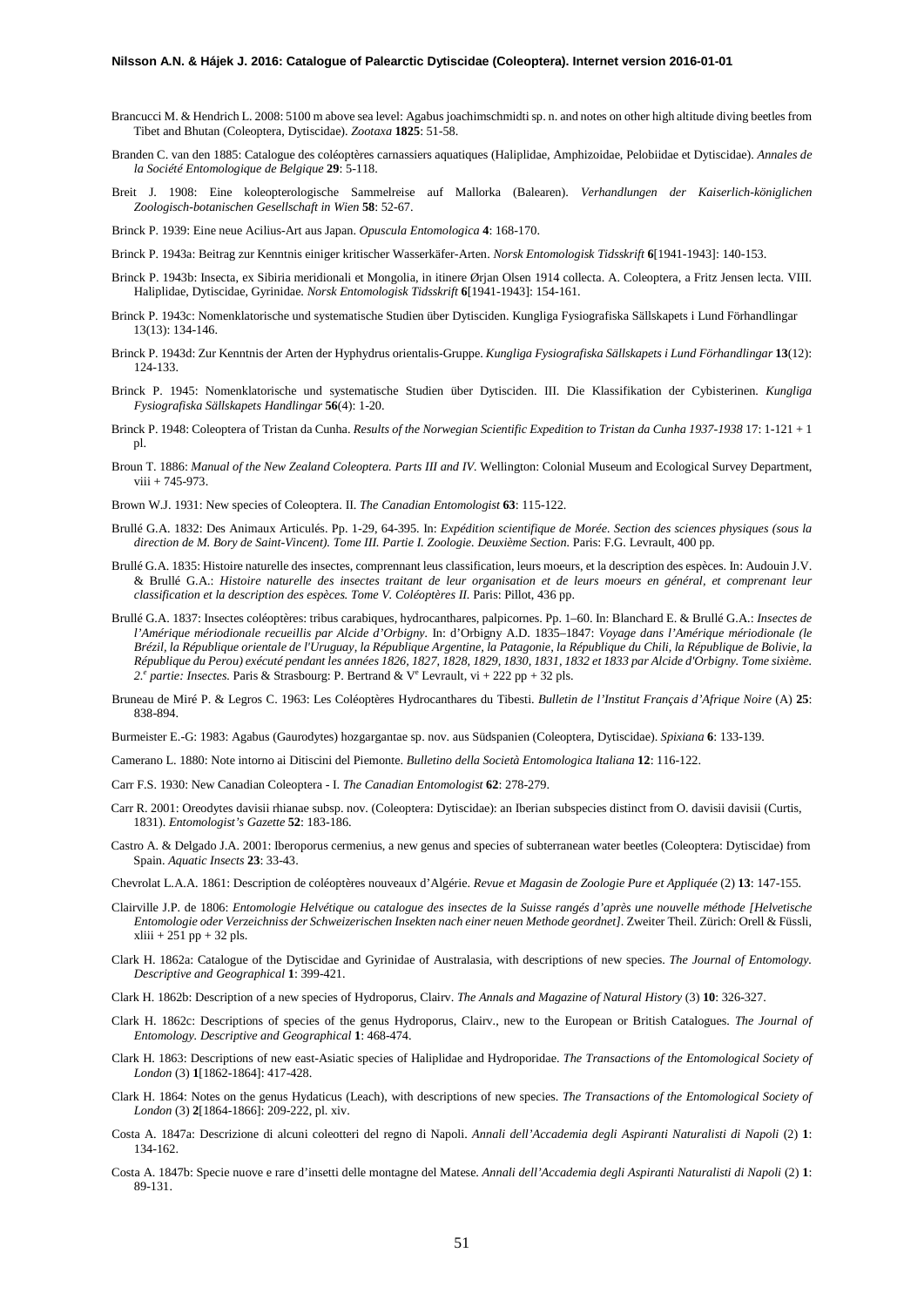Costa A. 1883: Notizie ed osservazioni sulla geo-fauna Sarda. Memoria seconda. Risultamento di ricerche fatte in Sardegna nella primavera del 1882. *Atti dell'Accademia delle Scienze Fisiche e Matematiche di Napoli* (2) **1**(2): 1-109 + [1] p.

Crotch G.R. 1867: On the Coleoptera of the Azores. *Proceedings of the Zoological Society of London* **1867**: 359-391.

- Crotch G.R. 1870: Berichtigungen und Zusätze zum Catalogus Coleopterorum synonymicus et systematicus. *Coleopterologische Hefte* **6**: 94-102.
- Crotch G.R. 1872: Berichtigungen und Zusätze zum Catalogus Coleopterorum synonymicus et systematicus. *Coleopterologische Hefte* **10**: 204-207.
- Crotch G.R. 1873: Revision of the Dytiscidae of the United States. *Transactions of the American Entomological Society* **4**: 383-424.
- Crotch G.R. 1874: Descriptions of new species of Coleoptera from the Pacific coast of the United States. *Transactions of the American Entomological Society* **5**: 73-80.
- Csiki E. 1901: Coleopteren. P. 75-120. In: Horvath G. (ed.): *Dritte asiatische Forschungsreise des Grafen Eugen Zichy*. *Band 2. Zoologische Ergebnisse der dritten asiatischen Forschungsreise des Grafen Eugen Zichy*. V. Budapest: Hornyanszky, xli + 427 pp + 28 pls.
- Csiki E. 1938: Die Schwimmkäfer (Haliplidae und Dytiscidae) von Sumatra, Java und Bali der Deutschen Limnologischen Sunda-Expedition. *Archiv für Hydrobiologie Supplement* **15**[1937]: 121-130.
- Csiki E. 1943: Coleopteren von Alibotusch-Gebirge in Süd-Bulgarien. *Mitteilungen aus den Königlichen Naturwissenschaftlischen Instituten, Sofia* **16**: 214-218.
- Csiki E. 1946: *Die Käferfauna des Karpaten-Beckens. Band I. Allgemeiner Teil und Caraboidea.* Budapest: [publ. unknown], 798 pp.
- Curtis J. 1825: *British entomology; being illustrations and descriptions of the genera of insects found in Great Britain and Ireland: containing coloured figures from nature of the most rare and beautiful species, and in many instances of the plants upon which they are found. Vol. II.* London: J. Curtis, pls 51-98.
- Curtis J. 1826: *British entomology; being illustrations and descriptions of the genera of insects found in Great Britain and Ireland: containing coloured figures from nature of the most rare and beautiful species, and in many instances of the plants upon which they are found. Vol. III.* London: J. Curtis, pls 99-146.
- Curtis J. 1827: *British entomology; being illustrations and descriptions of the genera of insects found in Great Britain and Ireland: containing coloured figures from nature of the most rare and beautiful species, and in many instances of the plants upon which they are found. Vol. IV*. London: J. Curtis, pls 147-194.
- Curtis J. 1831: *British entomology; being illustrations and descriptions of the genera of insects found in Great Britain and Ireland: containing coloured figures from nature of the most rare and beautiful species, and in many instances of the plants upon which they are found. Vol. VIII.* London: J. Curtis, pls 338-383.
- Curtis J. 1835: Appendix 2: Insects. In: Ross J.: *Narrative of a second voyage in search of a North-West passage, and of a residence in the Arctic regions during the years 1829, 1830, 1831, 1832, 1833.* London: A.W. Webster [pages unknown].
- Curtis J. 1840: Descriptions, etc., of some rare or interesting indigenous insects. *Annals of Natural History* **5**: 274-282.
- Dalla Torre C.W. von 1877: Synopsis der Insecten Oberösterreichs. *Jahresbericht des Vereins für Naturkunde in Österreich ob der Enns zu Linz* **8**: 15-74.
- DeGeer C. 1774: *Mémoires pour servir à l'histoire des insectes.* Tome quatrième. Stockholm: P. Hesselberg, xii + 456 pp + 19 pls.
- Dejean P.F.M.A. 1833: *Catalogue des coléoptères de la collection de M. le Comte Dejean.* Livraisons 1 & 2. Paris: Méquignon-Marvis, 176 pp.
- Della Beffa G. 1931: Insetti del Kashmir raccolti dal Dott. Cesare Calciati nella spedizione Mario Piacenza (1913). Pp. 173-187. In: *Himálaia Cashmiriano; relazione del Dott. Cesare Calciati sulle note originali Borelli-Calciati-Piacenza.* Milano: Rizzoli & C.
- Depoli G. 1930: I Coleotteri della Liburnia. Parte I: Adephaga Palpicornia. *Fiume, Rivista Semestrale della Società di Studi Fiumani* **7**[1929]: 73-150.
- Desbrochers des Loges J. 1871: Description de Coléoptères nouveaux d'Europe et confins et remarques diverses. *Mittheilungen der Schweizerischen Entomologischen Gesellschaft* **3**[1870-1872]: 337-376.
- Dettner K. 1983: Colymbetes schildknechti, a new water beetle from Sardinia with a key to European species of the genus Colymbetes (Coleoptera, Dytiscidae). *Aquatic Insects* **5**: 39-44.
- Dodero A. 1922: Appunti coleotterologici. IIIo. *Bollettino della Società Entomologica Italiana* **54**: 44-48.
- Doubleday E. & Newman E. 1833: An entomological excursion. *The Entomological Magazine* **1**: 50-60.
- Drapiez P.A.J. 1819a: Description de huit espèces d'insectes nouveaux. *Annales Générales des Sciences Physiques* **1**: 45-55 + pl. iv.
- Drapiez P.A.J. 1819b: Description de huit espèces d'insectes nouveaux. *Annales Générales des Sciences Physiques* **1**: 290-298.
- Drapiez P.A.J. 1819c: Description de huit espèces d'insectes nouveaux*. Annales Générales des Sciences Physiques* **2**: 42-50 + pl. xvi.
- Drapiez P.A.J. 1819d: Description de huit espèces d'insectes nouveaux. *Annales Générales des Sciences Physiques* **2**: 197-204 + pl. xxv.
- Drapiez P.A.J. 1820: Description de cinq insectes nouveaux. *Annales Générales des Sciences Physiques* **3**: 269-274 + pl. xliv.
- Dufour L. 1852: Des zones entomologiques dans nos Pyrénées Occidentales, et désignation des insectes qui les habitent. *Actes de la Société Linnéenne de Bordeaux* (2) **17**[1851]: 304-364.

Duftschmid C.E. 1805: *Fauna Austriae, oder Beschreibung der österreichischen Insecten für angehende Freunde der Entomologie. Erster*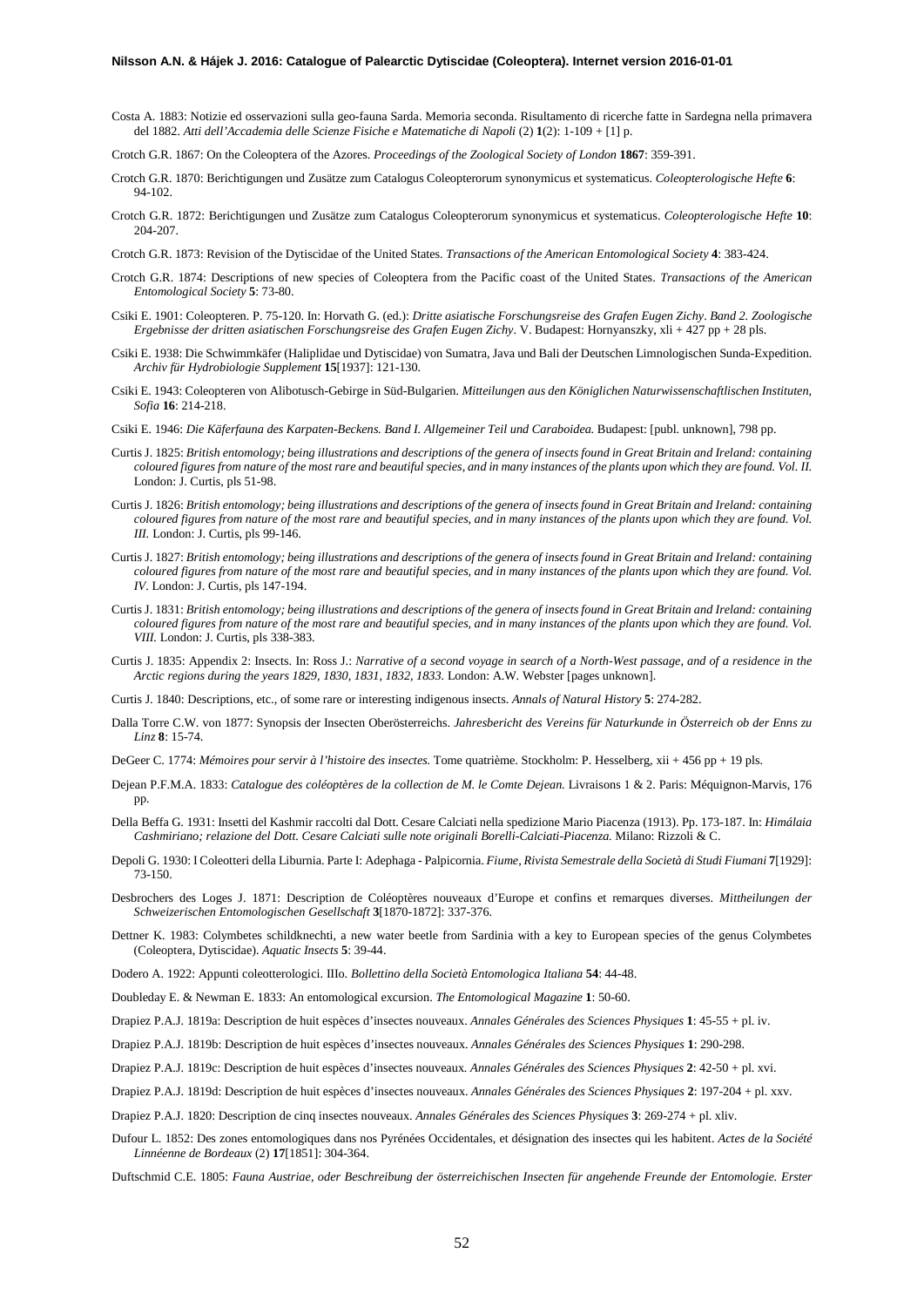*Theil.* Linz und Leipzig: Akademischen Buchhandlung, v + 311 + 5 pp.

Dutton L.A. & Angus R.B. 2007: A karyosystematic investigation of a group of sibling species related to Stictotarsus griseostriatus (De Geer) (Coleoptera: Dytiscidae). *Comparative Cytogenetics* **1**: 3-16.

Engert H. 1911: Kleinere Mitteilungen. C. Dytiscus punctulatus F. var. nov. ♀ laevis. *Entomologische Blätter* **7**: 19.

- Erichson W.F. 1832: *Genera Dyticeorum.* Berolini: II + 48 pp.
- Erichson W.F. 1834: Coleoptera und Lepidoptera. In: Meyens (ed.): Beiträge zur Zoologie, gesammelt auf einer Reise um die Erde. *Nova Acta Academiae Caesareae Leopoldino-Carolinae Germanicae Naturae Curiosorum* **16**[1832], Supplement **1**: 219-284.
- Erichson W.F. 1837: *Die Käfer der Mark Brandenburg. Erster Band. Erste Abtheilung.* Berlin: F.H. Morin, viii + 384 pp.
- Erichson W.F. 1843: Beitrag zur Insecten-Fauna von Angola, in besonderer Beziehung zur geographischen Verbreitung der Insecten in Afrika. *Archiv für Naturgeschichte* **9**: 199-267.
- Erichson W.F. 1847: Conspectus Insectorum Coleopterorum, quae in republica Peruana observata sunt. *Archiv für Naturgeschichte* **13**: 67-185.
- Erman K.Ö. & Fery H. 2000: Hydroporus erzurumensis sp. n. (Insecta: Coleoptera: Dytiscidae) from north-eastern Turkey. *Annalen des Naturhistorischen Museums in Wien* **102B**: 171-176.
- Erman K.Ö. & Fery H. 2006: Hydroporus neclae sp. n. from northeastern Turkey, a new member of the memnonius-group of Hydroporus Clairville (Coleoptera: Dytiscidae). *Zootaxa* **1355**: 39-47.
- Eschscholtz J.F. 1818: Decades tres eleutheratorum novorum descripsit. *Mémoires de l'Académie Impériale des Sciences de St.-Pétersbourg*  **6**: 451-484.
- Fabricius J.C. 1775: *Systema entomologiae, sistens insectorum classes, ordines, genera, species, adiectis synonymis, locis, descriptionibus, observationibus.* Flensburgi et Lipsiae: Libraria Kortii, xxxii + 832 pp.
- Fabricius J.C. 1777. *Genera insectorum eorumque characteres naturales secundum numerum, figuram, situm et proportionem omnium partium oris adiecta mantissa specierum nuper detectarum*. M.F. Bartschii, Chilonii. xvi + 310 pp.
- Fabricius J.C. 1781: *Species Insectorum enhibentes eorum differenties specificas, synonyma, auctorum, loca natalia, metamorphosim adiectis observationibus, descriptionibus. Tomus I.* Hamburg et Kilonii: C.E. Bohn, vii + 552 pp.
- Fabricius J.C. 1781-1782: *Species Insectorum exhibentes eorum differentias specificas, synonyma, auctorum, loca natalia, metamorphosim adiectis observationibus, descriptionibus. Tomus II.* Hamburg et Kilonii: C.E. Bohn: 517 pp [Appendix, pp 495-517, published in 1782].
- Fabricius J.C. 1787: *Mantissa insectorum, sistens eorum species nuper detectas adiectis characteribus genericis, differentiis specificis, emendationibus, observationibus. Tom. I.* Hafniae: C.G. Proft, xx + 348 pp.
- Fabricius J.C. 1792: *Entomologia systematica emendata et aucta, secundum classes, ordines, genera, species adjectis synonimis, locis, observationibus, descriptionibus. Tomus I. Pars I.* Hafniae: C.G. Proft, xx + 330 pp.
- Fabricius J.C. 1798: *Supplementum entomologiae systematicae. II.* Hafniae: Proft et Storch, ii + 572 pp.
- Fabricius J.C. 1801: *Systema Eleutheratorum secundum ordines, genera, species; adiectis synonymis, locis, observationibus, descriptionibus. Tomus I*. Kiliae: Bibliopolii Academici Novi, xxiv + 506 pp.
- Fairmaire L. 1858: Coleoptera Corsica a Ph. Lareynie detecta. *Revue et Magasin de Zoologie Pure et Appliquée* (2) **10**: 455-456.
- Fairmaire L. 1859a: Description de quelques nouveaux coléoptères de France. *Bulletin de la Société Entomologique de France* **1859**: lii.
- Fairmaire L. 1859b: Miscellanea entomologica. Troisième partie. *Annales de la Société Entomologique de France* (3) **7**: 21-64.
- Fairmaire L. 1859c: Notice nécrologique sur Ph. Lareynie suivie d'observations sur les coléoptères de l'Île de Corse. *Annales de la Société Entomologique de France* (3) **7**: 261-283.
- Fairmaire L. 1860: Diagnoses de nouvelles espèces de coléoptères. *Annales de la Société Entomologique de France* (3) **8**: 629-632.
- Fairmaire L. 1869: Notes sur les coléoptères recueillis par Charles Coquerel à Madagascar et sur les côtes d'Afrique. 2e partie. *Annales de la Société Entomologique de France* (4) **9**: 179-260.
- Fairmaire L. 1872: [new species]. *Bulletin de la Société Entomologique de France* **1871**: lxxii-lxxiii.
- Fairmaire L. 1876: Diagnoses de coléoptères du nord de l'Afrique. *Petites Nouvelles Entomologiques* **2**[1876-1879]: 49-50.
- Fairmaire L. 1877: Coléoptères nouveaux du nord de l'Afrique. *Petites Nouvelles Entomologiques* **2**[1876-1879]: 141.
- Fairmaire L. 1880a: Descriptions de coléoptères nouveaux du nord de l'Afrique. 4e partie. *Annales de la Société Entomologique de France* (5) **10**: 245-252.
- Fairmaire L. 1880b: Diagnoses de coléoptères de la Chine centrale. *Le Naturaliste* **1**: 164.
- Fairmaire L. & Laboulbène A. 1855: 2<sup>e</sup> Partie. Pp. 181-370. In: *Faune entomologique française ou description des insectes qui se trouvent en France. Coléoptères. Tome Premier*. Paris: Deyrolle, xxxv + 665 pp.
- Falkenström G. 1922a: Stockholmstraktens Vatten-Coleoptera. *Entomologisk Tidskrift* **43**: 10-32.
- Falkenström G. 1922b: Stockholmstraktens Vatten-Coleoptera. Tillägg till Dytiscidae. *Entomologisk Tidskrift* **43**: 180-186.
- Falkenström G. 1930: Kritische Bemerkungen über einige Dytisciden-Arten. III. *Zoologischer Anzeiger* **87**: 21-39.
- Falkenström G. 1932a: Stockholmstraktens Vatten-Coleoptera. Femte tillägget. *Entomologisk Tidskrift* **53**: 171-190 + 1 pl.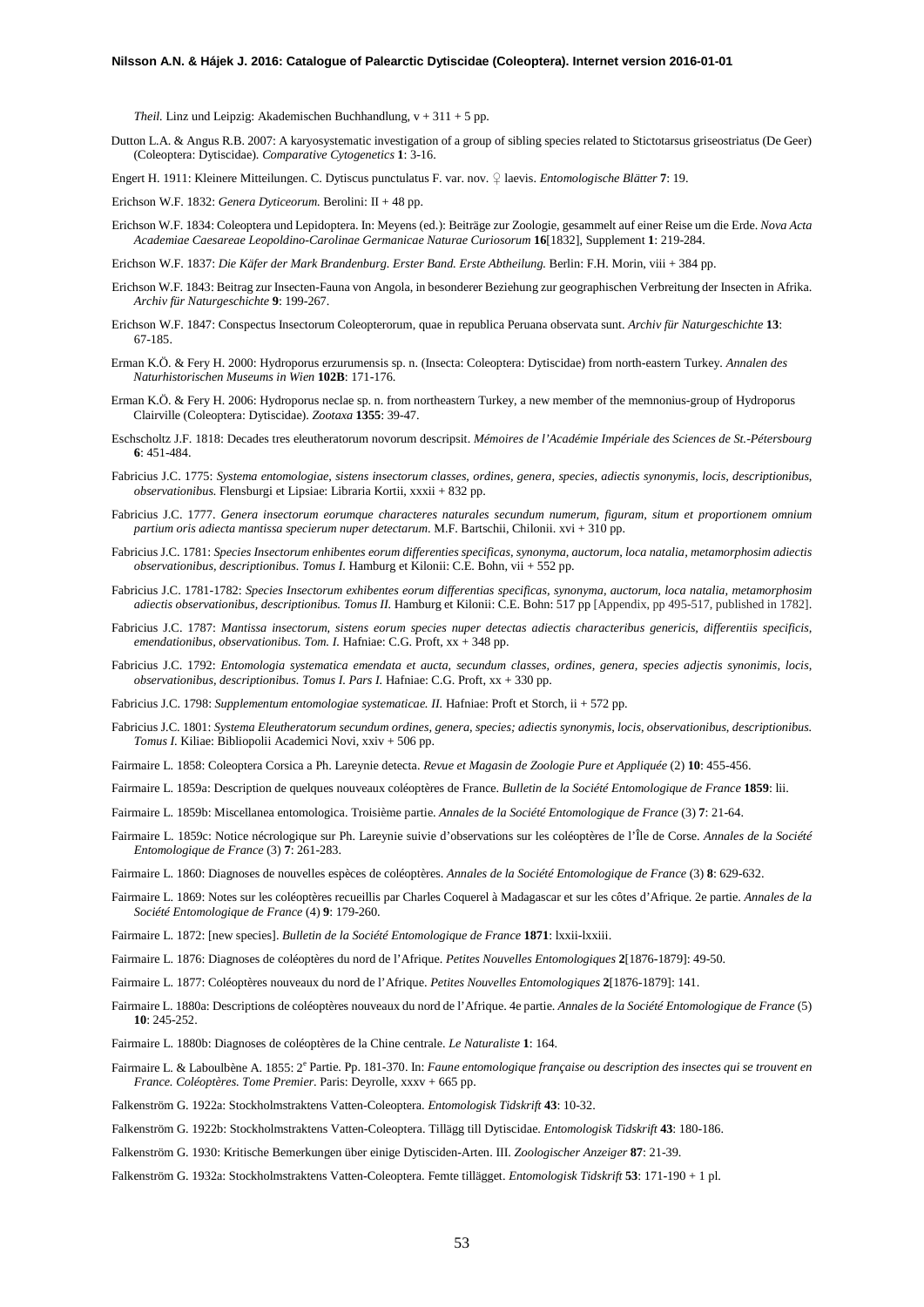- Falkenström G. 1932b: Vorläufige Mitteilung über die neuen Halipliden und Dytisciden, von Dr. D. Hummel in den Jahren 1927-30 während Dr. Sven Hedins China-Expedition eingesammelt. *Entomologisk Tidskrift* **53**: 191-192.
- Falkenström G. 1936a: Halipliden, Dytisciden und Gyriniden aus West- und Zentral-China (Coleoptera). *Lingnan Science Journal* **15** (1): 79-99.
- Falkenström G. 1936b: Halipliden, Dytisciden und Gyriniden aus West- und Zentral-China (Coleoptera). *Lingnan Science Journal* **15** (2): 225-248
- Falkenström G. 1936c: Schwedisch-chinesische wissenschaftliche Expedition nach den nordwestlichen Provinzen Chinas, unter Leitung von Dr. Sven Hedin und Prof. Sü Ping-chang. Insekten gesammelt vom schwedischen Arzt der Expedition Dr. David Hummel 1927-1930. 60. Coleoptera. 10. Zusatz. *Arkiv för Zoologi* **29A** (5)[1937]: 1-4 [separate is dated 1936].
- Falkenström G. 1937: Zwei neue Rhantus aus Australien (Coleopt.). *Entomologisk Tidskrift* **58**: 39-46.
- Falkenström G. 1938: Die Arthropodenfauna von Madeira nach den Ergebnissen der Reise von Prof. Dr. O. Lundblad Juli-August 1935. IX. Coleoptera: Dytiscidae. *Arkiv för Zoologi* **30A**[1938-1939] Nr. 19: 1-19 + 4 pls.
- Falkenström G. 1939: Halipliden und Dytisciden aus der Iberischen Halbinsel, gesammelt im Sommer 1935 von Prof. Dr. O. Lundblad. *Arkiv för Zoologi* **31A** (5): 1-22.
- Fall H.C. 1917: New Dytiscidae. *Journal of the New York Entomological Society* **25**: 163-182.
- Fall H.C. 1919: *The North American species of Coelambus.* Mount Vernon, New York: H.C. Fall, 20 pp.
- Fall H.C. 1922: *A review of the North American species of Agabus.* Mount Vernon, New York: H.C. Fall, 36 pp.
- Fall H.C. 1923: *A revision of the North American species of Hydroporus and Agaporus.* Mount Vernon, New York: H.C. Fall, 129 pp.
- Fall H.C. 1926: A list of the Coleoptera taken in Alaska and adjacent parts of the Yukon Territory in the summer of 1924. *The Pan-Pacific Entomologist* **2** [1925-26]: 127-154, 191-208.
- Fauvel A. 1865: Énumération des insectes recueillis en Savoie et en Dauphiné (1861-1863) et descriptions d'espéces nouvelles. *Bulletin de la Société Linnéenne de Normandie* **9**[1863-1864]: 253-321.
- Fauvel A. 1889: Sur une forme inédite du Rhantus suturalis Lac. *Revue d'Entomologie* **8**: 82.
- Favre E. 1890: Faune des Coléoptères du Valais et des régions limitrophes. *Neue Denkschriften der Allgemeinen Schweizerischen Gesellschaft für die Gesammten Naturwissenschaften* **31**: xliv + 448 pp.
- Feng H.T. 1935: A new diving beetle from Szechuan (order Coleoptera, family Dytiscidae). *Peking Natural History Bulletin* **9**[1934-35]: 181-184.
- Feng H.T. 1936: Notes on some Dytiscidae from Musee Hoang Ho Pai Ho, Tientsin with descriptions of eleven new species. *Peking Natural History Bulletin* **11**(1): 1-15.
- Fery H. 1986: Agabus dettneri n. sp. und Agabus albarracinensis n. sp., zwei neue Schwimmkäfer aus Südwesteuropa (Coleoptera: Dytiscidae). *Entomologische Zeitschrift mit Insektenbörse* **96**: 342-349.
- Fery H. 1987: Hydroporus (s.str.) brancuccii n.sp. aus dem Nordwesten Portugals (Coleoptera: Dytiscidae). *Entomologische Zeitschrift mit Insektenbörse* **97**: 65-71.
- Fery H. 1992a: Coelambus lagari n.sp. und Coelambus sanfilippoi n.sp. aus dem westlichen Mittelmeergebiet (Coleoptera: Dytiscidae). *Entomologische Zeitschrift mit Insektenbörse* **102**: 113-124
- Fery H. 1992b: Revision der "minutissimus-Gruppe" der Gattung Bidessus Sharp (Coleoptera: Dytiscidae). *Entomologica Basiliensia* **14**[1991]: 57-91.
- Fery H. 1992c: Revision der saginatus-Gruppe der Gattung Coelambus Thomson (Coleoptera: Dytiscidae). *Linzer Biologische Beiträge* **24**: 339-358.
- Fery H. 1994: Taxonomische Notizen zu Graptodytes sedilloti (Régimbart 1877) und Graptodytes phrygius Guignot 1943 nebst Beschreibung von Graptodytes bussleri n. sp. vom Golan (Coleoptera: Dytiscidae). *Entomologische Zeitschrift mit Insektenbörse* **104**: 389-402.
- Fery H. 1995: Notizen zur a[e]qualis-Gruppe und weiteren Arten der Gattung Graptodytes Seidlitz 1887 (Coleoptera: Dytiscidae). *Entomologische Zeitschrift mit Insektenbörse* **105**: 33-51.
- Fery H. 1999: Revision of a part of the memnonius-group of Hydroporus Clairville, 1806 (Insecta: Coleoptera: Dytiscidae) with the description of nine new taxa, and notes on other species of the genus. *Annalen des Naturhistorischen Museums in Wien* (B) **101**: 217-269.
- Fery H. 2000: Coelambus discedens Sharp 1882 is the second member of the Hydroporus tokui-group! (Coleoptera, Dytiscidae). *Linzer Biologische Beiträge* **32**: 1247-1256.
- Fery H. 2003: Taxonomic and distributional notes on Hygrotus Stephens, with emphasis on the Chinese fauna and a key to the Palearctic species. Pp. 133-193. In: Jäch M.A. & Ji L. (eds.): *Water beetles of China, Volume 3.* Wien: Zoologisch-Botanische Gesellschaft in  $Ö$ sterreich and Wiener Coleopterologenverein, vi + 572 pp.
- Fery H. 2006: Hydroporus incommodus sp.n. from Slovakia, and notes on other members of the H. striola-group (Coleoptera: Dytiscidae). *Koleopterologische Rundschau* **76**: 23-34.
- Fery H. 2009: New species of the Hydroporus longulus-group from Iran, Armenia and Turkey with a synopsis of the group (Coleoptera: Dytiscidae). *Acta Entomologica Musei Nationalis Pragae* **49**: 529-558.
- Fery H. 2011a: Agabus (Acatodes) puetzi sp. n., a new species of the confinis-group from the Qinghai-Tibet Plateau (Coleoptera, Dytiscidae, Agabini). *Zootaxa* **3050**: 37-54.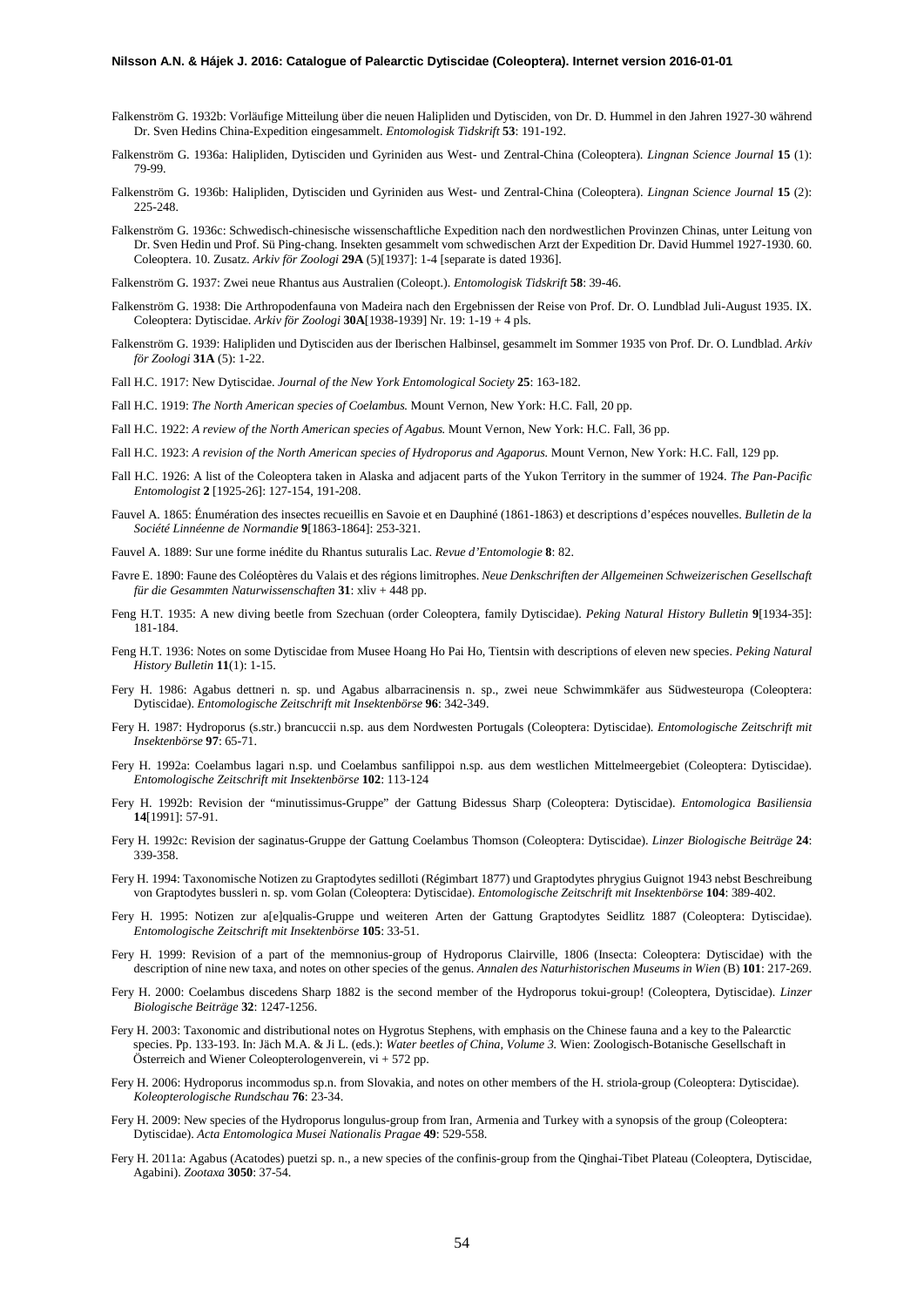Fery H. 2011b: Scarodytes roberti nov. sp. from Greece (Coleoptera, Dytiscidae). *Linzer Biologische Beiträge* 43: 381-398.

Fery H. 2015: Oreodytes angelinii, a new species from north-eastern Greece (Coleoptera: Dytiscidae: Hydroporinae). *Klapalekiana* 51: 39-47.

- Fery H. & Brancucci M. 1987: The costate species of the genus Deronectes Sharp (Coleoptera, Dytiscidae). *Mitteilungen der Schweizerischen Entomologischen Gesellschaft* **60**: 63-72.
- Fery H. & Brancucci M. 1989: A new subspecies of Deronectes costipennis Brancucci (Coleoptera, Dytiscidae). *Mitteilungen der Schweizerischen Entomologischen Gesellschaft* **62**: 303-305.
- Fery H. & Brancucci M. 1990: Deronectes angusi n. sp. aus Spanien (Coleoptera: Dytiscidae). *Entomologische Zeitschrift mit Insektenbörse* **100**: 430-432
- Fery H. & Brancucci M. 1997: A taxonomic revision of Deronectes Sharp, 1882 (Insecta: Coleoptera: Dytiscidae) (part I). *Annalen des Naturhistorischen Museums in Wien* (B) **99**: 217-302.
- Fery H. & Erman Ö.K. 2009: Five new species of the longulus-group of Hydroporus Clairville, 1806 from north-eastern Turkey (Coleoptera: Dytiscidae). *Zootaxa* **2033**: 1-12.
- Fery H., Erman Ö.K. & Hosseinie S.O. 2001: Two new Deronectes Sharp, 1882 (Insecta: Coleoptera: Dytiscidae) and notes on other species of the genus. *Annalen des Naturhistorischen Museums in Wien* (B) **103**: 341-351.
- Fery H. & Fresneda J. 1988a: Deronectes algibensis n. sp. vom äußersten Süden Spaniens (Coleoptera: Dytiscidae). *Entomologische Zeitschrift mit Insektenbörse* **98**: 337-345.
- Fery H. & Fresneda J. 1988b: Deronectes wewalkai n.sp. aus Zentralspanien, eine weitere Art mit stark gerippten Flügeldecken (Coleoptera: Dytiscidae). *Entomologische Zeitschrift mit Insektenbörse* **98**: 241-249.
- Fery H., Fresneda J. & Millán A. 1996: Bemerkungen zur Nebrioporus cerisyi-Gruppe sowie Beschreibung von Nebrioporus schoedli n.sp. (Coleoptera: Dytiscidae). *Entomologische Zeitschrift mit Insektenbörse* **106**: 306-328.
- Fery H. & Hájek J. 2013: Hydroporus toubkal sp. nov. from the High Atlas, Morocco, a new member of the H. longulus group (Coleoptera: Dytiscidae: Hydroporinae). *Acta Entomologica Musei Nationalis Pragae* **53**: 601-607.
- Fery H., Hasanshahi G. & Abbasipour H. 2014: Deronectes tashk nov.sp. from the Fars Province (Iran) (Insecta: Coleoptera: Dytiscidae). *Linzer Biologische Beiträge* **46**: 1255-1265.
- Fery H. & Hendrich L. 1988: Eine neue Hydroporus-Art vom Westen der iberischen Halbinsel: Hydroporus (s.str.) vespertinus n. sp. (Coleoptera: Dytiscidae). *Entomologische Zeitschrift mit Insektenbörse* **98**: 145-152.
- Fery H. & Hendrich L. 2011a: Hydroporus esseri sp. n., a new diving beetle from southern Turkey (Coleoptera, Dytiscidae, Hydroporinae). *Zootaxa* **2909**: 38-46.
- Fery H. & Hendrich L. 2011b: Ilybius enpalaiatheka spec. nov. from Anatolia, Turkey, with a revised key to males of the Ilybius erichsoni and chalconatus groups. *Spixiana* **34**: 39-46.
- Fery H. & Hosseinie S. 1998: A taxonomic revision of Deronectes Sharp, 1882 (Insecta: Coleoptera: Dytiscidae) (part II). *Annalen des Naturhistorischen Museums in Wien* (B) **100**: 219-290.
- Fery H. & Hosseinie S. 1999: Deronectes palaestinus Fery & Hosseinie replaced by Deronectes plaestinensis nom. n. (Insecta: Coleoptera: Dytiscidae). *Annalen des Naturhistorischen Museums in Wien* (B) **101**: 271-272.
- Fery H. & Nilsson A.N. 1993: A revision of the Agabus chalconatus- and erichsoni-groups (Coleoptera: Dytiscidae), with a proposed phylogeny. *Entomologica Scandinavica* **24**: 79-108.
- Fery H. & Pesic V. 2006: Hydroporus macedonicus nov. spec., a new member of the Hydroporus planus-group (Coleoptera, Dytiscidae). Linzer Biologische Beiträge **38**(1): 595-604.
- Fery H. & Petrov P.N. 2006: Two new species of the planus-group of Hydroporus Clairville, 1806 (Coleoptera: Dytiscidae), and notes on other species of the group. *Aquatic Insects* **28**: 81-100.
- Fery H. & Petrov P.N. 2013: Amurodytes belovi nov.gen et nov.sp. from eastern Russia (Coleoptera, Dytiscidae, Hydroporinae). *Linzer Biologische Beiträge* **45**: 1821-1838.
- Fery H. & Przewoźny M. 2011: Ilybius thynias sp. n. from European Turkey (Coleoptera: Dytiscidae). *Zootaxa* **2740**: 59-67.
- Fery H., Sadeghi L. & Hosseinie S.O. 2005: Hygrotus curvilobus sp.n. and H. stefanschoedli sp.n. from Iran, and re-instatement of H. orthogrammus (Sharp, 1882) as valid species (Coleoptera: Dytiscidae). *Koleopterologische Rundschau* **75**: 29-44.
- Fery H. & Šťastný J. 2007: Notes on the Scarodytes savinensiscomplex with the description of two new taxa (Coleoptera: Dytiscidae). *Linzer Biologische Beiträge* **39**: 877-899.
- Fery H. & Šťastný J. 2010: On the identity of Hydroporus glasunovi Zaitzev 1905, with the description of Hydroporus glasunovi dolini nov.ssp. (Coleoptera, Dytiscidae). *Linzer Biologische Beiträge* **42**: 1005-1028.
- Fery H. & Wewalka G. 1992: Bemerkungen zur Identität des Deronectes vestitus (Gebler) sowie Beschreibung von Deronectes nilssoni n.sp. (Insecta, Coleoptera: Dytiscidae). *Reichenbachia* **29**: 21-26.
- Fischer von Waldheim G. 1829: *Museum Historiae Naturalis Universitatis Caesareae Mosquensis. Pars II. Insecta*. Mosquae. Typis Universitatis Caesareae, 147 pp.

Fleischer A. 1898: Coleopterologische Notizen. *Wiener Entomologische Zeitung* **17**: 24-25.

Focarile A. 1960: Ricerche coleotterologiche sul litorale ionico della Puglia, Lucania e Calabria, Campagne 1956-1957-1958 III. Coleoptera: Haliplidae, Dytiscidae, Gyrinidae. *Memorie della Società Entomologica Italiana* **39**: 41-114.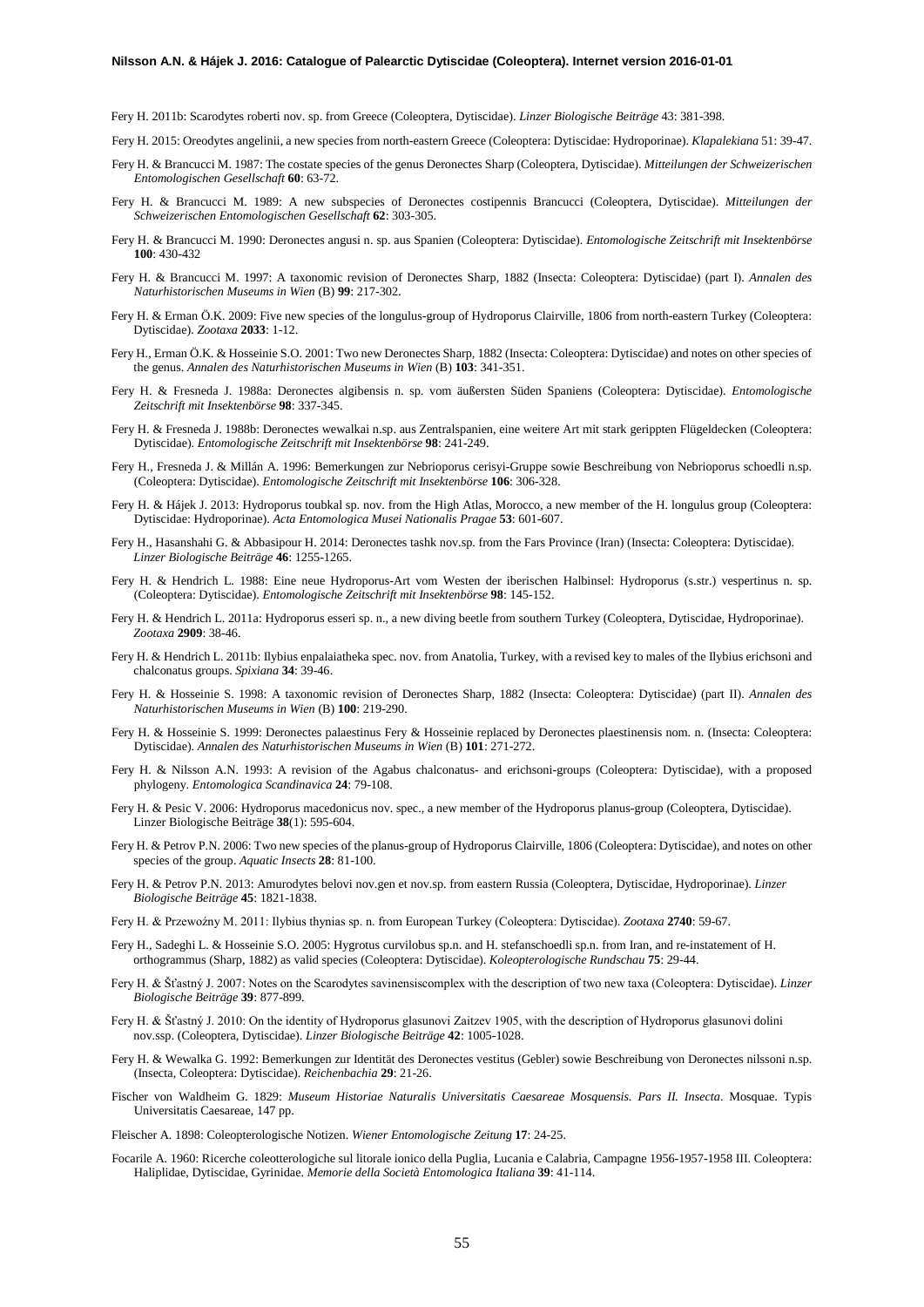Forster J.R. 1771: *Novae species insectorum. Centuria I.* London: White, VIII + 100 pp.

- Foster G.N. 1992: A new species of Rhithrodytes Bameul (Coleoptera: Dytiscidae) from Portugal. *Aquatic Insects* **14**: 249-253.
- Foster G.N. & Bilton D.T. 1997: A new species of Agabus from south-west Portugal (Coleoptera: Dytiscidae). *Koleopterologische Rundschau* **67**: 113-118.
- Fourcroy A.F. de 1785: *Entomologia Parisiensis; sive catalogus insectorum quae in agro Parisiensi reperiuntur; secundum methodum*  Geoffraeanam in sectiones, genera et species distributus: cui addita sunt nomina trivalia [sic] et fere trecentae novae species. Pars prima. Paris: Aedibus Serpentineis, viii + 544 pp.
- Franciscolo M.E. 1942: Una nuova specie di Agabus Leach. Primo contributo alla conoscenza dei Dythiscidae [sic] italiani. *Bollettino della Società Entomologica Italiana* **74**: 137-140.
- Franciscolo M.E. 1961: Ricerche sulla fauna appenninica. LX. Haliplidae, Dytiscidae, Gyrinidae dei Monti Picentini e dell'Aspromonte (Note sugli Idrocantaridi italiani - V). *Memorie della Museo Civico di Storia Naturale di Verona* **9**: 155-172.
- Franciscolo M.E. 1968: On a new species of Hydaticus subgen. Guignotites Brinck 1943 from Portugal, with notes on palaearctic species. Notes on Iberian Dytiscoidea, II. *Journal of Natural History* **2**: 47-71.
- Franciscolo M.E. 1972: Hydroadephaga of Jugoslav Adriatic Islands. Part 1. *Acta Entomologica Jugoslavica* **8**: 55-90.
- Fresneda J. & Fery H. 1990: Stictonectes occidentalis n. sp. vom Südwesten der iberischen Halbinsel (Coleoptera: Dytiscidae). *Entomologische Zeitschrift mit Insektenbörse* **100**: 73-83
- Fresneda J. & Hernando C. 1987: Descripció preliminar de l'Agabus (Gaurodytes) maestri nov. sp. (Coleoptera Dytiscidae). *Excursionisme, Butlleti de la Unió Excursionista de Catalunya* **142**: 67-68.
- Fresneda J. & Hernando C. 1989a: Agabus (Dichonectes) parvulus nov. sp. de la Península Ibérica, y clave para la determinación de los Dichonectos ibéricos (Coleoptera, Dytiscidae). *Sessió d'Entomologia. Institució Catalana d'Historia Natural-Societat Catalana de Lepidopterologia* **5**: 13-17.
- Fresneda J. & Hernando C. 1989b: Los Hydradephaga de la Alta Ribagorza y Valle de Arán (Coléoptera). *Eos, Revista Española de Entomologia* **64**[1988](2): 17-55.
- Ganglbauer L. 1891: *Die Käfer von Mitteleuropa. Die Käfer der österreichisch-ungarischen Monarchie, Deutschlands, der Schweiz, sowie des französischen und italienischen Alpengebietes. Erster Band. Familienreihe Caraboidea.* Wien: C. Gerold's Sohn, iii + 557 pp.
- Ganglbauer L. 1900: Beschreibungen neuer Arten nach den Manuscripten der Herren Autoren. Pp. 134-167. In: Bodemeyer A.R.E. von (ed.): *Quer durch Klein-Asien in den Bulghar-Dagh. Eine naturwissenschaftliche Studien-Reise*. Emmendingen: Dölter, v + 169 pp.
- Ganglbauer L. 1904: Neue Arten aus den Gattungen Trechus (Anophthalmus), Hydroporus und Riolus. *Münchener Koleopterologische Zeitschrift* **2**[1904-1906]: 350-354.
- Gebler F.A. von 1829: Bemerkungen über die Insekten Sibiriens, vorzüglich des Altai. Pp. 1-228. In: Ledebour C.F. von: *Reise durch das Altai-Gebirge und die soongorische Kirgisen-Steppe.* Zweiter Theil. Berlin: Reimer, 427 pp.
- Gebler F.A. von 1832: Notice sur les Coléoptères qui se trouvent dans le district des mines de Nertschinsk, dans la Sibérie orientale avec la description de quelques espèces nouvelles. *Nouveaux Mémoires de la Société Impériale des Naturalistes de Moscow* **2**: 23-78.
- Gebler F.A. von 1841: Charakteristik mehrerer neuen sibirischen Coleopteren. *Bulletin Scientifique de l'Académie Impériale des Sciences de Saint-Pétersbourg* **8**: 369-376.
- Gebler F.A. von 1848: Verzeichniss der im Kolywano-Woskresenskischen Hüttenbezirke Süd-West-Sibiriens beobachteten Käfer mit Bemerkungen und Beschreibungen. *Bulletin de la Société Impériale des Naturalistes de Moscou* **21**(2): 3-85.
- Gebler F.A. von 1859: Verzeichniss der von Herrn Dr. Schrenk in den Kreisen Ajagus und Kakaraly in der östlichen Kirgisensteppe und in der Songarey in den Jahren 1840 bis 1843 gefundenen Kaeferarten. *Bulletin de la Société Impériale des Naturalistes de Moscou* **32**(2): 426-455.
- Gemminger M. & Harold E. von 1868: *Catalogus Coleopterorum hucusque descriptorum synonymicus et systematicus. Tom. II. Dytiscidae, Gyrinidae, Hydrophilidae, Staphylinidae, Pselaphidae, Gnostidae, Paussidae, Scydmaenidae, Silphidae, Trichopterygidae, Scaphidiidae*. Monachii: E.H. Gummi, pp. 425-752 + 6 unn. pp.
- Gené J. 1836: De quibusdam insectis Sardiniae novis aut minus cognitis. *Memorie della Reale Accademia della Scienze di Torino* **39**: 161-199.
- Gerhardt J. 1899a: Neue Fundorte seltenerer schlesischer Käfer aus dem Jahre 1898 und Bemerkungen. *Zeitschrift für Entomologie* (Breslau) (Neue Folge) **24**: 4-13.
- Gerhardt J. 1899b: Neuheiten der schlesischen Käferfauna von 1898. *Deutsche Entomologische Zeitschrift* **1899**: 217-220.
- Gerhardt J. 1909: Neuheiten der schlesischen Käferfauna aus dem Jahre 1908. *Jahresheft des Vereins für Schlesische Insektenkunde zu Breslau* **2**: 1-10.
- Gerhardt J. 1910: *Verzeichnis der Käfer Schlesiens preußischen und österreichischen Anteils.* Ed. 3. Berlin: Julius Springer, 431 pp.
- Germar E.F. 1817: *Reise nach Dalmatien und in das Gebiet von Ragusa.* Leipzig und Altenburg, Brockhaus, 323 pp.
- Germar E.F. 1824: *Coleopterorum species novae aut minus cognitae, descriptionibus illustratae.* Halae: J.C. Hendelii & Filii, xxiv + 624 pp + 2 pls.
- Germar E.F. 1827: *Fauna Insectorum Europae. XIII*. Halae: C.A. Kümmel, 25 pp + 25 pls.
- Germar E.F. 1834: *Fauna Insectorum Europae. XVI*. Halae: C.A. Kümmel, 25 pp + 25 pls.
- Germar E.F. 1836: *Fauna Insectorum Europae. XVIII*. Halae: C.A. Kümmel, 25 pp + 25 pls.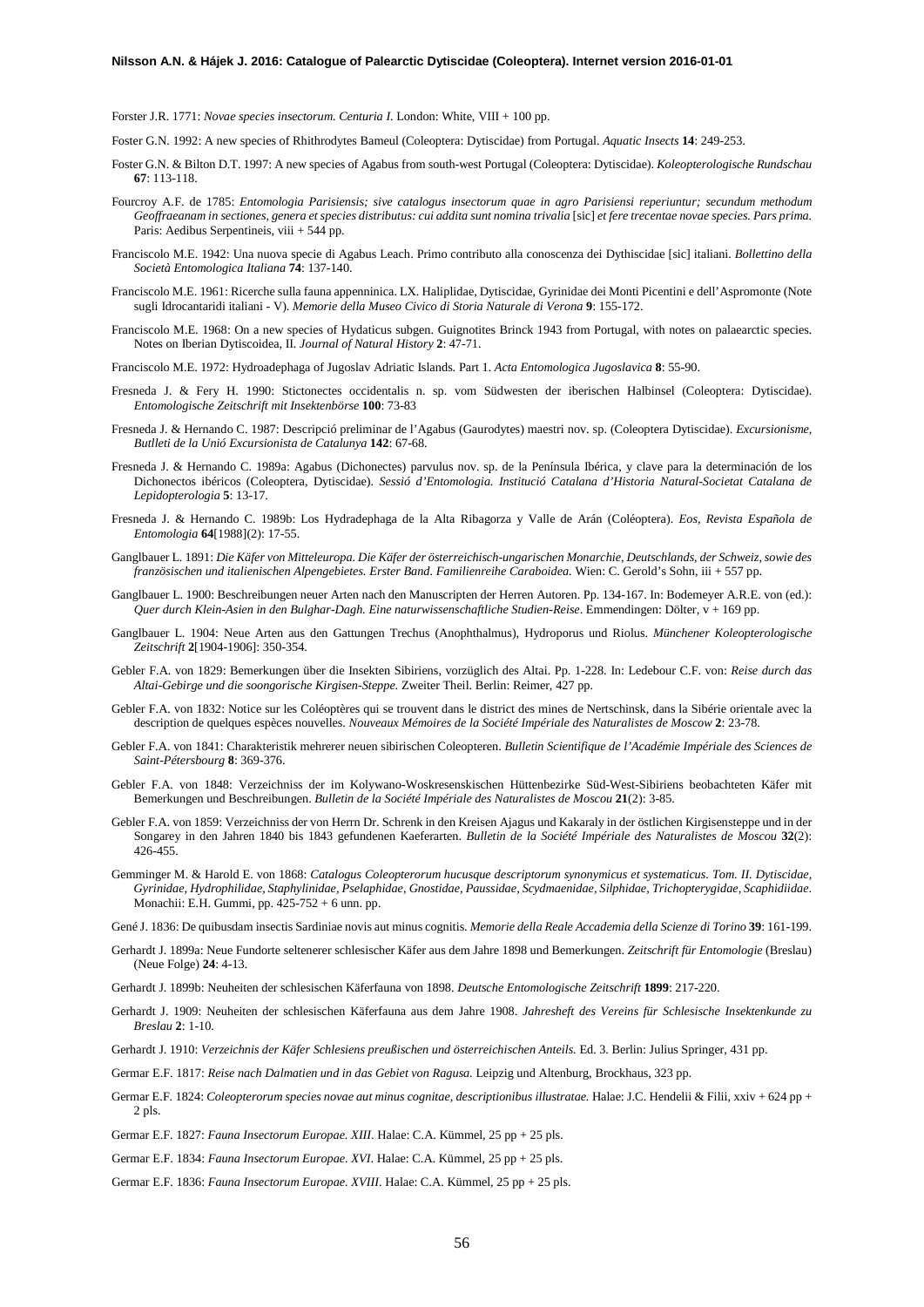Germar E.F. 1838: *Fauna Insectorum Europae. XX*. Halae: C.A. Kümmel, 25 pp + 25 pls.

Germar E.F. 1844: *Fauna Insectorum Europae. XXIII*. Halae: C.A. Kümmel, 25 pp + 25 pls.

Germar E.F. & Kaulfuss F. 1816: *Fauna Insectorum Europae. III*. Halae: C.A. Kümmel, 25 pp + 25 pls.

Ghidini G.M. 1958: Un nuovo Hydroporus italiano: H. sanfilippoi n. sp. (Coleopt. Dytiscidae). *Bollettino della Società Entomologica Italiana* **88**: 13-14.

Gistel J.F.N.X. 1848: *Naturgeschichte des Thierreichs für höhere Schulen.* Stuttgart: Hoffmann, xvi + 216 pp. + 32 Tab.

Gistel J.N.F.X. 1856: *Die Mysterien der europaischen Insektenwelt*. Kempten: Danuheimer, 532 pp.

Gmelin J.F. 1790: *Caroli a Linné Systema Naturae per regna tria naturae, secundum classes, ordines, genera, species, cum characteribus, differentiis, synonymis, locis. Editio decima tertia, aucta, reformata. Tom. I. Pars IV. Ed. 13* Lipsiae: Beer, pp. 1517-2224.

Gobert E. 1874: Description d'une espèce nouvelle d'Acilius. *Annales de la Société Entomologique de France* (5) **4**: 439-442.

- Goeze J.A.E. 1777: *Entomologische Beiträge zu des Ritter Linné zwölften Ausgabe des Natursystems. Erster Teil.* Leipzig: Weidmann, xvi + 736 pp.
- Gordon R.D. 1981: New species of North American Hydroporus, niger-tenebrosus group (Coleoptera: Dytiscidae). *The Pan-Pacific Entomologist* **57**:105-123.
- Gozis M. des 1886: *Recherche de l'espèce typique de quelques anciens genres. Rectifications synonymiques et notes diverses*. Montluçon: Herbin, 36 pp.
- Gozis M. des 1910: Tableaux de détermination des Dytiscides, Notérides, Hyphydrides, Hygrobiides et Haliplides de la Faune Franco-Rhénane (part). *Miscellanea Entomologica* **18**: 1-16 (sep. pagin.).
- Gozis M. des 1911: Tableaux de détermination des Dytiscides, Notérides, Hyphydrides, Hygrobiides et Haliplides de la Faune Franco-Rhénane (part). *Miscellanea Entomologica* **19**: 17-32, 33-48 (sep. pagin.).
- Gozis M. des 1912: Tableaux de détermination des Dytiscides, Notérides, Hyphydrides, Hygrobiides et Haliplides de la Faune Franco-Rhénane (part). *Miscellanea Entomologica* **20**: 49-64 (sep. pagin.).
- Gozis M. des 1914: Tableaux de détermination des Dytiscides, Notérides, Hyphydrides, Hygrobiides et Haliplides de la faune Franco-Rhénane (part). *Miscellanea Entomologica* **21**: 97-112, 113-128, 161-176, 194-216 (sep. pagin.).
- Graëlls M. de la Paz 1858: Insectos nuevos de España, descubiertos y descritos por el Dr. D.M.P. Graells. *Memorias de la Comisión del Mapa Geológico de España* (Zool.) **1855**: 1-111 + 1 unn. + 7 pls.
- Gravenhorst J.L.C. 1807: *Vergleichende Uebersicht des Linneischen und einiger neuern zoologischen Systeme nebst dem eingeschalteten Verzeichnisse der zoologischen Sammlung des Verfassers und den Beschreibungen neuer Thierarten, die in derselben vorhanden sind.* Goettingen: Dieterich, 476 pp.
- Gray G.R. 1832: Notices of new genera and species. In: Griffith E. & Pidgeon E. *The class Insecta arranged by the Baron Cuvier, with the supplementary additions to each order, Volume the first.* In: Griffith E.: *The animal kingdom arranged in conformity with its organization by the Baron Cuvier. Volume the fourteenth.* London: Whittaker, Treacher, and Co., 570 pp.
- Grenier A. 1863: *Matériaux pour la faune française*. Saint-Germain: Toinon, 135 pp.
- Gridelli E. 1939: Coleotteri del Fezzan e dei Tassili d'Aggèr (Missione Scortecci 1936). *Atti della Società Italiana di Scienze Naturali* **78**: 385-456.
- Grimmer K.H.B. 1841: *Steiermarks Coleopteren mit einhundertsechs neu beschriebenen Species.* Grätz: Damian, iv + 50pp.
- Gschwendtner L. 1921: Beiträge zur Kenntnis und Bestimmung paläarktischer Schwimmkäfer (Haliplidae et Dytiscidae). *Entomologische Anzeiger* **1**: 56-63.
- Gschwendtner L. 1922: Beiträge zur Kenntnis der Dytiscidae Transbaikaliens. *Wiener Entomologische Zeitung* **39**: 92-94.
- Gschwendtner L. 1923: Einiges über Ostturkestan und dessen Dytisciden-Fauna. *Archiv für Naturgeschichte* (A) **89**(8): 93-111.
- Gschwendtner L. 1927: Neue und Neues aus den Familien der Haliplidae und Dytiscidae. *Bulletins Mensuels, Société des Naturalistes Luxembourgeois* **1927**: 91-94.
- Gschwendtner L. 1930: Schwimmkäfer aus Belgisch Kongo. *Revue de Zoologie et de Botanique Africaines* **19**: 208-223.
- Gschwendtner L. 1931a: Ein neuer nahtstreifenloser Bidessus aus China. *Entomologischer Anzeiger* **11**: 462.
- Gschwendtner L. 1931b: Neue Dytiscidae aus Formosa. *Entomologischer Anzeiger* **11**: 21.
- Gschwendtner L. 1931c: Revision der Cybister tripunctatus-Gruppe. *Entomologische Blätter* **27**: 97-104.
- Gschwendtner L. 1933: Neue Dytiscidae aus China. *Peking Natural History Bulletin* **7**: 159-164.
- Gschwendtner L. 1934: Neue Dytiscidae. *Entomologischer Anzeiger* **14**: 73-75.
- Gschwendtner L. 1935a: Monographie der paläarktischen Dytisciden. VI. Colymbetinae (2. Teil: Agabini; Colymbetini: Gattung Ilybius Er.). *Koleopterologische Rundschau* **21**: 61-92.
- Gschwendtner L. 1935b: Wissenschaftliche Ergebnisse der Vernay-Lang Kalahari-Expedition, März bis September, 1930. Haliplidae et Dytiscidae. *Annals of the Transvaal Museum* 17: 15-25.
- Gschwendtner L. 1935c: Zwei neue europäische Schwimmkäfer. *Entomologischer Anzeiger* **15**: 205-207.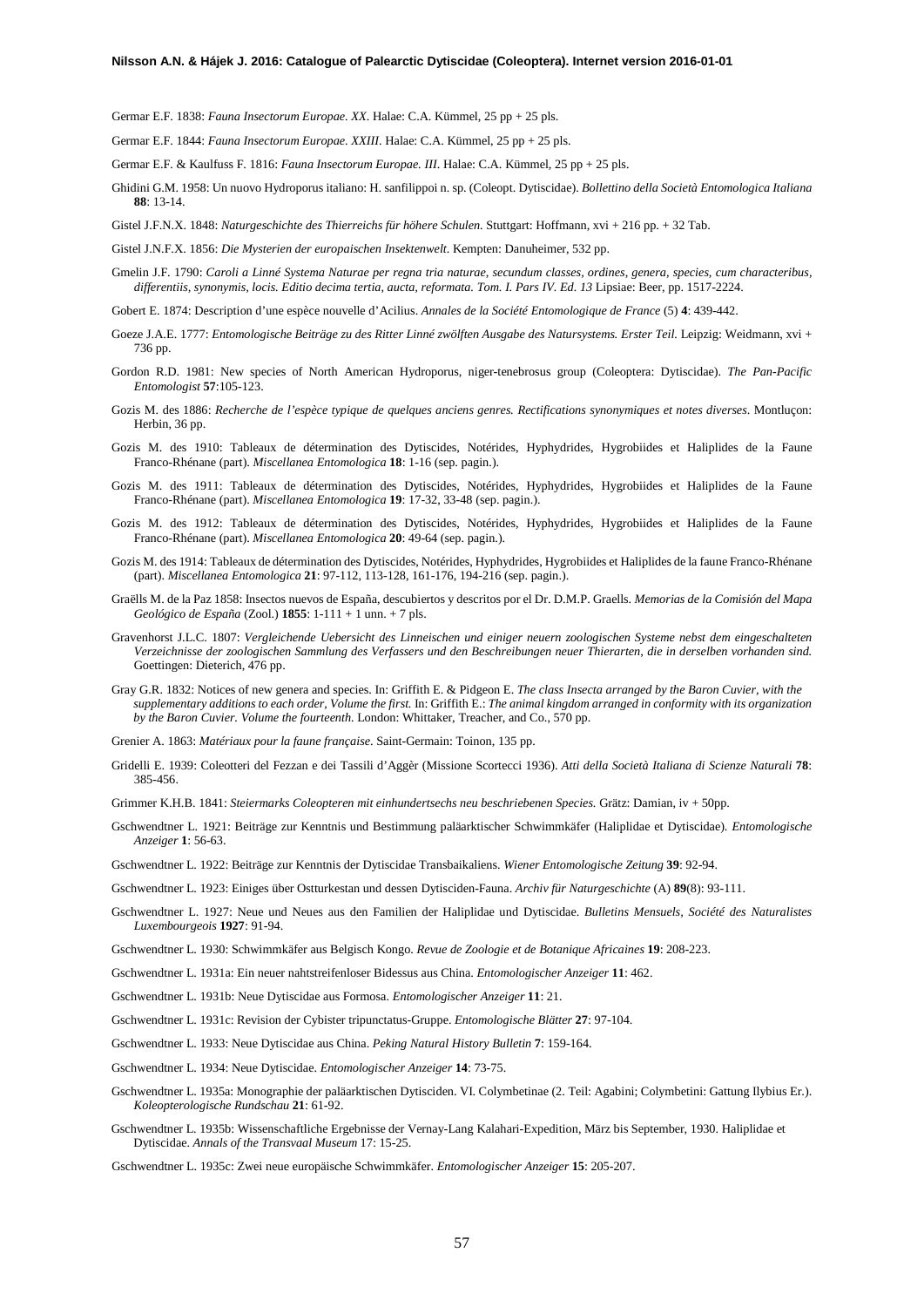- Gschwendtner L. 1936: Interessante und neue Schwimmkäfer des Indischen Museums in Calcutta. *Records of the Indian Museum* **37**(3): 365-374.
- Gschwendtner L. 1939: Monographie der paläarktischen Dytisciden. X. Ergänzungen und Register. *Koleopterologische Rundschau* **25**: 23-69.
- Guéorguiev V.B. 1957: Coléoptères aquatiques (Hydrocanthares) de Rila et du Pirin les plus hautes montagnes dans la Bulgarie. *Izdanija Zavod za Ribarstvo na NR Makedonia* **2**: 17-29.
- Guéorguiev V.B. 1959: Un nouveau Potamonectes de Yougoslavie (Coleoptera, Dytiscidae). *Fragmenta Balcanica Musei Macedonici Scientiarum Naturalium* **2**: 193-196.
- Guéorguiev V.B. 1963: Contribution à l'étude des coléoptères hydrocanthares (Haliplidae et Dytiscidae) d'Afghanistan. *Opuscula Entomologica* **28**: 215-222.
- Guéorguiev V.B. 1965a: Deuxième contribution à la connaissance des Coléoptères Hydrocanthares de Yougoslavie. *Sborník Entomologického Oddělení Národního Musea v Praze* **36**: 489-500.
- Guéorguiev V.B. 1965b: Notes sur les coléoptères hydrocanthares d'Iran (Dytiscidae et Gyrinidae). *Reichenbachia* **4**: 255-259.
- Guéorguiev V.B. 1966: Un nouveau Hydroporus (Coleoptera, Dytiscidae) de Thrace Bulgarie Méridionale. *Fauna na Trakija* **3**: 71-75.
- Guéorguiev V.B. 1968a: Coleoptera: Haliplidae, Dytiscidae, Gyrinidae II. Ergebnisse der zoologischen Forschungen von Dr. Z. Kaszab in der Mongolei. *Izvestija na Zoologitjeskija Institut s Musei, Sofia* **27**: 23-29.
- Guéorguiev V.B. 1968b: Essai de classification des coléoptères Dytiscidae. I. Tribus Copelatini (Colymbetinae). *Izvestija na Zoologitjeskija Institut s Musei, Sofia* **28**: 5-45.
- Guéorguiev V.B. 1969: Dytiscidae et Gyrinidae (Coleoptera) de Mongolie. *Annales Zoologici Warszawa* **27**: 59-64.
- Guéorguiev V.B. 1970: Dytiscidae (Coleoptera) nouveaux ou peu connus de l'Asie. *Izvestija na Zoologitjeskija Institut s Musei, Sofia* **32**: 253-260.
- Guéorguiev V.B. 1972: Haliplidae, Dytiscidae, Gyrinidae IV. Ergebnisse der zoologischen Forschungen von Dr. Z. Kaszab in der Mongolei (Coleoptera). *Faunistische Abhandlungen Staatliches Museum für Tierkunde in Dresden* **4**: 31-44.
- Guéorguiev V.B. 1975: Description d'un nouveau Agabus du Nepal et notes sur quelques especes du sous-genre Dichonectes Guignot (Coleoptera, Dytiscidae). *Acta Zoologica Bulgarica* **1**: 97-103.
- Guéorguiev V.B. 1978: Dytiscidae cavernicoles de Papouasie (Résultats zoologiques de la Mission spéléologique britannique en Papouasie-Nouvelle Guinée, 1975, 1). *International Journal of Speleology* **9**[1977-1978]: 267-272.
- Guéorguiev V.B. & Rocchi S. 1993: Contributo alla conoscenza dei Dytiscidae della Nuova Guinea (Coleoptera). Contribution to the knowledge of the Dytiscidae of New Guinea (Coleoptera). *Frustula Entomologica* (Nuova Serie) **15**[1992]: 147-166.

Guérin-Méneville F.E. 1847: Voyage en Abyssinie, de M. Théophile Lefevre. Insectes. *Revue Zoologique* **10**: 49-52.

- Guérin-Méneville F.E. 1849: Insectes. Pp. 239-390 + 12 pls. In: Lefebvre C.T. (ed.): *Voyage en Abyssinie exécuté pendant les années 1839, 1840, 1841, 1841, 1842, 1843. Zoologie 6(4).* Paris: Arthus Bertrand.
- Guignot F. 1925: Description d'un Siettitia nouveau du midi de la France (Col. Dytiscidae). *Bulletin de la Société Entomologique de France* **1925**: 23-24.
- Guignot F. 1930: Notes sur deux espèces d'Hydroporus: H. Guernei Rég. et H. discretus Fairm. (Col. Dytiscidae). *Bulletin de la Société Entomologique de France* **1930**: 186-191.
- Guignot F. 1931: Sur la systématique des Agabus (Col. Dytiscidae). *Bulletin de la Société Entomologique de France* **1931**: 201-203.
- Guignot F. 1932: Troisième partie. Systématique. Pp. 189-786. In: *Les hydrocanthares de France*. Toulouse: Les Frères Douladoure, xv + 1057 pp.
- Guignot F. 1934: Dytiscides nouveaux de l'Afrique. *Revue Française d'Entomologie* **1**: 217-218.
- Guignot F. 1935a: Description de trois Hyphydrus nouveaux (Col. Dytiscidae). *Bulletin de la Société Entomologique de France* **39**[1934]: 268-270.
- Guignot F. 1935b: Quatorzième note sur les hydrocanthares. *Revue Française d'Entomologie* **2**: 129-131.
- Guignot F. 1936a: Contributions à la systématique des Agabus (Col. Dytiscidae). *Bulletin de la Société Entomologique de France* **41**: 186-191.
- Guignot F. 1936b: Mission scientifique de l'Omo 4(31). Coleoptera. 10. Haliplidae et Dytiscidae (1re partie). *Mémoires du Muséum National d'Histoire Naturelle, Paris* **8**[1938]: 1-76.
- Guignot F. 1936c: Un nouvel Hyphydrus de Chine (Col. Dytiscidae). *Notes Entomologiques Chinoise Musée Heude* **3**: 133-134.
- Guignot F. 1939: Contribution à l'étude des Bidessus. *Bulletin de la Société d'Étude des Sciences Naturelles de Vaucluse* **10**: 51-61.
- Guignot F. 1941: Description d'un Potamonectes nouveau du Maroc et considérations sur la systématique du genre. *Bulletin de la Société des Sciences Naturelles de Maroc* **21**: 57-60.
- Guignot F. 1942a: Dix-septième note sur les hydrocanthares. *Bulletin de la Société d'Étude des Sciences Naturelles de Vaucluse* **13**: 16-21.
- Guignot F. 1942b: Seizième note sur les hydrocanthares. *Bulletin Mensuel de la Société Linnéenne de Lyon* **11**: 86-88.
- Guignot F. 1945a: Dix-huitième note sur les hydrocanthares. *Bulletin de la Société Entomologique de France* **50**: 18-23.
- Guignot F. 1945b: Dix-neuvième note sur les hydrocanthares. *Bulletin de la Société d'Étude des Sciences Naturelles de Vaucluse* **14**[1943]:  $5 - 9$ .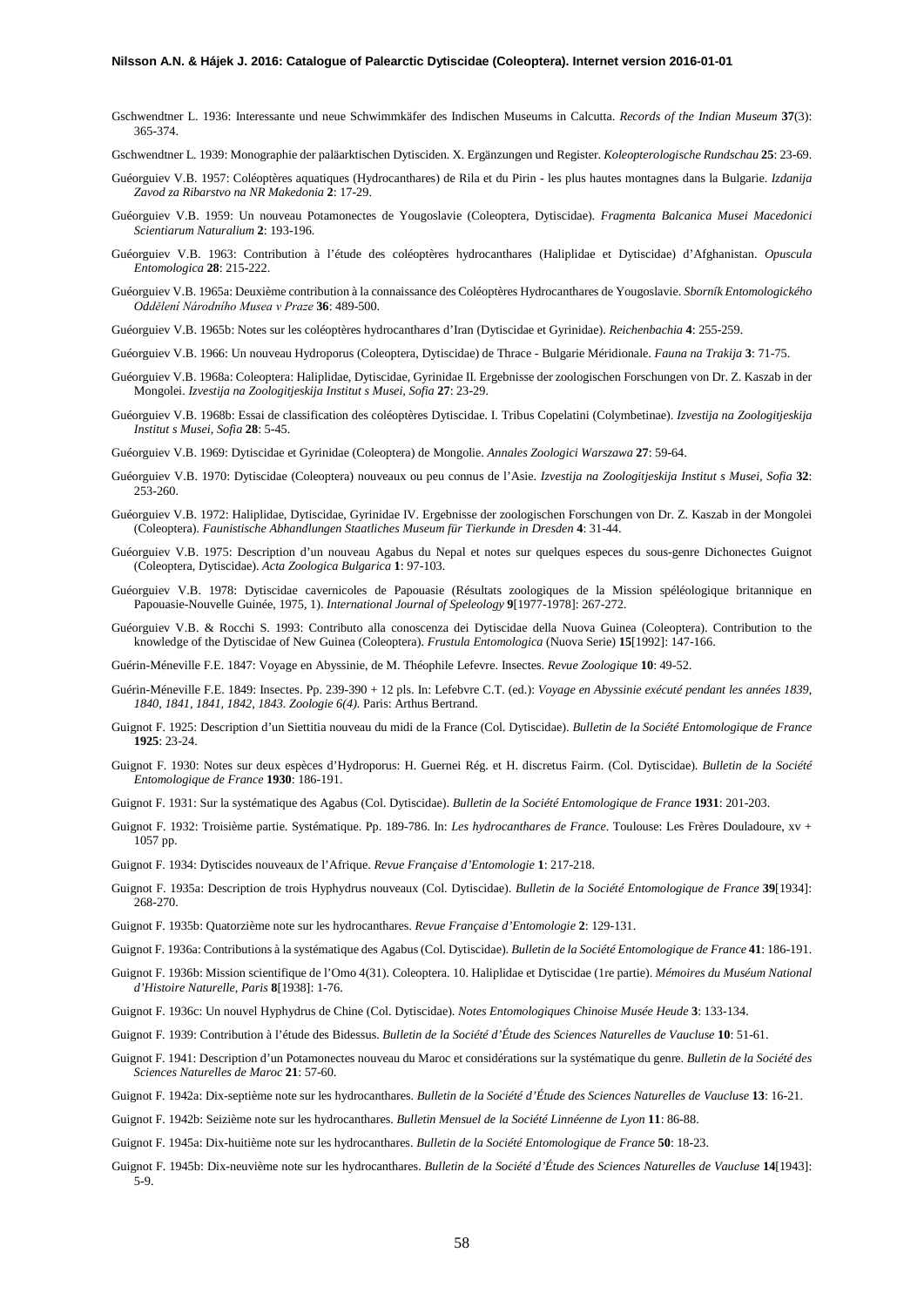- Guignot F. 1946a: Mission scientifique de l'Omo 6(58). Coleoptera Dytiscidae (2e partie). *Mémoires du Muséum National d'Histoire Naturelle, Paris* **19**[1945]: 215-322.
- Guignot F. 1946b: Vingtième note sur les hydrocanthares (Col.). *Bulletin de la Société Entomologique de France* **51**: 72-75.
- Guignot F. 1948a: Vingt-septième note sur les hydrocanthares. *Bulletin Mensuel de la Société Linnéenne de Lyon* **17**: 163-171.
- Guignot F. 1948b: Vingt-sixième note sur les hydrocanthares. Dytiscides et Gyrinides nouveaux ou peu connus du Congo belge. *Bulletin du Musée Royal d'Histoire Naturelle de Belgique* **24**(12): 1-14.
- Guignot F. 1949a: Note sur les hydrocanthares. (Vingt-neuvième note). *Bulletin de l'Institut Royal des Sciences Naturelles de Belgique*  **25**(26): 1-18.
- Guignot F. 1949b: Vingt-huitième note sur les hydrocanthares. *Bulletin de la Société Entomologique de France* **54**: 42-47.
- Guignot F. 1950a: Trente-deuxième note sur les hydrocanthares. *Revue Française d'Entomologie* **17**: 97-104.
- Guignot F. 1950b: Trente-et-unième note sur les hydrocanthares. *Bulletin Mensuel de la Société Linnéenne de Lyon* **19**: 25-28.
- Guignot F. 1950c: Trentième note sur les hydrocanthares (Col.). *Bulletin de la Société Entomologique de France* **54**[1949]: 146-153.
- Guignot F. 1951a: Hydaticus nouveaux de la collection Régimbart. *Revue Française d'Entomologie* **18**: 21-24.
- Guignot F. 1951b: Trente-huitième note sur les hydrocanthares. *Bulletin Mensuel de la Société Linnéenne de Lyon* **20**: 83-88.
- Guignot F. 1952: Description de dytiscides inédits de la collection Régimbart. *Revue Française d'Entomologie* **19**: 17-31.
- Guignot F. 1953a: Nouveaux Dytiscides du Parc National de l'Upemba. Diagnoses provisoires (suite). *Bulletin de l'Institut Royal des Sciences Naturelles de Belgique* **29**(18): 1-4.
- Guignot F. 1953b: Trente-neuvième note sur les hydrocanthares. *Revue Française d'Entomologie* **20**: 109-117.
- Guignot F. 1954a: Dytiscides récoltés par la Yale north Indian expedition au Kashmir et au Pendjab. *Opuscula Entomologica* **19**: 221-224.
- Guignot F. 1954b: Nouveaux dytiscides du Parc National de l'Upemba. Diagnoses provisoires (suite et fin). *Bulletin de l'Institut Royal des Sciences Naturelles de Belgique* 30(9): 1-8.
- Guignot F. 1954c: Quarante-et-unième note sur les hydrocanthares. *Revue Française d'Entomologie* **21**: 195-202.
- Guignot F. 1954d: Quarantième note sur les hydrocanthares. *Bulletin et Annales de la Société Royale d'Entomologie de Belgique* **90**: 40-45.
- Guignot F. 1955a: Contribution à l'étude du peuplement de la Mauritanie. Dytiscides (2e note). *Bulletin de l'Institut Française d'Afrique Noire* (A) **17**: 859-866.
- Guignot F. 1955b: Dytiscides inédits de la collection Zimmermann (Col. Dytiscidae). *Annales de la Société Entomologique de France* **123**[1954]: 67-73.
- Guignot F. 1955c: Dytiscides nouveaux du Musee Royal du Congo belge. *Revue de Zoologie et Botanique Africaines* **52**: 1-7.
- Guignot F. 1955d: Quarante-deuxième note sur les Hydrocanthares. *Revue Française d'Entomologie* **22**: 270-276.
- Guignot F. 1956a: Dytiscidae nouveaux du Congo Belge. *Bulletin et Annales de la Société Royale d'Entomologie de Belgique* **92**: 249-256.
- Guignot F. 1956b: Dytiscidae nouveaux ou intéressants du Musée National d'Histoire Naturelle de Budapest. *Annales Historico-Naturales Musei Nationalis Hungarici* (Series Nova) **7**: 395-399.
- Guignot F. 1956c: Dytiscides récoltés par le Dr L. Biro en Nouvelle-Guinée et dans l'île de Java (Coleoptera). *Annales Historico-Naturales Musei Nationalis Hungarici* (Series Nova) **7**: 51-60.
- Guignot F. 1956d: Entomological results from the Swedish expedition 1934 to Burma and British India. Coleoptera: Dytiscidae. Collected by René Malaise. Dytiscides nouveaux du Riksmuseum de Stockholm. *Arkiv för Zoologi* (2) **9**: 451-452.
- Guignot F. 1956e: Trois Dytiscidae nouveaux du Museum G. Frey. *Entomologische Arbeiten aus dem Museum G. Frey* **7**: 490-491.
- Guignot F. 1957a: Dytiscides et gyrinides de l'ile de la Réunion. *Mémoires de l'Institut Scientifique de Madagascar* (E) **8**: 97-101.
- Guignot F. 1957b: Quarante-troisième note sur les Hydrocanthares (Col.). *Bulletin de la Société Entomologique de France* **62**: 91-94.
- Guignot F. 1958: Dytiscides de la Mission Zoologique Suisse au Cachemire (1953-1956). *Bulletin Mensuel de la Société Linnéenne de Lyon* **27**: 28-30.
- Guignot F. 1959a: Dytiscides du Pakistan occidental. *Bulletin Mensuel de la Société Linnéenne de Lyon* **28**: 8-11.
- Guignot F. 1959b: Haliplidae et Dytiscidae (Coleoptera hydrocanthares). *Résultats Scientifiques de l'Exploration Hydrobiologique des Lacs Kivu, Edouard et Albert (1952-1954)* **3**[1957](2): 133-169.
- Guignot F. 1959c: Révision des Hydrocanthares d'Afrique (Coleoptera Dytiscoidea. 1). *Annales du Musée Royal du Congo Belge Série 8vo*  (Sciences Zoologiques) **70**: 1-313.
- Gyllenhal L. 1808: *Insecta Suecica descripta. Classis I. Coleoptera sive Eleuterata. Tomi I. Pars 1.* Scaris: F.J. Leverentz, xii + 572 pp.
- Gyllenhal L. 1810: *Insecta Suecica descripta. Classis 1. Coleoptera sive Eleuterata. Tomi I. Pars II. Scaris: F.J. Leverentz, xx + 660 pp.*
- Gyllenhal L. 1813: *Insecta Suecica descripta. Classis I. Coleoptera sive Eleuterata. Tomi I. Pars III*. Scaris: F.J. Leverentz, ii + 730 pp.
- Gyllenhal L. 1827: *Insecta Suecica descripta. Classis I. Coleoptera sive Eleuterata. Tomi I. Pars IV*. Lipsiae: Fleischer, viii + 762 pp.
- Hájek J. & Brancucci M. 2011: Order Coleoptera, family Dytiscidae, pp. 126-143. In: Harten A. van (ed.): *Arthropod fauna of the UAE IV*.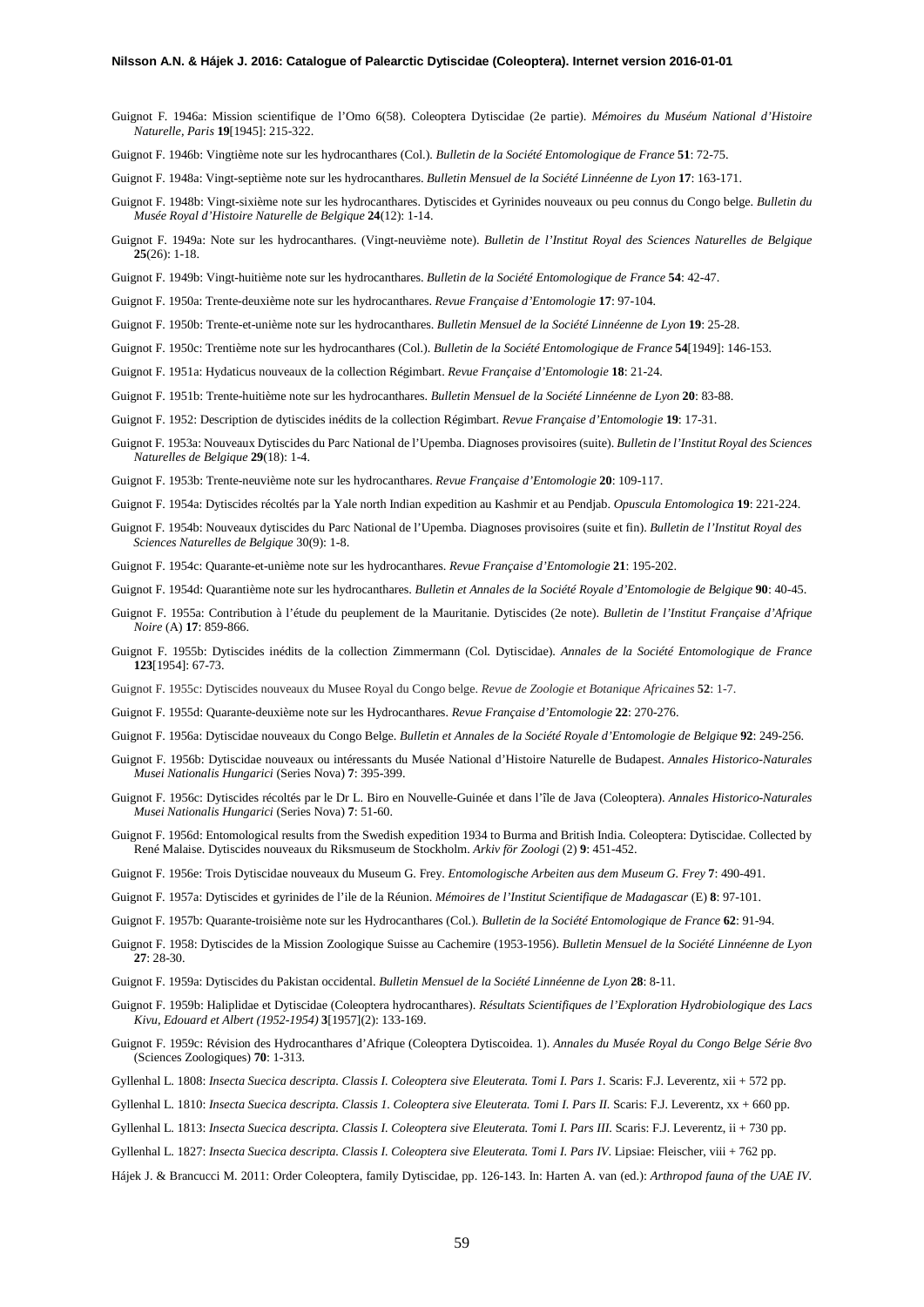Abu Dhabi: Multiply Marketing Consultancy Services, 832 pp.

- Hájek J. & Brancucci M. 2015: A taxonomic review of the Oriental Laccophilus javanicus species group (Coleoptera: Dytiscidae). *The Raffles Bulletin of Zoology* **63**: 309-326.
- Hájek J., Fery H. & Erman Ö.K. 2005: Hygrotus (Coelambus) ahmeti sp. nov. (Coleoptera: Dytiscidae) from north-eastern Turkey. *Aquatic Insects* **27**(4): 261-268.
- Hájek J. & Fikáček M. 2010: Taxonomic revision of the Hydroporus bodemeyeri species complex (Coleoptera: Dytiscidae) with a geometric morphometric analysis of body shape within the group. *Journal of Natural History* **44**(27-28): 1631-1657.
- Hájek J. & Reiter A. 2014: Adephagous water beetles (Coleoptera: Gyrinidae, Haliplidae, Noteridae, Dytiscidae) of Yemen and Dhofar region (Oman) with description of a new Hyphydrus from Socotra Island. Pp. 63-99. In: Hájek J. & Bezděk J. (eds.): Insect biodiversity of the Socotra Archipelago II. *Acta Entomologica Musei Nationalis Pragae* **54 (Supplementum)**: i-vi + 1-440.
- Hájek J., Šťastný J., Boukal M. & Fery H. 2011: Updating the eastern Mediterranean Deronectes (Coleoptera: Dytiscidae) with the description of two new species from Turkey. *Acta Entomologica Musei Nationalis Pragae* **51**(2): 463-476.
- Hájek J. & Wewalka G. 2009: New and little known species of Hydroglyphus (Coleoptera: Dytiscidae) from Arabia and adjacent areas. *Acta Entomologica Musei Nationalis Pragae* **49**(1): 93-102.
- Hájek J., Zhao S. & Jia F. 2013: The Lacconectus Motschulsky of Hainan, China, with description of a new species (Coleoptera: Dytiscidae: Copelatinae). *Zootaxa* **3693**(1): 91-96.

Harold E. von 1880: Einige neue Coleopteren. *Mittheilungen des Münchener Entomologischen Vereins* **4**: 148-171.

- Harris T.W. 1828: Contributions to entomology. No. VI. *New England Farmer* **7**(21): 164.
- Heer O. 1837: Beschreibungen neuer schweizerischen Coleopteren, nebst kritischen Bemerkungen zum Verzeichnisse der helvetischen Käfer. In: Heer O.: *Die Kaefer der Schweiz mit besonderer Berücksichtigung ihrer geographischen Verbreitung. Zweiter Theil. Erste Lieferung.* Neuchatel: Petitpierre, ii + 55 pp.
- Heer O. 1839: *Fasciculus secundus.* Pp. 145-360. In: *Fauna coleopterorum Helvetica. Pars 1.* Turici: Orelii, Fuesslini et Sociorum, xii + 652 pp.
- Hellén W. 1929: Zur Kenntnis einiger Dytisciden Finnlands. *Notulae Entomologicae* **9**: 34-46.
- Helliesen T. 1890: Bidrag til kundskaben om Norges coleopterfauna. *Stavanger Museum Aarsberetning* **1890**: 7-33.
- Hendrich L. 1990: Eine neue Hydroporus-Art aus dem Nordosten Griechenlands: Hydroporus hebaueri n. sp. (Coleoptera: Dytiscidae). *Entomologische Zeitschrift mit Insektenbörse* **100**: 244-249.
- Hendrich L. 1993: Ein neuer Schwimmkäfer der Gattung Graptodytes Seidlitz 1887 aus Uzbekistan Graptodytes snizeki n.sp. (Coleoptera: Dytiscidae). *Entomologische Zeitschrift mit Insektenbörse* **103**: 392-398.
- Hendrich L. 1998: Dytiscidae: IV. Notes on Chinese Lacconectus Motschulsky, 1855 with description of a new species from Hainan (Coleoptera). Pp. 101-105. In: Jäch M.A. & Ji L. (eds.): *Water beetles of China. Vol. 2.* Wien: Zoologisch-Botanische Gesellschaft in Österreich and Wiener Coleopterologverein, 371 pp.
- Hendrich L. & Balke M. 1995: Die Schwimmkäfer der Sunda-Insel Bali: Faunistik, Taxonomie, Ökologie, Besiedlungsgeschichte und Beschreibung von vier neuen Arten (Insecta: Coleoptera: Dytiscidae). *Faunistische Abhandlungen der Museum für Tierkunde Dresden* **20**: 29-56.
- Hendrich L. & Balke M. 1997: Taxonomische Revision der südostasiatischen Arten der Gattung Neptosternus Sharp, 1882 (Coleoptera: Dytiscidae: Laccophilinae). *Koleopterologische Rundschau* **67**: 53-97.
- Hendrich L. & Mazzoldi P. 1995: Nebrioporus sichuanensis n.sp. ein neuer Schwimmkäfer aus Nordsichuan, China (Coleoptera: Dytiscidae). *Entomologische Zeitschrift mit Insektenbörse* **105**: 1-9.
- Hendrich L. & Przewoźny M. 2015: Two new species of the genus Platambus Thomson, 1859 from China (Coleoptera: Dytiscidae, Agabinae). *Zootaxa* **3947**(2): 191-200.
- Herbst J.F.W. 1784: Kritisches Verzeichniss meiner Insecten-Sammlung. In: Füessly J.C.: *Archiv der Insectengeschichte*. Hefts 4-5. Zürich und Winterthur: H. Steiner, 151 pp.
- Hernando C., Aguilera P., Castro A. & Ribera I. 2012: A new interstitial species of the Hydroporus ferrugineus group from north-western Turkey, with a molecular phylogeny of the H. memnonius and related groups (Coleoptera: Dytiscidae: Hydroporinae). *Zootaxa* **3173**: 37-53.
- Hernando C. & Fresneda J. 1996: Hydroporus constantini n. sp. de la Península Ibérica (Coleoptera, Dytiscidae). *Nouvelle Revue d'Entomologie* (Nouvelle Série) **13**: 155-161.
- Hinterseher W. 1981: Agabus skiathos n. sp. *Entomologische Blätter* **77**: 87-92.
- Hlisnikovský J. 1955a: Beitrag zur Kenntnis der paläarktischen Dytisciden (Coleoptera). *Sborník Entomologického Oddělení Národního Musea v Praze* **29**[1954]: 85-88.
- Hlisnikovský J. 1955b: Příspěvek k poznání bulharských dytiscidů (Coleoptera). Fauna Dytiscidarum Bulgarica (Coleoptera). *Sborník Entomologického Oddělení Národního Musea v Praze* **29**[1954]: 93-103.
- Hochhuth J.H. 1846: Hydrocanthares. Pp. 213-225. In: Chaudoir M. de & Hochhuth M.H.: *Enumération des carabiques et hydrocanthares, recueillis pendant un voyage au Caucase et dans les provinces transcaucasiennes par le Baron M. de Chaudoir et le Baron A. de Gotsch.* Kiew: Wallner, 268 pp.
- Hochhuth J.H. 1871: Enumeration der in den russischen Gouvernements Kiew und Volhynien bisher aufgefundenen Käfer. *Bulletin de la*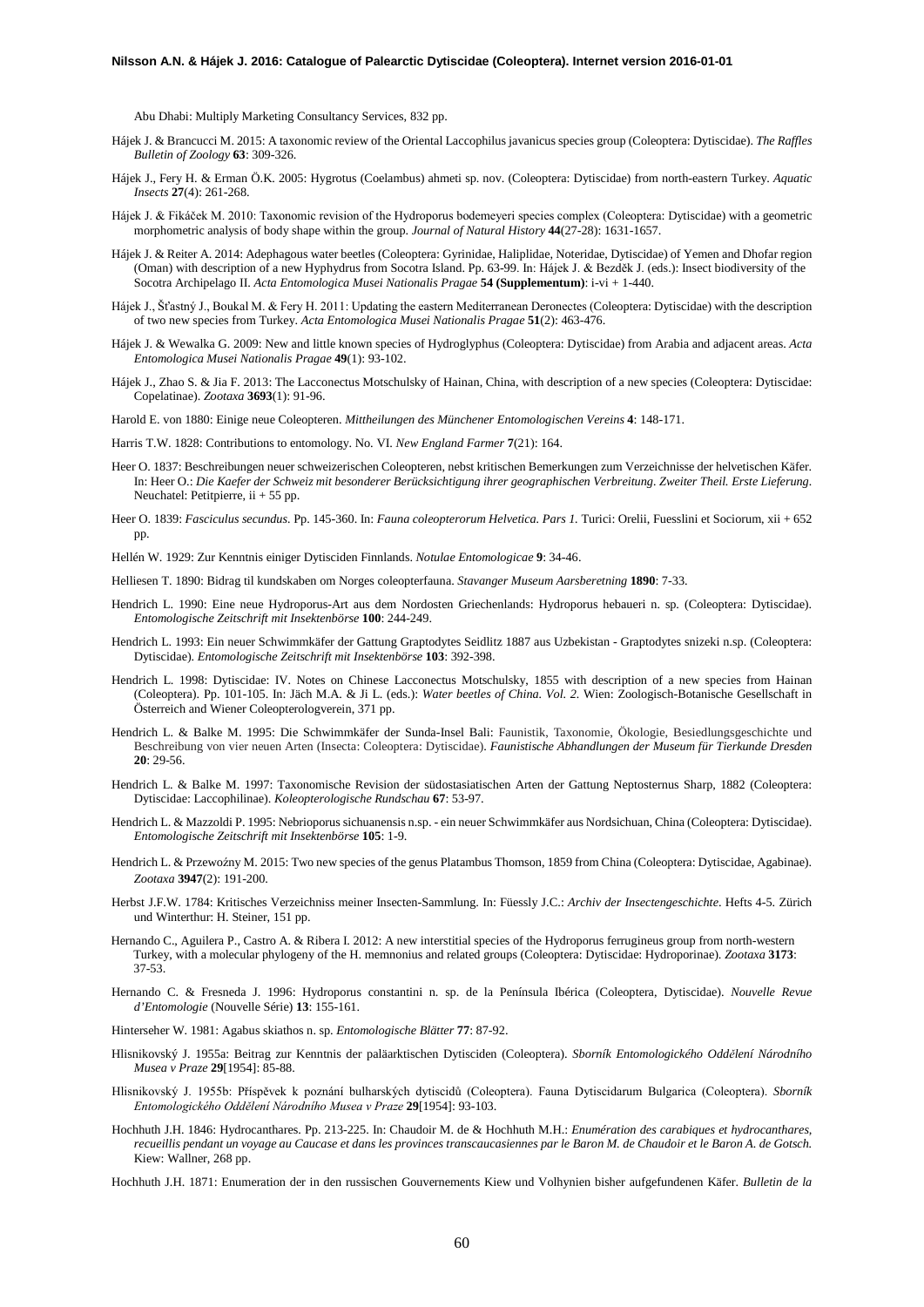*Société Impériale des Naturalistes Moscou* **44**(1): 176-253.

Hope F.W. 1838: *The coleopterist's manual, part the second, containing the predaceous land and water beetles of Linneus and Fabricius.* London: Bohn, xvi + 168 pp., 3 pl., frontispiece.

Hope F.W. 1843: On some new insects from Western Africa. *Annals and Magazine of Natural History* **11**: 364-369.

- Hoppe D.H. 1795: *Enumeratio insectorum elytratorum circa Erlangam indigenarum secundum systema Fabricianum*. Erlangae: Palm, 70 pp.
- Horn G.H. 1883: Miscellaneous notes and short studies of North American Coleoptera. *Transactions of the American Entomological Society* **10**: 269-312.
- Houlbert C. 1934: Faune entomologique armoricaine. Coléoptères, Hydrocarabiques. *Bulletin de la Société des Sciences de Bretagne* **11**: 1-147.

Huldén L. 1982: Rhantus fennicus sp. n. (Coleoptera, Dytiscidae) from Finland. *Notulae Entomologicae* **62**: 125-127.

- Hummel A.D. 1822: Sur les insectes de Saint-Pétersbourg, pendant l'été 1822. In: Hummel A.D.: *Essais entomologiques. Bd. 1. Nr. 2*. St. Pétersbourg: Chancellerie privée du Ministère de l'Intérieur, 30 pp.
- Hummel A.D. 1823: Observations sur les insectes de 1823. Novae species. In: Hummel A.D.: *Essais entomologiques. Bd. 1. Nr. 3*. St. Pétersbourg: Chancellerie privée du Ministère de l'Intérieur, 48 pp.

Hummel A.D. 1829: *Essais entomologiques. Bd. 2. Nr. 7*. St. Pétersbourg: Chancellerie privée du Ministère de l'Intérieur, 38 pp.

- Ieniştea M.A. 1962: Neue Wasserkäfer für die Fauna Rumäniens. *Revue de Biologie* **7**: 423-435.
- Illiger J.K.W. 1798: *Verzeichniss der Käfer Preussens. Entworfen von Johann Gottlieb Kugelann, Apotheker in Osterode. Mit einer Vorrede des Professors und Pagenhofmeisters Hellwig in Braunscheig, und dem angehängten Versuche einer natürlichen Ordnungs- und Gattungs-Folge der Insekten.* Halle: J.J. Gebauer, xlii + 510 pp.

Illiger J.K.W. 1801a: Nachtrag und Berichtigungen zum Verzeichnisse der Käfer Preussens. *Magazin für Insektenkunde* **1**: 1-94.

- Illiger J.K.W. 1801b: Neue Insekten. *Magazin für Insektenkunde* **1**: 163-208.
- Illiger J.K.W. 1802: Aufzählung der Käfergattungen nach der Zahl der Fussglieder. *Magazin für Insektenkunde* **1**[1801]: 285-305.
- Illiger J.K.W. 1806: Nachtrag zu den Zusätzen, Bemerkungen und Berichtigungen zu Fabricii Systema Eleutheratorum. *Magazin für Insektenkunde* **5**: 221-246.
- Jacquelin du Val P.N.C. 1857: *Genera des coléoptères d'Europe comprenant leur classification en familles naturelles, la description de tous les genres, des Tableaux dichotomiques destinés à faciliter l'étude, le catalogue de toutes les espèces. Tome premier.* Paris: A. Deyrolle,  $cclxxvi + 140 pp$ ,  $xv + 43 pls$ .
- Jacquet J. 1925: Description d'une variété caractérisée de l'Hydroporus duodecimpustulatus F. (Col. Dytiscidea). *Miscellanea Entomologica* **28**: 41-42.
- Jakovlev A.I. 1896: Dytiscides nouveaux ou peu connus. I. *Horae Societatis Entomologicae Rossicae* **30**: 175-183.
- Jakovlev A.I. 1897: Dyticidarum novorum diagnoses. *L'Abeille, Journal d'Entomologie* **29**[1896-1900]: 37-41.
- Jakovlev A.I. 1899: Dytiscides nouveaux ou peu connus. II. *Horae Societatis Entomologicae Rossicae* **32** [1898]: 504-509.
- Jeannel R. 1907: Description d'un Hydroporus (Graptodytes) nouveau du nord de l'Afrique. (Col.). *Bulletin de la Société Entomologique de France* **1907**: 18-21.
- Ji L., Guo C. & Bian D. 2014: Allopachria longyanensis sp. n. from China (Coleoptera: Dytiscidae). *Zootaxa* **3755**(2): 194-196.
- Jia F., Zhao S. & Fery H. 2012: Hydroporus sejilashan sp. n., a new diving beetle of the acutangulus-complex from Xizang, China (Qinghai-Tibet Plateau), and notes on other taxa of the genus (Coleoptera, Dytiscidae, Hydroporinae). *Zootaxa* **3223**: 55-67.
- Joly N. 1840: *Histoire d'un petit crustacé.* Montpellier: Boehm et Compagnie, 72 pp.
- Kamite Y., Hikida N. & Satô M. 2005: Notes on the Laccophilus kobensis species-group (Coleoptera, Dytiscidae) in Japan. *Elytra* **33**: 617-628.
- Kamiya K. 1932: Five new species of Dytiscidae from Japan and the Bonin Islands. *Mushi* **5**: 4-7.
- Kamiya K. 1934: [On the aquatic beetles of Jehol, Manchoukuo]. *Kontyû* **8**: 181-182 (in Japanese).
- Kamiya K. 1935: Family Dytiscidae. *Insects of Jehol* **6**(1): 1-11, pl. I.
- Kamiya K. 1938: A systematic study of the Japanese Dytiscidae. *Journal of the Tokyo Agricultural University* **5**: 1-68 + 7 pl.
- Kamiya K. 1939: A new species of Dytiscidae from Japan. *Nippon no Kôchû* **3**: 32-33 (in Japanese, English title).
- Kinel J. 1936: Hydradephaga Polski. III. Deronectes Sharp Zimmermann. *Polskie Pismo Entomologiczne* **13**[1934]: 198-214.
- Kinel J. 1949: Les Hydradephaga de Pologne et des pays limitrophes. *Polskie Pismo Entomologiczne* **18**: 337-405.
- Kirby W. 1837: Part the fourth and last. The insects. In: Richardson, J: *Fauna Boreali-Americana; or the zoology of the northern parts of British America: containing descriptions of the objects of natural history collected on the late Northern Land Expeditions, under command of captain Sir John Franklin, R.N.* Norwich: J. Fletcher,  $xxxxxx + 325$  pp + 8 pls.

Kitayama A., Mori M. & Matsui E. 1993: A new species of Hydrovatus (Coleoptera: Dytiscidae) from Japan. *Akitu* (New Series) **137**: 1-4.

Klug J.C.F. 1832: *Decas tertia*. Sheets a-f, pl. xxi-xxx. In: *Symbolae physicae, seu icones et descriptiones insectorum, quae ex itinere per Africam borealem et Asiam occidentalem Friderici Guilelmi Hemprich et Christiani Godofredi Ehrenberg studio novae aut illustratae*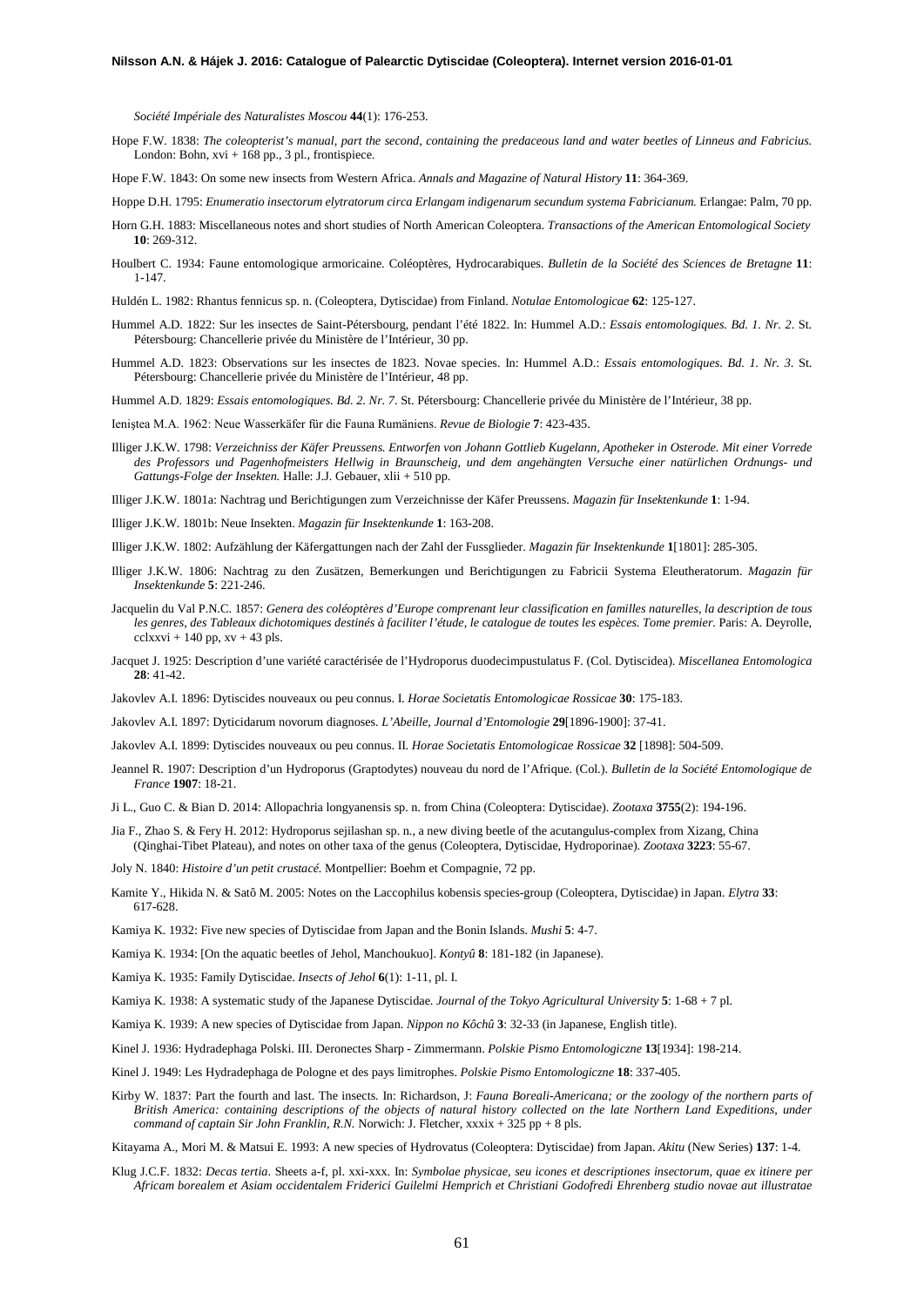*redierunt.* Berlin: Mittler, 42 unn. sheets + 50 pls.

- Klug J.C.F. 1833: Bericht über eine auf Madagascar veranstaltete Sammlung von Insecten aus der Ordnung Coleoptera. *Abhandlungen der Königlichen Preussische Akademie der Wissenschaften* **1832-1833**: 91-223, 5 pls.
- Klug J.C.F. 1834: *Decas quarta.* Sheets a-l, pl. xxxi-xl. In: *Symbolae physicae seu icones et descriptiones insectorum, quae ex itinere per Africam borealem et Asiam occidentalem Friderici Guilelmi Hemprich et Christiani Godofredi Ehrenberg studio novae aut illustratae redierunt.* Berlin: Mittler, 42 unn. sheets + 50 pls.
- Klug J.F.C. 1835: Insekten. Pp. 27-52 + pls xv-xvi. In: Erman A.: *Reise um die Erde durch Nord-Asien und die beide Oceanien in den Jahren 1828, 1829 und 1830. Verzeichniss von Thieren und Pflanzen, welche auf einer Reise um die Erde gesammelt wurden.* Berlin [publ., no. of pages unknown].
- Kocher L. 1957: Nouvelles espèces ou variétés marocaines de coléoptères. *Bulletin de la Société des Sciences Naturelles et Physiques du Maroc* **36**: 367-373.
- Kolbe H. 1883: Über die madagascarischen Dytisciden des königl. entomologischen Museums zu Berlin. *Archiv für Naturgeschichte* **49**: 367-427.

Kolbe W. 1899: Beiträge zur schlesischen Käferfauna. *Zeitschrift für Entomologie* (Breslau) (Neue Folge) **24**: 23-25.

- Kolbe W. 1916: Beiträge zur schlesischen Käferfauna. *Entomologische Mitteilungen* **5**: 253-257.
- Kolenati F.A. 1845: *Meletemata Entomologica. Fasc. I. Insecta Caucasi, cum distributione geographica. Coleopterorum pentamera carnivora.* Petropoli: Imperialis Academiae Scientiarum, 88 pp + 2 pls.
- Kollar V. & Redtenbacher L. 1844: Coleoptera. Pp. 497-564. In: Hugel C.: *Kashmir und das reich der Siek von Carl Freiherrn von Hügel in vier Banden. Aufzahlung und Beschreibung der von Freiherrn Carl v. Hügel auf seiner Reise durch Kaschmir und das Himaleya-gebirge gesammelten Insecten, von Vincenz Kollar und Halbergersche Verlagshandlung. Bd. 4(2).* Stuttgart: Halberger, pp. 395-585.
- Kôno H. 1944: Die Käfer-Fauna der Nord-Kurilen. XI. Beitrag zur Kenntnis der Käferfauna der Kurilen. *Chishima Gakujutsu-chôsa-kenkyû-tai Hôkokusho* **1**: 74-92 (in Japanese, German title).

Kraatz G. 1868: Beiträge zur Kenntnis der deutschen Käferfauna. Zweites Stück. *Berliner Entomologische Zeitschrift* **11**[1867]: 384-388.

- Kraatz G. 1872: Einige für Deutschland neue Wasserkäfer. *Berliner Entomologische Zeitschrift* **15**[1871]: 166-168.
- Krausse A.H. 1910: Zur Insektenfauna Sardiniens. Faunistische, systematische, biologische und literarische Notizen. *Entomologishe Rundschau* **27**: 145-147, 161, 171.
- Kunze G. 1818: Entomologische Fragmente. *Neue Schriften der Naturforschenden Gesellschaft zu Halle* **2**(4):1-76.
- Küster H.C. 1851: *Die Käfer Europa's. Nach der Natur beschrieben. Dreiundzwanzigstes Heft.* Nürnberg: Bauer & Raspe, [not paginated].
- Küster H.C. 1852: *Die Käfer Europa's. Nach der Natur beschrieben. Mit Beiträgen mehrerer Entomologen.* 25 Heft. Nürnberg: Bauer & Raspe, [not paginated].
- Lafer G.S. 1988: Novie bidi zjukov-plavuntsov (Coleoptera, Dytiscidae) s Dalnego Vostoka SSSR. Pp. 52-59. In: *Fauna, sistematika i biologija presnovodnich bespozvonotjiych.* Vladivostok: Akademiya Nauk SSSR.

Lagar Mascaró A. 1968: Un Deronectes nuevo de Marruecos (Col. Dytiscidae). *Miscelánea Zoológica* **2**(3): 61-63.

- Lagar Mascaró A., Fresneda J. & Hernando C. 1987: Un Potamonectes nuevo de la Sierra de Cazorla (Jaén) (Col., Dytiscidae). *Eos, Revista Española de Entomologia* **63**: 93-96.
- Laporte F.L.N. de [comte de Castelnau] 1833: Mémoire sur cinquante espèces nouvelles ou peu connues d'insectes. *Annales de la Société Entomologique de France* **1**[1832]: 386-415, 448.
- Laporte F.L.N. de [comte de Castelnau] 1834-35: *Études entomologiques, ou description d'insectes nouveaux; et observations sur leur synonymie*. *Première Partie. Carnassiers.* Paris: Méquignon-Marvis, 159 pp + 4 pls[Pp. 1-94 + pls 1-2, 1834; pp. 95-159 + pls 3-4, 1835].
- Laporte F.L.N. de [comte de Castelnau] 1840: *Histoire naturelle des insectes coléoptères; avec une introduction renfermant l'anatomie et la physiologie des animaux articulés, par M. Brullé. Tome premier.* Paris: P. Duménil, cxxv + 324 pp + 19 pls.
- Larson D.J. 1975: The predaceous water beetles (Coleoptera: Dytiscidae) of Alberta: systematics, natural history and distribution. *Quaestiones Entomologicae* **11**: 245-498.
- Larson D.J., Alarie Y. & Roughley R.E. 2000: *Predaceous diving beetles (Coleoptera: Dytiscidae) of the Nearctic Region, with emphasis on the fauna of Canada and Alaska.* Ottawa: NRC Research Press, 982 pp.
- Latreille P.A. 1804: *Histoire naturelle, générale et particulière des crustacés et des insectes. Ouvrage faisant suite aux oeuvres de Leclerc de Buffon, et partie du cours complet d'histoire naturelle rédigé par C.S. Sonnini, membre de plusieurs sociétés savantes. Tome huitième*. Paris: Dufart, 411 pp.
- Leach W.E. 1815: Entomology. Pp. 57-172. In: Brewster D. (ed.): *The Edinburgh Encyclopaedia. Vol. 9, part 1*. Edinburgh: Balfour.
- Leach W.E. 1817: *The Zoological Miscellany; being descriptions of new, or interesting animals. Vol. 3.* London: E. Nodder & Son, 151 pp.
- LeConte J.L. 1850. General remarks upon the Coleoptera of Lake Superior. Pp. 201-242. In: Agassiz J.L.R.: *Lake Superior: its physical character, vegetation, and animals, compared with those of other and similar regions. With a narrative of the tour, by J. Eliott Cabot. And contributions by other scientific gentlemen.* Boston: Gould, Kendall and Lincoln,  $x + 428$  pp + 8 pls.
- LeConte J.L. 1852: Descriptions of new species of Coleoptera, from California. *Annals of the Lyceum of Natural History of New York* **5**: 185-216.
- LeConte J.L. 1855: Analytical table of the species of Hydroporus found in the United States, with descriptions of new species. *Proceedings of*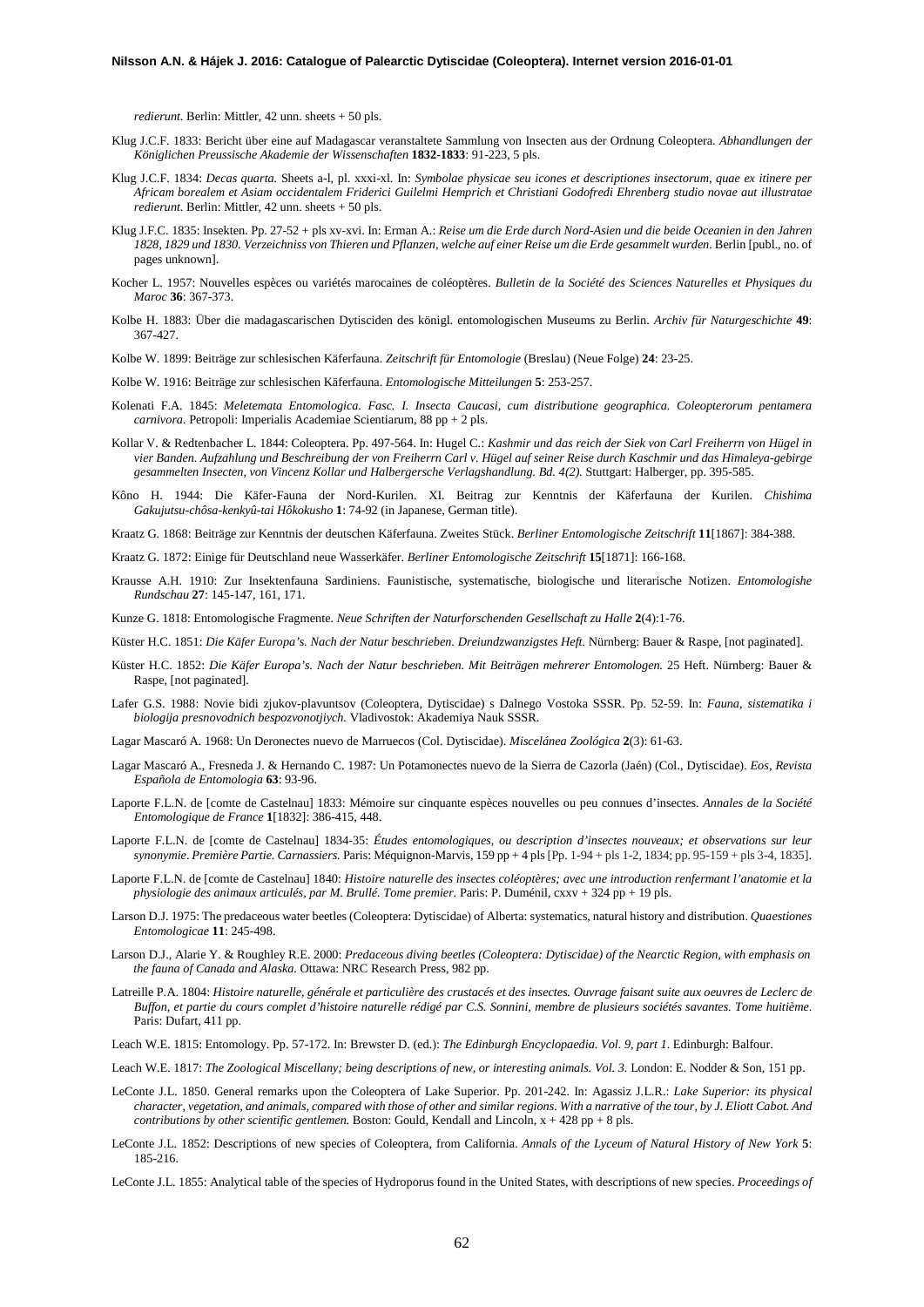*the Academy of Natural Sciences of Philadelphia* **7** [1854-55]: 290-299.

- LeConte J.L. 1862: Synopsis of the species of Colymbetes inhabiting America north of Mexico. *Proceedings of the Academy of Natural Sciences of Philadelphia* **14**: 521-523.
- LeConte J.L. 1878: Descriptions of new species, pp.593-626. In: Hubbard H.G. & Schwarz E.A.: The Coleoptera of Michigan. *Proceedings of the American Philosophical Society* **17**: 593-669.
- Leech H.B. 1938: Descriptions of three new species of Agabus from Hudson Bay (Coleoptera: Dytiscidae). *The Canadian Entomologist* **70**: 123-127.
- Leech H.B. 1949: New species and subspecies of nearctic water beetles (Coleoptera: Dytiscidae and Hydrophilidae). *Wasmann Club Collector* **7**: 243-256.
- Legros C. 1956: Un Deronectes nouveau d'Espagne (Col. Dytiscidae). *Bulletin de la Société Entomologique de France* **61**: 134-136.
- Legros C. 1958: IX. Coléoptères Hydrocanthares. La réserve naturelle intégrale du Mont Nimba (Mission M. Lamotte et Roy, juillet-décembre 1951). 4. *Mémoires de l'Institut Française d'Afrique Noire* **53**: 209-218.
- Legros C. 1972: Contribution à la faune d'Iran. 23. Coléoptères hydrocanthares. *Annales de la Société Entomologique de France* (N.S.) **8**: 573-578.
- Legros C. 1977: Un dytiscide nouveau d'Afghanistan (Col. Hydrocanthares). *Bulletin de la Société Entomologique de France* **82**: 14-16.

Leprieur C.-E. 1876: [synopsis des Hydroporus]. *Bulletin de la Société Entomologique de France* **1876**: cxix-cxxii.

Leprieur C.-E. 1879: [new species]. *Bulletin de la Société Entomologique de France* **1879**: lxxxii-lxxxiii.

Leprieur C.-E. 1880: [synonymy]. *Bulletin de la Société Entomologique de France* **1880**: xxv.

- Letzner K. 1844: Coleoptera neu für Schlesiens Fauna oder doch selten. *Uebersicht der Arbeiten und Veränderungen der Schlesischen Gesellschaft für vaterländische Kultur* (Breslau) **1843**: 170-174.
- Letzner K. 1849: Bei Ustron in den Beskiden gesammelte Käfer. *Uebersicht der Arbeiten und Veränderungen der Schlesischen Gesellschaft für vaterländische Kultur* (Breslau) **1848**: 95-97.
- Li J.K. 1992: *The Coleoptera Fauna of Northeast China.* Jilin: Jilin Education Publishing House, 205 pp (in Chinese).
- Lindberg H[åkan]. 1933: Untersuchungen in N-Petsamo Über die Käfer hochnordischer Biotopen. *Memoranda Societatis pro Fauna et Flora Fennica* **9**: 103-125.
- Lindberg H[åkan]. 1939: Inventa entomologica itineris Hispanici et Maroccani, quod a. 1926 fecerunt Harald et Håkan Lindberg. XXIII. In Spanien und Marokko gefundene Coleoptera Adephaga. *Commentationes Biologicae* **7**(7): 1-35.
- Linnaeus C. 1758: *Systema naturae per regna tria naturae, secundum classes, ordines, genera, species, cum characteribus, differentiis, synonymis, locis. Editio decima, reformata. Tomus I.* Stockholm: Laurentii Salvii, iv + 824 pp.
- Linnaeus C. 1761: *Fauna Suecica sistens Animalia Sueciae Regni. Mammalia, Aves, Amphibia, Pisces, Insecta, Vermes. Ed. 2.* Stockholmiae: Sumtu a Literis Direct Laurentii Salvii, 45 + 578 pp.
- Linnaeus C. 1767: *Systema naturae per regna tria naturae, secundum classes, ordines, genera, species, cum characteribus, differentiis, synonymis, locis. Editio duodecima, reformata. Tom. I. Pars II.* Holmiae: Laurentii Salvii, pp. 533-1327 + 37 unn. pp.
- Lucas P.H. 1846: Histoire naturelle des animaux articulés. Deuxième partie. Insectes. In: *Exploration scientifique de l'Algérie pendant les années 1840, 1841, 1842 publiée par ordre du Gouvernement et avec le concours d'une Commission Académique. Sciences Physiques. Zoologie 2.* Paris: Gouvernement National, 590 pp.
- Machado A. 1987: *Los ditiscidos de las Islas Canarias (Coleoptera, Dytiscidae).* La Laguna: Instituto de Estudios Canarios, 81 pp.
- MacLeay W.J. 1871: Notes on a collection of insects from Gayndah. *Transactions of the Entomological Society of New South Wales* **2**[1873]: 79-205.
- Macleay W.S. 1825: *Annulosa Javanica, or an attempt to illustrate the natural affinities and analogies of the Insects collected in Java by Thomas Horsfield, M.D. F.L. & G.S. and deposited by him in the museum of the honourable East-India Company. Number I.* London: Kingsbury, Parbury & Allen,  $xii + 150$  pp.
- Mäklin F.W. 1881: Coleoptera insamlade under den Nordenskjöld'ska expeditionen 1875 på några öar vid Norges nordvestkudt, på Novaja Semlja och ön Waigatsch samt vid Jenissej i Sibirien. *Kongliga Svenska Vetenskaps-Akademiens Handlingar* **18**(4): 1-48.
- Mannerheim C.G. von. 1843: Beitrag zur Käferfauna des Aleutischen Inseln, der Insel Sitkha, und Neu-Californiens. *Bulletin de la Société Impériale des Naturalistes de Moscou* **16**: 175-314.
- Mannerheim C.G. von. 1852: Zweiter Nachtrag zur Kaefer-Fauna der Nord-Amerikanischen Laender des Russichen Reiches. *Bulletin de la Société Impériale des Naturalistes de Moscou* **25**(1): 283-387.
- Mannerheim C.G. von. 1853: Dritter Nachtrag zur Käferfauna der Nord-Amerikanischen Länder des Russischen Reiches. *Bulletin de la Société Impériale des Naturalistes de Moscou* **26**: 95-273.
- Manuel M. 2013: A new semi-subterranean diving beetle of the Hydroporus normandi-complex from south-eastern France, with notes on other taxa of the complex (Coleoptera: Dytiscidae). *Zootaxa* **3652**(4): 453-474.
- Manuel M. 2014: A new species of the genus Hydroporus Clairville, 1806 from the Central Rif mountains of northern Morocco (Coleoptera: Dytiscidae). *Zootaxa* **3841**(1): 90-106.
- Mařan J. 1938: Hydroporus palustris ssp. Bureši m. nov. (Coleopt., Dytiscidae). *Časopis Československé Společnosti Entomologické* **35**: 95.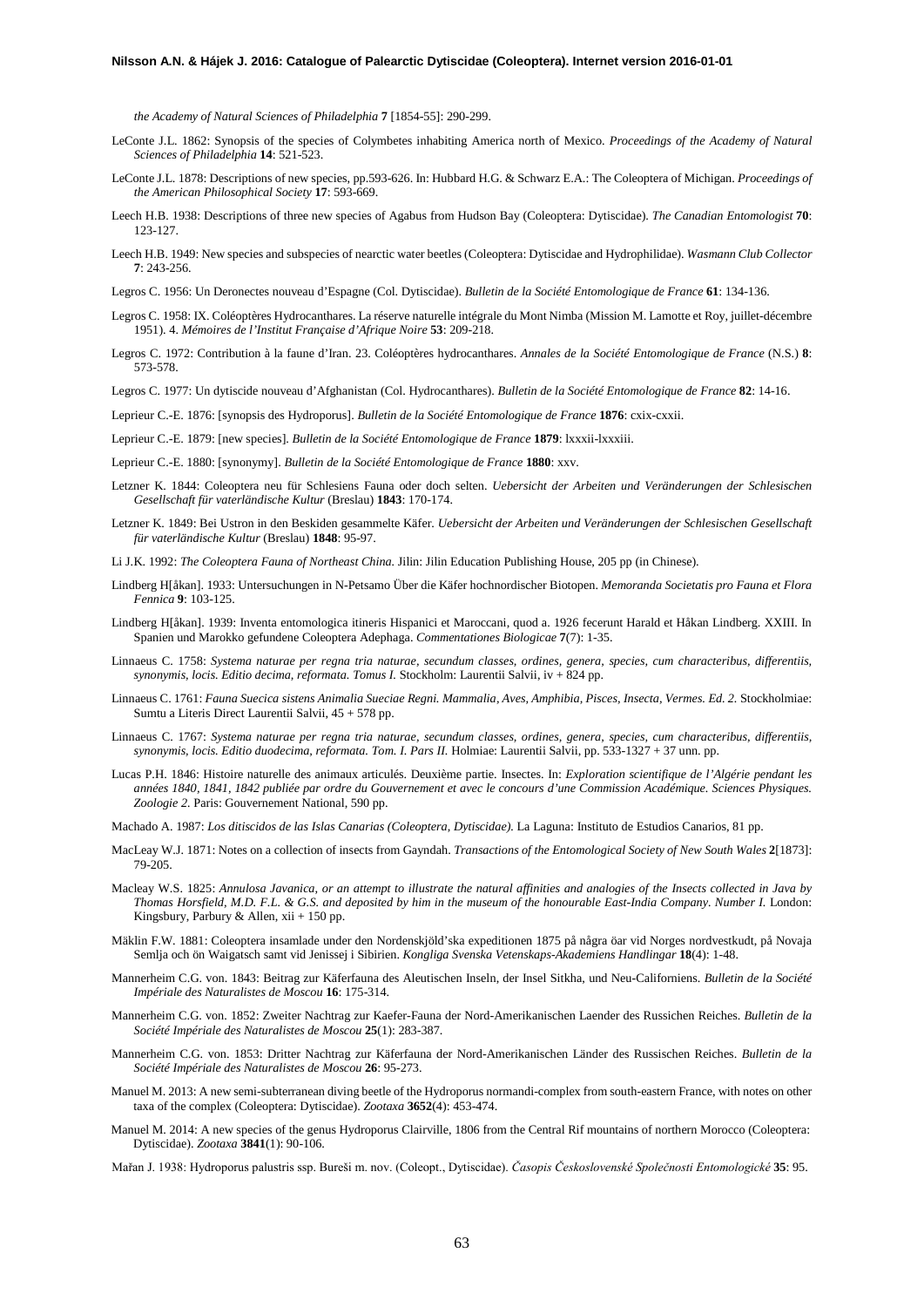- Marseul S.A. de 1866: Catalogue des coléoptères d'Europe et des pays limitrophes. *L'Abeille, Mémoires d'Entomologie* **4**[1865-1867]:1-131.
- Marseul S.A. de 1882: Nouveau répertoire contenant les descriptions des espèces de coléoptères de l'ancien-monde publiées isolément ou en langues étrangères, en dehors des monographies ou traités spéciaux et de l'Abeille. *L'Abeille, Journal d'Entomologie* **20**: 1-196.
- Marsham T. 1802: *Entomologia Britannica, sistens insecta Britanniae indigena, secundum methodum Linnaeanam disposita. Tomus I. Coleoptera.* London: White, xxxi + 548 pp.
- Matsui E. & Kitayama A. 2000: A new species of the genus Copelatus (Coleoptera, Dytiscidae) from the Ryukyu Islands, Japan. *Esakia* **40**: 95-98.
- Mazzoldi P. & Toledo M. 1992: Hydroporus hellenicus a new species of the palustris group (Coleoptera Dytiscidae). *Natura Bresciana. Annuario del Museo Civico di Storia Naturale di Brescia* **27**[1990-1991]: 183-190.
- Mazzoldi P. & Toledo M. 1998: A new Stictotarsus (Insecta: Coleoptera: Dytiscidae) from the Sahara and observations on Stictotarsus sensu Nilsson & Angus, 1992. *Annalen des Naturhistorischen Museums in Wien* (B) **100**: 203-218.
- Meier W. 1899: Über Abänderungen einiger Coleopteren-Arten, welche bei Hamburg gefunden wurden. *Entomologische Nachrichten*  (Berlin) **25** : 97-102.
- Melsheimer F.E. 1844: Descriptions of new species of Coleoptera of the United States. *Proceedings of the Academy of Natural Sciences of Philadelphia* **2**[1844-1845]: 26-43.
- Ménétriés E. 1832: *Catalogue raisonné des objets de zoologie recueillis dans un voyage au Caucase et jusqu'aux frontières actuelles de la Perse entrepris par ordre de S.M. l'Empereur.* St.-Pétersbourg: l'Académie Impériale des Sciences, 271 + xxxii + v pp.
- Millán A. & Ribera I. 2001: The Agabus (Gaurodytes) brunneus group, with description of a new species from the Western Mediterranean (Coleoptera: Dytiscidae). *The Coleopterists Bulletin* **55**: 107-112.
- Millán A. & Rocchi S. 1991: Potamonectes (s. str.) mariae, nuova specie della Spagna (Coleoptera, Dytiscidae). *Atti del Museo Civico di Storia Naturale Grosseto* **14**: 83-86.
- Miller K.W. & Fery H. 1995: Hydroporus cuprescens n.sp. von der Insel Zypern (Coleoptera: Dytiscidae). *Entomologische Zeitschrift mit Insektenbörse* **105**: 405-415.
- Miller L. 1862: Ergebnisse einer entomologischen Reise nach Cephalonia. *Wiener Entomologische Monatschrift* **6**: 269-282, 320-326, 341-355.
- Mjöberg E. 1917: Die Käferfauna der Färöer. *Arkiv för Zoologi* **10**[1916-1917](27): 1-21.
- Montrouzier P. 1860: Essai sur la faune entomologique de la Nouvelle-Calédonie (Balade) et des îles des Pins, Art, Lifu etc. *Annales de la Société Entomologique de France* (3) **8**: 229-308 + pl. 7.
- Morawitz F. 1863: Ein paar kleinere Mittheilungen über russische Coleopteren. *Horae Societatis Entomologicae Rossicae* **2**: 167-175.
- Mori T. 1932: A new species of Dytiscidae from Korea. *Journal of the Chosen Natural History Society* **14**: 49 (in Japanese).
- Motschulsky V. de 1845a: Observations sur le musée entomologique de l'Université Impériale de Moscou. 1er article. *Bulletin de la Société Impériale des Naturalistes de Moscou* **18**: 332-388 + pls 5-7.
- Motschulsky V. de 1845b: Remarques sur la collection de coléoptères Russes de Victor de Motschulsky. *Bulletin de la Société Impériale des Naturalistes de Moscou* **18**: 3-127.
- Motschulsky V. de 1853: *Hydrocanthares de la Russie.* Helsingfors: Société de Litérature Finnoise, 15 pp.
- Motschulsky V. de 1854: Diagnoses de coléoptères nouveaux trouvés par MM. Tatarinoff et Gaschkéwitsch aux environs de Pékin. *Études Entomologiques* **2**[1853]: 44-51.
- Motschulsky V. de 1855a: Nouveautés. *Études Entomologiques* **4**: 82-84.
- Motschulsky V. de 1855b: Synonymies. *Études Entomologiques* **4**: 79.
- Motschulsky V. de 1859a: Coléoptères du gouvernement de Jakoutsk, recueillis par M. Paulofski. *Bulletin de la Classe Physico-Mathématique de l'Académie Impériale des Sciences de St.-Pétersbourg* **17**: 539-544, 567-574. [*Mélanges Biologiques* **3** [1857-1861]: 221-238]
- Motschulsky V. de 1859b: Coléoptères nouveaux de la Californie. *Bulletin de la Société Imperiale des Naturalistes de Moscou* **32**: 122-185, 357-410.
- Motschulsky V. de 1859c: Entomologie spéciale. Insectes des Indes orientales, et de contrées analogues. 2: de série. *Études Entomologiques* **8**: 25-118.
- Motschulsky V. de 1860a: Coléoptères de la Sibérie orientale et notamment en particulier des rives de l'Amour. Pp. 77-257, errata, pls. 6-11, 1 map. In: Schrenck, L. von (ed.): *Reisen und Forschungen im Amur-Lande in den Jahren 1854-1856 im Auftrage der Kaiserl. Akademie der Wissenschaften zu St. Petersburg. Zweiter Band. Zoologie: Lepidopteren, Coleopteren, Mollusken. Band 2. Coleopteren.* St. Petersburg: Kaiserlichen Akademie der Wissenschaften, 976 pp.
- Motschulsky V. de. 1860b: Coléoptères rapportés de la Songarie par M. Séménof. *Bulletin de l'Académie Impériale des Sciences de St.-Pétersbourg* **1**[1859-1860]: 301-314.
- Motschulsky V. de 1860c: Coléoptères rapportés en 1859 par M. Sévertsef des Steppes méridionales des Kirghises, et énumerés. *Bulletin de l'Académie Impériale des Sciences de St.-Pétersbourg* **2**: 513-543.
- Mouchamps R. 1956: Contribution à l'étude des coléoptères aquatiques (6me note). *Bulletin de l'Institut Royal des Sciences Naturelles de Belgique* **32**(22): 1-16.

Müller J. [G.] 1924: Nuovi coleotteri paleartici. *Bollettino della Società Entomologica Italiana* **56**: 68-80.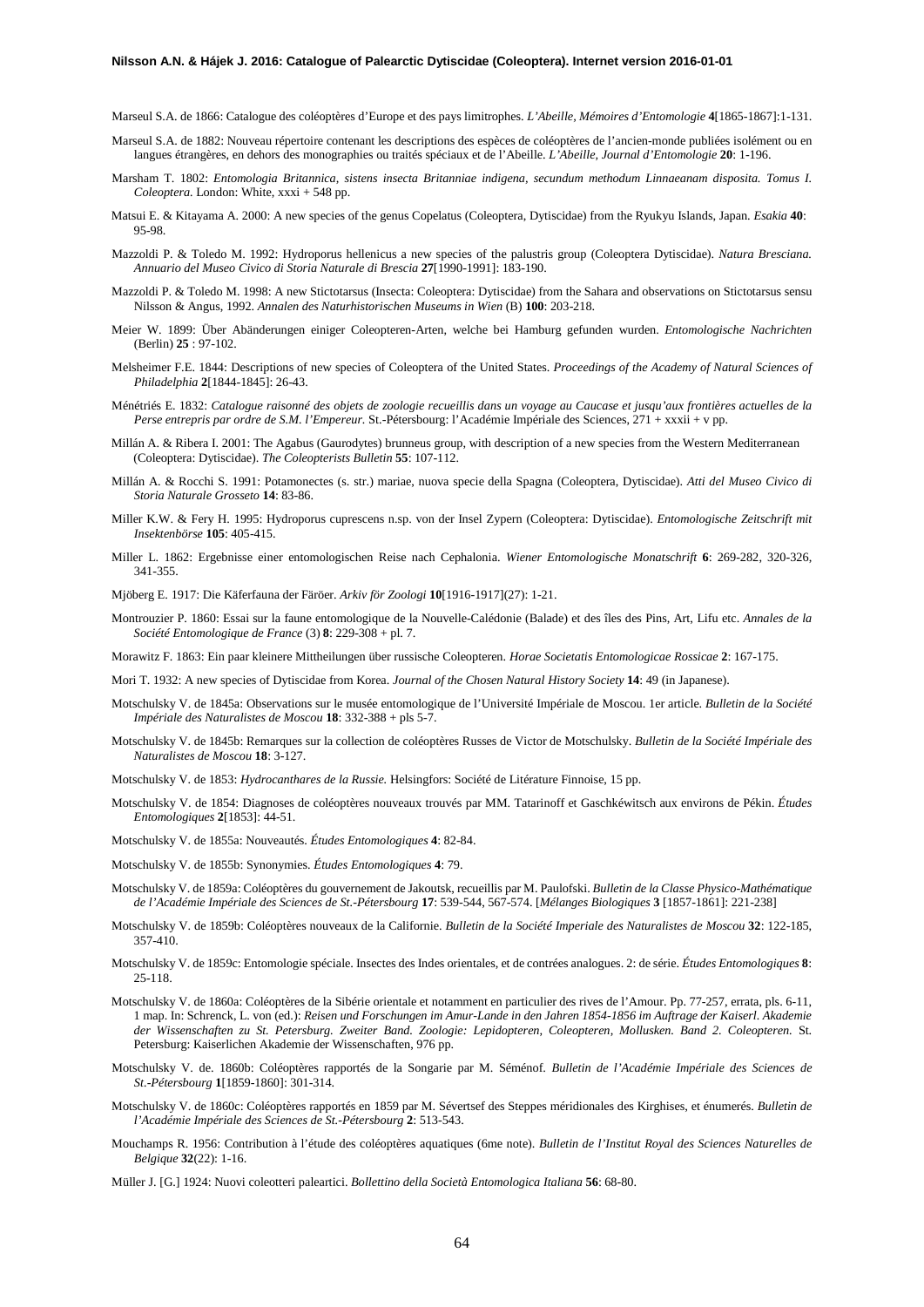Müller J. [G.] 1926: I coleotteri della Venezia Giulia. Catalogo ragionato con descrizioni e tabelle per la classificazione delle specie e dei generi meno noti compilato con la cooperazione degli entomologi Triestini. *Studi Entomologici* **1** (2): 1-306.

Müller J. [G.] 1933: Note su alcuni Hydroporus del gruppo tessellatus Drap. *Bollettino della Società Entomologica Italiana* **65**: 201-204.

Müller O.F. 1776: *Zoologiae Danicae prodromus, seu animalium Daniae et Norvegiae indigenarum characteres, nomina, et synonyma imprimis popularium.* Hafniae: Hallageriis, xxxii + 282 pp.

Müller P.W.J. 1821: Neue Insecten. *Magazin der Entomologie* **4**: 184-230.

- Mulsant E. 1843: Description de quelques coléoptères inédits. *Annales des Sciences Physiques et Naturelles d'Agriculture et d'Industrie* (Lyon) **6**: 276-286.
- Mulsant E. & Godart A. 1860: Description de plusieurs espèces nouvelles de coléoptères, de la tribu des hydrocanthares. *Opuscules Entomologiques* **11**: 177-183.

Mulsant E. & Rey C. 1861: Description de quelques coléoptères nouveaux. *Annales de la Société Linnéenne de Lyon* (N.S.) **7**[1860]: 300-345.

Munster T.G. 1927: Tillaeg of bemerkninger til Norges koleopterfauna. *Norsk Entomologisk Tidsskrift* **2**[1924-1930]: 158-200.

Munster T.G. 1930: Tillaeg til Bergen-distrikternes Koleopterfauna. *Norsk Entomologisk Tidsskrift* **2** [1924-1930]: 335-352.

Munster T.G. 1932: Tillaeg og Bemaerkninger til Norges Koleopterfauna. III. *Norsk Entomologisk Tidsskrift* **3**[1932-1935]: 83-96.

Murray A. 1859: List of Coleoptera received from Old Calabar, on the west coast of Africa. *The Annals and Magazine of Natural History* (3) **3**: 26-30.

Nakane T. 1959: On the genus Gaurodytes of Japan (Coleoptera, Dytiscidae). *Akitu* **8**: 95-98.

Nakane T. 1963: New or little-known Coleoptera from Japan and its adjacent regions. XVIII. *Fragmenta Coleopterologica* **6**: 23-26.

Nakane T. 1987: [Notes on some little-known beetles (Coleoptera) in Japan]. *Kita-Kyûshû no Konshû* **34**: 171-176 (in Japanese).

Nakane T. 1989: The beetles of Japan (new series) 87. *Nature and Insects* **24**(9): 18-24 (in Japanese, English title).

Nakane T. 1990a: Notes on some little-known beetles (Coleoptera) in Japan. 6. *Kita-Kyûshû no Konshû* **37**(2): 61-68.

Nakane T. 1990b: Notes on two species of Dytiscidae (Coleoptera). *Fragmenta Coleopterologica* **45/48**: 198.

Nakane T. 1990c: The beetles of Japan (new series) 89. *Nature and Insects* **25**(1): 26-31 (in Japanese, English title).

Nakane T. 1990d: The beetles of Japan (new series) 90. *Nature and Insects* **25**(4): 27-31 (in Japanese, English title).

Nakane T. 1993: Notes on some little-known beetles (Coleoptera) in Japan. 10. *Kita-Kyûshû no Konshû* **40**(1): 1-8 + 1 pl.

Newbery E.A. & Sharp W.E. 1915: On some additions to the British list of Coleoptera. *The Entomologist's Monthly Magazine* **51**: 288-289.

- Nicolai E.A. 1822: *Dissertatio inauguralis medica sistens Coleopterorum species agri Halensis quam consensu illustrissimi medicorum ordinis in celeberrima Academia Fridericiana Halensi et Vitebergensi consociata pro summis in medicina et chirurgia honoribus rite obtinendis die X. mensis septembris MDCCCXXII publice defendet*. Halae: Grunert, 48 pp.
- Nilsson A.N. 1989: On the genus Agabetes Crotch (Coleoptera, Dytiscidae) with a new species from Iran. *Annales Entomologici Fennici* **55**: 35-40.
- Nilsson A.N. 1990a: Revisional notes on selected east Palaearctic species of Agabus Leach (Coleoptera, Dytiscidae). *Entomologisk Tidskrift* **111**: 149-161.
- Nilsson A.N. 1990b: Two new species of Hydroporus Clairville (Coleoptera, Dytiscidae) from Siberia. *Entomologisk Tidskrift* **111**: 33-37.
- Nilsson A.N. 1994a: A revision of the Palearctic Ilybius crassus-complex (Coleoptera, Dytiscidae). *Entomologisk Tidskrift* **115**: 55-61.
- Nilsson A.N. 1994b: Two new East Palearctic Agabus species of the adpressus- and confinis-groups (Coleoptera, Dytiscidae). *Entomologica Fennica* **5**: 169-175.
- Nilsson A.N. 1994c: Two new species of Agabus Leach from east Russia and north China, with notes on other species of the Agabus affinis species group (Coleoptera: Dytiscidae). *Koleopterologische Rundschau* **64**: 45-50.
- Nilsson A.N. 1995: A new Hydroporus species from Kamchatka previously standing as H. brevis F. Sahlberg (Coleoptera: Dytiscidae). *Koleopterologische Rundschau* **65**: 23-26.
- Nilsson A.N. 1997: A redefinition and revision of the Agabus optatus-group (Coleoptera, Dytiscidae); an example of Pacific intercontinental disjunction. *Entomologica Basiliensia* **19**[1996]: 621-651.
- Nilsson A.N. 1998: Dytiscidae: V. The genus Platynectes Régimbart in China, with a revision of the dissimilis-complex (Coleoptera). Pp. 107-121. In: Jäch M.A. & Ji L. (eds.): *Water beetles of China. Vol. II.* Wien: Zoologisch-Botanische Gesellschaft (Section of Entomology) and Wiener Coleopterologenverein, 371 pp.
- Nilsson A.N. 1999a: Description of a new east Palearctic species of Ilybius Erichson previously mixed up with I. poppiusi Zaitzev (Coleoptera: Dytiscidae). *Koleopterologische Rundschau* **69**: 33-40.

Nilsson A.N. 1999b: Hydradephaga publication list and list of taxa described by the late Dr T G Vazirani. *Latissimus* **11**: 16-21.

Nilsson A.N. 2000: A new view on the generic classification of the Agabus-group of genera of the Agabini, aimed at solving the problem with a paraphyletic Agabus (Coleoptera: Dytiscidae). *Koleopterologische Rundschau* **70**: 17-36.

Nilsson A.N. 2001: *World catalogue of insects. Volume 3: Dytiscidae Coleoptera*. Stenstrup: Apollo Books, 395 pp.

Nilsson A. N. 2002: Taxonomic and faunistic notes on East Palaearctic Colymbetes species, with the description of a new species from the Far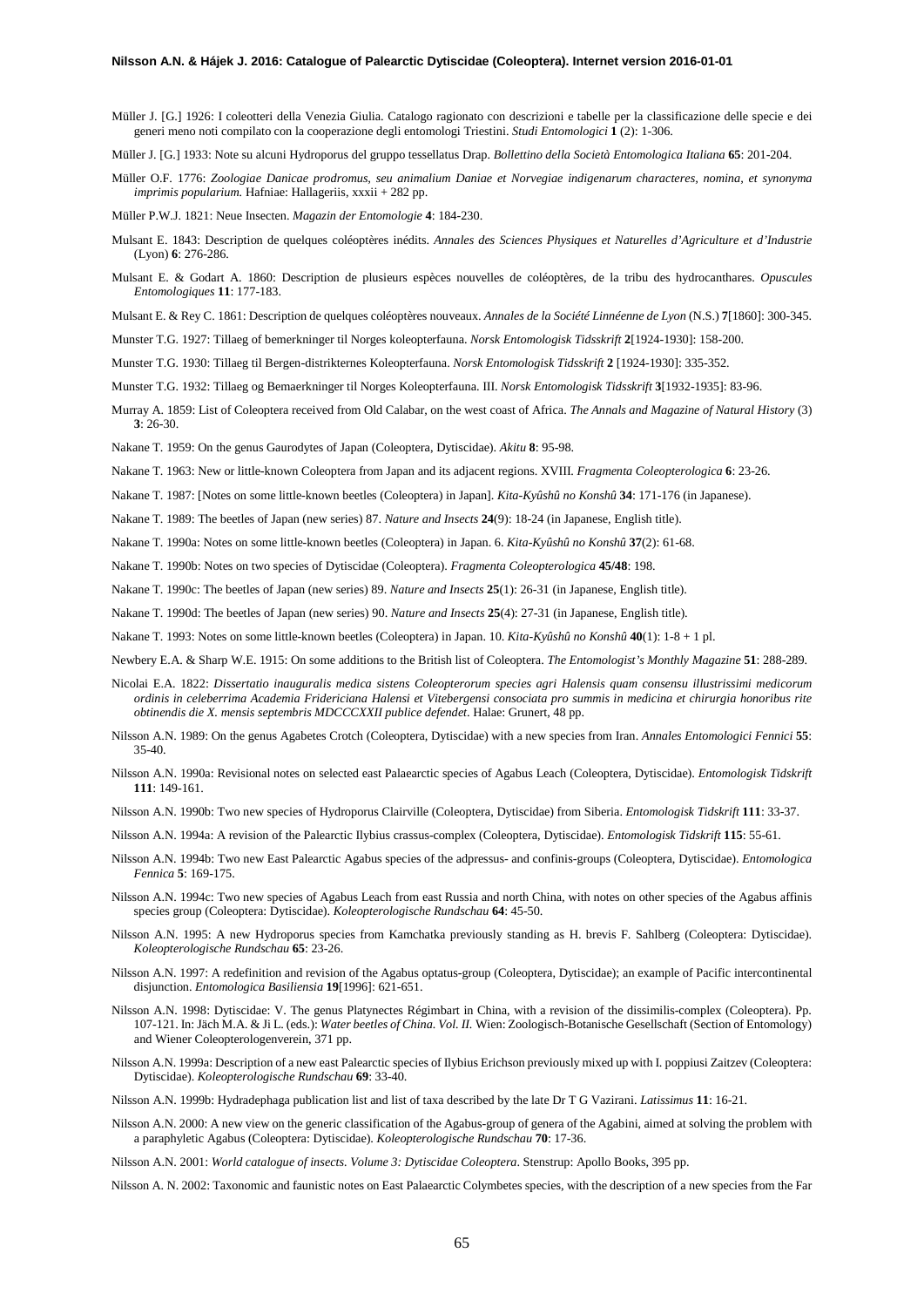East (Coleoptera: Dytiscidae). *Entomologica Fennica* **13**: 189-193.

- Nilsson A. N. 2003a: A new species of Hydrotrupes Sharp from China, an example of Pacific intercontinental disjunction. Pp. 279-284. In: Jäch M. A. & Ji L. (eds.): *Water beetles of China, Volume 3.* Wien: Zoologisch-Botanische Gesellschaft in Österreich and Wiener Coleopterologenverein, vi + 572 pp.
- Nilsson A. N. 2003b: New species, new synonymies, and new records in Platambus Thomson from China. Pp. 261-278. In: Jäch M.A. & Ji L. (eds.): *Water beetles of China, Volume 3.* Wien: Zoologisch-Botanische Gesellschaft in Österreich and Wiener Coleopterologenverein, vi + 572 pp.
- Nilsson A. N. 2003c: The Agabus lineatus group (Coleoptera, Dytiscidae, Agabinae*). Special Bulletin of the Japanese Society of Coleopterology* 6: 91-102.
- Nilsson A.N. & Larson D.J. 1990: A review of the Agabus affinis group (Coleoptera, Dytiscidae), with a new species from Siberia and a proposed phylogeny. *Systematic Entomology* **15**: 227-239.
- Nilsson A.N. & Nakane T. 1993: A revision of the Hydroporus species (Coleoptera: Dytiscidae) of Japan, the Kuril Islands, and Sakhalin. *Entomologica Scandinavica* **23**[1992]: 419-428.
- Nilsson A.N. & Petrov P.N. 2006: On the identity of Agabus uliginosus (Linnaeus, 1761), with the description of a new species of Agabus from Russia (Coleoptera: Dytiscidae). *Russian Entomological Journal* **14**: 159-167.
- Nilsson A.N. & Wewalka G. 1994: Two new species of the genera Allopachria and Agabus from Taiwan (Coleoptera, Dytiscidae). *Linzer Biologische Beiträge* **26**: 991-998.
- Normand H. 1933: Contribution au catalogue des coléoptères de la Tunisie. Fascicule 2(1). *Bulletin de la Société d'Histoire Naturelle de l'Afrique du Nord* **24**: 295-307.
- Normand H. 1938: Contribution au catalogue des coléoptères de la Tunisie. Premier supplément. *Bulletin de la Société d'Histoire Naturelle de l'Afrique du Nord* **29**: 337-371.
- Okada R. 2011: A new species of the genus Platambus (Coleoptera, Dytiscidae) from Hokkaido, Japan. *Elytra, New Series* 1: 31-38.
- Olivier A.G. 1791: *Encyclopédie méthodique, ou par ordre de matières; par une société de gens de lettres, de savans et d'artistes; précédée d'un vocabulaire universel, servant de table pour tout l'ouvrage, ornée des portraits de Mm. Diderot & d'Alembert, premiers éditeurs de l'Encyclopédie. Histoire naturelle. Insectes. Tome sixième. Pars I.* Paris: C.J. Panckoucke, 368 pp.
- Olivier A.G. 1795: *Entomologie, ou histoire naturelle des insectes, Avec leurs caractères génériques et spécifiques, leur description, leur synonymie, et leur figure enluminée. Coléoptères. Tome troisième*. Paris: Lanneau, 557 pp. + 65 tab. [Each genus treated is separately paginated].
- Olsoufieff G. d'. 1925: Description d'un nouveau dytiscide du Yunnan (Chine méridionale). *Bulletin de la Société Entomologique de France* **1925**: 90-91.
- Omer-Cooper J. 1931: Report on the Dytiscidae (Coleoptera), Mr. Omer-Cooper's investigation of the Abyssinian fresh waters (Hugh Scott Expedition). *Proceedings of the Zoological Society of London* **1931**: 751-801.
- Omer-Cooper J. 1954: A new species of Yola (Col., Dytiscidae) from French Somaliland*. The Entomologist's Monthly Magazine* **90**: 212-213.
- Omer-Cooper J. 1959: Dytiscidae from Nyasaland and Southern Rhodesia. 5. Hydroporinae, Bidessini. *Journal of the Entomological Society of Southern Africa* **22**: 108-137.
- Omer-Cooper J. 1970a: A contribution to the study of the African species of the genus Neptosternus Shp. (Coleoptera: Dytiscidae) with the descriptions of four new species. *Journal of the Entomological Society of Southern Africa* 33: 63-79.
- Omer-Cooper J. 1970b: New and little known species of African Laccophilus (Coleoptera: Dytiscidae). *Journal of the Entomological Society of Southern Africa* **33**: 285-294.
- Omer-Cooper J. 1971: Taxonomic studies on some African Hyphydrus (Coleoptera: Dytiscidae). *Journal of the Entomological Society of Southern Africa* **34**: 277-288.
- Omer-Cooper J. 1974: The species of Bidessus Sharp (Coleoptera: Dytiscidae) of Africa south of the Sahara including Madagascar. 1. *Journal of the Entomological Society of Southern Africa* **37**: 305-314.
- Panzer G.W.F. 1794: *Faunae Insectorum Germanicae initia; oder Deutschlands Insecten.* [Heft 24]. Nürnberg: Felsecker, 24 pp + 24 pls.
- Panzer G.W.F. 1795a: Entomologia Germanica exhibens insecta per Germaniam indigena. I. Eleuterata. Norimbergae: 370 pp + 12 pls.
- Panzer G.W.F. 1795b: *Faunae Insectorum Germanicae initia; oder Deutschlands Insecten.* [Heft 26]. Nürnberg: Felsecker, 24 pp + 24 pls.
- Panzer G.W.F. 1796: *Faunae Insectorum Germanicae initia; oder Deutschlands Insecten*. [Heft 38.] Nürnberg: Felsecker, 24 pp + 24 pls.
- Paykull G. von 1798: *Fauna Suecica. Insecta. Tomus I*. Edman, Upsaliae. x + 358 pp.
- Paykull G. von 1799: Beskrivning Öfver nya svenska insecter. Första stycket. *Kongliga Svenska Vetenskaps-Akademiens Handlingar* **1**: 48-51.
- Pederzani F. 1971: Il Dytiscus dimidiatus Bergstr. var. mutinensis Fiori elevato al rango di specie (Coleoptera Dytiscidae). *Bollettino della Società Entomologica Italiana* **103**: 219-224.
- Pederzani F. 2001: Hydroporus tuvaensis n. sp. from Tuva Republic (Russia) and notes on the Hydroporus acutangulus-polaris species-complex (Coleoptera Dytiscidae). *Atti dell'Accademia Roveretana degli Agiati, Contributi della Classe di Scienze Matematiche, Fisiche e Naturali* (8) **1B(251)**: 233-240.
- Pederzani F. 2003: Hydaticus satoi dhofarensis n. ssp. from Oman (Insecta Coleoptera Dytiscidae). *Quaderno di Studi e Notizie di Storia Naturale della Romagna* **17**: 17-24.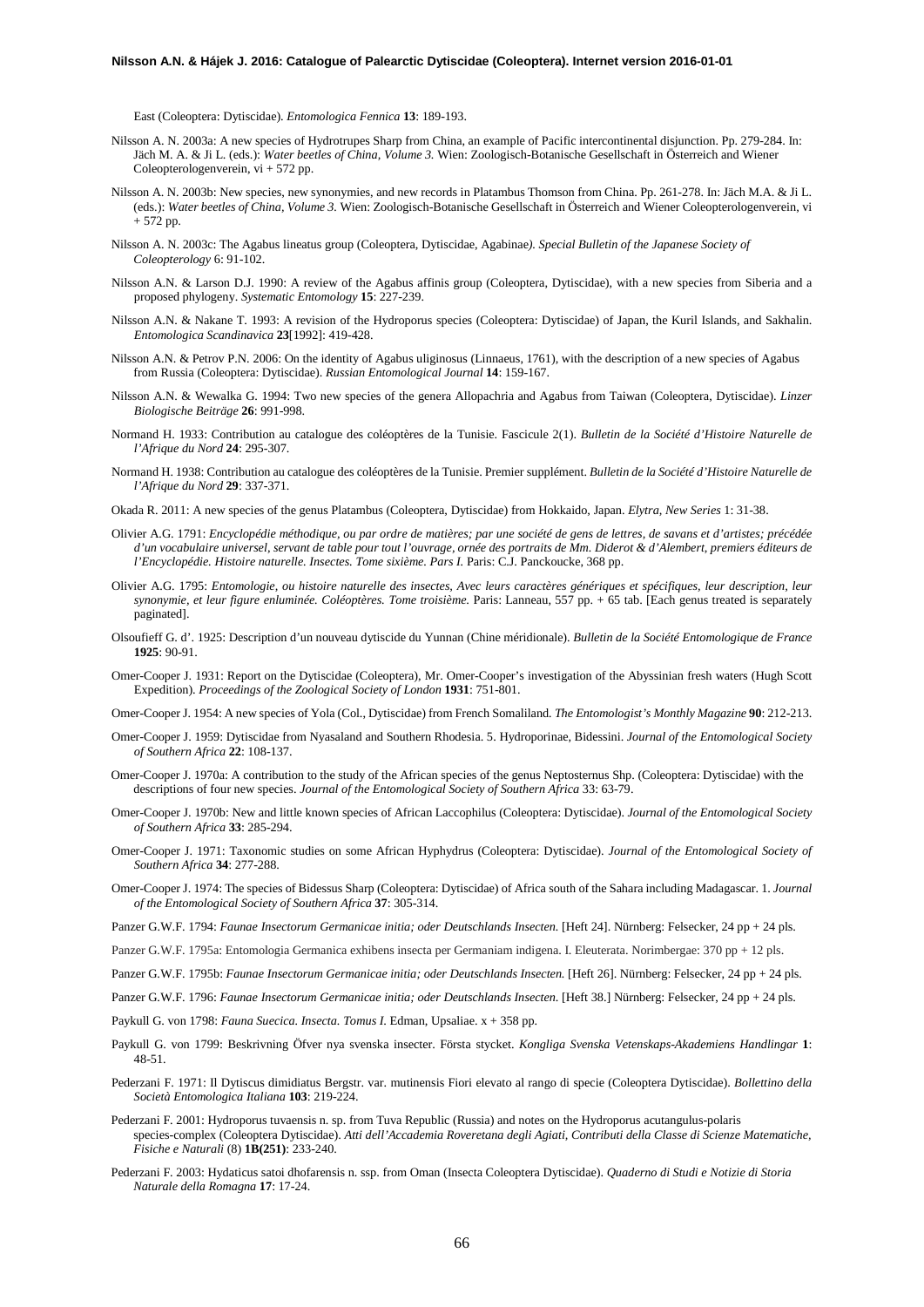- Pederzani F. & Rocchi S. 2005: Due interessanti Hydroporus Clairville del Parco Nazionale d'Abruzzo: Hydroporus (Sternoporus) apenninus n.sp. e Hydroporus (Hydroporus) sanfilippoi Ghidini, 1958 (Coleoptera Dytiscidae). *Atti dell'Accademia Roveretana degli Agiati, Contributi della Classe di Scienze Matematiche, Fisiche e Naturali* (8) **5B(255)**: 317-324.
- Pederzani F., Rocchi S. & Schizzerotto A. 2004: Un nuovo ditiscide semi-igropetrico di Sardegna: Hydroporus (Sternoporus) sardomontanus n. sp. (Coleoptera Dytiscidae). *Atti dell'Accademia Roveretana degli Agiati, Contributi della Classe di Scienze Matematiche, Fisiche e Naturali* (8) **4B(254)**: 127-137.
- Pederzani F. & Schizzerotto A. 1998: Description of Agabus (Dichonectes) africanus n. sp. from north-west Tunisia and notes on the cohabiting species of Hydradephaga (Coleoptera Haliplidae, Gyrinidae & Dytiscidae). *Atti dell'Accademia Roveretana degli Agiati, Contributi della Classe di Scienze Matematiche, Fisiche e Naturali* (7) **8B(248)**: 87-95.
- Perris É. 1864: Description de quelques espèces nouvelles de coléoptères et notes diverses. *Annales de la Société Entomologique de France* (4) **4**: 275-310.
- Perris É. 1869: Descriptions de quelques Coléoptères nouveaux. Rectifications et notes. *L'Abeille, Mémoires d'Entomologie* **7**[1869-1870]: 3-37.
- Perroud B.-P. & Montrouzier R.P. 1864: Essai sur la faune entomologique de Kanala (Nouvelle Calédonie) et description de quelques espèces nouvelles ou peu connues. *Annales de la Société Linnéenne de Lyon* (N.S.) **11**: 46-257 + 1 pl.
- Peschet R. 1914: Dytiscidae et Gyrinidae recueillis par la délégation scientifique en Perse. (Mission J. de Morgan, 1904) (Coléopt.). *Annales de la Société Entomologique de France* **83**: 225-232.
- Peschet R. 1915: Description d'un Acilius nouveau de Chine (Col. Dytiscidae). *Bulletin de la Société Entomologique de France* **1915**: 288-290.
- Peschet R. 1917: Coléoptères des Îles Mascareignes et Séchelles. Missions scientifiques de MM. Ch. Alluaud (1892, 1893 et 1897) et P. Carié (1910-1913). (Dytiscidae et Gyrinidae). *Annales de la Société Entomologique de France* **86**: 1-56.
- Peschet R. 1923: Dytiscidae et Haliplidae nouveaux (Col.). *Bulletin de la Société Entomologique de France* **1923**: 175-181.
- Peschet R. 1924: Mission Rohan-Chabot dans l'Angola et dans la Rhodésie (1914). Description de Dytiscides nouveaux. *Bulletin du Muséum National d'Histoire Naturelle, Paris* **1924**: 140-144.
- Peschet R. 1926: Description d'un Yola nouveau de l'Afrique du Nord. (Col. Dytiscidae). *Bulletin de la Société Entomologique de France*  **1925**: 299-301.
- Petri K. 1903: Agabus regalis, eine neue Art aus der Verwandtschaft des bipustulatus L. und solieri Aubé. *Wiener Entomologische Zeitung* **22**: 49-50.
- Petri K. 1912: *Siebenbürgens Käferfauna auf Grund ihrer Erforschung bis zum Jahre 1911*. Hermannstadt: Siebenbürgischer Verein für Naturwissenschaften zu Hermannstadt, ix + 376 pp.
- Petrov P. N., Shapovalov M. I. & Fery H. 2010: A new species of Ilybius Erichson, 1832 (Coleoptera: Dytiscidae) from the North Caucasus. *Russian Entomological Journal* **19**: 41-45.
- Peyerimhoff P. de 1905: Nouveaux coléoptères du Nord-Africain (Première note). *Bulletin de la Société Entomologique de France* **1905**: 229-230.
- Peyerimhoff P. de 1927: L'Acilius sulcatus en Algérie. Sa répartition en Europe (avec une carte). *Bulletin de la Société d'Histoire Naturelle du Afrique Nord* **18**: 77-79.
- Peyerimhoff P. de 1929: Nouveaux coléoptères du nord-Africain. Soixante-dixième note. Faune du Hoggar et des massifs voisins. (suite). *Bulletin de la Société Entomologique de France* **1929**: 168-172.
- Peyerimhoff P. de 1931: Mission scientifique du Hoggar. Coléoptères. *Mémoires de la Société d'Histoire Naturelle de l'Afrique du Nord* **2**: 1-173.
- Peyron E. 1856: Description de deux genres et de quatre espèces de coléoptères provenant d'Orient. *Annales de la Société Entomologique de France* (3) **4**: 715-725.
- Peyron E. 1858: Catalogue des coléoptères des environs de Tarsous (Caramanie) avec la description des espèces nouvelle. *Annales de la Société Entomologique de France* (3) **6**: 353-434.
- Peytoureau A. 1894: Sur le Dytiscus Herbeti (spec. nova) femelle et mâle, et le Dytiscus pisanus Cast. var. Kunstleri (var. nova) femelle. *Actes de la Société Linnéenne de Bordeaux* (Comptes rendus) (5) **7**: xxxiii-xlii.
- Pic M. 1895: Notes entomologiques. *L'Échange, Revue Linnéenne* **11**: 9-11.
- Pic M. 1896: Descriptions de coléoptères d'Algérie et de Syrie. *Miscellanea Entomologica* **4**: 140-142.
- Pic M. 1912: Descriptions ou diagnoses et notes diverses (suite.). *L'Échange, Revue Linnéenne* **28**: 57-58.
- Pic M. 1924: Notes diverses, descriptions et diagnoses (suite). *L'Échange, Revue Linnéenne* **39**: 21-23.
- Pic M. 1930: Notes diverses, nouveautés. *L'Échange, Revue Linnéenne* **46**: 13-14.
- Pontoppidan E.L. 1763: *Den Danske atlas eller Konge-Riget Dannemark, med dets naturlige egenskaber, elementer, inbyggere, vaexter, dyr og andre affødninger, dets gamle tildragelser og naervaerende omstaendigheder i alle provintzer, staeder, kirkzer, slotte og herre-gaarde. Forestillet ved en udførlig Lands-Beskrivelse, saa og oplyst med dertil forfaerdigede landkort over enhver provintz, samt ziret med staedernes prospecter, grund-ridser, og andre merkvaerdige kaaber-stykker. Efter Høy-Kongelig allernaadigst Befalning. Tomus I.* Kiøbenhavn: A.H. Godiche,  $xl + [iv] + 723 + [1]$  pp + 30 pls.
- Ponza L. 1805: Coleoptera Salutiensia sive enumeratio methodica Coleopterorum, quae in agro Salutiensi reperiuntur, locorum natalium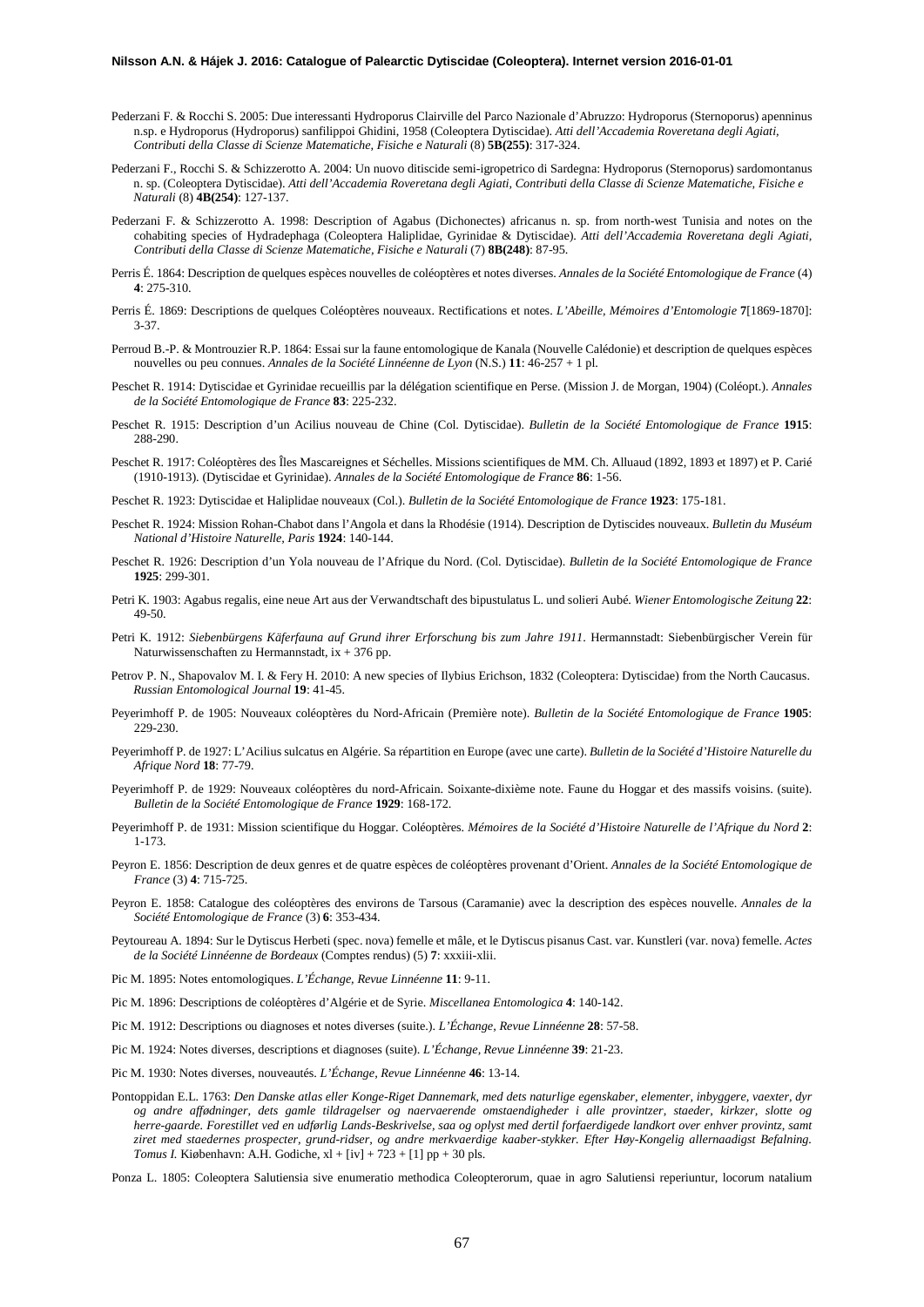indicatione, observationibus, novisque aliquot speciebus aucta. *Mémoires de l'Académie Impériale des Sciences, Littérature et Beaux-Arts de Turin* **14**: 29-94.

- Poppius B. 1905: Beiträge zur Kenntnis der Coleopteren-Fauna des Lena-Thales in Ost-Sibirien. I. Haliplidae und Dytiscidae. *Öfversigt af Finska Vetenskaps-Societetens Förhandlingar* **47**(16): 1-24.
- Poppius B. 1906: Eine neue Art der Gattung Hydaticus Leach. (Coleoptera, Dytiscidae) aus der nördlichen Mandshurei. *Russkoe Entomologicheskoe Obozrenie* **6**: 58-59.
- Poppius B. 1908: Über einige Variationserscheinungen im männlichen Geschlecht bei Agabus (Gaurodytes) arcticus Payk. *Meddelanden af Societas pro Fauna et Flora Fennica* **34**: 52-55.
- Poppius B. 1909: Die Coleopteren-Fauna der Halbinsel Kanin. *Acta Societatis pro Fauna et Flora Fennica* **31**(8): 1-58.
- Poppius B. 1912: Eine neue Hydroporus-Art von Novaja-Zemlja. Novyi vid' r. Hydroporus Clairv. s' Novoy Zemli. *Russkoe Entomologicheskoe Obozrenie* **12**: 107.
- Porta A. 1923: *Fauna Coleopterorum Italica. Vol. I. Adephaga. Cicindelidae, Carabidae, Haliplidae, Hygrobiidae, Dyticidae, Gyrinidae, Rhisodidae, Paussidae.* Piacenza: Stabilimento Tipographico Piacentino, vi + 285 pp.
- Portevin G. 1929: Histoire naturelle des coléoptères de France, vol. I. Adephaga Polyphaga: Staphylinoidea. In: *Encyclopédie entomologique (A) vol. XII*. Paris: Paul Lechevalier, 630 pp.
- Preller C.H. 1862: *Die Käfer von Hamburg und Umgegend. Ein Beitrag zur nordalbingischen Insektenfauna.* Hamburg: Otto Meissner, xii + 158 pp. + 1 pl.
- Preudhomme de Borre C.F.P.A. 1871a: Description d'une espèce nouvelle du genre Hydroporus. *Bulletin de la Société Entomologique de Belgique* **1870-1871**: xiii-xv.
- Preudhomme de Borre C.F.P.A. 1871b: Description d'une nouvelle espèce du genre Hyphydrus. *Bulletin de la Société Entomologique de Belgique* **1870-1871**: x.
- Pu Z., Zeng H. & Wu W. 1992: Coleoptera: Dytiscidae and Hydrophilidae. *Insects of the Hengduan Mountains Region* **1**: 482-485.
- Ragusa E. 1887: Catalogo ragionate dei coleotteri di Sicilia. *Il Naturalista Siciliano* **6**[1886-1887]: 139-142, 201-210, 221-228; **7**[1887-1888]: 1-8, 41-43.
- Reclaire A. & Wiel P. van der 1948: Een nog niet beschreven var. van Deronectes canaliculatus Lac. in Nederland (Coleoptera). *Entomologische Berichten* (Amsterdam) **12**: 222.
- Redtenbacher L. 1867: *Zoologischer Theil. Zweiter Band. I. Abtheilung A. 1. Coleoptera.* In: *Reise der österreichischen Fregatte Novara um die Erde in der Jahren 1857, 1858, 1859 unter der befehlen des Commodore B. von Wüllerstorf-Urbair.* Wien: Karl Gerold's Sohn, iv  $+249$  pp  $+ 5$  pls.
- Régimbart M. 1877a: Description de douze nouvelles espèces d'Hydrocanthares recueillies à Manille par M. Baer. *Bulletin de la Société Entomologique de France* **1877**: lxxviii-lxxx.
- Régimbart M. 1877b: Description d'une espèce nouvelle française du genre Hydroporus. *Bulletin de la Société Entomologique de France* **1877**: cxxxix-cxl.
- Régimbart M. 1877c: Description d'une nouvelle espèce d'Hydrocanthares. *Bulletin de la Société Entomologique de France* **1877**: cxxxiii-cxxxiv.
- Régimbart M. 1878a: Description d'une espèce nouvelle européenne du genre Agabus. *Bulletin de la Société Entomologique de France* **1877**: cxlviii-cxlix.
- Régimbart M. 1878b: Énumération des dytiscides et gyrinides recueillis par Ch. Piochard de la Brûlerie dans ses voyages en Orient (1). *Annales de la Société Entomologique de France* (5) **7**[1877]: 347-354.
- Régimbart M. 1879: Étude sur la classification des Dytiscidae. *Annales de la Société Entomologique de France* (5) **8**[1878]: 447-466, pl. 10.
- Régimbart M. 1880: The new Dytiscidae and Gyrinidae collected during the recent scientific Sumatra-expedition. *Notes from the Leyden Museum* **2**: 209-216.
- Régimbart M. 1883: Dytiscides nouveaux de la collection du Musée Royal de Leyde*. Notes from the Leyden Museum* **5**: 225-234.
- Régimbart M. 1884: Description d'une nouvelle espèce d'coléoptère. *Bulletin de la Société Entomologique de France* (6) **4**: xix-xxi.
- Régimbart M. 1886: Dytiscides et Gyrinides nouveaux de la collection du musée de Leyde. *Notes from the Leyden Museum* **8**: 139-144.
- Régimbart M. 1887: Description de deux dytiscides nouveau. *Notes from the Leyden Museum* **9**: 267-268.
- Régimbart M. 1888: Viaggio di Leonardo Fea in Birmania e regioni vicine. *Annali del Museo Civico di Storia Naturale di Genova* **26**: 609-623.
- Régimbart M. 1889a: Contributions à la faune Indo-Chinoise. 2e mémoire. Hydrocanthares. *Annales de la Société Entomologique de France* (6) **9**: 147-156.
- Régimbart M. 1889b: Dytiscidae et Gyrinidae nouveaux ou rares de la collection du Musée Royal de Leyde. *Notes from the Leyden Museum* **11**: 51-63.
- Régimbart M. 1891: Viaggio di Leonardo Fea in Birmania e regioni vicine. XXXIII. Enumération des Dytiscidae et Gyrinidae recueillis par M. Leonard Fea, dans ses voyages en Birmanie et régions voisines. *Annali del Museo Civico di Storia Naturale di Genova* **30**: 537-554.
- Régimbart M. 1892a: Insectes du Bengale occidental. 16e mémoire. Hydrocanthares. *Annales de la Société Entomologique de Belgique* **36**: 112-121.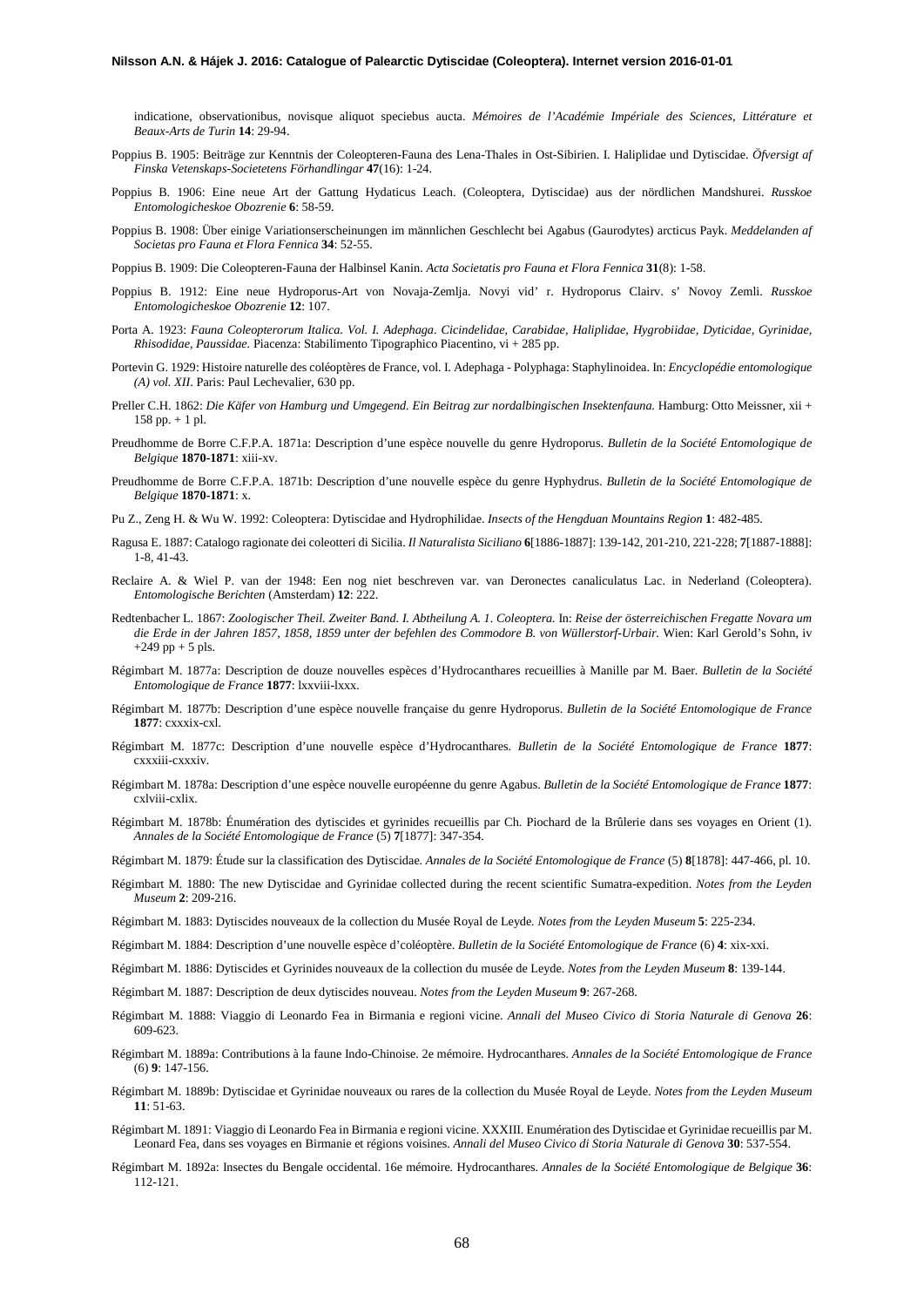- Régimbart M. 1892b: Viaggio di Lamberto Loria nella Papuasia orientale. IV. Haliplidae, Dytiscidae et Gyrinidae. *Annali del Museo Civico di Storia Naturale di Genova* **30**: 978-997.
- Régimbart M. 1893: Deux espèces nouvelles de Dytiscides du Musée de Leyde. *Notes from the Leyden Museum* **15**: 105-106.
- Régimbart M. 1894: Voyage de M.E. Simon dans l'Afrique australe (décembre mars 1893). Haliplidae, Dytiscidae & Gyrinidae. *Annales de la Société Entomologique de France* **63**: 227-240.
- Régimbart M. 1895: Revision des Dytiscidae et Gyrinidae d'Afrique, Madagascar et îles voisines. *Mémoires de la Société Entomologique de Belgique* **4**: 1-244.
- Régimbart M. 1897: Dytiscides recueillis à Mascate par M. Maurice Maindron. *Bulletin de la Société Entomologique de France* **1897**: 206-208.
- Régimbart M. 1899: Revision des Dytiscidae de la région Indo-Sino-Malaise. *Annales de la Société Entomologique de France* **68**: 186-367.
- Régimbart M. 1900a: Contribution a l'étude de la faune entomologique de Sumatra (Côte ouest Vice-résidence de Païnan) (Chasses de M.J.-L. Weyers). *Annales de la Société Entomologique de Belgique* **44**: 147-148.
- Régimbart M. 1900b: Description d'un dytiscide nouveau de Perse (Col.). *Bulletin de la Société Entomologique de France* **1900**: 121.
- Régimbart M. 1900c: Diagnoses d'espèces nouvelles de Dytiscidae de la région malgache (Col.). *Bulletin de la Société Entomologique de France* **1899**: 371-374.
- Régimbart M. 1901a: Description d'un Hydroporus du Liban (Col.). *Bulletin de la Société Entomologique de France* **1901**: 101-102.
- Régimbart M. 1901b: Notes sur quelques dytiscides d'Europe (Col.). *Bulletin de la Société Entomologique de France* **1901**: 323-327.
- Régimbart M. 1903a: Coléoptères aquatiques (Haliplidae, Dytiscidae, Gyrinidae et Hydrophilidae) recueillis dans le sud de Madagascar par M. Ch. Alluaud (juillet 1900 - mai 1901). *Annales de la Société Entomologique de France* 72: 1-51.
- Régimbart M. 1903b: Description d'un Hydroporus nouveau (Col.). *Bulletin de la Société Entomologique de France* **1903**: 254-255.
- Régimbart M. 1903c: Voyage de M. Maurice Maindron dans l'Inde méridionale (mai à novembre 1901). 1er mémoire. Dytiscides, Gyrinides et Palpicornes. *Annales de la Société Entomologique de France* **72**: 331-339.
- Régimbart M. 1905: Materiali per lo studio della fauna Eritrea raccolti nel 1901-03 dal Dr. A. Andreini tenente medico. II. Dytiscidae, Gyrinidae et Hydrophilidae. *Bullettino della Società Entomologica Italiana* **36**[1904]: 201-226.
- Régimbart M. 1906a: Description d'un dytiscide nouveau d'Algérie (Col.). *Bulletin de la Société Entomologique de France* **1906**: 204-205.
- Régimbart M. 1906b: Voyage de M. Ch. Alluaud dans l'Afrique orientale. Dytiscidae, Gyrinidae, Hydrophilidae. *Annales de la Société Entomologique de France* **75**: 235-278.
- Reiche L. 1850: Entomologie. Pp. 259-419 + 13 pls. In: Ferret A. & Galinier (eds.): *Voyage en Abyssinie 1839-43, Vol. 3.* Paris: Paulin.
- Reiche L. 1857: Description sommaire de cinq espèces nouvellesd'insectes. *Bulletin de la Société Entomologique de France* **1857**: viii-x.
- Reiche L. 1861a: Coléoptères nouveaux recueillis en Corse par M. E. Bellier de la Chavignerie. *Annales de la Société Entomologique de France* (4) **1**: 201-210.
- Reiche L. 1861b: Espèces nouvelles de coléoptères appertenant à la faune circa-méditerranéenne. *Annales de la Société Entomologique de France* (4) **1**: 361-374.
- Reiche L. 1862: Espèces nouvelles de coléoptères découvertes en Corse par M. E. Bellier de la Chavignerie, en 1861 Suite. *Annales de la Société Entomologique de France* (4) **2**: 293-300.
- Reiche L. 1863: Espèces nouvelles de coléoptères appartenant à la faune circa-mediterranéenne. Suite. *Annales de la Société Entomologique de France* (4) **3**: 471-475.
- Reiche L. 1864: Espèces nouvelles de coléoptères d'Algérie. *Annales de la Société Entomologique de France* (4) **4**: 233-246.
- Reiche L. & Lallemant C. 1872: Catalogue des coléoptères de l'Algérie et contrées voisines, avec description d'espèces nouvelles. *Mémoires de la Société Linnéenne de Normandie* **15**(4)[1865-1869]: 1-44.
- Reiche L. & Saulcy F. 1855: Espèces nouvelles ou peu connues de coléoptères, recueillies par M. F. de Saulcy, membre de l'Institut, dans son voyage en Orient, et décrites par M.M. L. Reiche et Félicien de Saulcy. *Annales de la Société Entomologique de France* (3) **3**: 561-645 + pl. 1.
- Reineck G. 1921: Über eine auffallende Form von Dytiscus marginalis L. *Deutsche Entomologische Zeitschrift* **1921**: 116-117.
- Reitter E. 1896: Abbildungen mit Beschreibungen zehn neuer Coleopteren aus der palaearctischen Fauna. *Wiener Entomologische Zeitung* **15**:  $233-240 +$  pl. III.
- Reitter E. 1897: Neunter Beitrag zur Coleopteren-Fauna von Europa und den angrenzenden Ländern. *Wiener Entomologische Zeitung* **16**: 45-47.
- Reitter E. 1899: Beitrag zur Coleopteren-Fauna des russischen Reiches und der angrenzenden Länder. *Deutsche Entomologische Zeitschrift* **1899**: 193-209.
- Reitter E. 1900: Beschreibung und Abbildung von neun neuen Coleopteren der palaearctischen Fauna. *Wiener Entomologische Zeitung* **19**: 225-232.
- Reitter E. 1908: *Fauna Germanica. Die Käfer des Deutschen Reiches. I. Band. Schriften des Deutschen Lehrervereins für Naturkunde 22*. Stuttgart: K. G. Lutz, viii  $+ 248$  pp  $+ 40$  pls.

Reitter E. 1909: Espèces nouvelles de coléoptères égyptiens. *Bulletin de la Société Entomologique d'Egypte* **1**[1908-1909]: 29-32.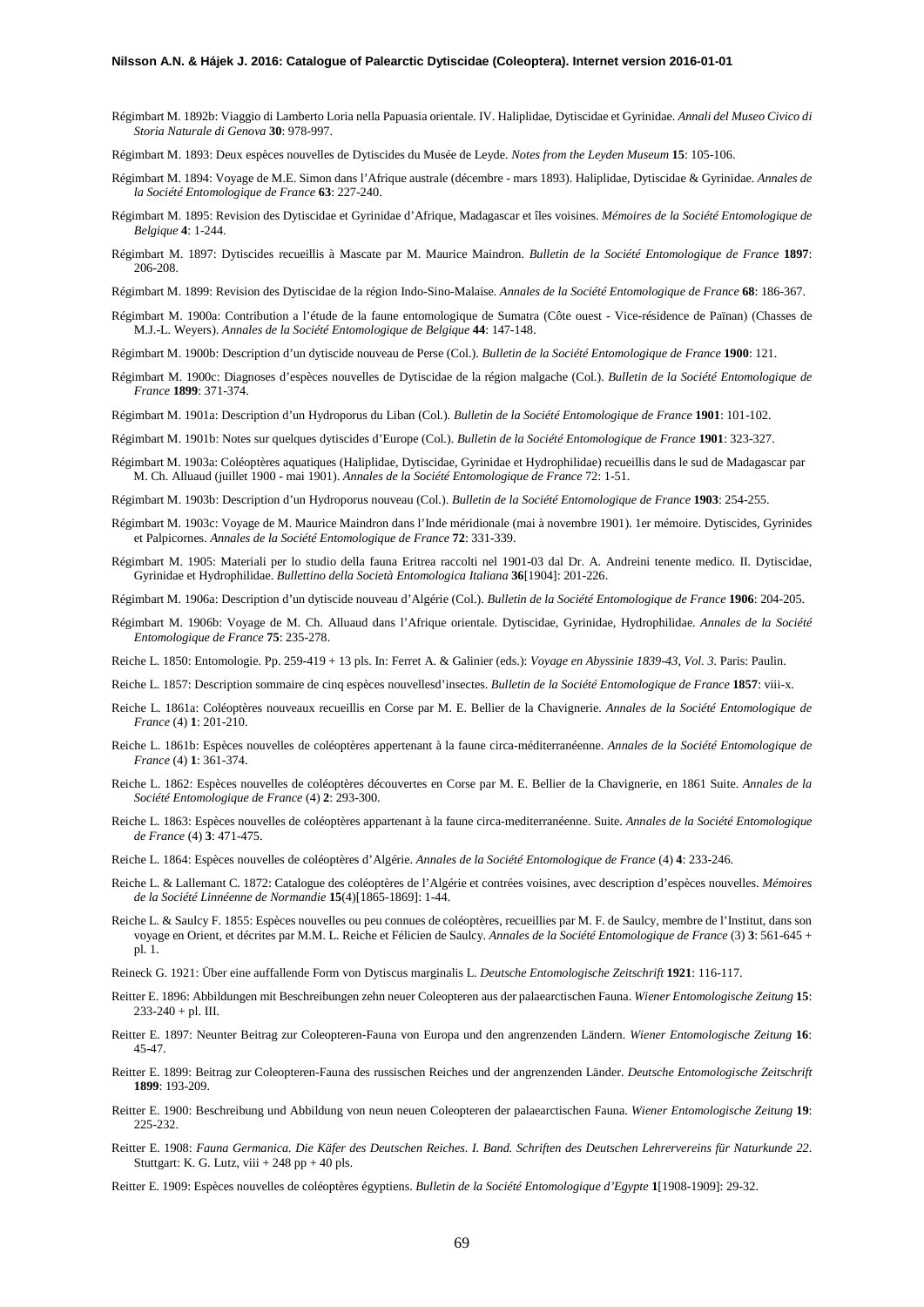Rey C. 1887: Remarques en passant. *L'Échange, Revue Linnéenne* **3**(26): 2-3.

- Ribera I. & Faille A. 2010: A new microphthalmic stygobitic Graptodytes Seidlitz from Morocco, with a molecular phylogeny of the genus (Coleoptera, Dytiscidae). *Zootaxa* **2641**: 1-14.
- Ribera I., Hernando C. & Aguilera P. 2001: Agabus alexandrae sp. n. from Morocco, with a molecular phylogeny of the Western Mediterranean species of the A. guttatus group (Coleoptera: Dytiscidae). *Insect Systematics & Evolution* **32**: 253-262.
- Rocchi S. 1976: Coleotteri ditiscidi dell'Oasi di Galgala (Somalia) con descrizione di una nuova specie di Prodaticus. *Monitore Zoologico Italiano* (Nuova Serie) Supplemento **8**: 287-293.
- Rocchi S. 1981: Ditiscidi del Portogallo con descrizione di una nuova specie di Hydroporus (Coleoptera Dytiscidae). X nota sui Coleotteri Idroadefagi. *Bollettino della Società Entomologica Italiana* **113**: 149-153.
- Rocchi S. 1986: Ditiscidi di Birmania, Thailandia e Sri Lanka, con descrizione di due nuove specie (Coleoptera) (XVI nota sui Coleotteri Idroadefagi). *Bollettino della Società Entomologica Italiana* **118**: 31-34.
- Rosenhauer W.G. 1856: *Die Thiere Andalusiens nach den Resultaten einer Reise zusammengestellt, nebst den Beschreibungen von 249 neuen oder bis jetzt noch unbeschriebenen Gattungen und Arten.* Erlangen: T. Blaesing, 429 pp.
- Rossi P. 1790: *Fauna Etrusca sistens insecta quae in provinciis Florentina et Pisana praesertim collegit. Tomus primus.* Liburni: Typis Thomae Masi & Sociorum, xxii + 272 pp + 10 pls.
- Rossi P. 1792: *Mantissa Insectorum exibens species nuper in Etruria collectas a Petro Rossio adiectis faunae Etruscae illustrationibus ac emendationibus. [Tomus primus].* Pisis: Polloni, 148 pp.
- Roubal J. 1938: Descriptions de deux nouveaux coléoptères de la Tatra (Tchécoslovaquie). *Miscellanea Entomologica* **39**: 19-20.
- Rye E.C. 1872: Coleoptera. New British species, corrections of nomenclature, etc., noticed since the publication of the Entomologist's Annual, 1871. *The Entomologist's Annual* **1872**: 23-92.
- Sahlberg C.R. 1824: *Dissertatio entomologica insecta Fennica enumerans. Tomus I, pars XI.* Aboae: Frenckel, pp 153-168.
- Sahlberg C.R. 1826: *Dissertatio entomologica insecta Fennica enumerans. Tomus I, pars XII.* Aboae: Frenckel, pp 169-184.
- Sahlberg J.R. 1871: Anteckningar till Lapplands Coleopter-Fauna. *Notiser ur Sällskapets pro Fauna et Flora Fennica Förhandlingar* (Ny Serie) **11**: 385-440.
- Sahlberg J. 1874: Uber eine Reise nach Kuusamo. Auszug aus einem Briefe. *Horae Societatis Entomologicae Rossicae* **10**(2-4): xii- xiv.
- Sahlberg J.R. 1875: Enumeratio Coleopterorum Carnivororum Fenniae. Systematisk förteckning öfver de inom Finlands natural-historiska omrade hittills funna Coleoptera Carnivora jemte uppgift om arternas utbredning och beskrifningar af nya och mindre kända species. *Notiser ur Sällskapets pro Fauna & Flora Fennica Förhandlingar* (Ny Serie) **14**: 41-200.
- Sahlberg J.R. 1880: Bidrag till Nordvestra Sibiriens Insektfauna. Coleoptera. Insamlade under expeditionerna till Obi och Jenessej 1876 och 1877. I. Cicindelidae, Carabidae, Dytiscidae, Hydrophilidae, Gyrinidae, Dryopidae, Georyssidae, Limnichidae, Heteroceridae, Staphylinidae och Micropeplidae. *Kongliga Svenska Vetenskaps-Akademiens Handlingar* (Ny Foljd) **17**(4): 1-115 + 1 pl.
- Sahlberg J.R. 1889: [För faunan nya Coleoptera]. *Meddelanden af Societas pro Fauna et Flora Fennica* **15**[1888-1889]: 221-222.
- Sahlberg J.R. 1895: Gaurodytes setulosus n. sp. *Meddelanden af Societas pro Fauna et Flora Fennica* **21**[1894-1895]: 39.
- Sahlberg J.R. 1903a: Ad cognitionem faunae coleopterorum Graecae fragmenta. *Öfversigt af Finska Vetenskaps-Societetens Förhandlingar*  **45**[1902-1903](12): 1-9.
- Sahlberg J.R. 1903b: Coleoptera Numido-Punica mensibus Martio, Aprili et Majo 1899 in Tunisia et Algeria orientali collecta. *Öfversigt af Finska Vetenskaps-Societetens Förhandlingar* **45**[1902-1903](19): 1-70.
- Sahlberg J.R. 1903c: Messis hiemalis Coleopterorum Corcyraeorum. Enumeratio coleopterorum mensibus Novembri-Februario 1895-1896 et 1898-1899 nec non primo vere 1896 in insula Corcyra collectorum. *Öfversigt af Finska Vetenskaps-Societetens Förhandlingar* **45**[1902-1903](11): 1-85.
- Sahlberg J.R. 1908: Coleoptera mediterranea et rosso-asiatica nova et minus cognita, maxima ex parte itineribus annis 1895-1896, 1898-1899 et 1903-1904 collecta. III. *Öfversigt af Finska Vetenskaps-Societetens Förhandlingar* **50**[1907-1908](7): 1-94.

Sahlberg J.R. 1910: Om Hydroporus semenovi Jakowl. och närstående arter. *Meddelanden af Societas Fauna et Flora Fennica* **36**: 167-176.

- Sahlberg J.R. 1913: Coleoptera mediterranea orientalia, quae in Aegypto, Palaestina, Syria, Caramania atque in Anatolia occidentali anno 1904 collegerunt John Sahlberg et Unio Saalas. *Öfversigt af Finska Vetenskaps-Societetens Förhandlingar* (A) **55**[1912-1913](19): 1-281.
- Sahlberg J.R. 1921: Coleoptera Fennica nova I. *Notulae Entomologicae* **1**: 1-3.
- Sahlberg R.F. 1834: Novae Coleopterorum Fennicorum species. *Bulletin de la Société Impériale des Naturalistes de Moscou* **7**: 267-280.
- Sahlberg U. 1906: Agabus (Gaurodytes) gelidus n. sp. *Meddelanden af Societas pro Fauna et Flora Fennica* **32**: 15-17.
- Sainte-Claire Deville J. 1898: Liste des coléoptères rares ou nouveaux du département des Alpes-maritimes. *L'Abeille, Journal d'Entomologie* **29**[1896-1900]: 89-90.
- Sanfilippo N. 1963: Descrizione di una nuova specie del genere Hyphydrus rinvenuta in Italia (Coleoptera Dytiscidae). *Bollettino della Società Entomologica Italiana* **93**: 76-80.
- Sanfilippo N. 1978: Segnalazione di un interessante insediamento di Idrocantaridi sull'Appennino Ligure orientale e descrizione di Bidessus tiragalloi n. sp. (Col. Dityscidae [sic]). *Annali del Museo Civico di Storia Naturale "Giacomo Doria"* **82**[1978-1979]: 125-135.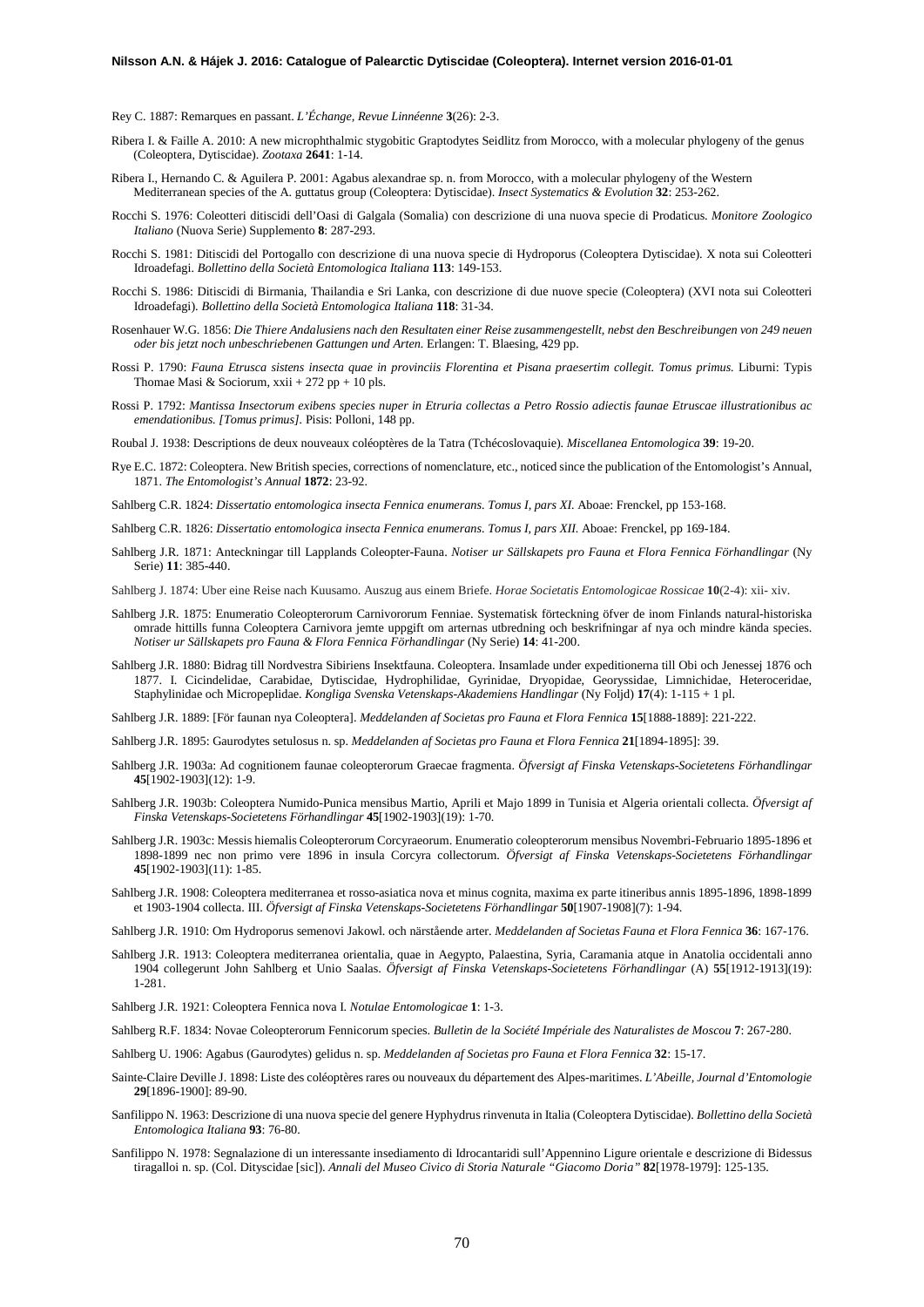Satô M. 1961a: Aquatic Coleoptera from Amami-Ôshima of the Ryukyu Islands (II). *Akitu* **10**: 7-10.

Satô M. 1961b: Hydaticus vittatus (Fabricius) and its allied species (Coleoptera: Dytiscidae). *Transactions of the Shikoku Entomological Society* **7**: 54-64.

Satô M. 1972: New dytiscid beetles from Japan. *Annotationes Zoologicae Japonenses* **45**: 49-59.

- Satô M. 1979: Two new dytiscid beetles from Palawan, the Philippines. *Bulletin of the National Science Museum* (A) **5**: 39-42.
- Satô M. 1981: Notes on the genus Microdytes (Coleoptera, Dytiscidae) and its ally from Nepal. *Annotationes Zoologicae Japonenses* **54**: 67-72.
- Satô M. 1982: Two new Platynectes species from the Ryukyus and Formosa (Coleoptera, Dytiscidae). *Special Issue in Memory of the Retirement of Emeritus Professor M. Chûjô* **1982**: 1-4.
- Satô M. 1985a: New aquatic beetles from Japan. *Transactions of the Shikoku Entomological Society* **17**: 51-55.
- Satô M. 1985b: The genus Copelatus of Japan (Coleoptera: Dytiscidae). *Transactions of the Shikoku Entomological Society* **17**: 57-67.
- Satô M. 1988: A new species of the dytiscid genus Copelatus (Coleoptera) from Japan. *Elytra* **16**: 123-125.
- Satô M. 1990: Some aquatic Coleoptera from Taiwan, II. *Transactions of the Shikoku Entomological Society* **19**: 101-103.
- Satô M. & Nilsson A.N. 1990: Note on the species of the Agabus congener complex (Coleoptera, Dytiscidae) from Japan and the Kurile Islands. *Elytra* **18**: 193-196.
- Say T.L. 1823: Descriptions of insects of the families of Carabici and Hydrocanthari of Latreille, inhabiting North America. *Transactions of the American Philosophical Society* (New Series) **2**[1825]: 1-109.
- Say T.L. 1830: *Descriptions of new species of North American insects, and observations on some of the species already described.* New Harmony: School Press, pp 1-41.
- Schaefer L. 1930: Notes de chasse nouveautés pour la faune franco-rhénane. *Miscellanea Entomologica* (Narbonne) **32**(10): 103-104.
- Schaefer L. 1952: Catalogue des haliplides, dytiscides, gyrinides de la région lyonnaise. *Bulletin Mensuel de la Société Linnéenne de Lyon* **21**: 32-39.

Schaller J.G. 1783: Neue Insecten beschrieben. *Schriften der Naturforschenden Gesellschaft zu Halle* **1**: 217-328.

Schaufuss L.W. 1869: *Beitrag zur Kenntniss der Coleopteren-Fauna der Balearen*. Praha: L.W. Schaufuss, 31 pp.

Schaufuss L.W. 1882a: Neue Coleopteren-Arten und -Varietäten. *Nunquam Otiosus* **3**[1879-1890]: 552-560.

- Schaufuss L.W. 1882b: Zoologische Ergebnisse von Excursionen auf den Balearen. *Verhandlungen der Kaiserlich-königlichen Zoologisch-botanischen Gesellschaft in Wien* **31**[1881]: 619-624 + pl. 21.
- Schaufuss L.W. 1883: [notes, synonymy]. *Bulletin de la Société Entomologique de France* **1882**: clxxiii.
- Schaum H.R. 1843: Beitrag zur Kenntniss der norddeutschen Salzkäfer. *Zeitschrift für die Entomologie* **4**: 172-193.

Schaum H.R. 1844: Bemerkungen über einige Arten der Gattung Hydroporus. *Entomologische Zeitung* **4**: 195-199.

- Schaum H.R. 1845: Entomologische Bemerkungen. *Entomologische Zeitung* **6**: 402-410.
- Schaum H.R. 1857: Beitrag zur Käferfauna Griechenlands. Erstes Stück: Cicindelidae, Carabici, Dytiscidae, Gyrinidae. *Berliner Entomologische Zeitschrift* **1**: 116-158.
- Schaum H.R. 1864a: Die egyptischen Dytisciden. *Berliner Entomologische Zeitschrift* **8**: 105-108.
- Schaum H.R. 1864b: Neue Hydroporen aus Europa und dem gemässigten Asien. *Berliner Entomologische Zeitschrift* **8**: 109-113.
- Schaum H.R. & Kiesenwetter H. von 1868: Coleoptera, Erster Band, zweite Hälften. In: Erichson W.F. (ed.): *Naturgeschichte der Insekten Deutschlands.* Berlin: Nicolai, 144 pp.
- Schilsky J. 1888: Beitrag zur Kenntniss der deutschen Käferfauna. *Deutsche Entomologische Zeitschrift* **1888**: 177-190.
- Schilsky J. 1889: Synonymische und andere Bemerkungen zu Dr. Carl W. v. Dalla Torre's "Synopsis des Insekten Oberösterreichs" und "Die Käferfauna von Oberösterreich". *Deutsche Entomologische Zeitschrift* **1889**: 193-205, 345-356.
- Schilsky J. 1890: Beiträge zur deutschen Käferfauna. V. *Deutsche Entomologische Zeitschrift* **1890**: 177-199.
- Schilsky J. 1892: VII. Beiträge zur deutschen Käferfauna. *Deutsche Entomologische Zeitschrift* **1892**: 193-208.
- Schilsky J. 1908: Neue märkische Käfer und Varietäten aus der Gegend von Luckenwalde. *Deutsche Entomologische Zeitschrift* **1908**: 599-604.
- Schiødte J.M.C. 1841: *Genera og species af Danmarks Eleutherata at tjene som fauna for denne orden og som inledning till dens anatomie og historie. Förste bind.* Kjöbenhavn: Klein, xii + 612 pp + 24 pls.
- Schizzerotto A. 1988: A new species of Stictonectes from Algeria (Coleoptera: Dytiscidae). *Bollettino della Museo Civico di Storia Naturale di Verona* **14**[1987]: 539-544.
- Schizzerotto A. & Fery H. 1990: Agabus lagabrunensis n. sp., a new species of the chalconatus-neglectus group (Coleoptera: Dytiscidae). *Studi Trentini di Scienze Naturali* **65**[1988]: 147-152.
- Schneider O. 1898: Die Tierwelt der Nordsee-Insel Borkum unter Berücksichtigung der von den übrigen ostfriesischen Inseln bekannten Arten. *Abhandlungen herausgegeben vom Naturwissenschaftlichen Verein zu Bremen* **16**[1900]: 1-174.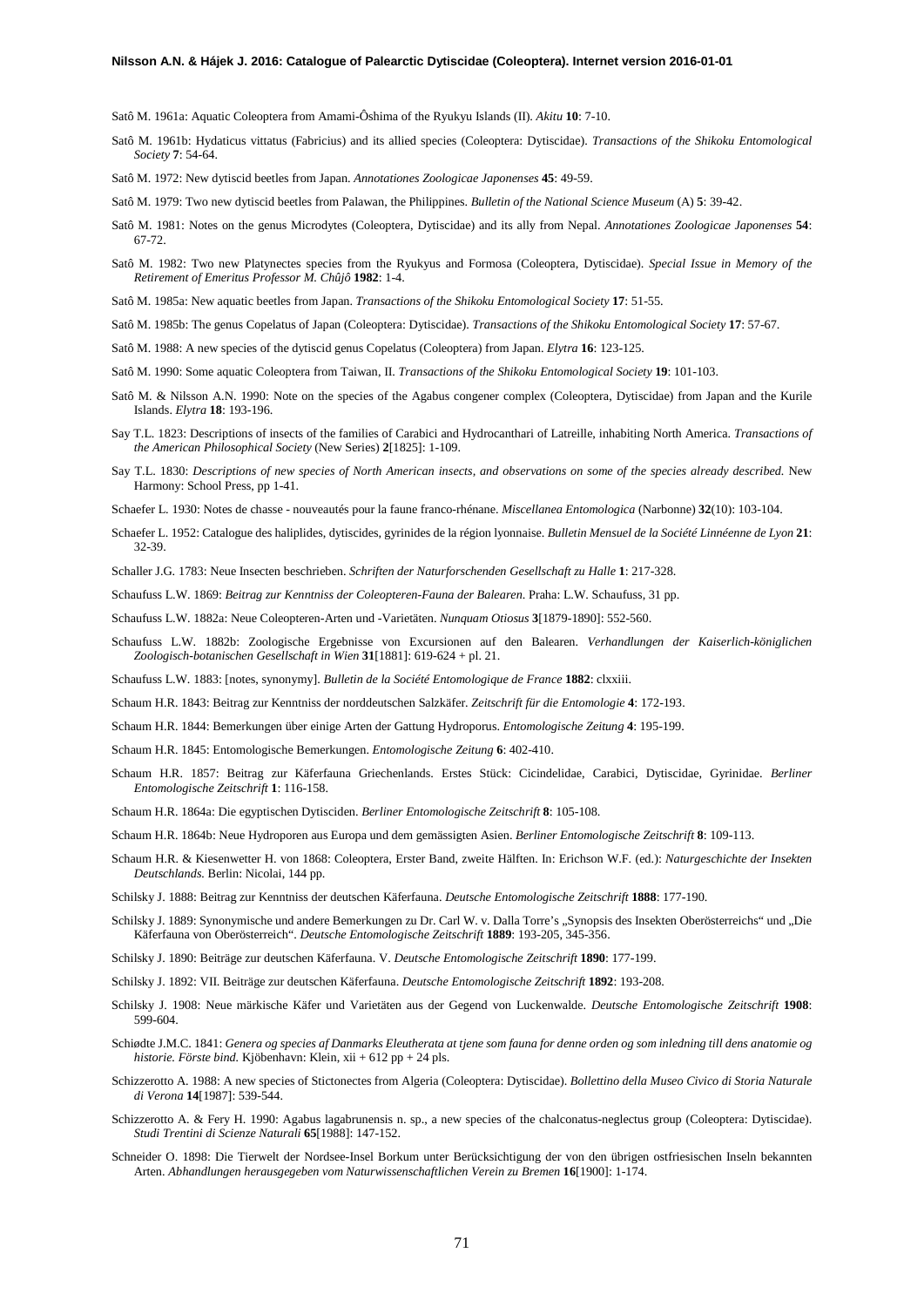- Schneider O. 1903: Ueber Melanismus korsischer Käfer. *Sitzungsberichte und Abhandlungen der Naturwissenschaftlichen Gesellschaft Isis in Dresden* **1902**: 43-60.
- Scholz R. 1915: Beitrag zur Kenntnis und Verbreitung europäischer Wasserkäfer (Haliplidae, Dytiscidae). *Entomologische Blätter* **11**: 232-250.
- Scholz R. 1916: Wissenschaftl. Ergebnisse der Bearbeitung von O. Leonhard's Sammlungen. 8. Zweiter Beitrag zur Kenntnis und Verbreitung paläarktischer Wasserkäfer (Haliplidae, Dytiscidae). *Entomologische Mitteilungen* **5**: 163-182.
- Scholz R. 1917: Wissenschaftliche Ergebnisse der Bearbeitung von O. Leonhards Sammlungen. 9. Vierter Beitrag zur Kenntnis und Verbreitung paläarktischer Wasserkäfer (Dytiscidae). *Entomologische Mitteilungen* **6**: 250-258.
- Scholz R. 1920: 5. Beitrag zur Kenntnis und Verbreitung paläarktischer Wasserkäfer (Dytiscidae). *Entomologische Blätter* **16**: 13-16.
- Scholz R. 1923: 6. Beitrag zur Kenntnis und Verbreitung paläarktischer Dytisciden (Col.). *Entomologische Blätter* **19**: 181-185.
- Scholz R. 1927: 7. Beitrag zur Kenntnis und Verbreitung paläarktischer Dytisciden (Col.). *Coleopterologisches Centralblatt* **2**[1927-1928]: 134-151.
- Scholz R. 1933: Drei neue Käferarten aus Europa. *Entomologische Blätter* **29**: 74-78.
- Scholz R. 1935: Kleine coleopterologische Mitteilungen. 889. Agabus bipustulatus L. dolomitanus m. *Entomologische Blätter* **31**: 37-38.
- Schönfeldt H. von 1890: Ein Beitrag zur Coleopterenfauna der Liu-Kiu-Inseln. *Entomologische Nachrichten* (Berlin) **16**: 168-175.
- Schönherr C.J. 1808: *Synonymia Insectorum, oder: Versuch einer Synonymie aller bisher bekannten Insecten; nach Fabricii Systema Eleutheratorum & c. geordnet. Band 1. Eleutherata oder Käfer. Theil 2.* Stockholm: C.F. Marquard, X + 424 pp + 1 pl.
- Schrank F. von Paula 1776: *Beyträge zur Naturgeschichte.* Leipzig: Fritsch, viii + 137 pp.
- Schrank F. von Paula 1781: *Enumeratio insectorum Austriae indigenorum.* Augustae Vindelicorum: E. Klett et Franck, [24] + 548 + [4] pp., 4 pl.
- Schrank F. von Paula 1798: *Fauna Boica. Band 1.* Nurnberg (Ingolstadt, Landshut), 720 pp.
- Scopoli I.A. 1763: *Entomologia Carniolica exhibens insecta Carnioliae indigena et distributa in ordines, genera, species, varietates, methodo Linnaeana.* Vindobonae: I.T. Trattner, 36 + 420 pp.
- Seidlitz G.K.M. von 1872: *Fauna Baltica. Die Käfer (Coleoptera) der Ostseeprovinzen Russlands.* Lief. 1, 2. Dorpat: H. Laakmann, xx + 48 [Gattungen] + 208 pp [Arten].
- Seidlitz G.K.M. von 1887: Bestimmungs-Tabelle der Dytiscidae und Gyrinidae des europäischen Faunengebietes. *Verhandlungen des Naturforschenden Vereines in Brünn* **25**[1886]: 3-136.
- Semenov A.P. 1899: Notizen über morphologische Besonderheiten bei Agabus kessleri Hochh. (Coleoptera, Dytiscidae). *Horae Societatis Entomologicae Rossicae* **32**[1898]: 510-514 (in Russian).
- Semenov A.P. 1900: Coleoptera asiatica nova. XI. *Horae Societatis Entomologicae Rossicae* **34**[1899-1900]: 676-688.
- Severin G. 1890: Note sur les hydrocanthares du Chota-Nagpore. *Bulletin de la Société Entomologique de Belgique* **1890**: clxxxvi-cxciv.
- Sharp D. 1869: Notes on British Hydradephaga; with descriptions of new species of Haliplus and Hydroporus. *The Entomologist's Monthly Magazine* **6**: 81-85.
- Sharp D. 1871: Alterations in nomenclature of Hydroporus; &c. *The Entomologist's Monthly Magazine* **7**: 205.
- Sharp D. 1873a: Descriptiones de algunas especies nuevas de coleópteros. *Anales de la Sociedad Española de Historia Natural* **1**[1872]: 259-271.
- Sharp D. 1873b: The water beetles of Japan. *The Transactions of the Entomological Society of London* **1873**: 45-67.
- Sharp D. 1876: Diagnose d'une espèce nouvelle de la famille des dytiscides. *Petites Nouvelles Entomologiques* **2**(154): 61.
- Sharp D. 1878a: List of aquatic Coleoptera collected by M. Camille van Volxem in Portugal & Marocco. *Annales de la Société Entomologique de Belgique* **20**[1877]: 112-115.
- Sharp D. 1878b: Preliminary diagnoses of new Coleopterous Insects belonging to the families Dytiscidae, Staphylinidae, and Scarabaeidae obtained by the late Dr. F. Stoliczka during the 2nd mission to Yarkand under Sir Douglas Forsyth. *Journal of the Asiatic Society of Bengal* **47**: 169-174.
- Sharp D. 1882: On aquatic carnivorous Coleoptera or Dytiscidae. *Scientific Transactions of the Royal Dublin Society* (2) **2**: 17-1003.
- Sharp D. 1884: The water-beetles of Japan. *The Transactions of the Entomological Society of London* **1884**: 439-464.
- Sharp D. 1887: Three new water-beetles. *Wiener Entomologische Zeitung* **6**: 170-171.
- Sharp D. 1890: On some aquatic Coleoptera from Ceylon. *The Transactions of the Entomological Society of London* **1890**: 339-359.
- Sharp D. 1891: Descriptions of two new species and a new genus of Japanese Coleoptera. *The Entomologist, Supplement* **24**: 6-7.
- Sharp D. 1904: Water beetles (Dytiscidae & Hydrophilidae) of the Swedish Zoological expedition to Egypt and the White Nile. In: Jägerskiöld (ed.): *Results of the Swedish Zoological Expedition to Egypt and the White Nile* 10: 1-10.
- Shaverdo H.V. 2003: A new species of Hydroporus from Chukotka, Northern Far East of Russia (Coleoptera: Dytiscidae). *Entomological Problems* **33**: 59-62.
- Shaverdo H.V. 2004: Revision of the nigrita-group of Hydroporus Clairville, 1806 (Insecta: Coleoptera, Dytiscidae). *Annalen des*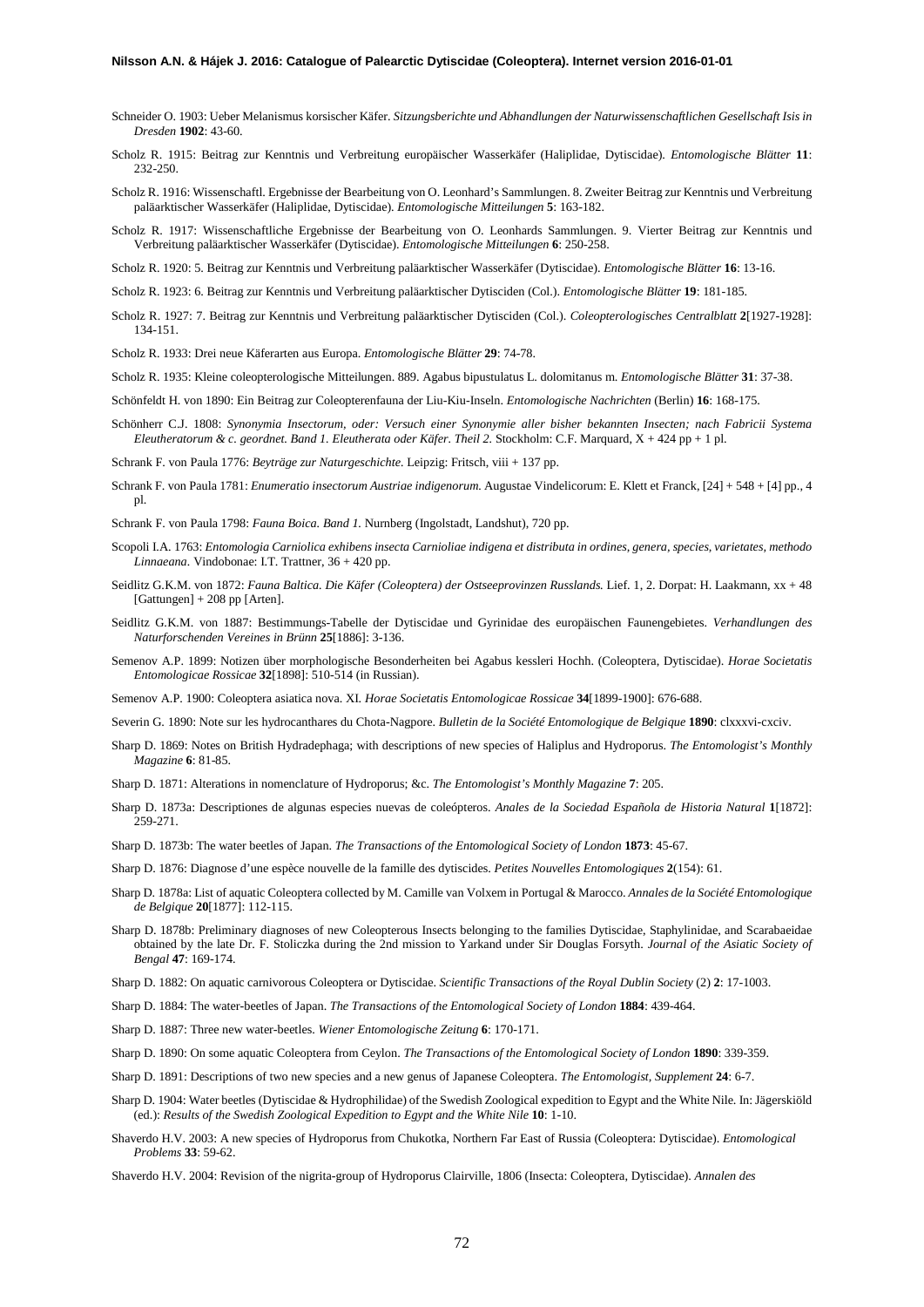## **Nilsson A.N. & Hájek J. 2016: Catalogue of Palearctic Dytiscidae (Coleoptera). Internet version 2016-01-01**

*Naturhistorischen Museum in Wien* **105B**: 217-263.

Shaverdo H.V. & Fery H. 2001: Hydroporus crinitisternus sp.nov. from South-Eastern Kazakhstan and Mongolia (Coleoptera: Dytiscidae). *Entomological Problems* **32**: 33-36.

Shaverdo H.V. & Fery H. 2006: Oreodytes shorti sp.n. from Mongolia (Coleoptera: Dytiscidae). *Koleopterologische Rundschau* **76**: 35-42.

- Shaverdo H.V., Wewalka G. & Li J. 2012: Hydaticus tibetanus sp.n. from southeastern Tibet (Coleoptera: Dytiscidae). *Koleopterologische Rundschau* **82**: 77-81.
- Solsky S.M. 1874: Zhestkokrylye (Coleoptera). In: Fedchenko A.P: Puteshestvie v Turkestan. *Izvestiya Imperatorskogo Obshchestva Lyubitelei Estestvoznaniya, Antropologii i Etnografii* (5) **11**: iv + 222 + 1 p.
- Spangler P.J. 1996: Four new stygobiontic beetles (Coleoptera: Dytiscidae; Noteridae; Elmidae). *Insecta Mundi* **10**: 241-259.
- Šťastný J. 2003: Review of Platynectes subgen. Gueorguievtes Vazirani from Southeast Asia. Pp. 217-259. In: Jäch M.A. & Ji L. (eds.): *Water beetles of China, Volume 3.* Wien: Zoologisch-Botanische Gesellschaft in Österreich and Wiener Coleopterologenverein, vi + 572 pp.
- Šťastný J. & Nilsson A.N. 2003: Agabus suoduogangi sp. n. from northern Yünnan. Pp. 211-215. In: Jäch M.A. & Ji L. (eds.): *Water beetles of China, Volume 3.* Wien: Zoologisch-Botanische Gesellschaft in Österreich and Wiener Coleopterologenverein, vi + 572 pp.
- Stein J.P.E.F. 1881: Eine interessante Varietät von Colymbetes fuscus L. aus der Berliner gegend. *Berliner Entomologische Zeitschrift* **25**: 222-223.
- Stephens J.F. 1828-1829: *Illustrations of British entomology; or, a synopsis of indigenous insects: containing their generic and specific distinctions; with an account of their metamorphoses, times of appearance, localities, food, and economy, as far as practicable. Mandibulata. Vol. II.* London: Baldwin & Cradock, 200 pp + pls x-xv [Pp. 1-112 + pls x-xii published in 1828; Pp. 113-200 + pls xiii-xv published in 1829].
- Stephens J.F. 1832-1835: *Illustrations of British entomology; or, a synopsis of indigenous insects: containing their generic and specific distinctions; with an account of their metamorphoses, times of appearance, localities, food, and economy, as far as practicable. Mandibulata. Vol. V*. London: Baldwin & Cradock, 448 pp + pls xxiv-xxvii [Pp. 1-240 + pls xxiv-xxvi published in 1832; Pp. 241-320 + pl. xxvii published in 1833; Pp. 369-448 published in 1835].
- Sturm J. 1834: *Deutschlands Fauna in Abbildungen nach der Natur mit Beschreibungen. V. Abtheilung. Die Insecten. Achtes Bändchen. Käfer.* Nürnberg: J. Sturm, vi + 170 pp + pls clxxxv-ccii.
- Sturm J. 1835: *Deutschlands Fauna in Abbildungen nach der Natur mit Beschreibungen. V. Abtheilung. Die Insecten. Neuntes Bändchen. Käfer.* Nürnberg: J. Sturm, xii + 120 pp + pls ciii-ccxvi.

Takizawa M. 1932: The Dytiscidae of Japan. Part I (Noterinae, Laccophilinae). *Insecta Matsumurana* **7**: 17-24.

- Takizawa M. 1933: The Dytiscidae of Japan. Part II (Hydroporinae). *Insecta Matsumurana* **7**(4): 165-179.
- Tamu N. & Tsukamoto K. 1955: On the Coleoptera in Kammuri Island (Kyoto, Japan) I (Studies on the insects in small islands, I). *Akitu* **4**: 69-76 (in Japanese, English title).
- Taschenberg O. 1883: Beiträge zur Fauna der Insel Sokotra. *Zeitschrift für Naturwissenschaften* **56**: 157-185.
- Théry A. 1933: Notes d'entomologie Marocaine et Nord-Africaine. *Bulletin de la Société des Sciences Naturelles de Maroc* **13**: 129-138.
- Thomson C.G. 1856: Öfversigt af de arter inom familjen Dytisci, som blifvit anträffade på Skandinaviska halfön. *Kongliga Svenska Vetenskaps-Akademiens Handlingar* **1854**: 177-237.

Thomson C.G. 1859: *Skandinaviens Coleoptera. Synoptiskt bearbetade. 1. Tom.* Lund: Berlingska Boktryckeriet, [4] + 290 pp.

- Thomson C.G. 1860: *Skandinaviens Coleoptera, synoptiskt bearbetade. Tom. II.* Lund: Lundbergska Boktryckeriet, 304 pp.
- Thomson C.G. 1867: *Skandinaviens Coleoptera. Synoptiskt bearbetade. Tom. IX*. Lund, 407 pp.
- Thomson C.G. 1868: *Skandinaviens Coleoptera. Synoptiskt bearbetade. Tom. X*. Lund, 420 pp.
- Thomson C.G. 1870: IX. Några för Sveriges fauna nya Coleoptera. *Opuscula Entomologica* (C.G. Thomson) **2**: 124-140.
- Thomson C.G. 1871: XX. Bidrag till Sveriges Insect-fauna (2) a) Coleoptera. *Opuscula Entomologica* (C.G. Thomson) **4**: 361-452.
- Thomson C.G. 1874: XXIII. Bidrag till Skandinaviens Coleoptera. *Opuscula Entomologica* (C.G. Thomson) **6**: 535-553.
- Thomson C.G. 1884: XXXIV. Bidrag till Sveriges insectfauna. *Opuscula Entomologica* (C.G. Thomson) **10**: 1029-1040.
- Thomson C.G. 1886: Observations sur quelques coléoptères et des descriptions de nouvelles espèces. *Annales de la Société Entomologique de France, Bulletin des Séances et Bulletin Bibliographique de la Société Entomologique de France* (6) **6**: ix-xi.
- Thunberg C.P. 1784: Novae insectorum species descriptae. *Nova Acta Societatis Regiae Scientiarum Upsaliensis* **4**: 1-28.
- Thunberg C.P. 1794: *Dissertatio entomologica sistens Insecta Suecica. Partem sextam.* Upsaliae: Edman, pp II + 73-82.
- Toledo M. 1994: A new species of Hydronebrius Jakovlev, 1897 from China (Coleoptera Dytiscidae). *Natura Bresciana. Annuario del Museo Civico di Storia Naturale di Brescia* **29**[1993]: 207-211.
- Toledo M. 1998: Dytiscidae: II. The genus Nebrioporus Régimbart, 1906 in China (Coleoptera). Pp. 69-91. In: Jäch M.A. & Ji L. (eds.): *Water beetles of China. Vol. 2.* Wien: Zoologisch-Botanische Gesellschaft in Österreich and Wiener Coleopterologverein, 371 pp.
- Toledo M. 2009: Revision in part of the genus Nebrioporus Régimbart, 1906, with emphasis on the N. laeviventris-group (Coleoptera: Dytiscidae). *Zootaxa* **2040**: 1-111.
- Toledo M. & Hosseinie S.O. 2003: A new species of Metaporus Guignot from southern Iran (Coleoptera: Dytiscidae). *Koleopterologische*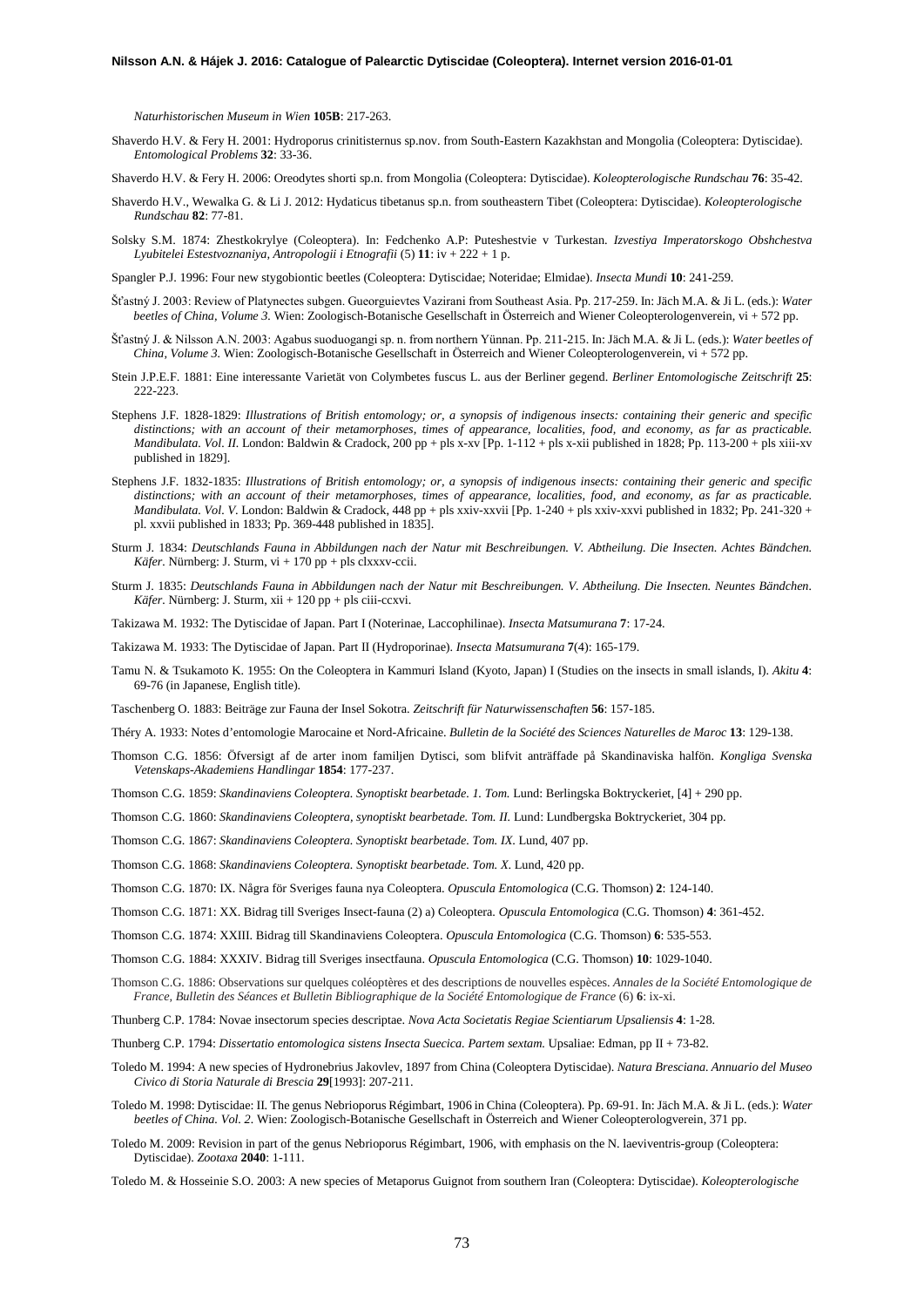*Rundschau* **73**: 59-64.

- Toledo M. & Mazzoldi P. 1996: Two new Dytiscidae from south-western China. *Natura Bresciana. Annuario del Museo Civico di Storia Naturale di Brescia* **30**[1994]: 237-245.
- Turner C.R., Toledo M. & Mazzoldi P. 2015: A previously unrecognised species of Agabus Leach, 1817 in Italy and Central Europe (Coleoptera: Dytiscidae). *Koleopterologische Rundschau* **85**: 1-6.
- Uéno S.-I. 1957: Blind aquatic beetles of Japan, with some accounts of the fauna of Japanese subterranean waters. *Archiv für Hydrobiologie* **53**: 250-296.
- Uéno S.-I. 1996: New phreatobiontic beetles (Coleoptera, Phreatodytidae and Dytiscidae) from Japan. *Journal of the Speleological Society of Japan* **21**: 1-50.
- Ulanowski A.S. von 1884: Z fauny coleopterologicznéj inflant polskich. Sprawozdanie z wycieczek entomologicznych do Inflant polskich w latach 1881 i 1882. *Sprawozdanie Komisyi Fizyjograficznéj* (Kraków) **18**[1883]: 1-60.
- Vazirani T.G. 1964: On a new species of aquatic beetle of the genus Amphizoa LeConte, 1853 (Insecta: Coleoptera: Amphizoidae) from Kashmir, India. *Proceedings of the Zoological Society of Calcutta* **17**: 145-147.
- Vazirani T.G. 1965: Revision of the Oriental species of the genus Platambus Thomson (Insecta: Coleoptera: Dytiscidae), with descriptions of three new species. *Proceedings of the Zoological Society of Calcutta* **18**: 25-34.
- Vazirani T.G. 1969a: A review of the subfamilies Noterinae, Laccophilinae, Dytiscinae and Hydroporinae (in part) from India. *Oriental Insects* **2**[1968]: 221-341.
- Vazirani T.G. 1969b: Contributions to the study of aquatic beetles (Coleoptera). V. Revision of Indian species of Hyphoporus Sharp (Dysticidae). *Bulletin du Muséum National d'Histoire Naturelle* (2) **41**(1): 203-225.
- Vazirani T.G. 1970a: Contributions to the study of aquatic beetles (Coleoptera). VI. A review of Hydroporinae: Dytiscidae in part, from India. *Oriental Insects* **4**: 93-129.
- Vazirani T.G. 1970b: Contributions to the study of aquatic beetles (Coleoptera). VII. A revision of Indian Colymbetinae (Dytiscidae). *Oriental Insects* **4**: 303-362.
- Vazirani T.G. 1973: Contribution to the study of aquatic beetles. 12. On a collection of Dytiscidae from Gujarat with description of a new species. *Records of the Zoological Survey of India* **67**[1972]: 287-302.
- Vazirani T.G. 1975: Laccophilus wewalki sp. nov. (Coleoptera: Dytiscidae) from India. *Oriental Insects* **8**[1974]: 487-488.
- Vazirani T.G. 1976: Contributions to the study of aquatic beetles (Coleoptera). 15. Subgeneric classification of Platynectes Régimbart (Dytiscidae). *Records of the Zoological Survey of India* **71**: 169-173.
- Vazirani T.G. 1980: Dytiscidae: Coleoptera from Himachal Pradesh with description of a new species. *Bulletin of the Zoological Survey of India* **3**: 27-30.
- Verhoeff C.W. 1891: Ein Beitrag zur Coleopteren-Fauna deer Insel Norderney. *Entomologische Nachrichten* (Berlin) **17**: 17-26.
- Villa A. & Villa G.B. 1833: Coleopterorum species novae in catalogo dupletorum extantes. Diagnosibus, adumbrationibus atque observationibus illustratae. Pp. 32-36. In: Villa A. & Villa G.B.: *Coleoptera Europae dupleta in collectione Villa*. Mediolani, 50 pp.
- Villa A. & Villa G.B. 1838: Alterum supplementum Coleopterorum Europae sive additio ad catalogum et supplementum I. Dupletorum collectionis Villa, pp. 51-63. In: *Coleoptera Europae dupleta in collectione Villa quae pro mutua commutatione offerri possunt*. Mediolani.
- Vorbringer G. 1907: Sammelbericht aus Ostpreussen für das Jahr 1906. (Col.). *Deutsche Entomologische Zeitschrift* **1907**: 418-420.
- Vorst O. & Fery H. 2014: Hydroporus emergens sp. n. from southwestern Turkey (Coleoptera: Dytiscidae). *Tijdschrift voor Entomologie* **157**: 145–149.
- Walker F. 1858: Characters of some apparently undescribed Ceylon insects. *The Annals and Magazine of Natural History* (3) **2**: 202-209.
- Walker F. 1859: Characters of some apparently undescribed Ceylon insects. *The Annals and Magazine of Natural History* (3) **3**: 50-56.
- Walker F. 1871: *List of the Coleoptera collected by J.K. Lord in Egypt, Arabia and near the African Shore of the Red Sea with characters of the undescribed Species*. London: E.W. Janson, 19 pp.
- Wallis J.B. 1926: Some new Coleoptera. *The Canadian Entomologist* **58**: 89-95.
- Wallis J.B. 1933: Some new Dytiscidae (Coleoptera). *The Canadian Entomologist* **65**: 268-278.
- Wang L.-J., Satô M. & Yang P.-S. 1998: Note on the genus Leiodytes Guignot (Coleoptera, Dytiscidae) with three new species from Taiwan, Thailand and Vietnam. *Japanese Journal of Systematic Entomology* **4**: 161-171.
- Wehncke E. 1872a: Drei neue europäische Hydroporus. *Berliner Entomologische Zeitschrift* **15**[1871]: 163-164.
- Wehncke E. 1872b: Fünf neue europäische Dytisciden. *Berliner Entomologische Zeitschrift* **16**: 135-136.
- Wehncke E. 1872c: Ilybius Badenii nov. spec. *Berliner Entomologische Zeitschrift* **15**[1871]: 164.
- Wehncke E. 1875a: Dytiscus Sharpi n. sp. *Entomologische Zeitung Stettin* **36**: 500.
- Wehncke E. 1875b: Zwei neue europäische Hydroporus. *Deutsche Entomologische Zeitschrift* **19**: 234.
- Wehncke E. 1876a: Ein neuer Dytiscus. *Entomologische Zeitung Stettin* **37**: 52.
- Wehncke E. 1876b: Hydroporus Habelmanni Wehncke n. sp. *Entomologische Monatsblatt* **1**: 76.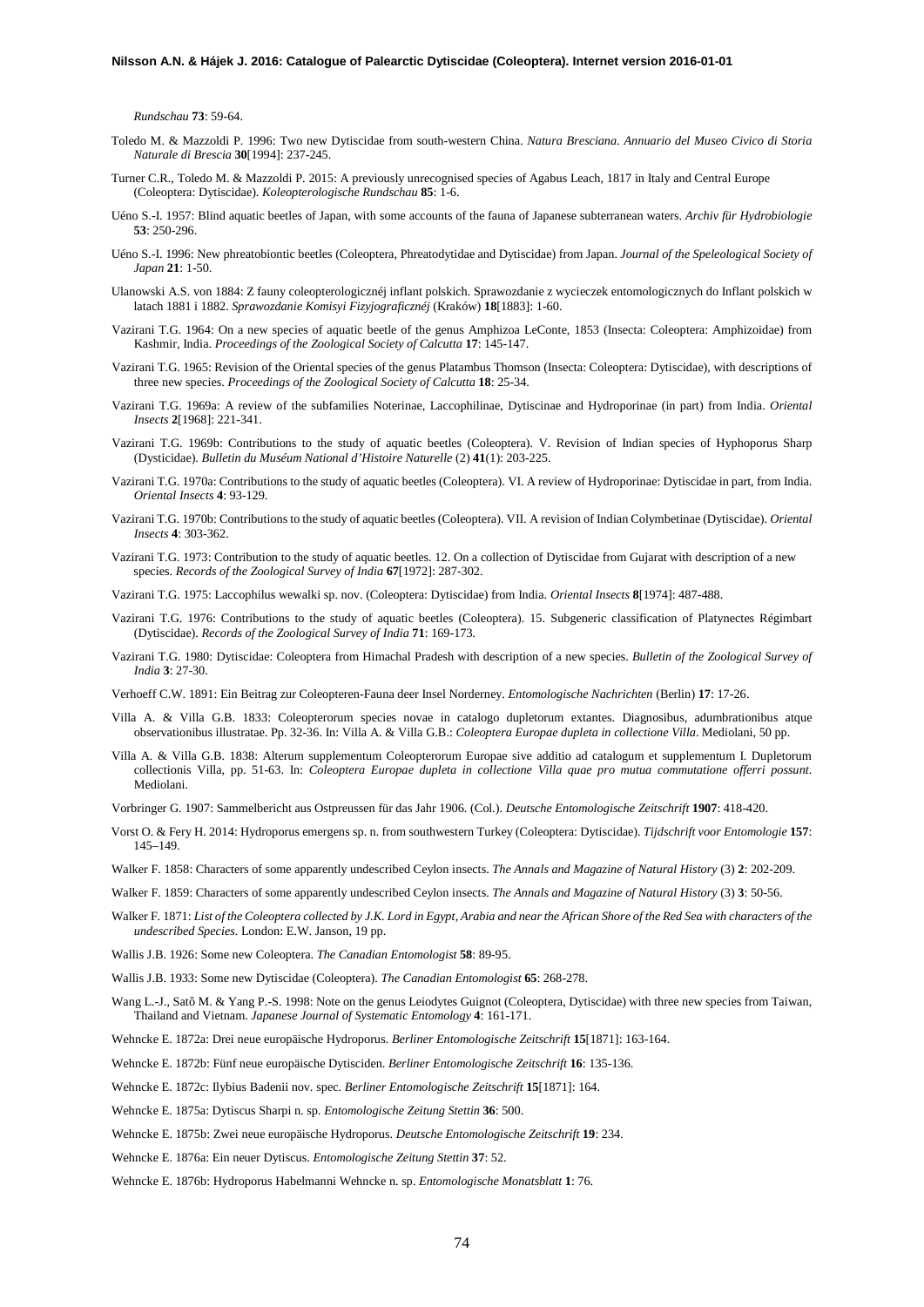Wehncke E. 1876c: Neue Dytisciden. *Entomologische Zeitung Stettin* **37**: 356-360.

- Well J. von. 1781: Additamenta quaedam ad entomologiam. Pp. 380-386, pl. 23. In: Jacquin N.J. von: *Miscellanea Austriaca, ad Botanicum, Chemiam et Historiam Naturalam spectatia. Tomus 2.* Vindobonae: Kraus.
- Westhoff F. 1881: Die Käfer Westfalens. I. Abtheilung. *Supplement zu den Verhandlungen des Naturhistorischen Vereins der Preussischen Rheinlande und Westfalens* **38**: i-xxviii + 1-140.
- Westhoff F. 1882: Die Käfer Westfalens. II. Abtheilung. *Supplement zu den Verhandlungen des Naturhistorischen Vereins der Preussischen Rheinlande und Westfalens* **38**: 141-323.
- Wewalka G. 1971: Revision eines Teiles der Gattung Deronectes Sharp (Col.) mit vier Neubeschreibungen. *Zeitschrift der Arbeitsgemeinschaft Österreichischer Entomologen* **22**[1970]: 126-142.
- Wewalka G. 1972a: Dytiscidae und Hydrophilidae aus Nepal. (Coleoptera). *Koleopterologische Rundschau* **50**: 115-119.
- Wewalka G. 1972b: Eine neue Art der Gattung Bidessus Sharp aus Kleinasien (Dytiscidae, Col.). *Zeitschrift der Arbeitsgemeinschaft Österreichischer Entomologen* **23**[1971]: 72-73.
- Wewalka G. 1974: Systematische und faunistische Bemerkungen zu einigen paläarktischen Dytisciden (Coleoptera). *Koleopterologische Rundschau* **51**: 105-113.
- Wewalka G. 1975a: Ein neuer Hydroporus aus Bulgarien (Dytiscidae, Col.). *Zeitschrift der Arbeitsgemeinschaft Österreichischer Entomologen* **26**[1974]: 91-92.
- Wewalka G. 197b: Ergebnisse der Bhutan-Expedition 1972 des Naturhistorischen Museums in Basel. Coleoptera: Fam. Dytiscidae, unter Berücksichtigung einiger Arten aus benachbarten Gebieten. *Entomologica Basiliensia* **1**: 151-165.
- Wewalka G. 1975c: Revision der Artengruppe des Hydaticus vittatus (Fabricius), (Dytiscidae, Col.). *Koleopterologische Rundschau* **52**: 87-100.
- Wewalka G. 1977: Die Arten der Gattung Scarodytes aus Griechenland und eine neue Art dieser Gattung aus Israel (Dytiscidae, Col.). *Koleopterologische Rundschau* **53**: 137-144.
- Wewalka G. 1979: Revision der Artengruppe des Hydaticus (Guignotites) fabricii (Mac Leay), (Col., Dytiscidae). *Koleopterologische Rundschau* **54**: 119-139.
- Wewalka G. 1981: Drei neue Arten der Gattung Copelatus aus Indien (Dytiscidae, Col.). *Koleopterologische Rundschau* **55**: 65-70.
- Wewalka G. 1984: Neue und bemerkenswerte Schwimmkäfer aus dem Nahen Osten (Dytiscidae, Col.). *Koleopterologische Rundschau* **57**: 129-140.
- Wewalka G. 1989a: Systematic and faunistic notes on Noteridae and Dytiscidae of the Near East (Coleoptera). *Koleopterologische Rundschau* **59**: 143-152.
- Wewalka G. 1989b: Zwei neue Deronectes aus Kleinasien und bemerkenswerte Funde von weiteren Arten dieser Gattung (Coleoptera, Dytiscidae). *Zeitschrift der Arbeitsgemeinschaft Österreichischer Entomologen* **40**[1988]: 94-100.
- Wewalka G. 1992: Revisional notes on Palearctic species of the Hydroporus planus group (Coleoptera: Dytiscidae). *Koleopterologische Rundschau* **62**: 47-60.
- Wewalka G. 1997: Taxonomic revision of Microdytes Balfour-Browne (Coleoptera: Dytiscidae). *Koleopterologische Rundschau* **67**: 13-51.
- Wewalka G. 1998: Dytiscidae: I. The Chinese species of Microdytes Balfour-Browne with description of a new species (Coleoptera). Pp. 61-67. In: Jäch M.A. & Ji L. (eds.): *Water beetles of China. Vol. 2.* Wien: Zoologisch-Botanische Gesellschaft in Österreich and Wiener Coleopterologverein, 371 pp.
- Wewalka G. 2000: Taxonomic revision of Allopachria (Coleoptera: Dytiscidae). *Entomological Problems* **31**: 97-128.
- Wewalka G. 2004: Dytiscidae (Insecta: Coleoptera) of the Socotra Archipelago, with descriptions of two new species. *Fauna of Arabia* **20**: 463-472.
- Wewalka G. 2010: New species and new records of Allopachria Zimmermann (Coleoptera: Dytiscidae). *Koleopterologische Rundschau* **80**: 25-42.
- Wewalka G. 2011: New species, new records and taxonomic updates on Microdytes Balfour-Browne, 1946 (Coleoptera: Dytiscidae) *Koleopterologische Rundschau* **81**: 21-39.
- Wewalka G. & Biström O. 1987: Clypeodytes (Hypoclypeus) jaechi n.sp., described from Nepal (Coleoptera, Dytiscidae). *Zeitschrift Arbeitsgemeinschaft Österreichischer Entomologen* **39**: 49-50.
- Wewalka G. & Biström O. 1998: Glareadessus gen.n. with description of two new species from the Persian Gulf region (Coleoptera: Dytiscidae). *Koleopterologische Rundschau* **68**: 59-63.
- Wewalka G. & Brancucci M. 1995: Dytiscidae: Notes on Chinese Platambus Thomson, with description of two new species (Coleoptera). Pp. 97-102. In: Jäch M.A. & Ji L. (eds.): *Water beetles of China. Vol. 1.* Wien: Zoologisch-Botanische Gesellschaft in Österreich and Wiener Coleopterologverein, 410 pp.
- Wewalka G., Ribera I. & Balke M. 2007: Description of a new subterranean hyphydrine species from Hainan (China), based on morphology and DNA sequence data. *Koleopterologische Rundschau* **77**: 61-66.
- Wewalka G. & Wang L. 2007: Three new species of the genus Agnoshydrus Biström, Nilsson & Wewalka from Taiwan and Borneo (Coleoptera: Dytiscidae). *Zeitschrift der Arbeitsgemeinschaft Österreichischer Entomologen* **59**: 1-8.
- White A. 1846: Insects. In: Richardson J. & Gray J.E. (eds.) 1844-1875: *The Zoology of the Voyage of HMS Erebus & Terror, under the command if captain sir James Clark Ross, R.N., F.R.S., during the years 1839 to 1843. Volume II. Reptiles, fishes, Crustacea, insects,*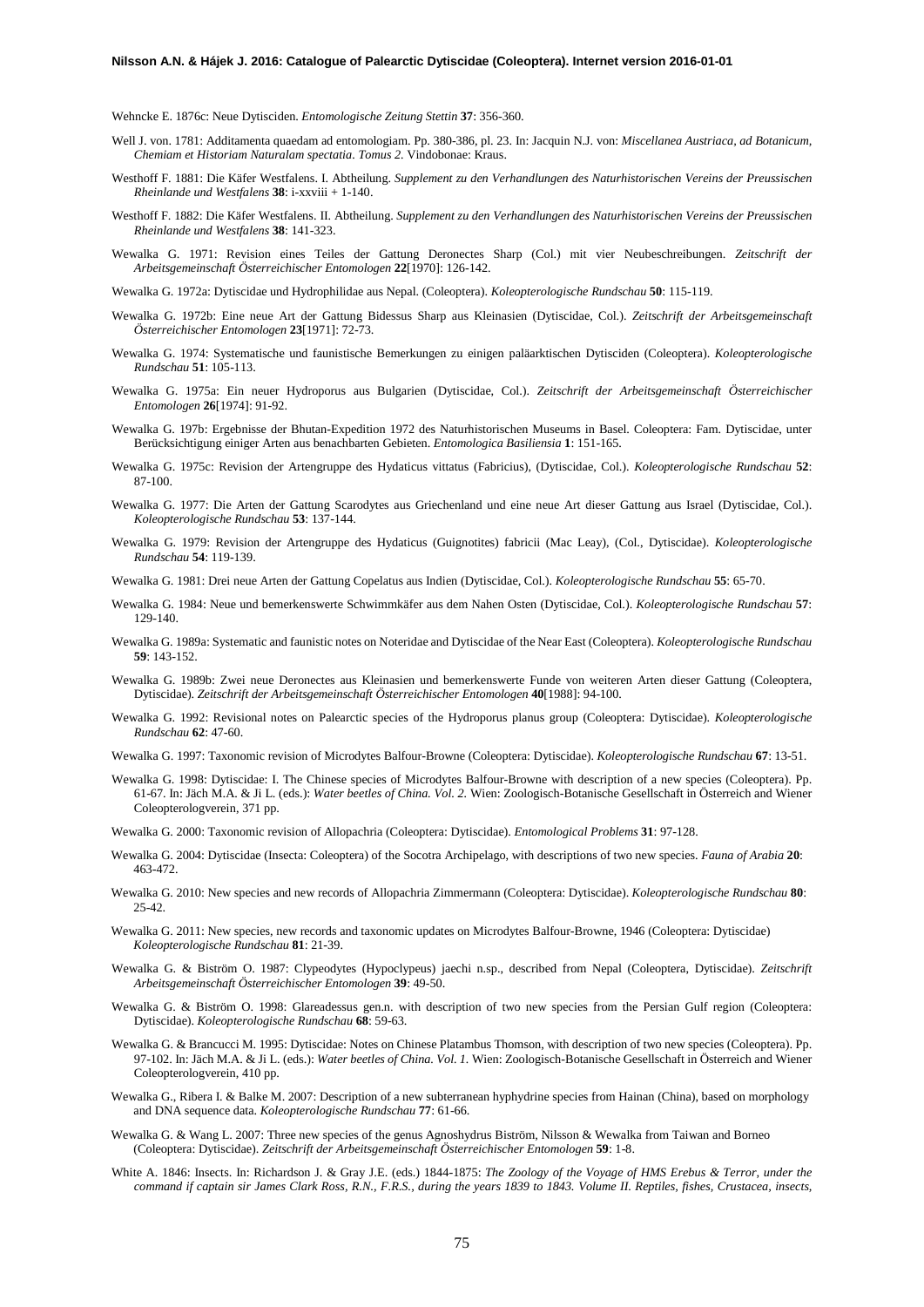*Mollusca.* London: E.W. Janson, 24 pp.

- White A. 1847: *Nomenclature of coleopterous insects in the collection of the British Museum. Part II. Hydrocanthari*, London: E. Newman, 59 pp.
- Wilke S. 1920: Beiträge zur Kenntnis der Gattung Cybister Curtis. *Archiv für Naturgeschichte* (A) **85**[1919]: 243-276.
- Wirén E. 1968: Några svenska Hydroporus-arter (Col. Dytiscidae). Mit Beschreibung von Hydroporus eljasi n. sp. *Opuscula Entomologica* **33**: 114-118.
- Wollaston T.V. 1846: Descriptions of three newly-discovered British species of Coleoptera. *The Annals and Magazine of Natural History* **18**: 452-453.
- Wollaston T.V. 1854: *Insecta Maderensia; being an account of the Insects of the islands of the Madeiran group.* London: J. Van Voorst, xliii + 634 pp., 13 pl.
- Wollaston T.V. 1857: *Catalogue of the coleopterous insects of Madeira in the collection of the British Museum.* London: British Museum, xvi + 234 pp.
- Wollaston T.V. 1861a: On additions to the Madeiran Coleoptera. *The Annals and Magazine of Natural History* (3) **8**: 99-111.
- Wollaston T.V. 1861b: On certain Coleoptera from the Island of St. Vincent. *The Annals and Magazine of Natural History* (3) **7**: 90-103.
- Wollaston T.V. 1862: Brief diagnostic characters of new Canarian Coleoptera. *The Annals and Magazine of Natural History* (3) **9**: 437-442.
- Wollaston T.V. 1863: Diagnostic notices of new Canarian Coleoptera. *The Annals and Magazine of Natural History* (3) **11**: 214-221.
- Wollaston T.V. 1864: *Catalogue of the coleopterous insects of the Canaries in the collection of the British Museum.* London: British Museum,  $xiii + 648$  pp.
- Wollaston T.V. 1865: *Coleoptera atlantidum, being an enumeration of the coleopterous insects of the Madeiras, Salvages and Canaries.* London: J. van Voorst, xlvii + 526 pp + 140 [appendix] pp.
- Wollaston T.V. 1867: *Coleoptera Hesperidum, being an enumeration of the coleopterous insects of the Cape Verde archipelago.* London: J. van Voorst, xxxix + 285 pp.

Wollaston T.V. 1871: On additions to the Atlantic Coleoptera. *The Transactions of the Entomological Society of London* **1871**: 203-314.

Zaitzev P. 1905a: Notizen über Wasserkäfer (Coleoptera aquatica). *Russkoe Entomologicheskoe Obozrenie* **5**: 37-41.

Zaitzev P. 1905b: Notizen über Wasserkäfer (Coleoptera aquatica). *Russkoe Entomologicheskoe Obozrenie* **5**: 211-215.

Zaitzev P. 1905c: Zwei neue Dytisciden-Arten (Coleptera). *Russkoe Entomologicheskoe Obozrenie* **5**: 225-226.

- Zaitzev P. 1905d: Zwei neue Hydroporus-Arten (Coleoptera, Dytiscidae). *Russkoe Entomologicheskoe Obozrenie* **5**: 25-26.
- Zaitzev P. 1906a: Drei neue Dytisciden-Arten (Coleptera). *Russkoe Entomologicheskoe Obozrenie* **6**: 26-28.
- Zaitzev P. 1906b: Notizen über Wasserkäfer (Coleoptera aquatica). XXI-XXX. *Russkoe Entomologicheskoe Obozrenie* **6**: 170-175.
- Zaitzev P. 1907a: Plavuntsy i vertyachki (Haliplidae, Dytiscidae et Gyrinidae) S.-Peterburgskoy guberniy. *Annuaire du Musée Zoologique de l'Académie Impériale des Sciences de St.-Pétersbourg* **11**: 69-113.
- Zaitzev P. 1907b: Zwei neue Wasserkäfer (Coleoptera aquatica). *Russkoe Entomologicheskoe Obozrenie* **6**[1906]: 208-210.
- Zaitzev P. 1908a: Beitrag zur Kenntnis der Wasserkäfer von Chinesisch-Centralasien. *Annuaire du Musée Zoologique de l'Académie Impériale des Sciences de St.-Pétersbourg* **13**: 417-426.
- Zaitzev P. 1908b: Berichtigungen und Zuzätze zu den Haliplidae, Dytiscidae und Gyrinidae in den neuesten Katalogen der Coleopteren. *Russkoe Entomologicheskoe Obozrenie* **7**[1907]: 114-124.
- Zaitzev P. 1908c: On the water beetle fauna of the Kiew Gouvernement. *Horae Societatis Entomologicae Rossicae* **38**: clvii-clxiii (in Russian).
- Zaitzev P. 1908d: Zwei neue sibirische Dytisciden (Coleoptera). *Russkoe Entomologicheskoe Obozrenie* **7**[1907]: 268-269.
- Zaitzev P. 1909: Neskol'ko fenologischeskikh nablyudeniy nad' vodyanymi zhukami i opisanie novago vida r. Hydroporus Clairv. iz' Novgorodskoy gub. (Coleoptera, Dytiscidae). *Russkoe Entomologicheskoe Obozrenie* **9**: 57-64.
- Zaitzev P. 1910a: Beiträge zur Kenntnis der Wasserkäfer des Ostens von Nordsibirien. Haliplidae, Dytiscidae, Gyrinidae, Hydrophilidae, Georyssidae, Dryopidae u. Heteroceridae. *Mémoires de l'Académie Impériale des Sciences de St.-Pétersbourg, Classe Physico-Mathematique* (8) **18**(9): 11-52 + pl. 1B.
- Zaitzev P. 1910b: Coléoptères aquatiques nouveaux ou peu connus. *Russkoe Entomologicheskoe Obozrenie* **10**: 223-226.
- Zaitzev P. 1913: Neue kaukasische Wasserkäfer. I. *Izvestiya Kavkazskogo Muzeya* **7**: 195-199.
- Zaitzev P. 1915: Les Coléoptères aquatiques de la collection Motschulsky. I. Haliplidae, Dytiscidae, Gyrinidae. *Ezegodnik Zoologicheskago Muzeya Akademii Nauk* **20**: 239-295.
- Zaitzev P. 1927: Die Dytiscidenfauna von Kaukasusländern. *Travaux de la Station Biologique du Caucase du Nord* **2**(1): 1-42 (in Russian, German title).
- Zaitzev P. 1928: Materialien zur Fauna der Wasserkäfer der Gouvernements Saratow und Samara. *Arbeiten der Biologischen Wolga-Station* **10**(1): 1-27 (in Russian, German title).
- Zaitzev P. 1951: Water beetles of Turkmenistan. *Trudi Murgabskoy Gidrobiologicheskoy Stantsii* **1**: 53-76 (in Russian).
- Zaitzev P. 1953: Nasekomye zhestkokrylye. Plavuntsovye i vertyachki. *Fauna SSSR* **58**: 1-376.